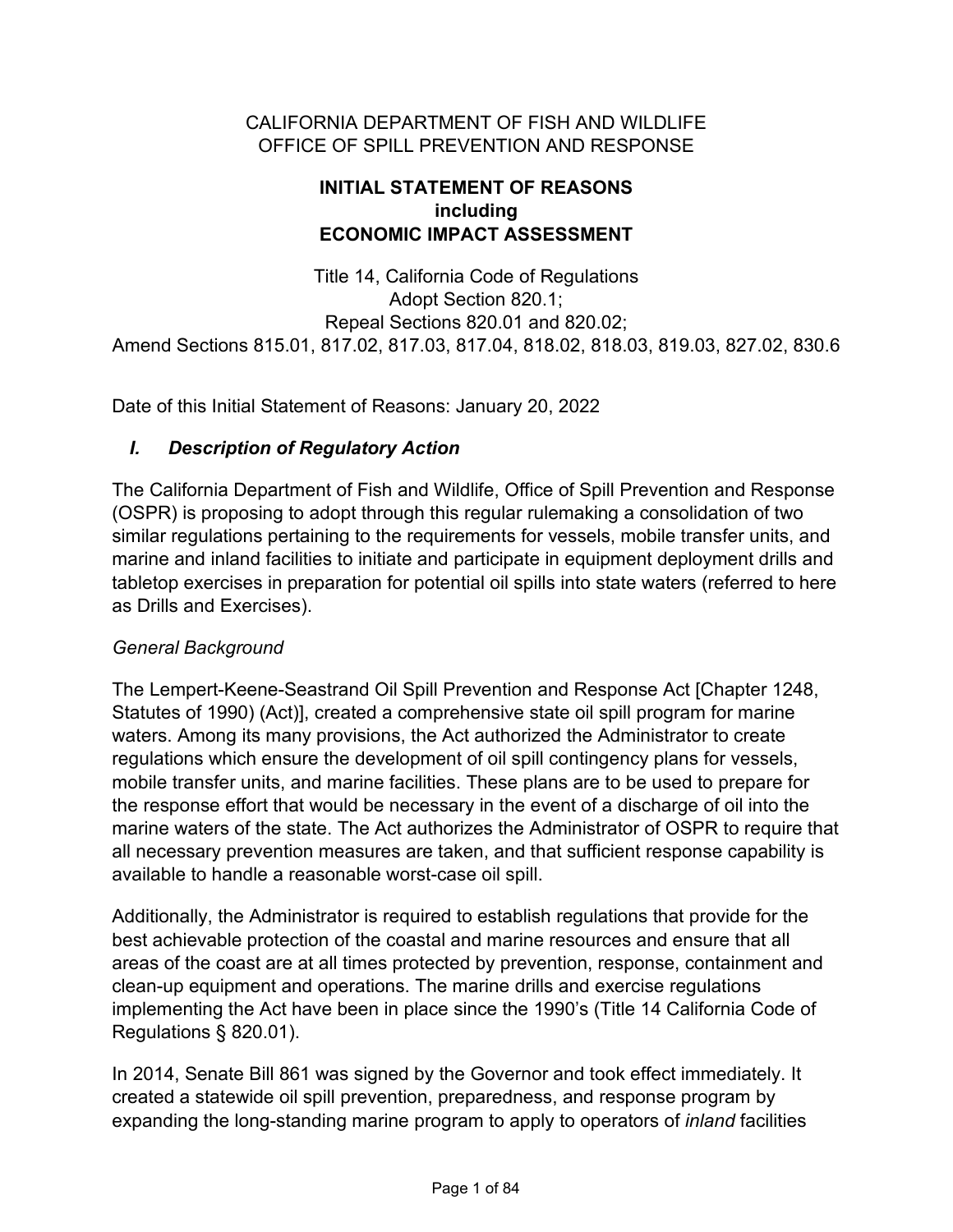that pose an oil spill threat to inland surface waters. The regulations to implement this bill were adopted in 2018 (Title 14 California Code of Regulations § 820.02).

### *II. Problem the Regulatory Action Intends to Address [Government Code section 11346.2(b)(1)]*

Currently, separate Drills and Exercise regulations exist for vessels, mobile transfer units, and marine facilities (14 CCR § 820.01) as well as for inland facilities (14 CCR § 820.02). The OSPR drills and exercises unit has faced several challenges posed by enforcing these separate regulations, and harmonizing them has been discussed since the adoption of the inland regulations in 2018. In addition to harmonizing these regulations to encompass all marine and inland plan holders, this opportunity is also being used to streamline, add more specific language, remove subjectivity and vagueness, provide clarity, standardize language and consistency, and integrate lessons learned from evaluating drills and exercises. This also includes reducing and redesigning the forms required by these sections to increase efficiency and clarity.

Currently, there is no requirement for any marine or inland plan holders to use federally created Incident Command System (ICS) forms, which are the forms integrated with the *Incident Management Handbook* (IMH, as defined in section 790) that is utilized by the U.S. Coast Guard, U.S. EPA, and state agencies such as OSPR, for managing an oil spill. Integrating into the Incident Command System is currently required for all plan holders [14 CCR § 820.01(e)(3), 820.01(f)(3), 820.02(f)(3), 820.02(g)(3), and 820.02(h)(3)]; more detailed information is provided later in this Initial Statement of Reasons [14 CCR  $\S$  820.1(c)(3), (d)(3), and (e)(3)]. This lack of standardization has resulted in myriad plan holders and consultants having their own versions of the IMH and ICS forms. This defeats the purpose of ICS, which is for everyone involved in a spill or exercise, regardless of affiliation, to speak the same organizational language. Lessons learned from exercises and actual spills have indicated the disconnect caused by this flexibility leads to confusion, miscommunication, and ultimately results in delayed response activities as compared to when the same organizational language is being utilized by all responders, regardless of their affiliation. These regulations will ensure that all plan holders are speaking the same organizational language as currently implemented by the federal and state agencies involved in oil spill response.

Although the current sections 820.01 and 820.02 are being repealed in this rulemaking and replaced by this proposed merged section 820.1, many of the provisions and concepts have not changed. The result refreshes and realigns the Drills and Exercises regulations that now apply to all plan holders, regardless of the type of waters of the state they may impact, which also makes the regulations and associated forms more user-friendly for both OSPR and all plan holders.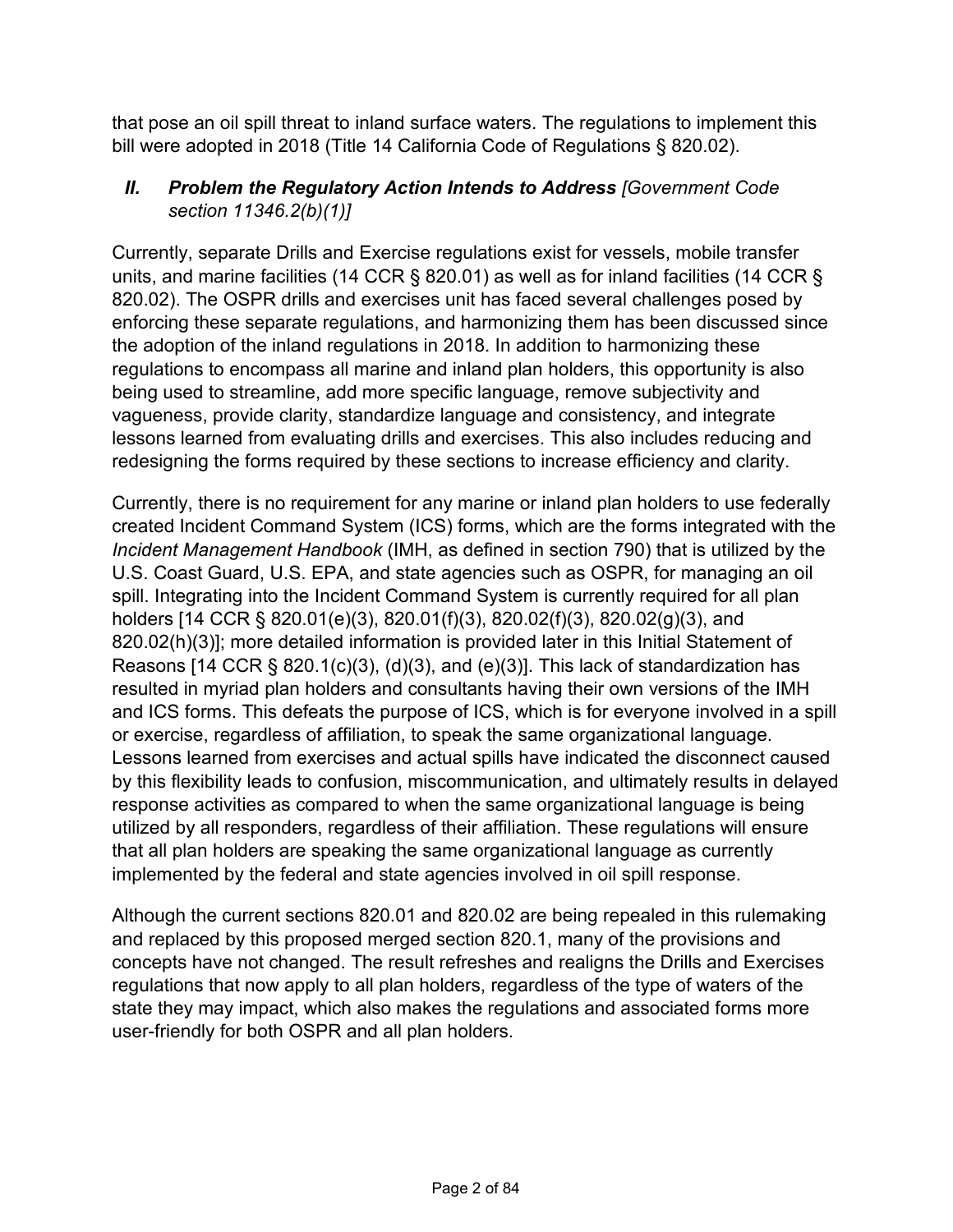#### *III. Purpose, Rationale, and Necessity for the Amendment, Addition, or Repeal of the Regulations [Government Code section 11346.2(b)(1)]*

Government Code sections 8670.5, 8670.7.5, 8670.10, 8670.28, 8670.29, grant the Administrator of OSPR the authority to adopt regulations and guidelines regarding drills and exercises. The proposed regulations implement, interpret, and add specificity to the provisions of Government Code sections 8670.7, 8670.10, 8670.28, 8670.29, 8670.31.

The following identifies and sets forth a discussion of each added, amended, or repealed regulatory provision proposed in this rulemaking action and why each provision is reasonably necessary to carry out the purpose and addresses the problem for which it is proposed.

### *Adopt Section 820.1. – Drills and Exercises – Facilities, Vessels, and Mobile Transfer Units.*

Adopting section 820.1 is intended to merge and replace sections 820.01 and 820.02 of subchapters 3.5 and 3.7, respectively.

Throughout these proposed regulations, OSPR incorporates by reference a number of ICS forms. The ICS forms incorporated here are federally created, are used nationally, and are part of the National Preparedness for Response Exercise Program (PREP) guidelines. The U.S. Coast Guard and U.S. EPA use these forms during spill response and for exercises; they are the standard by which any oil spill is organized and documented. These forms have been used for many years and are well known by industry. It is crucial that all response personnel can efficiently identify and communicate issues and solutions using a common language and problem-solving management structure, which the ICS forms provide; therefore, it is necessary to require use of the U.S. Coast Guard and U.S. EPA ICS forms so all response personnel, regardless of their affiliation, will be able to communicate effectively.

These forms are integrated with the IMH for managing an oil spill. The IMH is published by both the U.S. Coast Guard and U.S. EPA. The forms are readily available, for free, on the websites of OSPR, the U.S. Coast Guard, the Federal Emergency Management Agency (FEMA), and other federal agencies, and can be provided upon request from OSPR.

#### *Subsection (a)*

Purpose: The purpose of subsection (a) is to describe the applicability of these regulations and to identify and define terms specific to these regulations. The applicability and requirements largely remain unchanged for both marine and inland plan holders. The most notable difference is the adoption of the three tiers utilized for inland exercises by marine plan holders.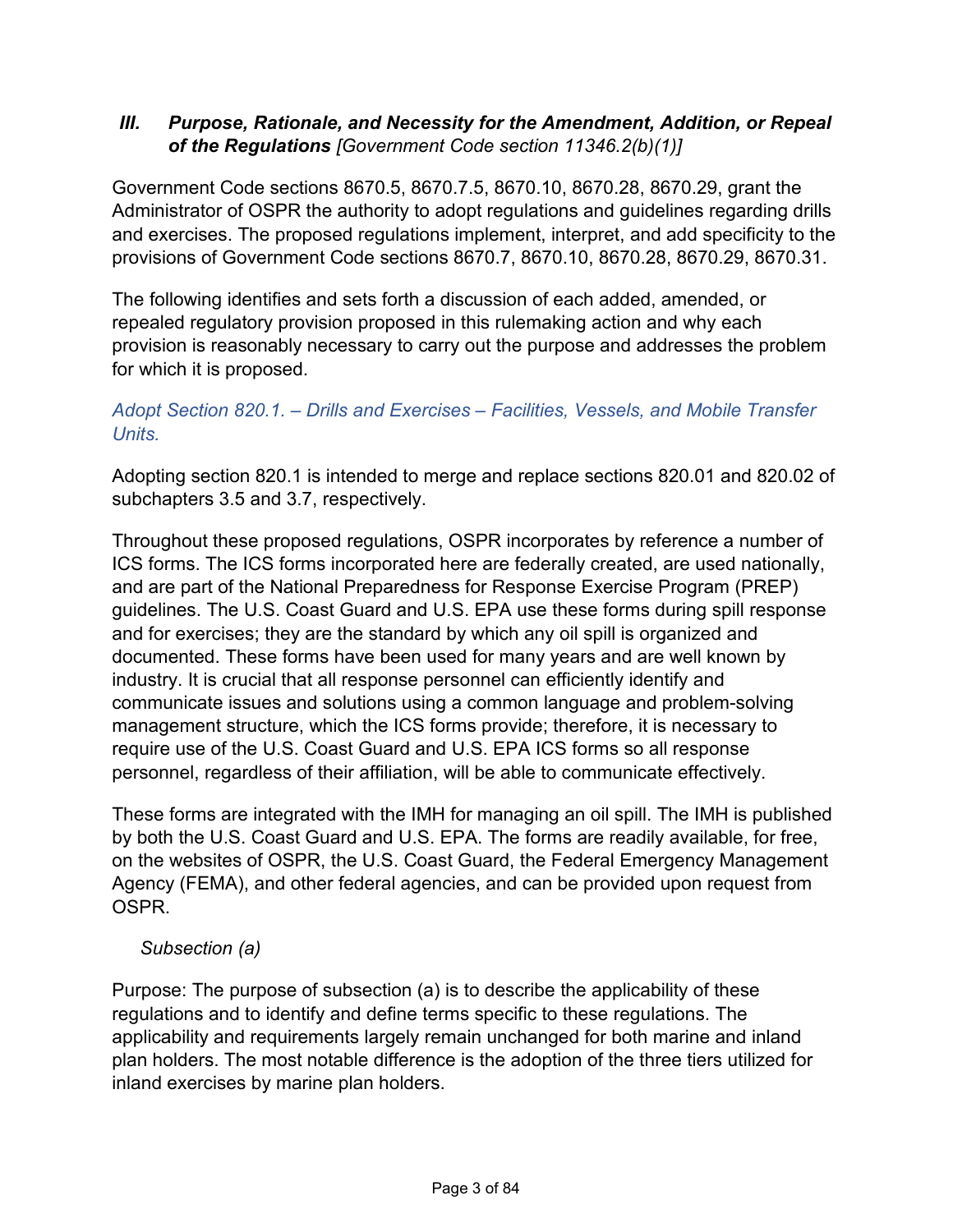When describing the applicability of these regulations, the following terms are used:

| Term                                               | Group Includes:                                                                           |
|----------------------------------------------------|-------------------------------------------------------------------------------------------|
| Marine plan holders or marine<br>contingency plans | Marine facilities, small marine fueling<br>facilities, all vessels, mobile transfer units |
| Inland plan holders or inland contingency<br>plans | <b>Inland facilities</b>                                                                  |
| All or any existing plan holders                   | marine plan holders, inland plan holders                                                  |

*Table 1. Defines the groups of plan holders or contingency plans included in a specific term.*

Necessity: Subsection (a)(1) describes the intent and general applicability of these regulations and to identify the marine and inland plan holders to whom these drill and exercise requirements apply. The applicability of these regulations is unchanged for all existing plan holders.

Subsection (a)(2) describes how the state is divided for drill and exercise scheduling and attendance purposes. These boundaries were developed by OSPR in response to the 2014 statutory mandates of Senate Bill 861 expanding OSPR's jurisdiction to inland environments. These boundaries were identified because they equally distribute ports, response areas, and field response team staff while preserving boundaries for marine area contingency plans and response planning areas. The counties composing each region are listed for clarity. These regions are currently being utilized for drills and exercises and are not new to any of the existing plan holders.

Subsection (a)(3) describes the predetermined exercise requirement categories for marine and inland contingency plan holders. Categorizing oil spill contingency plans in tiers is not new to inland plan holders; the tier system, tier determination by reasonable worst-case spill volume in barrels, and barrel values of those tiers are maintained from section 820.02(a)(2).

It has been a long-standing practice to refer to marine contingency plans as tier I (marine facilities and all vessels) or tier II (small marine fueling facilities and mobile transfer units). These proposed new regulations (14 CCR 820.1) will incorporate marine contingency plans into the existing inland tier system to facilitate consistency, clarity, and brevity in a way that best represents their current drill and exercise requirements from section 820.01. Marine facilities will be categorized based on their reasonable worst-case spill volume in barrels, consistent with their inland counterparts. All vessels will be tier I to match current requirements, where all marine facility objectives and two additional vessel-only objectives must be successfully met. Mobile transfer units will be tier III due to their relatively low reasonable worst-case spill volume, akin to the risk posed by inland tier III facilities.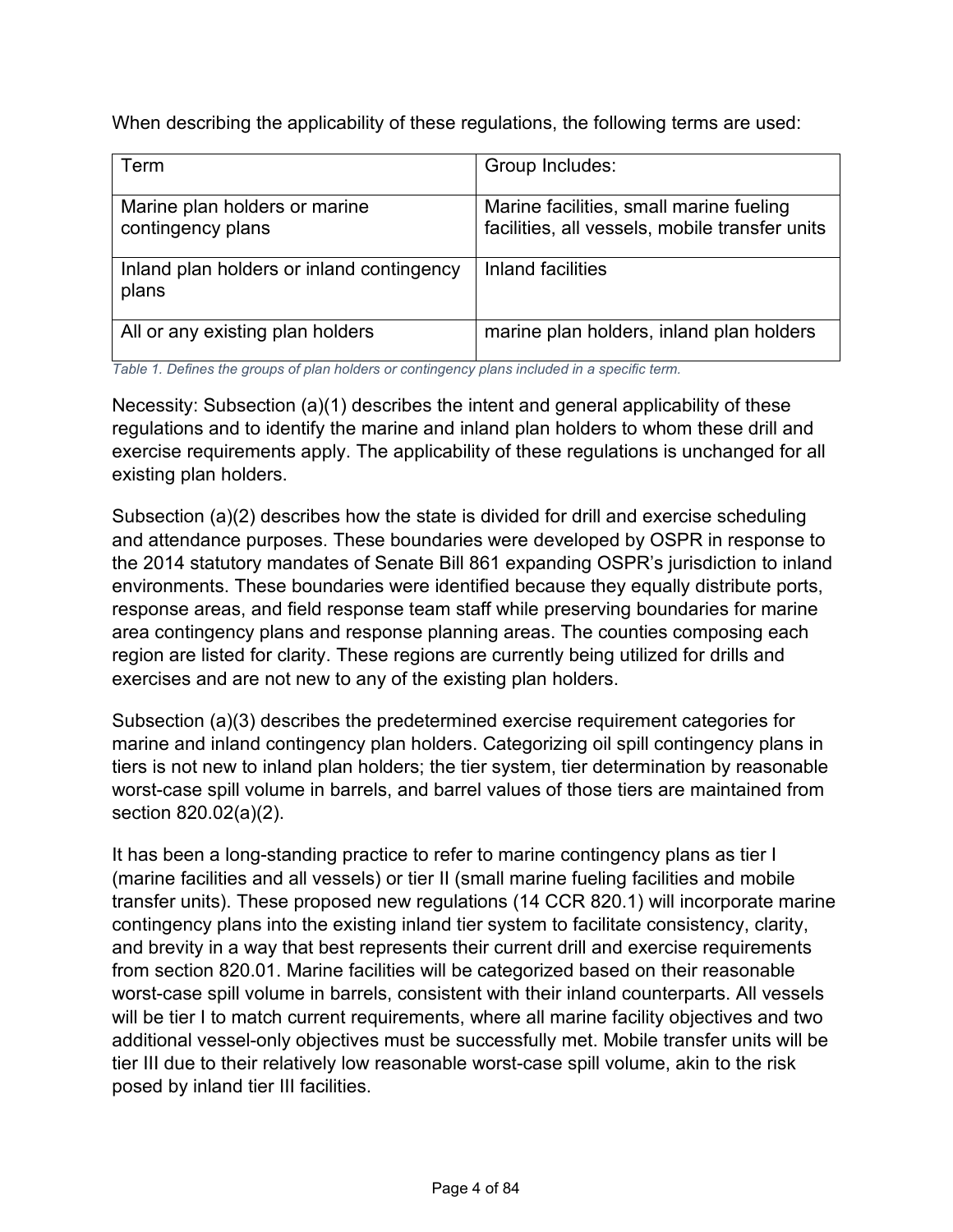Subsection (a)(4) provides the Administrator flexibility to recategorize a plan holder to a more appropriate tier to provide best achievable protection of waters and natural resources and ensure public safety, pursuant to sections 8670.5, 8670.7, and 8670.28 of the Government Code*.* Substantively, this provision is not new to any of the existing plan holders.

Subsection (a)(5) describes the Administrator's authority to require a drill or exercise at any time to test the oil spill contingency plan, pursuant to section 8670.7 of the Government Code. An additional drill or exercise would be required if a plan holder does not successfully achieve one or more mandatory objectives, pursuant to subsections (c) through (f), during a required drill or exercise. This requirement will not be new to any of the existing plan holders. [14 CCR  $\S$  820.01(a) and 820.02(k)(2)(C)]

Subsection (a)(6) defines terms that are applicable specifically to these regulations. These terms are defined to increase clarity and brevity throughout.

The term "CalTriVEX" only applies to vessel plans and is therefore not applicable to marine facility, small marine fueling facility, mobile transfer unit, or inland plan holders. CalTriVEX is a term currently being used for in-state, triennial, large-scale exercises required by vessels and is defined here for clarity.

The term "CoreVEX" refers to an exercise that tests only the core objectives that are common throughout all vessel exercises, and is therefore not applicable to marine facility, small marine fueling facility, mobile transfer unit, or inland plan holders. In section 820.01(k)(2), plan holders hosting exercises out-of-state may substitute that exercise for their annual in-state requirement in years where a CalTriVEX is not required. The vast majority of vessel plan holders do business (and therefore exercise) out-of-state and take advantage of this option; but, this option is not available to vessel plan holders only doing business within the state of California, who are therefore required to hold an annual tabletop exercise with OSPR. Drill coordinators are unable to evaluate out-of-state exercises in-person and reviewing documentation submitted with the out-of-state request for credit does not yield evaluation results comparable to inperson evaluations. To remedy this inconsistency, out-of-state exercises will no longer be a substitute for non-CalTriVEX annual exercises; instead, all vessel plan holders will be required to have a CoreVEX, where the two core response objectives are tested and achieved [proposed 14 CCR § 820.1(c)(12)(A)]. This requirement is necessary to make evaluating non-CalTriVEX exercises consistent regardless of whether they are held instate or out-of-state.

The term "Drill Coordinator" is used to specify the Administrator's designee for plan holders to contact with questions and follow-up. The inclusion of this term is aimed at streamlining communication between OSPR and plan holders.

The term "Drills and Exercises Unit" is defined for clarity and to specify the program within OSPR that is responsible for managing drills and exercises.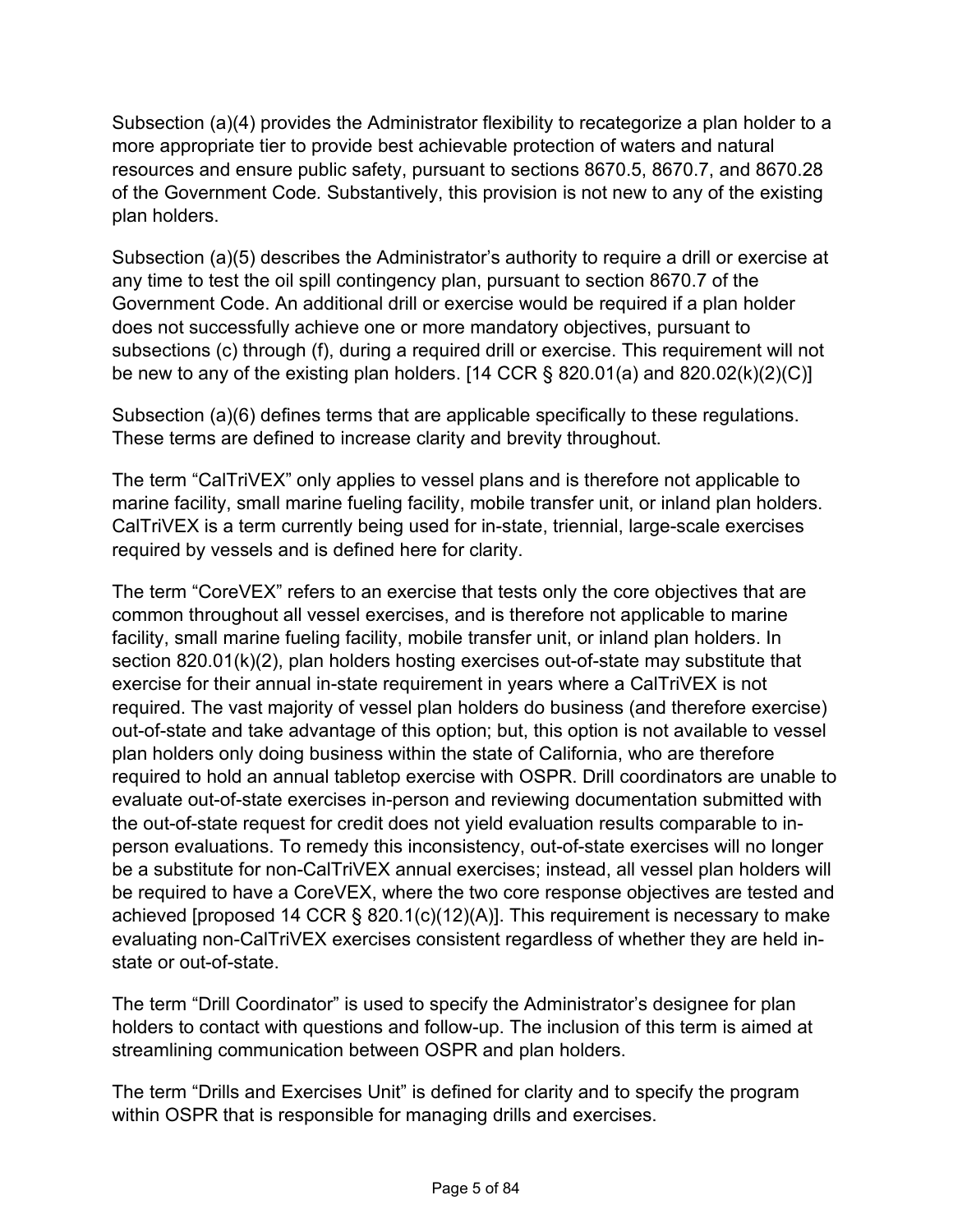The term "Mandatory Objective" is defined for clarity and brevity throughout these regulations, and to specify exactly which objective(s) are being referred to when requirements in other subsections will apply.

The term "OSPRIE" is used to specifically refer to unannounced events that are initiated by OSPR, which are the only type of unannounced event that will be eligible for drill or exercise credit by OSPR pursuant to this subchapter. Currently, plan holders can request drill or exercise credit from OSPR for a Government Initiated Unannounced Exercise planned by a regulating federal agency. With OSPR's drill and exercise requirements (14 CCR § 820.01 and 820.02) being more rigorous than, but not in conflict with, federal regulations, plan holders would mostly be unable to obtain drill or exercise credit from OSPR. To remedy this, and to incorporate drill and exercise requirements for rated oil spill response organizations (pursuant to subchapter 3.5) and certified spill management teams (pursuant to subchapter 5), OSPR will initiate unannounced events that test plan holders commensurate to OSPR requirements to increase the likelihood plan holders will be able to receive drill or exercise credit and alleviate some financial burden associated with a scheduled drill or exercise.

The term "Sensitive Site" is used to clearly identify the resources that are expected to be considered for protection during actual spills, and therefore exercises. The area contingency plans and geographic response plans have been and continue to be utilized by federal, state, and local agencies as well as plan holders to identify the environmental and economic resources that may be at risk due to an oil spill. It is necessary to include in order to clarify for any new plan holders where this information resides. The National Historic Preservation Act of 1966 (NHPA) sets the federal policy for preserving our nation's heritage and established partnerships and programs to preserve its historical and cultural foundations. Reference to the NHPA clarifies the historic and cultural/tribal resources that may be at risk due to an oil spill.

*Subsection (b)*

Purpose: The purpose of subsection (b) is to describe the type and frequency of the drills, exercises, and additional notifications required by these regulations.

Necessity: Subsection (b) is necessary to describe the type and frequency of the various required drills, exercises, and additional notifications in a way that maximizes clarity of all the requirements.

# *Subsection (b)(1)*

Subsection (b)(1) describes the frequency for tabletop exercises for all plan holders. The type and frequency of drills, and additional notifications will not change for any existing plan holders.

Subsection (b)(1)(A) describes an exercise requirement for existing plan holders operating in multiple regions. This does not change the frequency of the current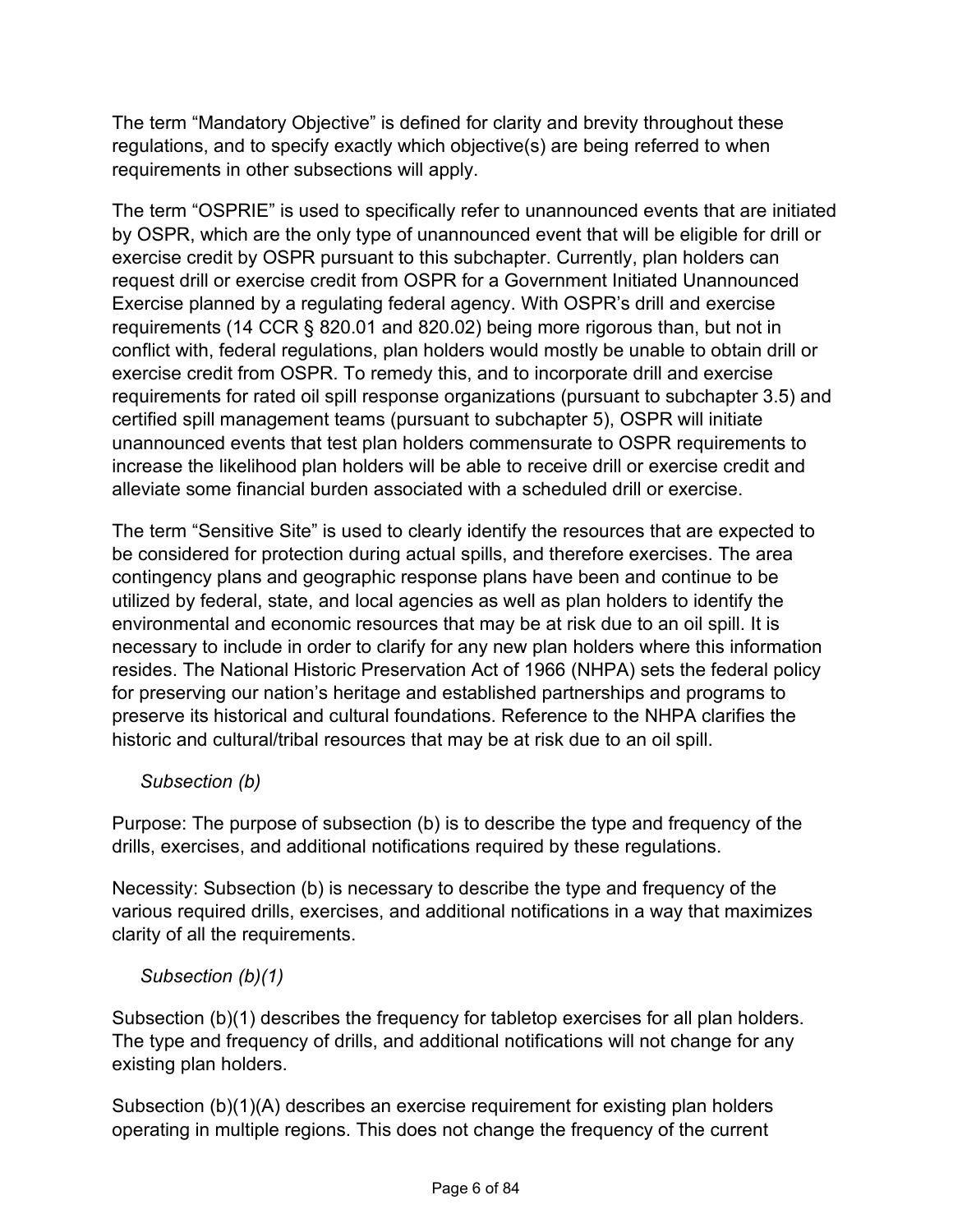exercise requirement [14 CCR § 820.01(a)(1)(A)1., 820.01(a)(3)(A)1., 820.02(b)(1)(A)1.,  $820.02(b)(2)(A)1$ ., and  $820.02(b)(2)(A)1$ . since no additional exercise will be required. Rather, it will require plan holders to rotate the location of their annual exercise to test their spill response capabilities in every region they operate to increase preparedness and test identification and contact of local stakeholders and resources. This will be a new requirement in response to plan holders currently operating in multiple regions or with multiple assets that decline to hold exercises to test their capabilities in various locations included in their contingency plan. Since natural resources and stakeholders are highly variable throughout the state, requiring plan holders to test their capabilities in all applicable locations would increase preparedness and response effectiveness, and therefore also increase natural resource protection and communication with stakeholders.

Subsection (b)(1)(B) describes an exercise requirement for vessel plan holders (this requirement does not apply to marine facility, small marine fueling facility, mobile transfer unit, or inland facility plan holders). This does not change the frequency of the current exercise requirement [14 CCR § 820.01(a)(2)(A)1.] since an exercise will still be required annually; rather, it updates the requirement to clarify the current CalTriVEX requirement and ensure non-CalTriVEX exercises are held and evaluated consistently for all existing vessel plan holders, regardless of whether they operate out-of-state or not.

A CalTriVEX is a triennial exercise where all objectives must be successfully achieved; this is not a new requirement for any existing vessel plan holders [14 CCR § 820.01(a)(2)(A)2.] and will be included here for clarity. For non-CalTriVEX years, it is necessary to remove the out-of-state substitution option that is available to the majority of, but not all, vessel plan holders and replace it with an exercise that tests only the core objectives that are common throughout all exercises; this type of exercise will be called "CoreVEX". This will allow all vessel exercises to be evaluated equally, regardless of the scope or location of the exercise being held.

# *Subsection (b)(2)*

Subsection (b)(2) describes the applicability of equipment deployments to identify which contingency plans must practice deploying equipment with OSPR; the applicability will not change for any existing plan holders [14 CCR § 820.01(a)(1)(C), 820.01(a)(3)(C), 820.02(b)(1)(C), 820.02(b)(2)(C), and 820.02(b)(3)(C)]. This subsection also describes the frequency of equipment deployments, which will not change for any existing plan holders [14 CCR § 820.01(a)(1)(C), 820.01(a)(3)(C), and 820.02(d)(3)].

# *Subsection (b)(3)*

Subsection (b)(3) describes the frequency of additional notifications, provides reference to the Notification objective to provide context for the term "additional notifications", and describes specific requirements for plan holders operating in multiple regions. It also provides an alternate way for plan holders to meet the quarterly notifications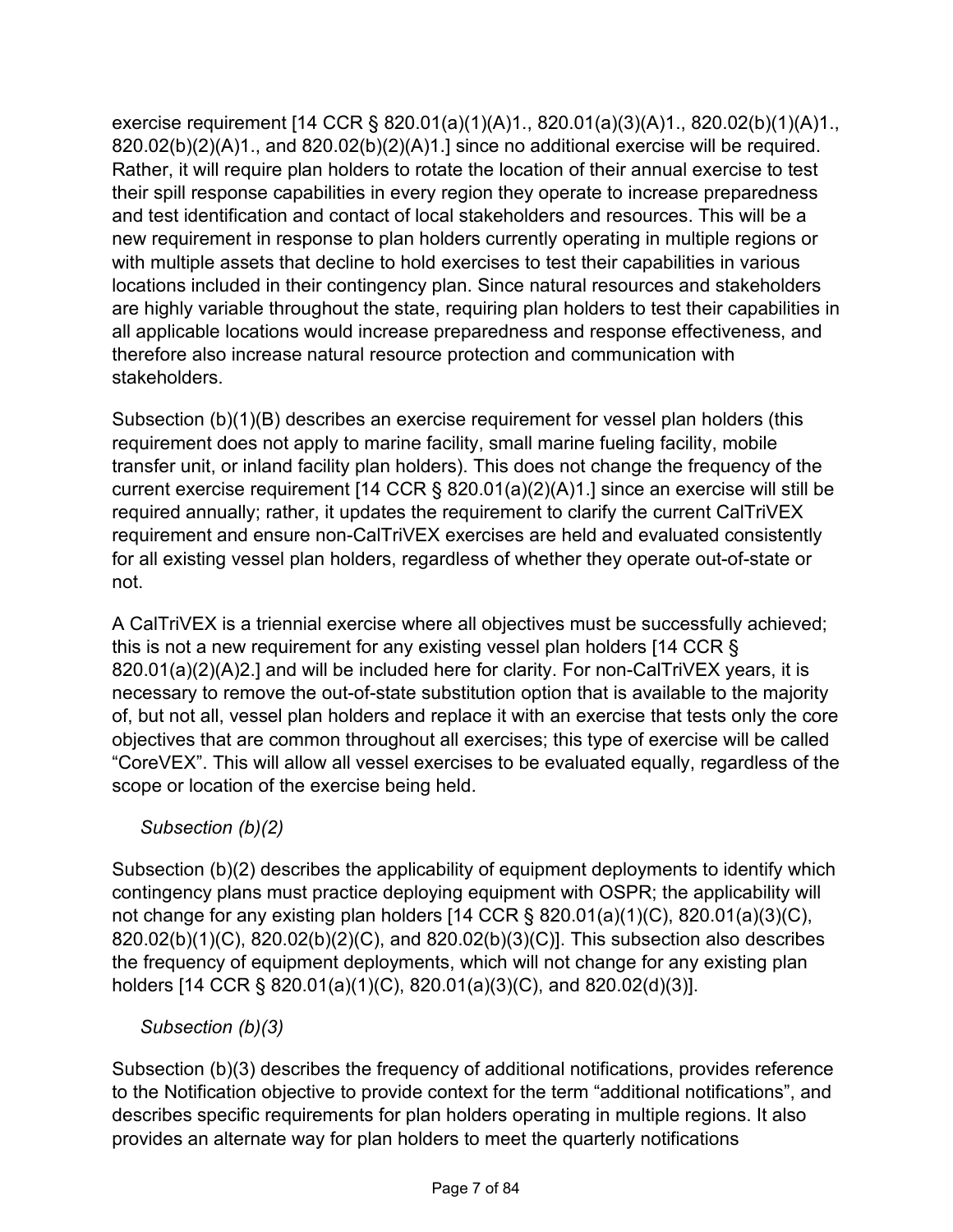requirement, which is not currently available to any existing plan holders and is intended to offset the financial burden to maintain compliance with these regulations.

Subsection (A) describes the quarterly notification requirement, which applies to all existing facility plan holders. The requirement to test spill notifications quarterly will not be new for any existing facility plan holder (including mobile transfer unit) [14 CCR § 820.01(a)(1)(B), 820.01(a)(3)(B), 820.02(b)(1)(B), 820.02(b)(2)(B), and 820.02(b)(3)(B)]. For contingency plan holders operating in more than one region or with multiple assets, the current requirement is for staff at each facility to make notifications each quarter. The change described in these proposed regulations would require staff at a facility in each region to make the notifications each quarter. This is designed to minimize the burden for plan holders and OSPR in ensuring compliance while still requiring plan holders to test notifications across different areas of operation for spill preparedness. Counting successfully achieved notifications at a drill or exercise toward the applicable quarterly notifications will also minimize the burden for plan holders while still addressing ongoing issues with notifications.

Subsection (B) describes the vessel notification requirement, which applies to all existing vessel plan holders. The requirement to make notifications to the qualified individual quarterly or at least 72 hours prior to entering waters of the state is not new for any existing vessel plan holder [14 CCR § 820.01(a)(2)(B) and 820.01(a)(3)(B)].

# *Subsection (b)(4)*

Subsection (b)(4) provides the citation to the regulations pertaining to drill requirements of oil spill response organizations. This information is necessary to include here to clearly identify other types of drill and exercise requirements separate from those described in these proposed regulations.

# *Subsection (b)(5)*

Subsection (b)(5) provides the citation to the regulations pertaining to drill requirements for shoreline protection. The cited requirements only apply to marine plan holders and is not new [14 CCR § 820.01(b)(1) and 820.01(b)(2)]. This information is necessary to include here to clearly identify other types of drill and exercise requirements separate from those described in these proposed regulations.

#### *Subsection (c)*

Purpose: The purpose of subsection (c) is to describe the exercise requirements for tier I plan holders – vessels and the largest of facilities – in a way that maximizes clarity of all the requirements.

Currently, vessels carrying oil as secondary cargo are required to test fewer objectives than tank and nontank vessels, and the objectives they have in common have fewer requirements to be successfully achieved. However, since vessels carrying oil as secondary cargo exclusively exercise with tank and nontank vessels, they are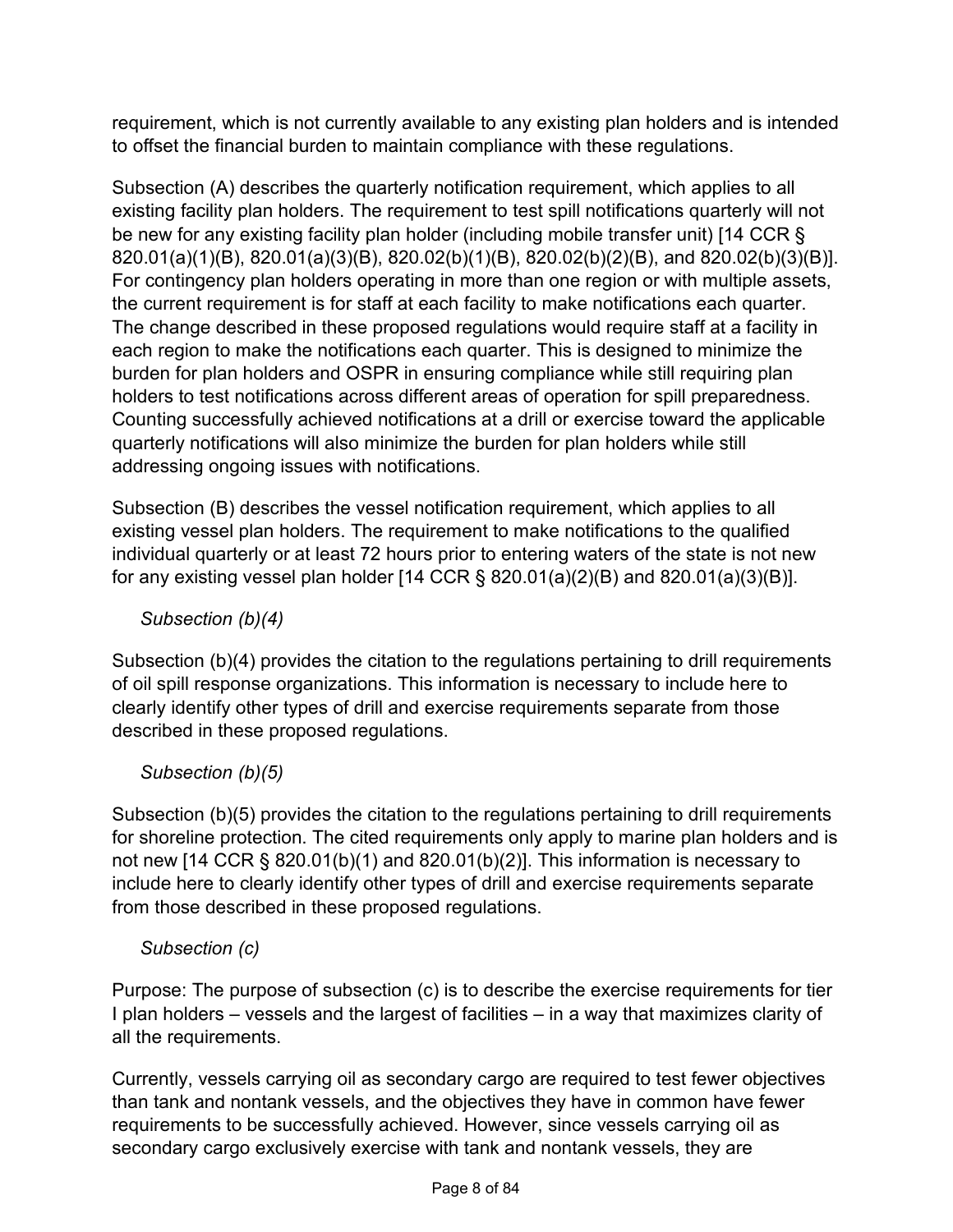operationally held to the same requirements as tank and nontank vessels. Although vessels carrying oil as secondary cargo will have to comply with all vessel requirements in these regulations, it will not result in operational changes for vessels carrying oil as secondary cargo; the descriptions throughout this document are indicative of that.

None of the requirements described in this subsection apply to small marine fueling facility, mobile transfer unit, or current tier II or tier III inland facility plan holders. For purposes of the discussion in this Initial Statement of Reasons, for this subsection only, the phrase "all applicable plan holders" will be utilized to mean any marine facility, vessel, and tier I inland facility plan holders, the phrase "all applicable marine plan holders" will be utilized to mean any marine facility or vessel plan holder, and the phrase "all applicable inland plan holders" will be utilized to mean any tier I inland facility plan holder; otherwise specific plan holder types will be stated.

Necessity: This subsection specifies the objectives and deadlines applicable to tier I plan holders in a way that maximizes clarity of all the requirements.

Conducting exercises so the scenario, scope, and staffing are sufficient to test and successfully achieve the objectives will not be a new requirement for any applicable plan holder [14 CCR § 820.01(e) and 820.02(f)]. The objectives direct plan holders to designate staff; these positions are specifically stated to address ongoing issues with plan holders expecting OSPR staff to achieve the work required in the objective to earn objective credit.

It will be a new requirement for marine facility and all applicable inland plan holders to successfully achieve the Notifications (1) and Staff Mobilization (2) objectives at every exercise. Achieving Notifications at every exercise is necessary to address ongoing issues with plan holders not demonstrating the ability to do so during drills, exercises, and actual spills. Achieving Staff Mobilization at every exercise is necessary for the drills and exercises unit to be able to enforce current requirements to utilize the contingency plan at every exercise [14 CCR § 820.01(a) and 820.02(d)(7)]. The requirement to successfully achieve all other objectives over any consecutive three-year period will not change for marine facility or any applicable inland plan holder [14 CCR § 820.01(a)(1)(A)3., and 820.02(b)(1)(A)2.].

For CalTriVEX, it will not be a new requirement of vessel plan holders to successfully achieve all objectives during a single exercise [14 CCR § 820.01(a)(2)(A)2.]. This requirement does not apply to marine facility or tier I inland facility plan holders.

Currently, vessel plan holders have the option to substitute an out-of-state exercise for one of their non-CalTriVEX exercises in any consecutive three-year period [14 CCR § 820.01(k)(6)]; but this is only an option if the vessel plan holder does business (and therefore exercises) out-of-state. The vast majority of vessel plan holders utilize this substitution regularly, but there are a handful of plan holders that only do business in the state of California and therefore must hold an annual exercise with OSPR. The evaluation that OSPR performs in-person at in-state exercises is vastly different than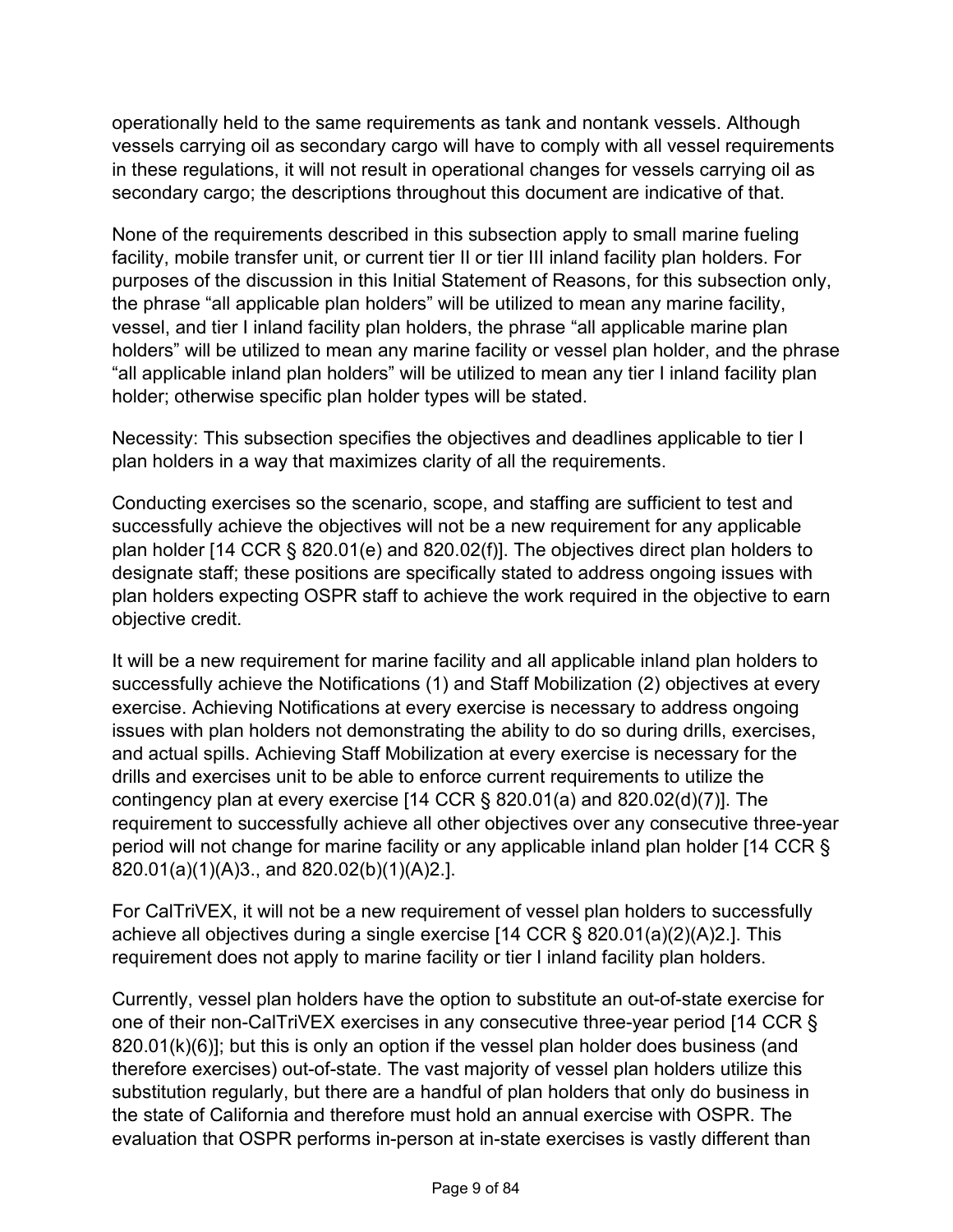the evaluation performed using only supporting documentation generated during the exercise that is compiled and submitted to OSPR. To remedy this inconsistency and to put all non-CalTriVEX exercises and vessel plan holders on equal footing, it is necessary to remove the out-of-state substitution requirement and create a new type of exercise to replace the existing options for non-CalTriVEX years. The result will be a CoreVEX being held in-state or out-of-state for non-CalTriVEX years that tests only the core objectives, resulting in 27 fewer objectives than the current requirement. It will give vessel plan holders the flexibility in the size and scope of their exercises, while maintaining consistent standards and evaluation across all vessel exercises. This requirement does not apply to marine facility or any applicable inland plan holders.

#### *Subsection (c)(1)*

Subsection (c)(1) describes the Notifications objective, which will not be a new objective for any applicable plan holder [14 CCR § 820.01(e)(1) and 820.02(f)(1)]. Reporting of oil spills to the Office of Emergency Services is required by section 8670.25.5 of the Government Code, and section 153.203 of Title 33 of the Code of Federal Regulations requires reporting to the National Response Center. Making these actual notifications within the stated time frame required by OSPR's contingency plan regulations will not be a new requirement for any applicable plan holder; however, the time requirement is included here for clarity and consistency with OSPR's contingency plan regulations [ref. 14 CCR § 817.02(g), 818.02(h), 818.03(h), and 817.04(g)]. Phone calls are currently the most common type of notification being made to satisfy this requirement, but they are specifically included here for clarity and consistency. Notifications being witnessed by a drill coordinator will be a new explicitly stated requirement for all applicable plan holders, but the expectation has been that drill coordinators would be able to witness notifications to ensure compliance. This is necessary to address ongoing issues with plan holders not successfully achieving Notifications and disallowing drill coordinators to observe notifications being made. Chronicling notifications using an ICS Form 201 will be a new explicitly stated requirement for all applicable plan holders, but the expectation has long been that notifications would be documented on page two of the ICS Form 201, to disseminate to all response personnel.

In response to plan holders demonstrating difficulty in achieving this objective during drills, exercises, and actual spills, it will be a new requirement for marine facility and all applicable inland plan holders to successfully achieve this objective at every exercise. It will not be a new requirement for vessel plan holders to achieve this objective during every CalTriVEX [14 CCR § 820.01(a)(2)(A)2. and 820.01(e)(1)] and this objective does not apply to CoreVEX. The notifications requirement for CoreVEX is described later.

*Subsection (c)(2)*

Subsection (c)(2) describes the Staff Mobilization objective, which will not be a new objective for any applicable plan holder [14 CCR § 820.01(e)(2), 820.02(f)(2)]. Assembling the initial response personnel will not be a new concept or requirement for any applicable plan holder  $[14$  CCR § 820.01(e)(2), 820.02(f)(2)]; terminology is simply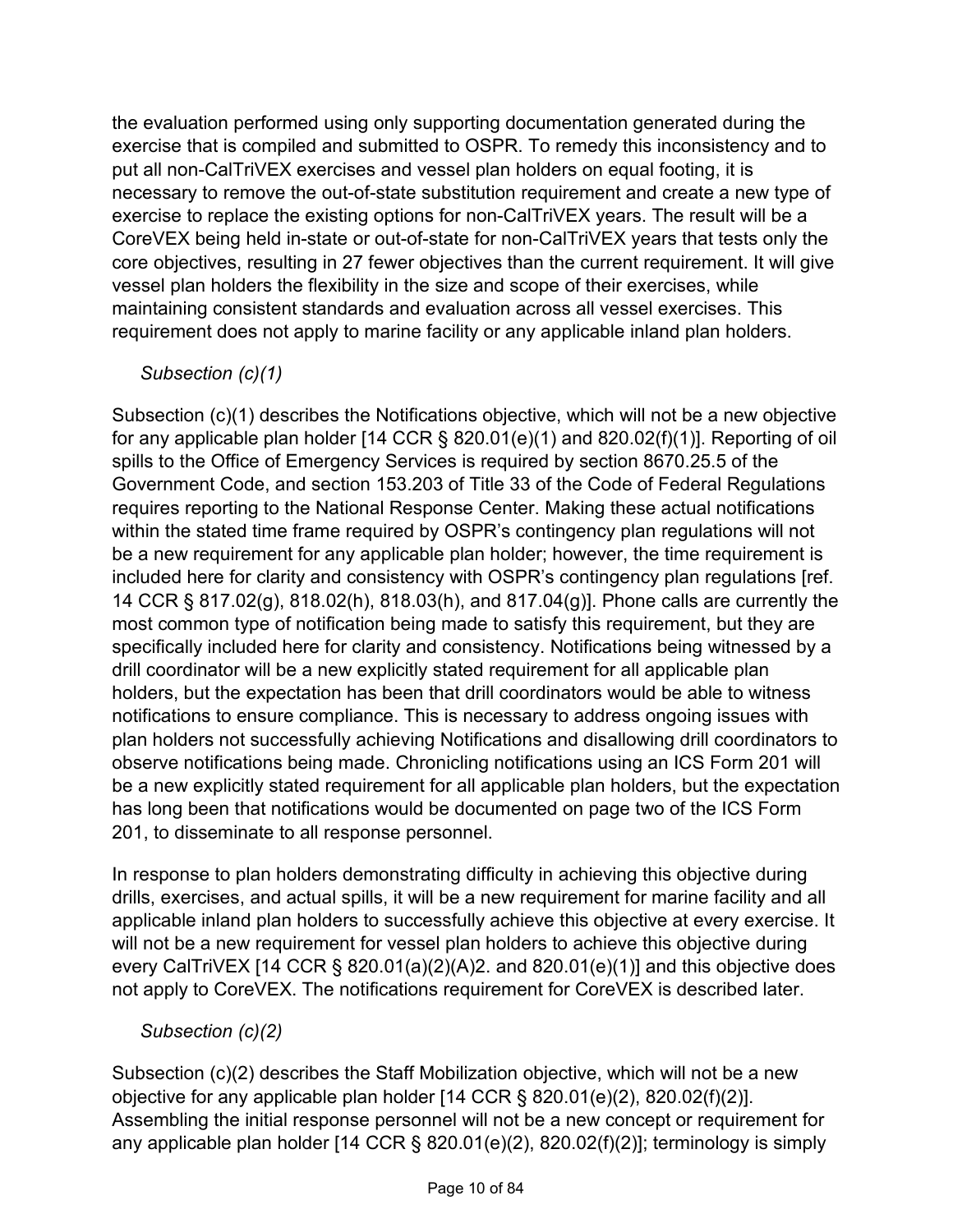updated to be consistent with recent amendments to 14 CCR § 790. Notifying the spill management team (SMT) identified in the contingency plan will not be a new requirement for any applicable inland plan holder [14 CCR § 820.02(f)(1)] but it will be an explicitly new requirement for all applicable marine plan holders. This has been the expectation since the SMT would need to be notified before they can arrive on-scene per the current requirement [14 CCR § 820.01(e)(2)]. Specifying the SMT be certified will be a new requirement and is necessary to be consistent with the recently adopted SMT certification regulations (14 CCR § 830.1 through 830.11). Documenting the notification to the certified SMT will not be a new requirement for any applicable inland plan holder [14 CCR § 820.02(f)(1)]. Utilizing the ICS Form 201 as the form of documentation will be a new explicitly stated requirement, but the expectation has been that notifications would be documented on page two of the ICS Form 201, to disseminate to all response personnel. For all applicable marine plan holders, documenting the notification will be a new requirement since they are not currently required to notify their SMT. This documentation requirement is necessary to maintain consistency with the current highest standards and to disseminate the notification information to all response personnel.

Contingency plans must be available to response personnel and to relevant state and federal agencies [Gov. C. § 8670.29(f)]. The purpose of plan holders conducting drills and exercises is to test their contingency plan [14 CCR § 820.01(a) and 820.02(b)]. The requirement to have the contingency plan available and used at all exercises will not be a new requirement for any applicable plan holder [14 CCR § 820.01(a) and 820.02(d)(7)], This requirement is not currently included in any exercise objective, so there is no way for the drills and exercises unit to ensure plan holder compliance. To resolve this issue, OSPR proposes including this requirement as part of an exercise objective to enable evaluation by OSPR and ensure plan holder compliance. This objective will need to be successfully achieved at every exercise.

Even though Staff Mobilization will not be a new objective for any applicable plan holder  $[14$  CCR § 820.01(e)(2) and 820.02(f)(2)], successfully achieving this objective at every exercise will be a new requirement for marine facility and applicable inland plan holders; however, successfully achieving this objective at every CalTriVEX will not be a new requirement for vessel plan holders [14 CCR § 820.01(a)(2)(A)2. and 820.01(e)(2)].

#### *Subsection (c)(3)*

Subsection (c)(3) describes the Incident Command System objective, which will not be a new objective for any applicable plan holder [14 CCR § 820.01(e)(3) and 820.02(f)(3)]. Organizing the initial response personnel using the incident command system (ICS) and implementing the operational planning cycle will not be new requirements for any applicable plan holder [14 CCR § 820.01(e)(3) and 820.02(f)(3)]. All applicable marine plan holders are currently required to utilize ICS as outlined in the U.S. Coast Guard *Incident Management Handbook*, as defined in 14 CCR § 790, so this will not be a new requirement for any applicable marine plan holder [14 CCR § 820.01(e)(3)]. All applicable inland plan holders are currently required to integrate into the system used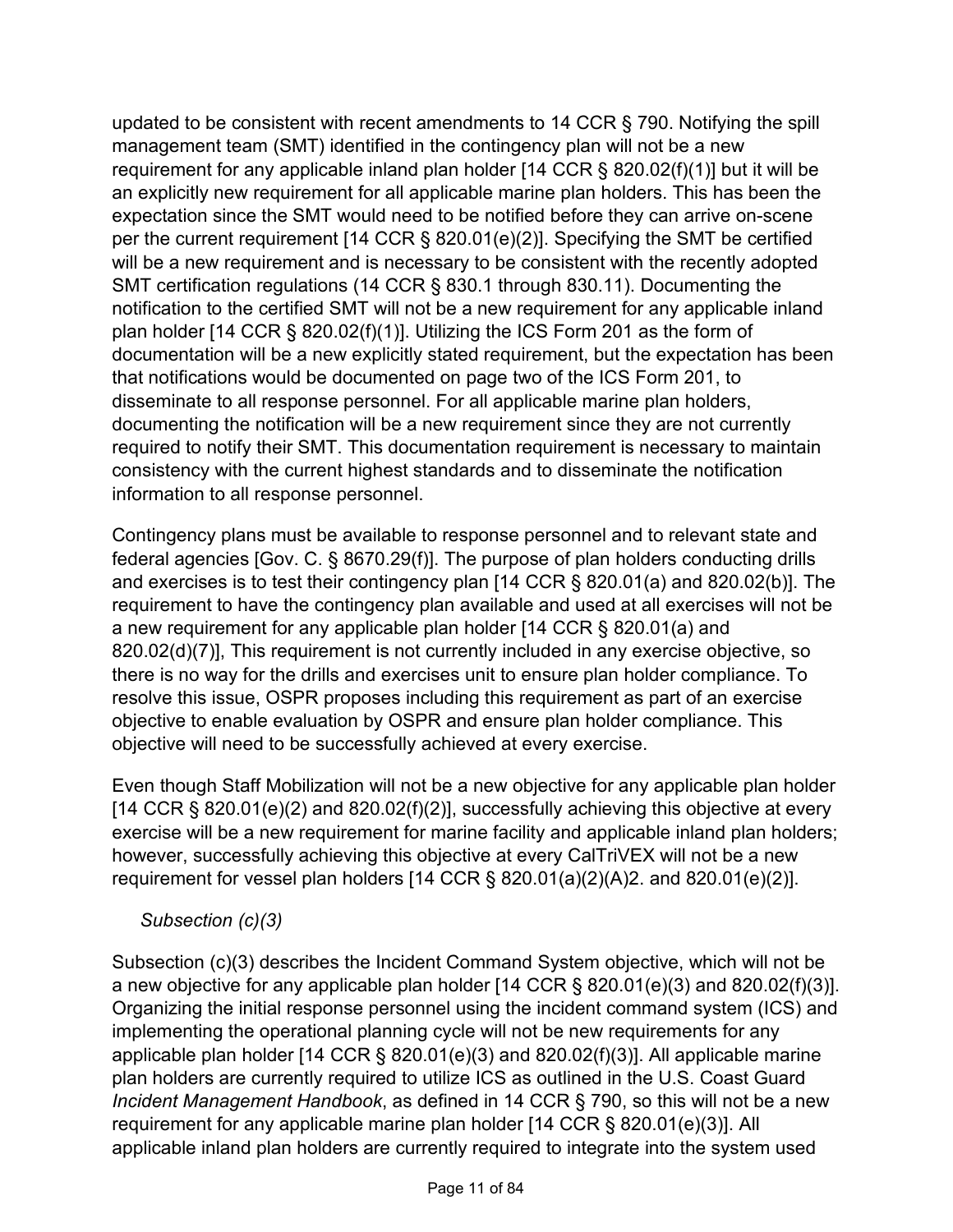by the Federal or State On-Scene Coordinator [14 CCR § 820.02(f)(3)] who operate according to either *Incident Management Handbook* referenced in this objective, so they are included here to clarify current expectations of performance standards and will not be a new requirement for applicable inland plan holders.

Documenting response personnel on an organization chart will be an explicitly new requirement for all applicable plan holders, which is necessary to ensure that response personnel are actually organized using the incident command system as is currently required [14 CCR  $\S$  820.01(e)(3) and 820.02(f)(3)]. This has been the ongoing expectation since it is necessary to disseminate to all response personnel so they can identify the individuals holding specific positions they will need to communicate and collaborate with to coordinate response activities.

Subsection (c)(3.1) describes the Unified Command objective, which will not be a new objective for any applicable plan holder [14 CCR § 820.01(e)(4) and 820.02(f)(3.1)]. Forming a Unified Command consisting of federal, state, plan holder, and local representation will not be a new requirement for any applicable plan holder [14 CCR § 820.01(e)(4) and 820.02(f)(3.1)]; verbiage is simply updated for clarity. Local government representation is not currently required in most counties in California, but "where applicable" refers to the few notable exceptions where the local Certified Unified Program Agency (a local agency that issues permits, conducts inspections, and engages in enforcement activities to protect Californians from hazardous waste and hazardous materials within its jurisdiction) participates in the Unified Command. Assessing engagement with additional agencies and addressing emerging concerns will be a new requirement for all applicable plan holders, stemming from the need to consider important issues that these regulations cannot foresee; for example, health and safety considerations during the COVID-19 pandemic.

It will not be a new requirement for any applicable plan holder to develop incident objectives and response priorities [14 CCR § 820.01(e)(4) and 820.02(f)(3.1)]. It will be a new requirement as part of this objective for all applicable plan holders to develop critical information requirements; but, it will not be a new task for a Unified Command to develop the critical information requirements as a part of the operational planning cycle (Unified Command Objectives Meeting) per the *Incident Management Handbook.* This requirement is specifically included here for clarity.

Developing an ICS Form 202 will not be a new requirement for any applicable marine plan holder [14 CCR § 820.01(e)(4)]. For applicable inland plan holders the current requirement is to develop an ICS Form 201 or ICS Form 202 "as appropriate" [14 CCR § 820.02(f)(3.1)]. The ICS Form 201 is developed during the initial response phase of the operational planning cycle prior to the formation of Unified Command and is therefore not an appropriate form to include in the Unified Command objective. In this regard, updating the requirement to develop only an ICS Form 202 is to clarify current expectations of performance standards and will not be a new requirement for any applicable inland plan holder since it is the only appropriate form to document incident objectives and response priorities developed by Unified Command.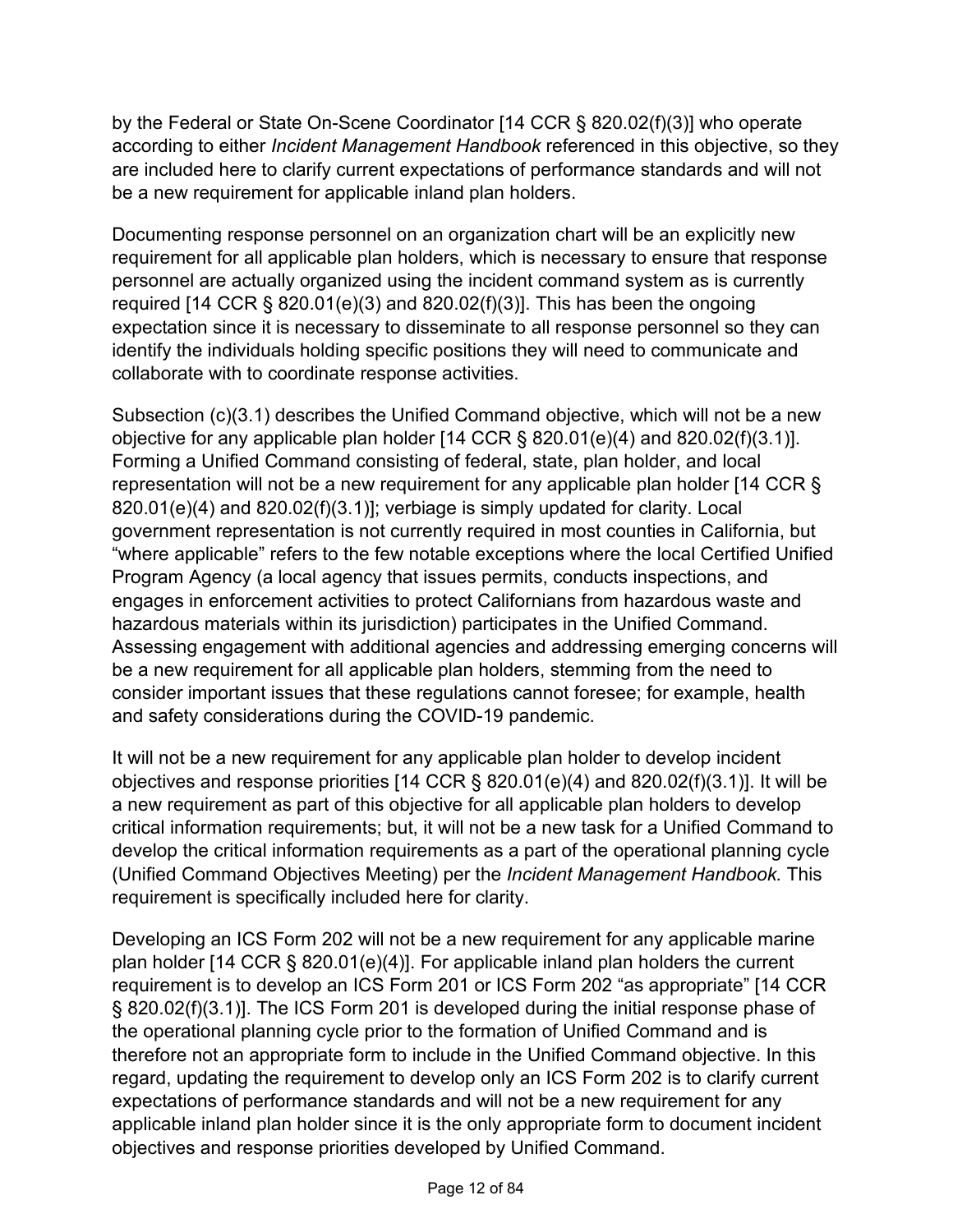Populating an ICS Form 233 will be a new requirement for all applicable plan holders to achieve as part of the Unified Command objective. The ICS Form 233 is currently used by most plan holders to track open actions assigned by the Unified Command and is necessary to drive the work generated by response personnel.

# *Subsection (c)(4)*

Subsection (c)(4) describes the Safety Officer objective, which will not be a new objective for any applicable plan holder [14 CCR § 820.01(e)(7) and 820.02(f)(4)]. This subsection requires designating a Safety Officer, which will not be a new requirement for any applicable inland plan holder [14 CCR § 820.02(f)(4)]. Even though this position is commonly filled by applicable marine plan holders during exercises, actual designation of a Safety Officer will be a new explicitly stated requirement for all applicable marine plan holders. This ICS position is necessary to maintain the current highest standards for this objective and clarify, per the *Incident Management Handbook*, the position responsible for completing the current requirements of conducting an initial site safety assessment, developing a site safety plan, and monitoring operations to ensure compliance with the site safety plan [14 CCR § 820.01(e)(7)].

Currently, all applicable plan holders are required to generate safety products and monitor operations to ensure compliance with the site safety plan [14 CCR § 820.01(e)(7) and 820.02(f)(4)]; but there is no requirement that responders must be made aware of hazards, which leads to communication breakdown regarding safety. To address this problem, conducting a safety briefing will be a new explicitly stated requirement for all applicable plan holders, which is necessary to ensure safety information is disseminated to all response personnel. The task of monitoring the health and safety of personnel will not be a new requirement for any applicable plan holder [14 CCR § 820.01(e)(7) and 820.02(f)(4)].

Identifying hazards updates the current requirement of conducting an initial site safety assessment for all applicable plan holders [14 CCR § 820.01(e)(7) and 820.02(f)(4)] to be clearer and more concise; therefore, it will not be a substantively new requirement for any applicable plan holder. Developing a site safety plan (ICS Form 208) [14 CCR § 820.01(e)(7) and 820.02(f)(4)] and providing the safety data sheet [14 CCR  $\S$ 820.01(e)(8.8) and 820.02(f)(7.6)]) are currently required, therefore these will not be new requirements for any applicable plan holder. The requirement to secure Unified Command approval of the site safety plan will be a new requirement for all applicable plan holders. This is necessary to address shortfalls with plan holders not providing the relevant agencies a chance to review and provide feedback for site safety plans, which directly affects the safety of the initial response personnel of those agencies.

Generating an ICS Form 215a will be a new requirement for all applicable plan holders. Per the *Incident Management Handbook*, the ICS Form 215a is developed by the Safety Officer and it is necessary for plan holders to develop mitigation strategies for the identified safety hazards.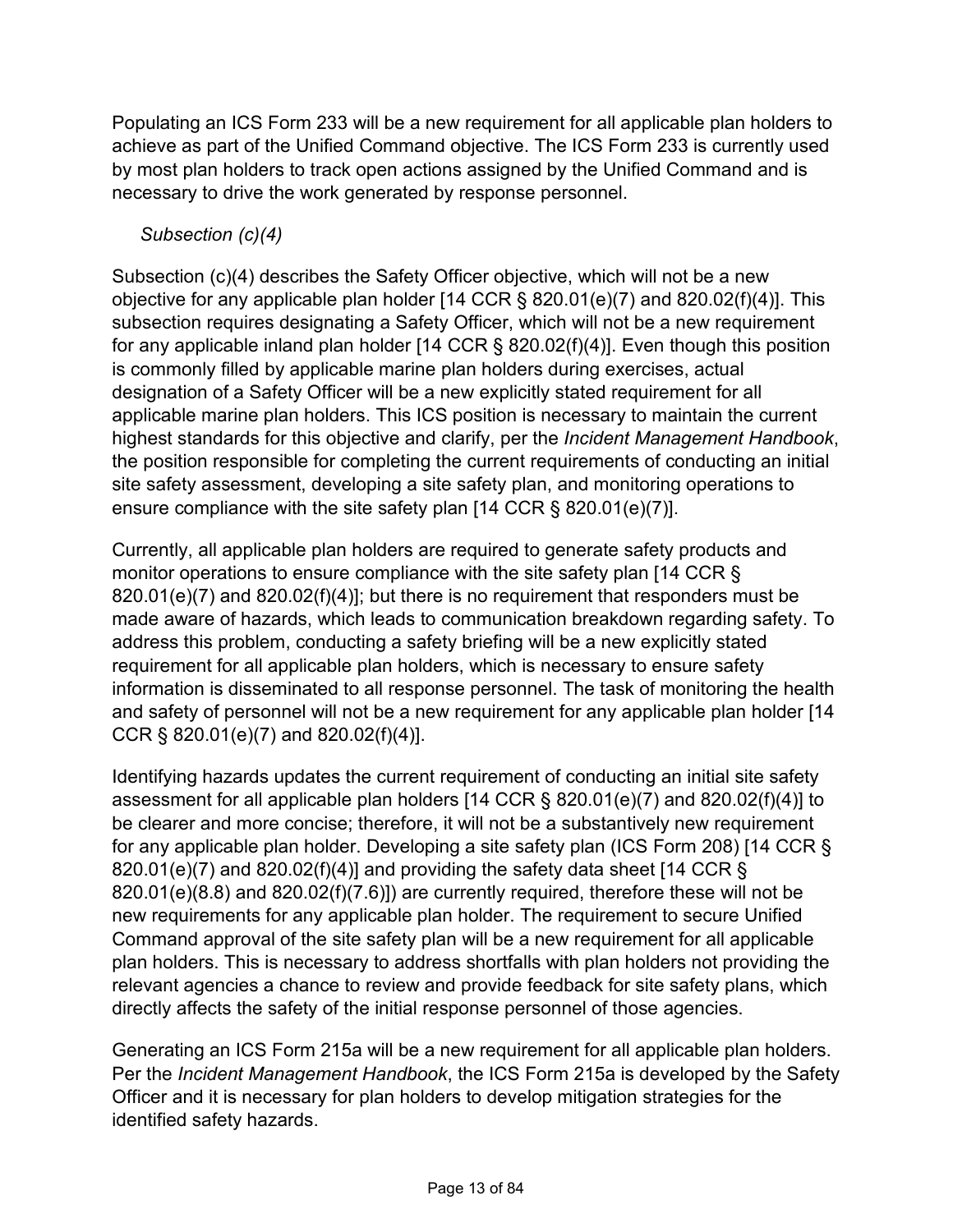Subsection (c)(4.1) describes the Safety of the Public objective, which is an updated version of the Safety of Responders and Public objective that is currently required of all applicable plan holders [14 CCR  $\S$  820.01(e)(8.8) and 820.02(f)(7.6)]. Making an actual notification to the local Certified Unified Program Agency (CUPA) will be a new requirement for all applicable plan holders, which is necessary to test actual notifications to the local regulatory agency that serves to protect Californians from hazardous waste and hazardous materials. These local agencies would respond to an actual spill by an OSPR regulated plan holder since they have the authority to protect public health and safety, which includes working with local public health and activating the community warning system. Documenting this notification on page two of the ICS Form 201 will be a new requirement for all applicable plan holders, which is necessary to clearly identify the documentation used to disseminate notification information to all response personnel.

Considering threats to public health updates the current requirement to identify and alert populations at risk [14 CCR  $\S$  820.01(e)(8.8) and 820.02(f)(7.6)] to be clearer and more concise; therefore, it will not be a substantively new requirement for any applicable plan holder. A common threat to public health associated with plan holders is toxic air contaminants associated with crude oil and refined hydrocarbon products handled by plan holders. Providing support for community air monitoring, where applicable, will be a new requirement for all applicable plan holders whose operations may result in a spill that has the potential to impact public health and safety. It is necessary for plan holders to identify and provide tactical resources to support local agencies in ensuring public health and safety. This objective is consistent with the certification exercise objective for spill management teams [14 CCR 830.6(b)].

Identifying and documenting other relevant public health agencies updates the current requirement to work with local emergency agencies [14 CCR § 820.01(e)(8.8) and 820.02(f)(7.6)] since those representatives are usually not available to participate in exercises and there is currently no specific deliverable to determine objective achievement. Including regional air quality management districts and regional water quality control boards is necessary to ensure the local agencies with the authority and resources to safeguard the public are identified during exercises so they can be promptly notified during an actual spill. This will not be a substantively new requirement for any applicable plan holder.

# *Subsection (c)(5)*

Subsection (c)(5) describes the Public Information Officer objective, which will not be a new objective for any applicable plan holder [14 CCR § 820.01(e)(5) and 820.02(f)(5)]. Designating a Public Information Officer will be a new requirement for all applicable plan holders who are currently required to provide an interface between the Unified Command and the media and public  $[14 \text{ CCR } \S 820.01(e)(5)$  and  $820.02(f)(5)]$ ; this ICS position is necessary to clarify, per the *Incident Management Handbook*, who this responsibility falls to.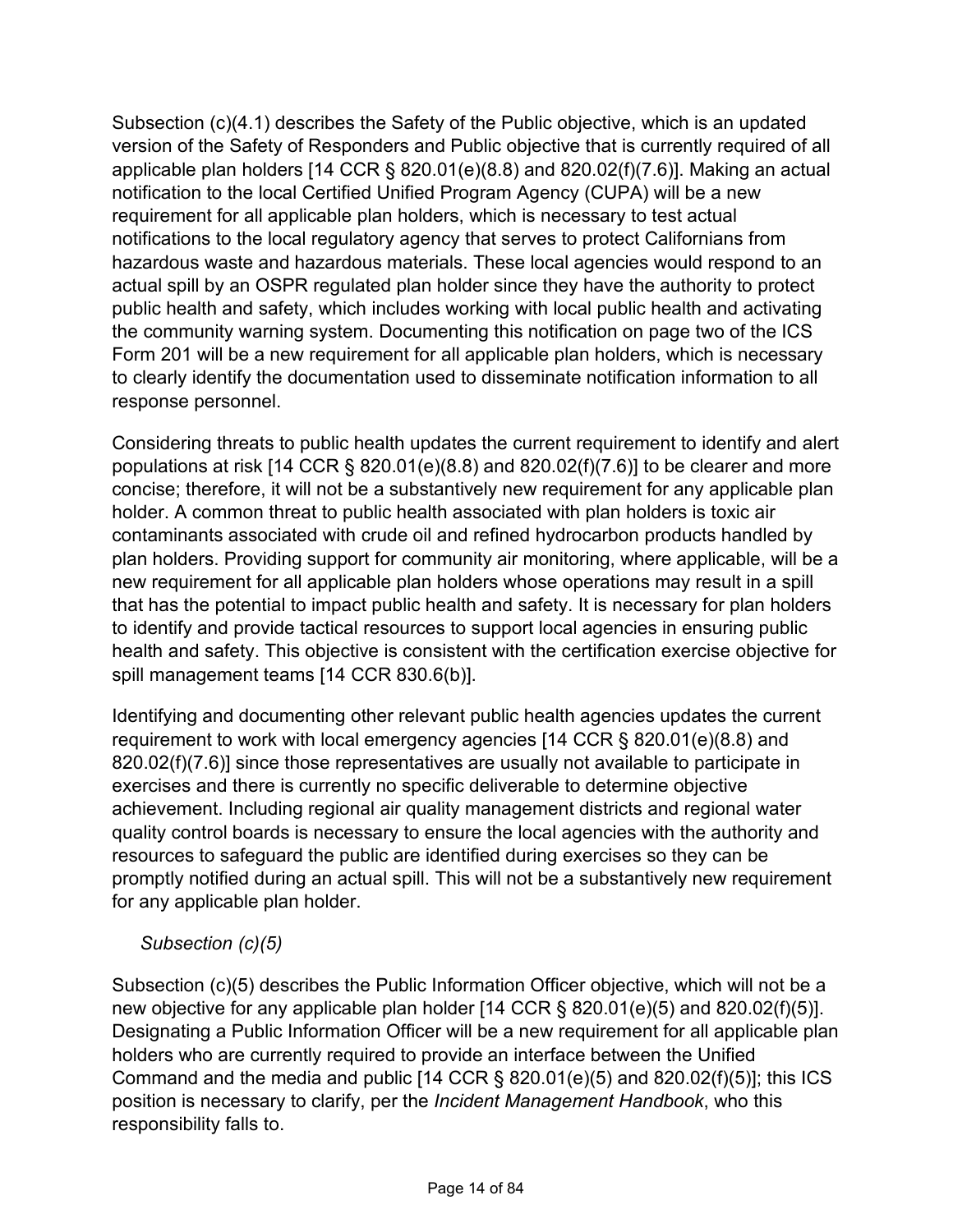Developing a press release will not be a new requirement for any applicable plan holder  $[14$  CCR § 820.01(e)(5) and 820.02(f)(5)]. Currently, all applicable marine plan holders are also required to develop and issue at least one written fact sheet [14 CCR § 820.01(e)(5)], whereas applicable inland plan holders are also required to develop at least two additional written media products [14 CCR § 820.02(f)(5)]; therefore, all applicable marine plan holders will be required to develop one additional written media product, which is necessary to maintain the current highest exercise standards, and applicable inland plan holders will not have a new requirement. Specifying these written media products are for Unified Command approval is to clarify the process outlined in the *Incident Management Handbook*. Since some products are mostly pre-populated using a template and others require information and interaction during the exercise to produce, specific products are included here; this is necessary to ensure plan holders are knowledgeable and practiced in generating products that are relevant to actual spills, and therefore exercises.

#### *Subsection (c)(6)*

Subsection (c)(6) describes the Liaison Officer objective, which will not be a new objective for any applicable plan holder. Designating staff to work with the agency Liaison Officer will be a new requirement for all applicable plan holders, who are currently required to perform select Liaison Officer duties but commonly fill this position despite agency staff presence; in an actual spill response it is an agency that will staff Liaison Officer, not the plan holder. This requirement is necessary to clarify who fills the Liaison Officer position and what liaison role plan holder staff play during an actual spill response, and therefore an exercise. For comparison, the Region IX Regional Contingency Plan also indicates that the liaison officer role will be filled by an appropriate government representative (ref. section 2410).

Identifying and documenting stakeholders will be a new requirement for all applicable plan holders; initiating contact with stakeholders will not be a new requirement for any applicable marine plan holder [14 CCR § 820.01(e)(6)], but it will be a new requirement for applicable inland plan holders. Currently, applicable inland plan holders are required to invite stakeholders to participate in the exercise [14 CCR § 820.02(f)(6)]; updating this requirement is necessary to clarify plan holder responsibilities in engaging with stakeholders, since they must be identified, and contact information documented, before they can be contacted. Stakeholder invitations are a part of the exercise planning process and will remain a planning consideration, but invitations to participate in an exercise are not a part of conducting an exercise, so it is necessary to remove that requirement for applicable inland plan holders for clarity.

Including the listed examples of stakeholders in these regulations is new information for all applicable marine plan holders but is not new information for any applicable inland plan holder [14 CCR § 820.02(f)(6)]; this information is necessary to clarify the types of stakeholders this objective refers to. Assessing the needs and available resources of stakeholders, monitoring their arrival at the incident command post, and keeping them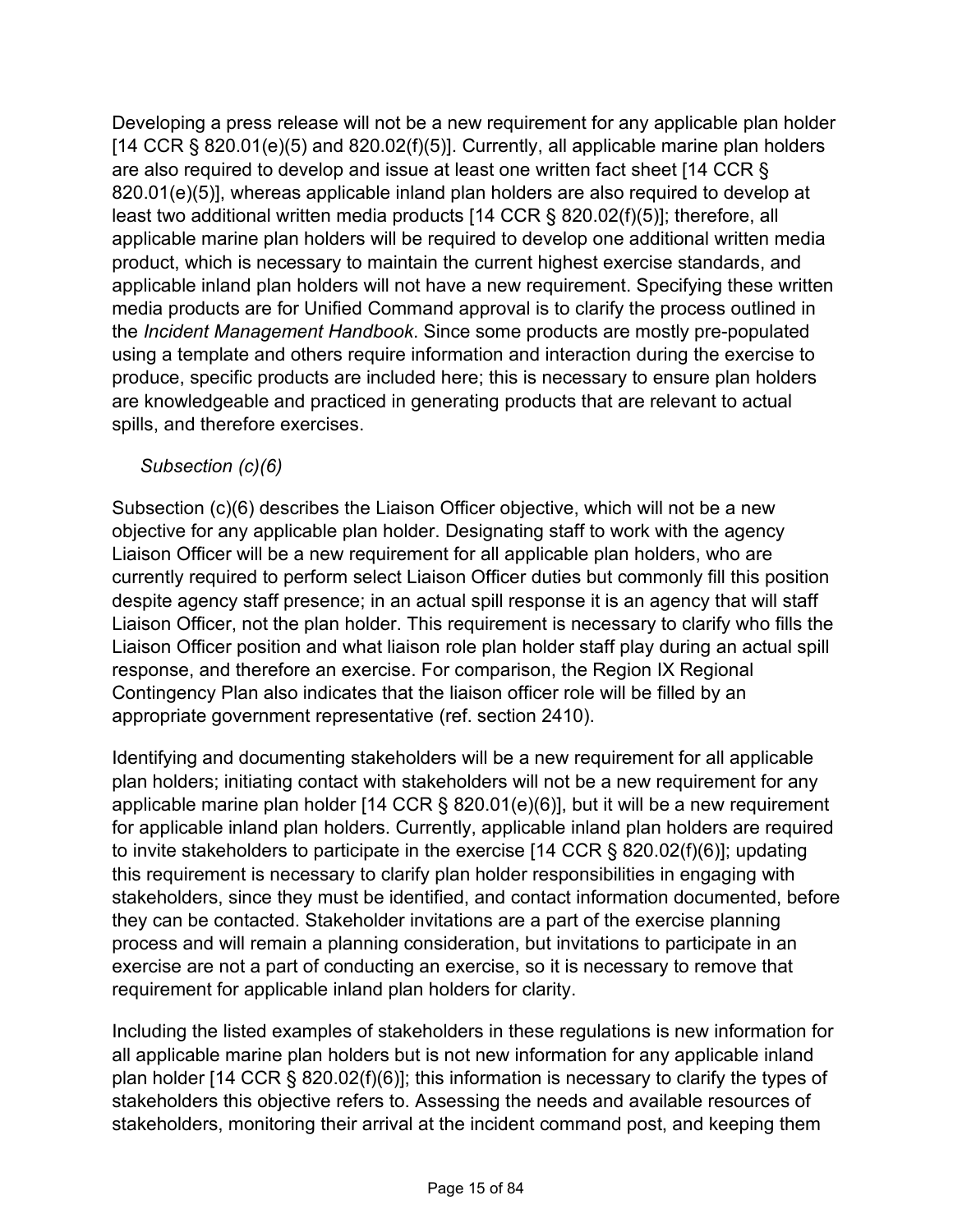informed of the incident status will not be new requirements for any applicable plan holder [14 CCR § 820.01(e)(6) and 820.02(f)(6)].

# *Subsection (c)(7)*

Subsection (c)(7) describes the Operations Section objective, which has an updated name for consistency and clarity (currently "Operations") but will not be a new objective for any applicable plan holders [14 CCR § 820.01(e)(8) and 820.02(f)(7)]. Coordinating and managing field operations with tactical resources and a rated oil spill response organization according to Unified Command objectives will not be new requirements for any applicable plan holder  $[14$  CCR § 820.01(e)(8) and 820.02(f)(7)]. Utilizing an ICS Form 234 will be a new requirement for all applicable plan holders, which is necessary for plan holders to convert Unified Command objectives into strategic and tactical operations, per the *Incident Management Handbook*. Utilizing an ICS Form 215 will also be a new requirement for all applicable plan holders, which is necessary for plan holders to develop work assignments and allocate tactical resources based on strategic requirements (gleaned from the ICS Form 234), per the *Incident Management Handbook*.

Information regarding what constitutes field operations is included but will not be substantively new to any applicable marine plan holder [14 CCR § 820.01(e)(8)]; this information is new to all applicable inland plan holders and is necessary to provide clear parameters of what field operations entail for the purposes of achieving this objective. Providing a list of resources and deployment time frames will not be new requirements for any applicable plan holder [14 CCR § 820.01(e)(8) and 820.02(f)(7)]. Providing resource location and operational actions will be new explicitly stated requirements for all applicable plan holders, but the expectation has been that location and operational actions are provided to accurately track response resources and activities; this information is also used to populate the ICS Form 234 and ICS Form 215.

Updating the ICS Form 201 and relevant maps will be a new explicitly stated requirement for all applicable plan holders, but the expectation has been that the ICS Form 201 and relevant maps are always updated so all the work done and information gathered by the Operations Section is disseminated to all response personnel, who need to utilize some or all this information to fulfill their roles and responsibilities.

Subsection (c)(7.1) describes the Source Control objective, which will not be a new objective for any applicable plan holder [14 CCR § 820.01(e)(8.1) and 820.02(f)(7.1)]. Locating the source of the spill and initiating emergency shutdown procedures will not be new requirements for any applicable plan holder [14 CCR § 820.01(e)(8.1) and 820.02(f)(7.1)]. Documenting source control and associated actions on the ICS Form 201 will be a new explicitly stated requirement for all applicable plan holders but the expectation has been that the ICS Form 201 is updated to disseminate the information to all response personnel.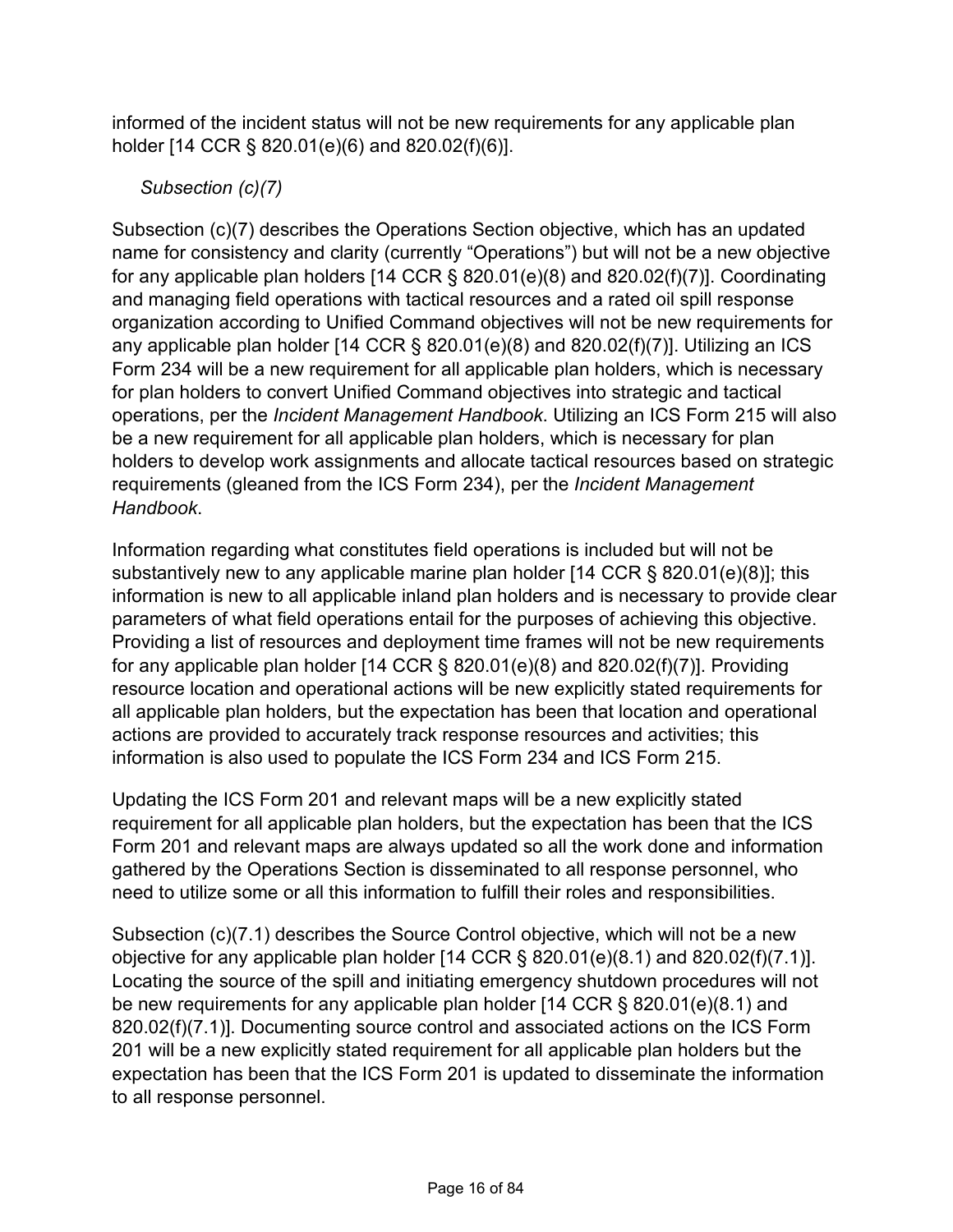Subsection (c)(7.2) describes the Assessment objective, which will not be a new objective for any applicable plan holder [14 CCR § 820.01(e)(8.2) and 820.02(f)(7.2)]. Providing an initial estimate of the volume spilled, extent of the spill, and an initial trajectory will not be new requirements for any applicable plan holder [14 CCR § 820.01(e)(8.2) and 820.02(f)(7.2)].

Calculating the actual spill volume will be a new requirement for all applicable plan holders, which is necessary to complete spill assessment, especially since the amount spilled often differs from the initial estimate. Updating the California Office of Emergency Services will be a new requirement for all applicable plan holders, which is necessary for the Governor's Office of Emergency Services Hazardous Materials Spill Report to reflect updated information to be disseminated to anyone looking at the report, including members of the public. Documenting this update on the ICS Form 201 will be a new requirement for all applicable plan holders, which is necessary to disseminate the information to all response personnel.

Subsection (c)(7.3) describes the Firefighting objective, which will not be a new objective for any applicable plan holder [14 CCR § 820.01(e)(8.5) and 820.02(f)(7.4)]. Making an actual notification to the firefighting resource identified in the contingency plan will not be a new requirement for any applicable plan holder since there is not a circumstance in dealing with a flammable or explosive substance that notifying firefighting resources would not be appropriate, as in the current requirement [14 CCR § 820.01(e)(8.5) and 820.02(f)(7.4)]. Requiring the identification and notification of a nonemergency number, if 911 is identified in the contingency plan, is necessary to ensure that 911 is not actually called during an exercise and all plan holders, regardless of the firefighting resource they identify, are required to make one actual notification to achieve credit for this objective. Documenting this notification on an ICS Form 201 will be a new explicitly stated requirement for all applicable plan holders, but the expectation has been that the ICS Form 201 is updated to disseminate the notification information to all response personnel.

Subsection (c)(7.4) describes the Wildlife Care objective, which has an updated name for clarity and brevity (currently "Wildlife Recovery and Rehabilitation") but will not be a new objective for any applicable plan holder [14 CCR § 820.01(e)(8.7) and 820.02(f)(7.5)]. Making a notification to the Oiled Wildlife Care Network or other wildlife care and treatment organization listed in the oil spill contingency plan will not be a new requirement for any applicable plan holder [14 CCR § 820.01(e)(8.7) and 820.02(f)(7.5)]. Documenting this notification on the ICS Form 201 will be a new explicitly stated requirement for all applicable plan holders but the expectation has been that the ICS Form 201 is updated to disseminate the notification information to all response personnel.

Requiring that contact information be accurate in the contingency plan will be a new explicitly stated requirement for all applicable plan holders, since the purpose of these exercises is to test the contingency plan and ensure accurate information is available during an actual spill. This requirement ensures all applicable plan holders are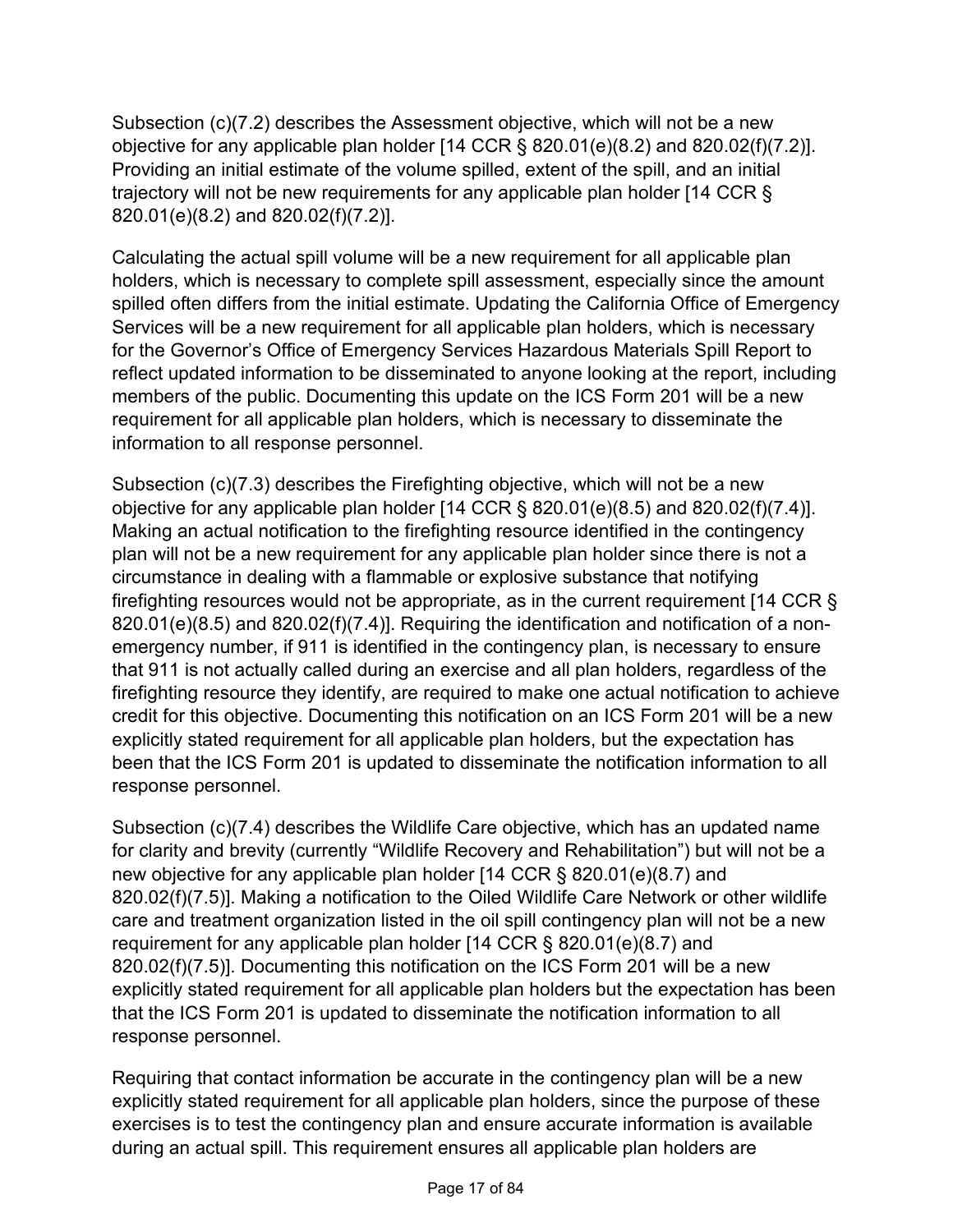complying with the contingency plan requirement of describing how oiled wildlife care will be provided for [14 CCR § 817.02(i) and 817.04(o)] to ensure wildlife is protected during an actual spill.

Subsection (c)(7.5) describes the Protective Strategies objective, which has an updated name to accurately include both marine and inland site strategies (currently "Shoreline Protection") but will not be a new objective for any applicable plan holder [14 CCR § 820.01(e)(8.6) and 820.02(f)(7.7)].

Implementing the strategies from the listed plans will not be a new requirement for any applicable marine plan holder [14 CCR § 820.01(e)(8.6)] but it will be a new requirement for all applicable inland plan holders, which is necessary to clearly identify the sensitive site protections and maintain the current highest performance standards. Information regarding the sites being identified by the Environmental Unit is new information for all applicable plan holders, which is necessary to clarify the unit responsible for identifying the sensitive sites that need protection during any given scenario or location.

Coordinating with a rated oil spill response organization will not be a new requirement for any applicable plan holder since this is currently required as a part of the Operations objective [14 CCR § 820.01(e)(8) and 820.02(f)(7)]. Identifying resources to implement the strategies will not be a new requirement for any applicable plan holder [14 CCR § 820.01(e)(8.6) and 820.02(f)(7.7)]. Providing the resources will be an explicitly new requirement for all applicable plan holders, but the expectation has been that the resources must be provided to implement the strategies, as per the current requirement [14 CCR § 820.01(e)(8.6) and 820.02(f)(7.7)].

Showing relevant sensitive sites and protective strategies on a chart or map will be a new explicitly stated requirement for all applicable plan holders, but the expectation has been that the map required to be displayed as part of the current Situation Unit objective  $[14$  CCR § 820.01(e)(9.1) and 820.02(f)(8.1)] include this information so it can be disseminated to all response personnel. Including the chart or map on the situation status display is a current requirement in the Situation Unit objective and will not be a new requirement for any applicable plan holder [14 CCR § 820.01(e)(9.1) and 820.02(f)(8.1)]. Updating the chart or map along with the resources list will be new explicitly stated requirements for all applicable plan holders, but the expectation has been that these documents are updated to achieve the current requirement of maintaining the status and location of all incident resources as currently required in the Resource Unit objective [14 CCR § 820.01(e)(9.2) and 820.02(f)(8.2)].

*Subsection (c)(8)*

Subsection (c)(8) describes the Planning Section objective, which has an updated name for consistency and clarity (currently "Planning") but will not be a new objective for any applicable plan holder [14 CCR § 820.01(e)(9) and 820.02(f)(8)]. The current requirement for all applicable plan holders is to develop strategies and tactics based on the Unified Command objectives and coordinate with other sections for inclusion in an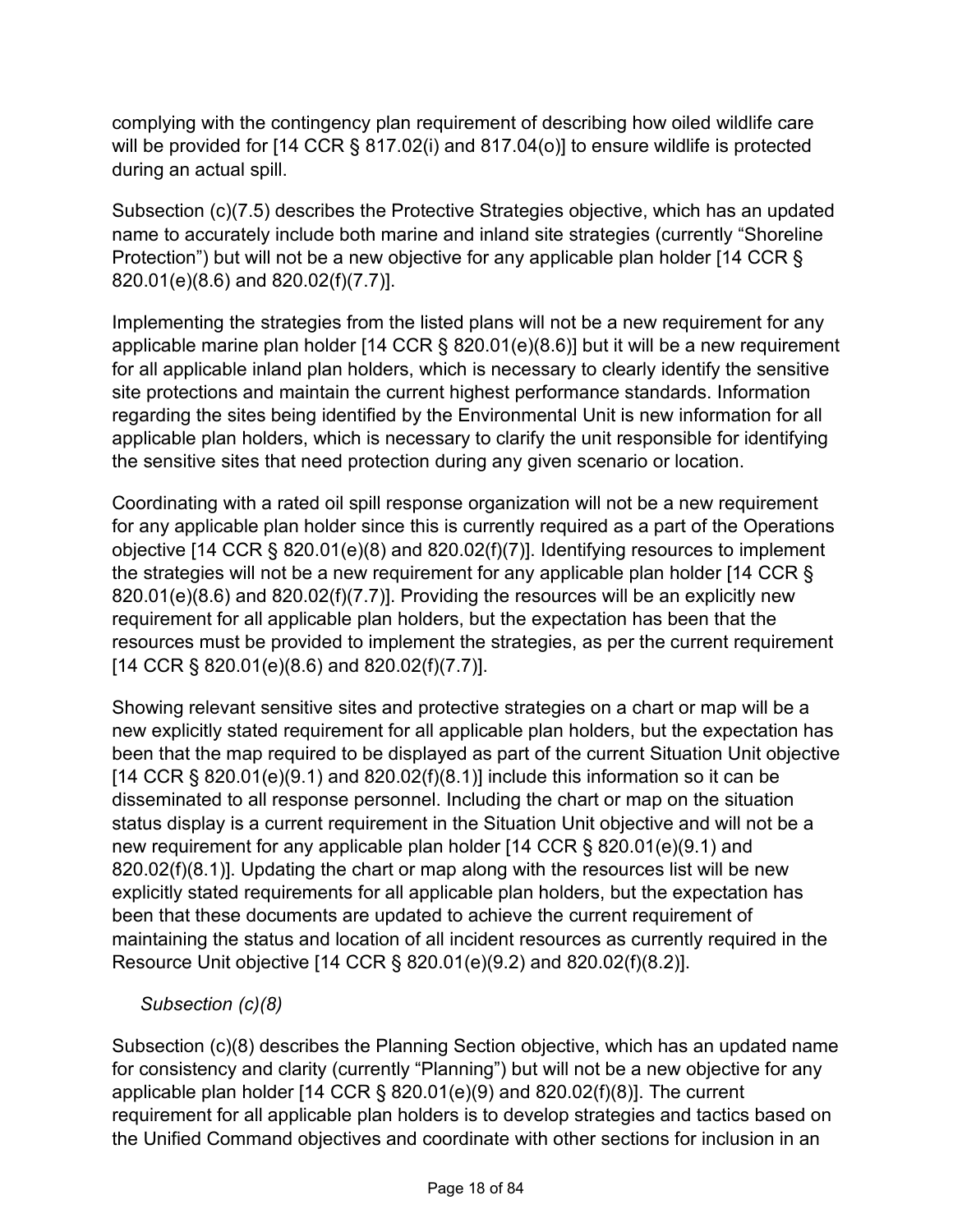ICS Form 201 or an Incident Action Plan [14 CCR § 820.01(e)(9) and 820.02(f)(8)]. This requirement contains actions that, per the *Incident Management Handbook*, are completed by the Operations Section; therefore, it is necessary to update the requirements for this objective to be better suited to test the Planning Section.

Designating a Planning Section Chief will be a new requirement for all applicable plan holders, which is necessary because this position plays a key role in organizing and driving the spill response, including overseeing plan development and tracking plan status (e.g., demobilization plan is in progress), which is necessary because plans developed by response personnel are the foundation of the Incident Action Plan (IAP). This position is already commonly filled by the plan holder during exercises, but due to difficulties plan holder staff have fulfilling the role and responsibilities it will be included here to clarify current expectations of performance standards and to encourage plan holder staff to utilize the job aids associated with the *Incident Management Handbook* to learn more about this position.

The requirement for plans to be submitted for Unified Command approval will be a new explicitly stated requirement for all applicable plan holders, but the expectation has been that plans would be submitted for Unified Command approval as part of the process described in the *Incident Management Handbook* leading up to the development of an IAP to allow them to speak with one voice and manage a coordinated response, so it will be included here to clarify current expectations of performance standards. The ICS Form 201 (currently required by all applicable inland plan holders [14 CCR § 820.02(f)(8)] but currently only an *option* for all applicable marine plan holders [14 CCR § 820.01(e)(9)]) is not an appropriate form for Unified Command approved plans, so it is necessary to remove this form as an option and maintain the current highest standard of developing an IAP [14 CCR § 820.01(e)(9) and 820.02(f)(8)]; this will be the sole requirement for approved form inclusion in this objective.

Implementation of the operational planning cycle will not be a new requirement for any applicable plan holder as it is currently required in the Incident Command System objective [14 CCR § 820.01(e)(3) and 820.02(f)(3)] and its implementation is important to maintain because it helps drive the creation of the IAP, which informs response operations for the next operational period; this requirement has been moved here. Designating a Planning Section Chief as the individual to perform these tasks is included for clarity since the Planning Section is responsible for maintaining the meeting schedule, which documents the scheduling of the operational planning cycle. The Planning Section Chief facilitating meetings per the *Incident Management Handbook* will be a new explicitly stated requirement for all applicable plan holders, but this has been the expectation and is included here to clarify current expectations of performance standards.

Subsection (c)(8.1) describes the Situation Unit objective, which will not be a new objective for any applicable plan holder [14 CCR § 820.01(e)(9.1) and 820.02(f)(8.1)]. Designating a Situation Unit Leader will be a new requirement for all applicable plan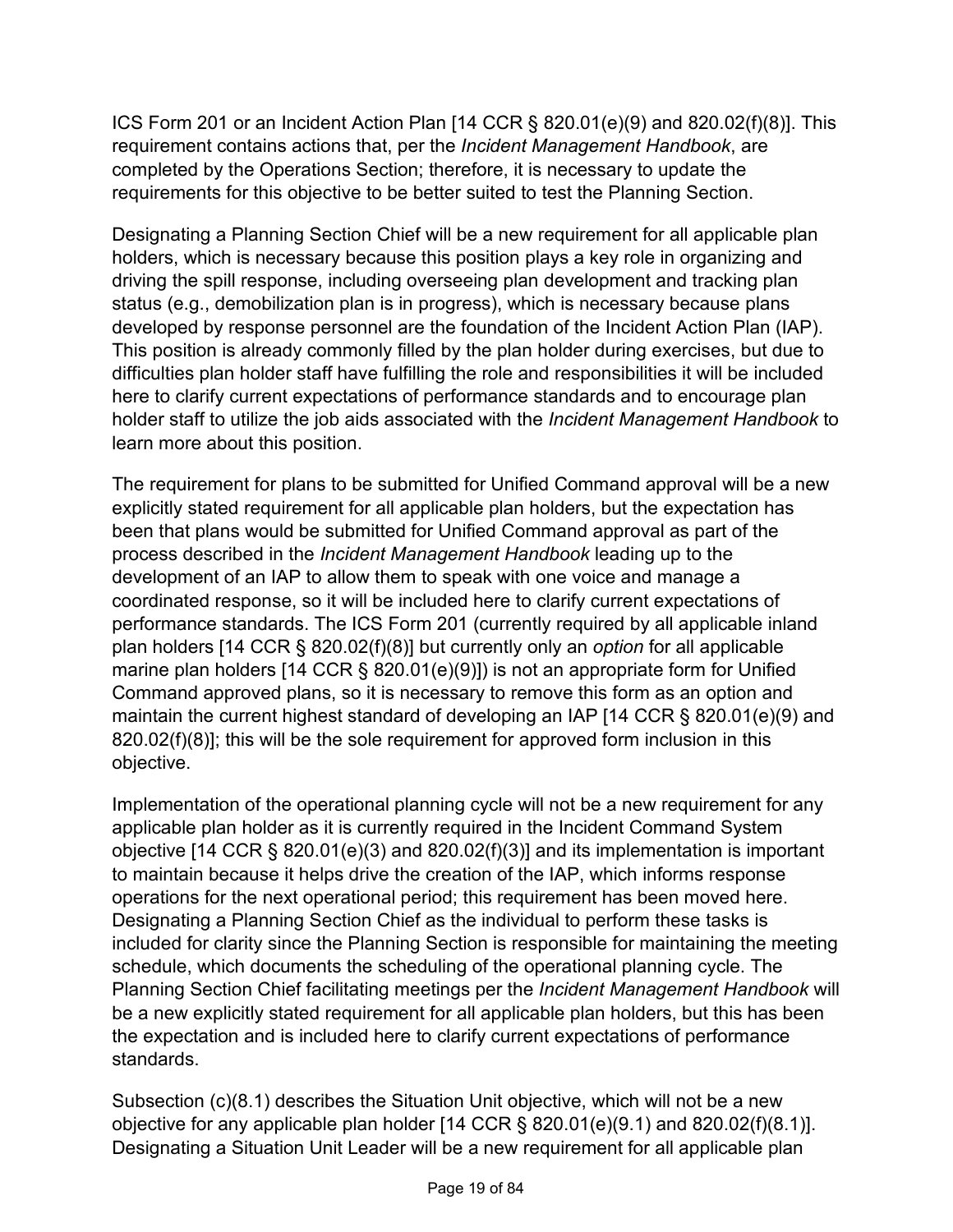holders, which is necessary to identify the person in charge of maintaining the situation status display. In this objective, maintaining this display includes collecting, organizing, updating, disseminating, and displaying information. Four of those five tasks (collecting, organizing, disseminating, and displaying information) will not be new requirements for any applicable marine plan holder [14 CCR § 820.01(e)(9.1)]; and none of the tasks will be new requirements for any applicable inland plan holder [14 CCR § 820.02(f)(8.1)]. Updating this information will be a new explicitly stated requirement for all applicable marine plan holders, but the expectation has been that the information displayed be updated as new information becomes available to keep all response personnel informed and it is included here to clarify current expectations of performance standards.

Having the situation status display in a common area of the Incident Command Post will be a new explicitly stated requirement for all applicable plan holders, but the expectation has been that plan holders place it in a common area; its location is included here to clarify current expectations of performance standards and ensure all response personnel have access to it and are able to stay informed. Displaying the name of the incident, a chart or map, an ICS Form 207, weather, tides, and currents, an ICS Form 230, and an ICS Form 209 will not be new requirements for any applicable plan holder  $[14$  CCR § 820.01(e)(9.1) and 820.02(f)(8.1)]. Displaying actual notifications, trajectories, safety data sheet, approved site safety plan, and the ICS Form 201 or an approved Incident Action Plan will be new explicitly stated requirements for all applicable plan holders, but the expectation has been that this information be displayed to keep response personnel informed and support the response and other objectives (e.g., posting the safety data sheet and approved site safety plan allows response personnel to be informed as to safety standards which supports the Safety Officer and safety monitoring). Page three of an ICS Form 201 is the initial response equivalent of the ICS Form 207 (both are organization charts) which will not be a new requirement for any applicable plan holder [14 CCR  $\S$  820.01(e)(9.1) and 820.02(f)(8.1)]; rather, it will give all applicable plan holders a chance to achieve this objective during an initial response exercise.

Subsection (c)(8.2) describes the Resource Unit objective, which will not be a new objective for any applicable plan holder [14 CCR § 820.01(e)(9.2) and 820.02(f)(8.2)]. Establishing a process for resource ordering will not be a new requirement for any applicable marine plan holder but will be a new requirement for all applicable inland plan holders, which is necessary for plan holder staff to practice establishing an ordering process for all response personnel to order resources necessary to support the response. When the plan holder is the responsible party in an actual spill, it is the plan holders' obligation to pay for all response resources incurred. Establishing a resource ordering process that all responding organizations and agencies can utilize will allow them to save money during an actual spill response versus reimbursing organizations and agencies for having to order their own resources independently. Establishing a process for resource tracking in coordination with the Logistics and Finance Sections will not be a new requirement for any applicable plan holder [14 CCR § 820.01(e)(9.2) and 820.02(f)(8.2)].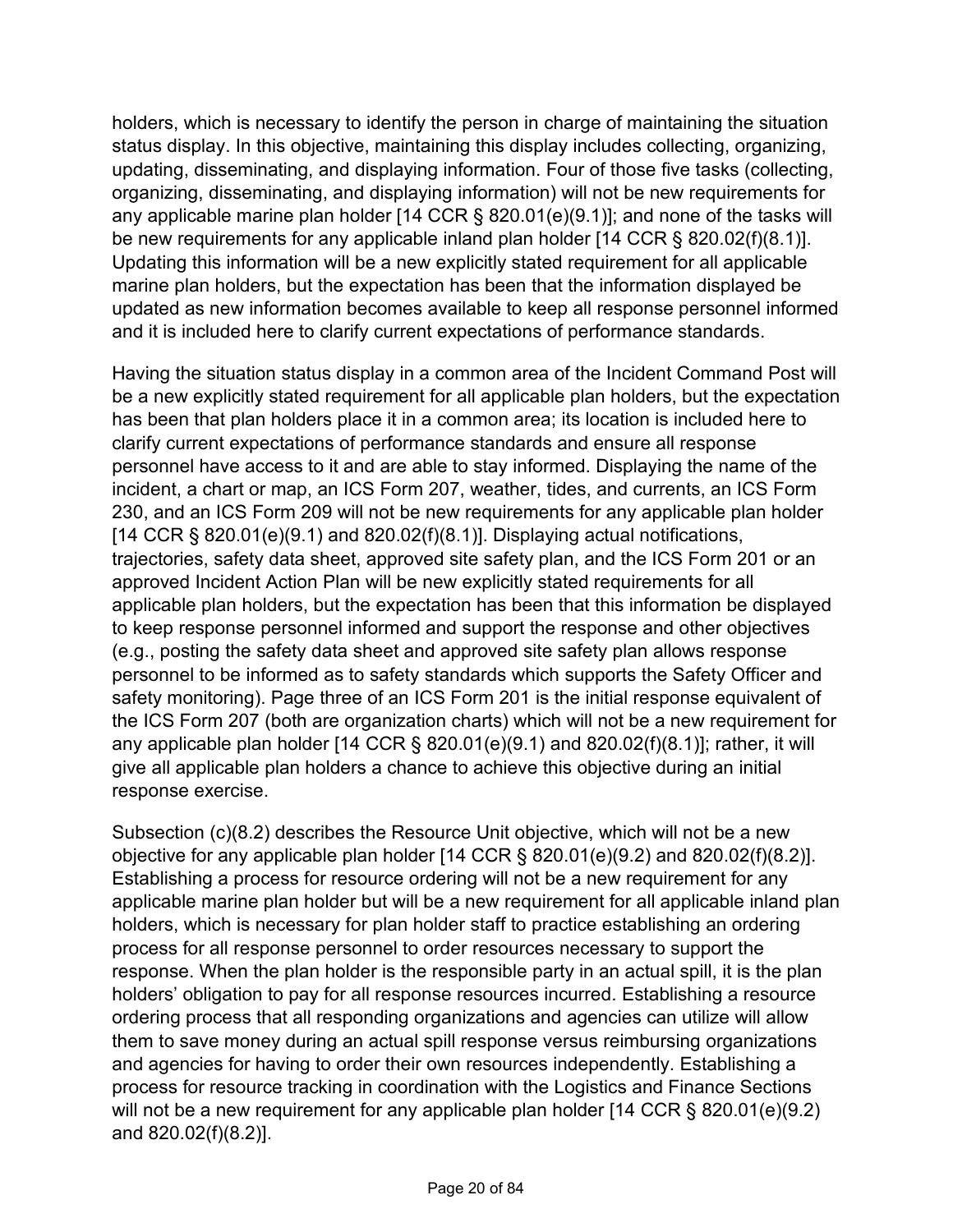Ensuring all response personnel sign in to the Incident Command Post will be a new explicitly stated requirement for all applicable plan holders, but the expectation has been that everyone sign in so the list can be used to account for everyone in the event of a real emergency situation. It is necessary to list the required components of the signin sheet to ensure all the pertinent information is collected because the check-in sheet that is currently required is no longer an active U.S. Coast Guard or U.S. Environmental Protection Agency form.

Documenting and regularly updating the status and location of all tactical resources will be a new explicitly stated requirement for all applicable plan holders, but the expectation has been that the status and location of all incident resources is maintained to keep Unified Command and all response personnel briefed on the timeline of available tactical resources so they can plan response activities accordingly.

Subsection (c)(8.3) describes the Environmental Unit objective, which will not be a new objective for any applicable plan holder [14 CCR § 820.01(e)(9.3) and 820.02(f)(8.3)]. Designating staff to work with the agency Environmental Unit Leader will be a new requirement for all applicable plan holders, which is necessary to clarify the plan holder's role to accomplish the requirements included with this objective. Gathering this environmental data will not be a new requirement for any applicable plan holder [14 CCR  $\S$  820.01(e)(9.3) and 820.02(f)(8.3)] and analyzing the environmental data is something the natural resource trustee can assist with, as it is necessary to inform trajectories and make an educated prediction as to how the spilled product will move in the environment which informs response decisions.

Developing more than just an initial trajectory will be a new requirement for all applicable plan holders, which is necessary to ensure plan holders are utilizing the information and tools available to them to consider how their product is going to act in the environment to inform response decisions. Four trajectories are necessary to adequately forecast product movement for all applicable plan holders because, as time moves on, a large spill amount has a wide enough variability in its actions with considerations to weather, tides, currents, and other events that relying solely on an initial trajectory is not sufficient to accurately inform future response decisions. For example, developing four trajectories would be adequate to analyze movement caused by the ebb and flood of a single tidal cycle for any applicable marine plan holder, or to visualize the impact of delaying or moving forward with water releases from a dam impacting the spill area for any applicable inland plan holder. Developing these trajectories using time frames appropriate for the scenario is necessary to give plan holders realistic options for the required number of trajectories. Based on discussions with environmental response subject matter experts, the Environmental Unit objective is where this requirement is best suited.

Generating an ICS Form 232 and utilizing trajectories and the relevant plans from this list to inform it will not be new requirements for any applicable plan holders [14 CCR § 820.01(e)(9.3) and 820.02(f)(8.3)]. It is necessary to combine the plans used by both marine and inland plan holders for clarity and to use the term "relevant" so each plan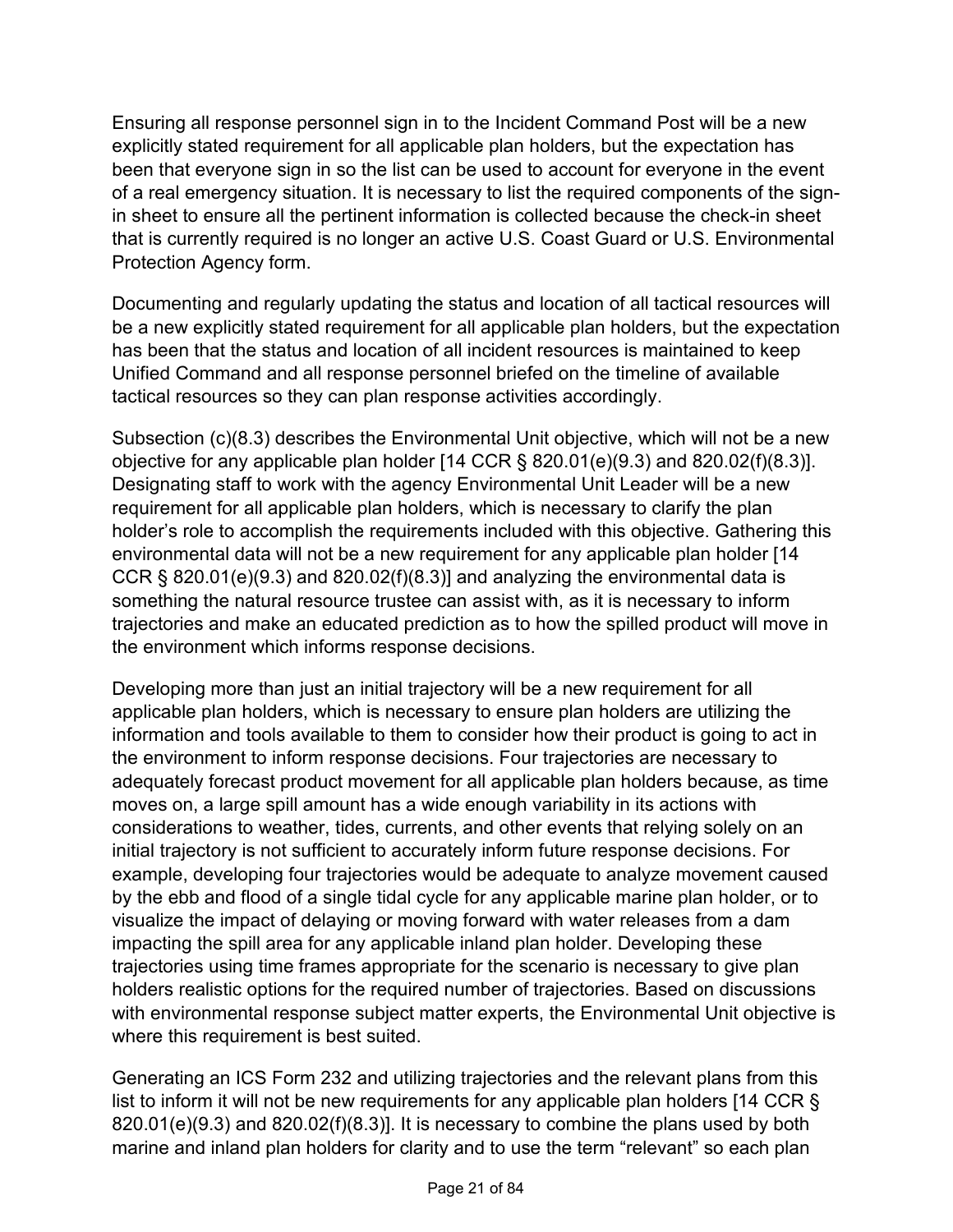holder will use the pertinent plans from this list without being required to use irrelevant plans. A reference for the definition of sensitive sites is included for clarity and necessary to ensure plan holders can accurately identify the relevant resources that may be at risk.

Subsection (c)(8.3.1) describes the Waste Management objective, which has an updated name for brevity (currently "Waste Management and Disposal") for all applicable inland plan holders but will not be a new objective for any applicable plan holder [14 CCR § 820.01(e)(9.3.1) and 820.02(f)(8.3.1)]. Developing a waste management plan for Unified Command approval will not be a new requirement for any applicable plan holder [14 CCR § 820.01(e)(9.3.1) and 820.02(f)(8.3.1)]; working with their rated oil spill response organization to develop this plan will be a new explicitly stated requirement for all applicable plan holders but the expectation has been that these organizations are involved in this process, serving as waste management experts, so it is included here for clarity.

Including procedures for waste segregation, obtaining permits and/or waivers, quantifications, characterization, and disposal (formerly final disposition) in the waste management plan will not be new requirements for any applicable plan holder [14 CCR § 820.01(e)(9.3.1) and 820.02(f)(8.3.1)]. Including procedures for storage and transportation in the waste management plan will be new explicitly stated requirements, but the expectation has been that storage and transportation are included since they are both necessary to manage response waste from its creation to its final disposition.

Subsection (c)(8.4) describes the Documentation Unit objective, which has an updated name for consistency and clarity (currently "Documentation") but will not be a new objective for any applicable plan holder [14 CCR § 820.01(e)(9.4) and 820.02(f)(8.4)]. Collecting, organizing, and disseminating all documents generated during the exercise will not be new requirements of any applicable plan holder [14 CCR § 820.01(e)(9.4) and 820.02(f)(8.4)]. Reviewing and updating all documents will be new explicitly stated requirements for all applicable plan holders, but the expectation has been that these are part of maintaining the documents, which is the current requirement for all applicable plan holders and included here to clarify continued expectations of performance standards. Designating a Documentation Unit leader will be a new requirement for all applicable plan holders, which is necessary to call out the individual whose responsibility it is, per the *Incident Management Handbook*, to oversee and accomplish the tasks required of this objective for clarity.

Establishing a filing system accessible by all response personnel will be a new explicitly stated requirement for all applicable plan holders, but the expectation has been that a filing system be established to organize all documents, which is a current requirement for all applicable plan holders [14 CCR § 820.02(e)(9.4) and 820.02(f)(8.4)]. The requirement that all response personnel have access to the filing system is consistent with the ongoing requirement in the National Oil and Hazardous Substances Pollution Contingency Plan that the On-Scene Coordinators and trustees of affected natural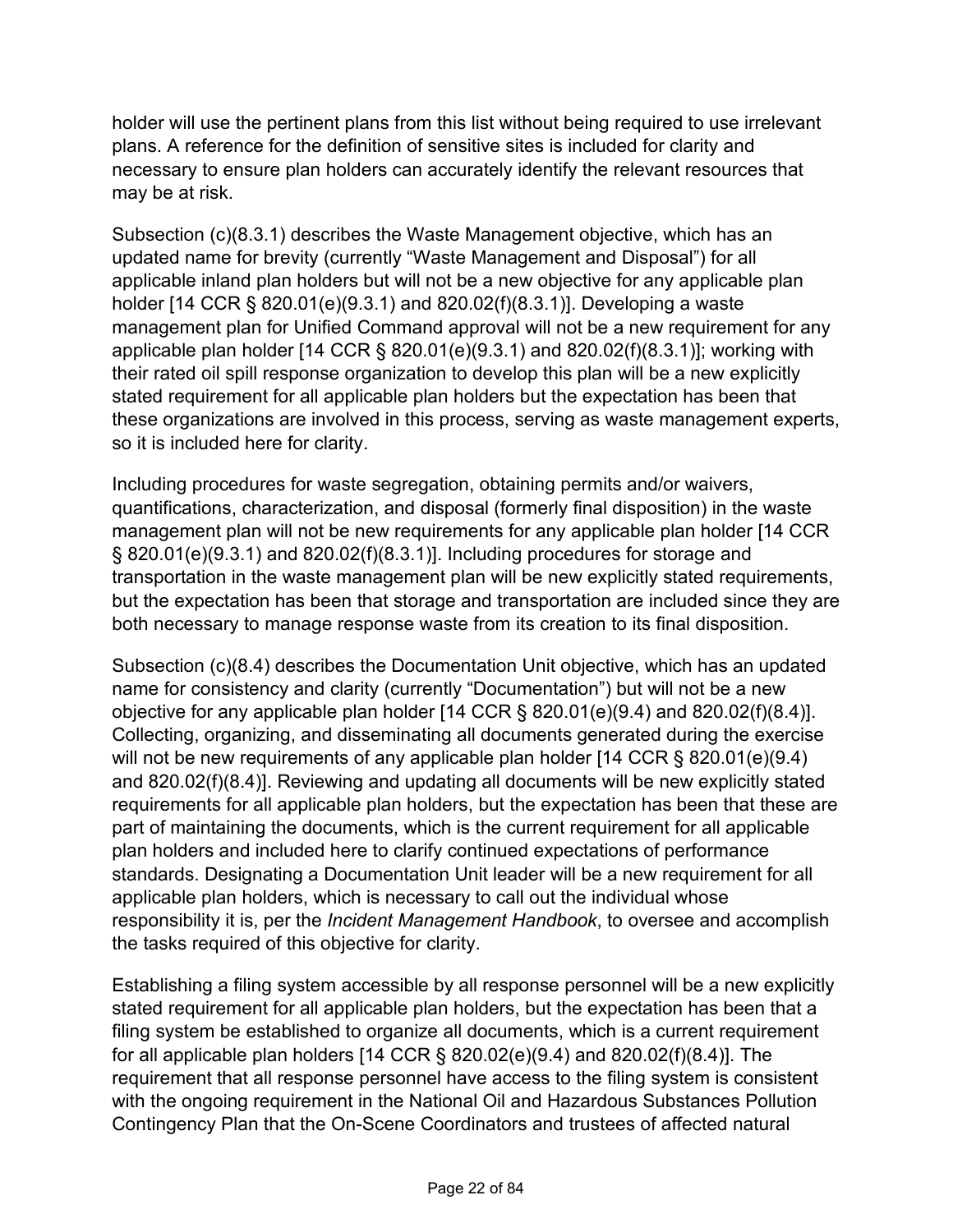resources have access to the documentation. This requirement is included here to clarify current expectations of performance standards.

Briefing all response personnel on documentation procedures will be a new explicitly stated requirement for all applicable plan holders, but the expectation has been that these procedures are shared to inform all response personnel what to do with the documentation they are generating; it is included here to clarify current expectations of performance standards. The Documentation Unit Leader being the individual disseminating this information will be a new requirement for all applicable plan holders; it is necessary to clarify the role responsible for managing all the documentation, per the *Incident Management Handbook*. Transitioning to an agency Documentation Unit Leader will be a new explicitly stated requirement for all applicable plan holders, but it is the responsibility of the On-Scene Coordinators, per the National Oil and Hazardous Substances Pollution Contingency Plan, to ensure the collection and safeguarding of information, samples, and reports. This has been the expectation and is therefore included here to clarify current expectations of performance standards.

All documentation being provided to the drill coordinator upon request will be a new explicitly stated requirement for all applicable plan holders, but the expectation has been that plan holders provide drill coordinators with any documentation they request for verification and inspection based on the current requirement that documentation must be provided to the Administrator or a designee, upon request [14 CCR § 820.01(e)(9.4) and 820.02(k)(1)(D)]. This requirement is to clarify current expectations of performance standards and address plan holder resistance when drill coordinators request to see documentation.

Subsection (c)(8.5) describes the Volunteer Unit objective, which has an updated name for consistency and clarity (currently "Volunteer Management") but will not be a new objective for any applicable plan holder [14 CCR § 820.01(e)(9.5) and 820.02(f)(8.5)]. Designating staff to engage with the Volunteer Coordinator and establishing a Volunteer Unit will be new explicitly stated requirements for all applicable plan holders, but the expectation has been that plan holders provide at least one person to engage with the Volunteer Coordinator to provide local knowledge and expertise to help develop a Non-Wildlife Volunteer Plan, which is developed after a Volunteer Unit is established; they are included here to clarify current expectations of performance standards and timeline of work products.

Obtaining the approved volunteer plan will be a new requirement for all applicable plan holders and is necessary to inform plan holders on the volunteer plan that is to be used as a template in California and ensure familiarity with it in case of an actual spill. Establishing a volunteer hotline and developing messaging for media products will be new requirements for all applicable plan holders, which is necessary to ensure plan holder familiarity with Volunteer Unit responsibilities in case of an actual spill. Keeping Unified Command briefed on Volunteer Unit actions is a new explicitly stated requirement but it has been the expectation that Unified Command is kept briefed on all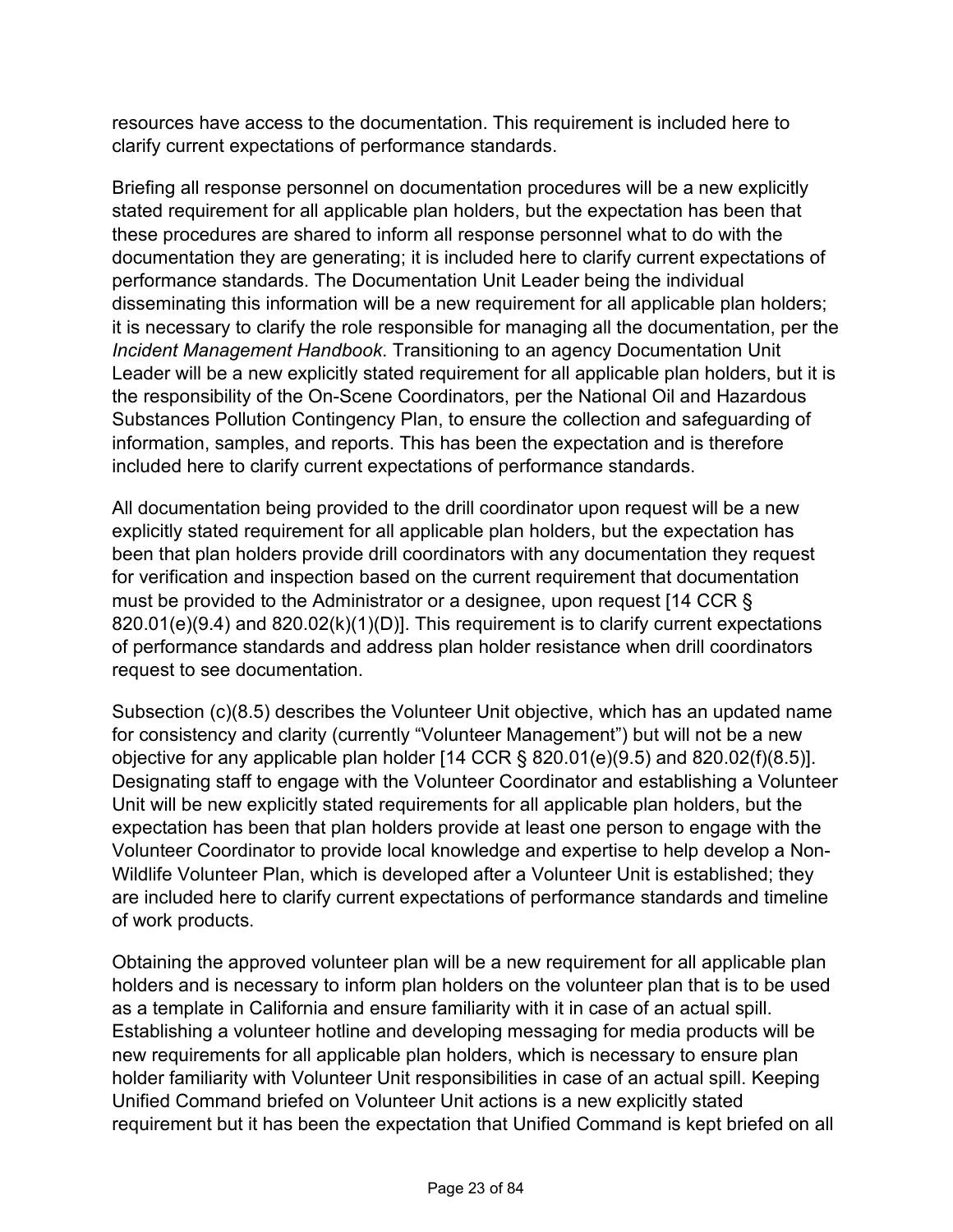new information and determinations so the response can be managed with the most accurate information possible.

# *Subsection (c)(9)*

Subsection (c)(9) describes the Logistics Section objective, which has an updated name for consistency and clarity (currently "Logistics") but will not be a new objective for any applicable plan holder [14 CCR § 820.01(e)(10) and 820.02(f)(9)]. Developing and disseminating the resource request and ordering process is a current logistics requirement for all applicable inland plan holders [14 CCR § 820.02(f)(9)]. Designating a Logistics Section Chief will be a new requirement for all applicable inland plan holders, which is necessary to clarify, per the *Incident Management Handbook,* who this responsibility falls to. Specifying the positions the Logistics Section Chief coordinates with is new information for all applicable inland plan holders, which is necessary to include to clarify current expectations of performance standards and the responsibilities outlined in the *Incident Management Handbook.* For all applicable marine plan holders, designating a Logistics Section Chief and coordinating with other positions to establish and disseminate a resource request and ordering process will be new requirements, which are necessary to be consistent with all applicable inland plan holders to maintain the current highest standard.

Identifying and providing necessary personnel, facilities, services, and materials to support response activities will not be a new requirement for any applicable plan holder  $[14$  CCR § 820.01(e)(10) and 820.02(f)(9)]. Utilizing an ICS Form 213RR to achieve this will be a new requirement for all applicable plan holders, which is necessary to adopt the resource request and ordering process adopted by federal and state agencies with jurisdiction to respond to an actual spill, similar to the current requirement for all applicable marine plan holders to operate as outlined in the U.S. Coast Guard's *Incident Management Handbook* and for all applicable inland plan holders to integrate into the system used by the Federal or State On-Scene Coordinator [14 CCR § 820.01(e)(3) and 820.02(f)(3)]. The requirement to generate at least four forms is necessary to ensure those plan holders with the highest spill volume risk have adequate practice of utilizing these ICS forms, which are the resource order forms used during actual spills and therefore exercises.

Subsection (c)(9.1) describes the Communications Unit objective, which has an updated name for consistency and clarity (currently "Communications") but will not be a new objective for any applicable plan holder [14 CCR § 820.01(e)(10.1) and 820.02(f)(9.1)]. Establishing communication systems to support the response and utilizing an ICS Form 205 will not be new requirements for any applicable plan holder [14 CCR § 820.01(e)(10.1) and 820.02(f)(9.1)]. Disseminating the communication systems will be a new explicitly stated requirement for all applicable plan holders, but the expectation has been that any communication systems generated would be disseminated (otherwise response personnel wouldn't know they exist).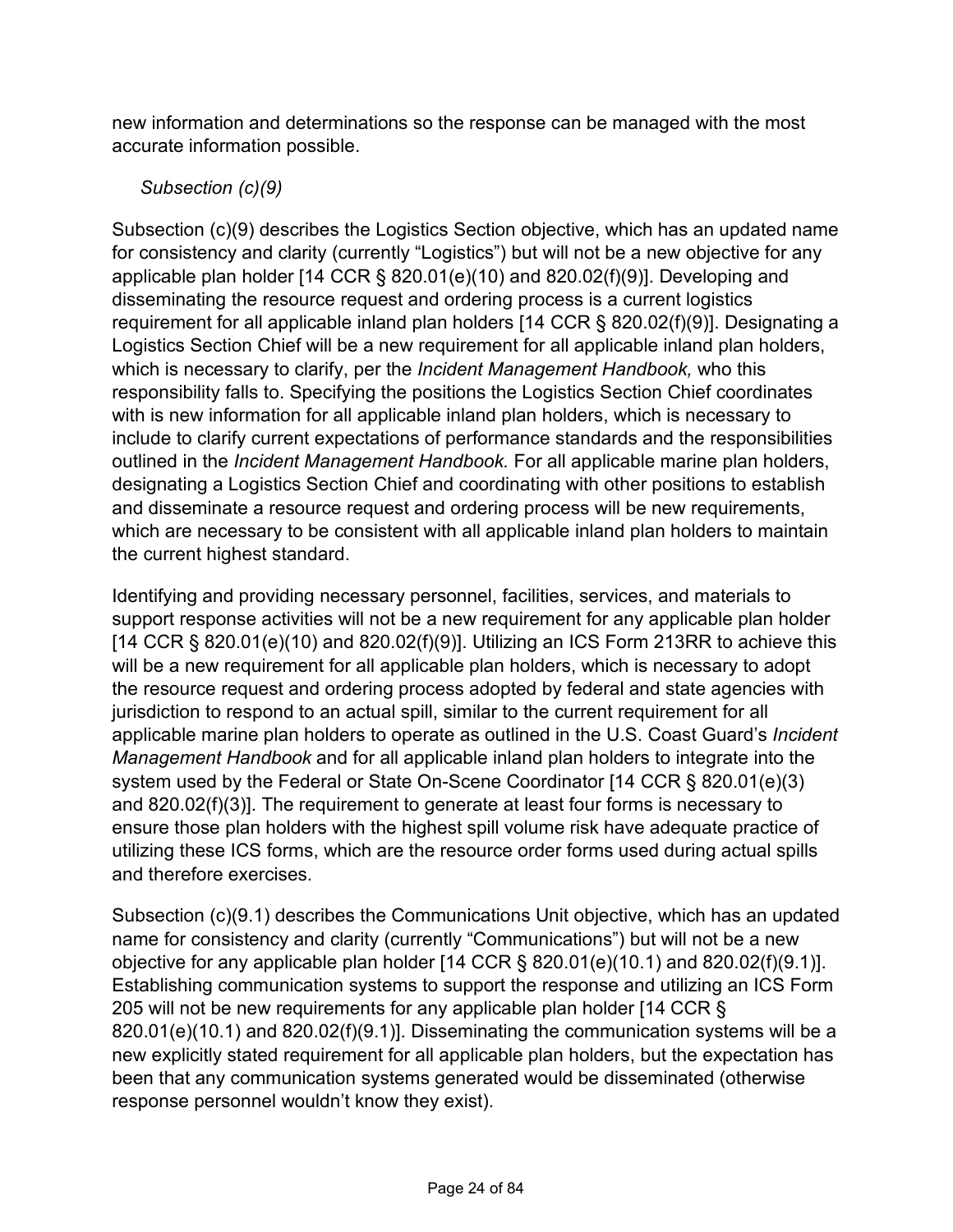The current requirement for all applicable plan holders is to establish an intraorganization communications system [14 CCR § 820.01(e)(10.1) and 820.02(f)(9.1)]. Utilizing an ICS Form 205a to satisfy this will be a new explicitly stated requirement for all applicable plan holders, but the expectation has been that a 205a be utilized to achieve this requirement.

Subsection (c)(9.2) describes the Personnel Support objective, which will not be a new objective for any applicable plan holder [14 CCR § 820.01(e)(10.2) and 820.02(f)(9.2)]. Identifying and providing support for response personnel including operational space, administrative space, security, an ICS Form 206, lodging, food services, and transportation will not be new requirements for any applicable plan holder [14 CCR § 820.01(e)(10.2) and 820.02(f)(9.2)]. Ensuring the support covers the current and subsequent operational periods will be a new explicitly stated requirement for all applicable plan holders, but the expectation has been that personnel support encompasses support for the response personnel that are on-site as well as for those working the next shift, who are not all considered during most exercises; therefore, it is necessary to include this requirement to clarify current expectations of performance standards.

Subsection (c)(9.3) describes the Response Infrastructure objective, which has an updated name for clarity and brevity (currently "Incident Command Post Equipment and Support") but will not be a new objective for any applicable plan holder [14 CCR § 820.01(e)(10.3) and 820.02(f)(9.3)]. Providing and maintaining equipment necessary to support the Incident Command Post infrastructure including internet service, telecommunication service, printers, copiers, and scanners will not be a new requirement for any applicable plan holder [14 CCR § 820.01(e)(10.3) and 820.02(f)(9.3)].

Providing office supplies will be a new explicitly stated requirement for all applicable plan holders, but it has been the expectation that these supplies would be provided because, like with the equipment, these supplies are a necessity for the Incident Command Post to function. It is called out here to clarify current expectations of performance standards for all applicable plan holders.

Providing internet service is a current requirement for all applicable plan holders [14 CCR  $\S$  820.01(e)(10.3) and 820.02(f)(9.3)]. The necessity for the internet to be wireless, accessible by all response personnel, and capable of supporting all response activities will be new explicitly stated requirements for all applicable plan holders, but this has been the expectation. This expectation is based on the functional limitations of hardline internet and its inability to support a rapidly escalating response at an Incident Command Post. Wireless internet does not have the functional limitations of hardline internet, but in order to support the response it needs to be accessible by all response personnel and have the bandwidth for them to fulfill their roles and responsibilities simultaneously. These requirements have been included to clarify current expectations of performance standards and ensure plan holders are capable of supporting response activities at the Incident Command Post during an actual spill.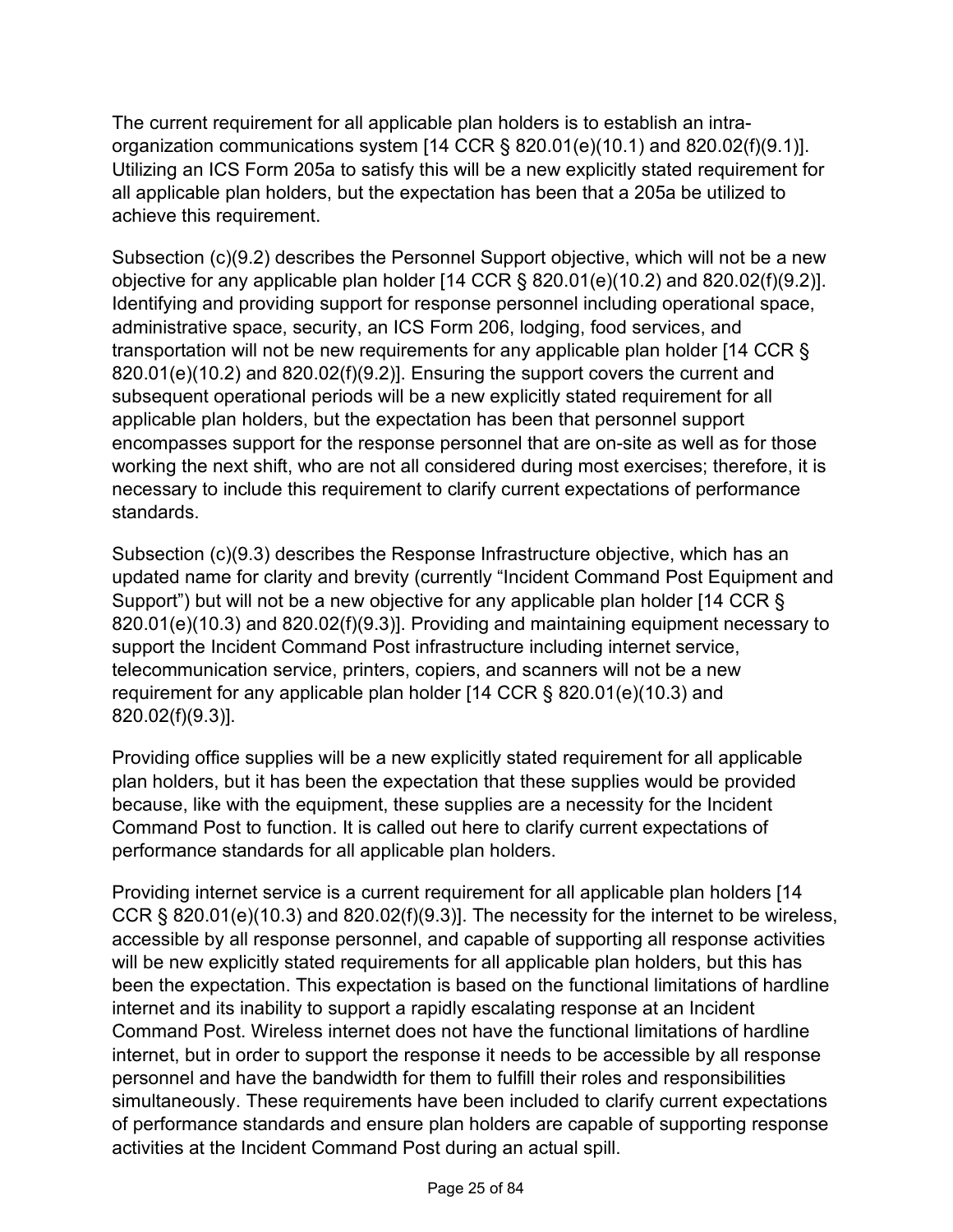### *Subsection (c)(10)*

Subsection (c)(10) describes the Finance Section objective, which has an updated name for consistency and clarity (currently "Finance") but will not be a new objective for any applicable plan holder [14 CCR § 820.01(e)(11) and 820.02(f)(10)]. Designating a Finance Section Chief will be a new requirement for all applicable plan holders, which is necessary to identify the individual whose responsibility it is, per the *Incident Management Handbook*, to oversee and accomplish the tasks required of this objective for clarity.

Establishing and disseminating third-party claims procedures to the Situation Unit, Public Information Officer, and Liaison Officer will not be new requirements for any applicable plan holder [14 CCR § 820.01(e)(11) and 820.02(f)(10)].

Documenting and tracking daily expenditures will not be new requirements for any applicable plan holder [14 CCR § 820.01(e)(11) and 820.02(f)(10)]. Calculating total costs and expenses and the coordination involved will be new explicitly stated requirements for all applicable plan holders to update the current requirement [14 CCR § 820.01(e)(11) and 820.02(f)(10)] and clarify current expectations of performance standards and the responsibilities outlined in the *Incident Management Handbook*. These new explicitly stated requirements are currently expected of all applicable plan holders to accomplish providing necessary financial support, per the *Incident Management Handbook,* and are included here for clarity due to ongoing issues with plan holders not providing sufficient financial support.

#### *Subsection (c)(11)*

Subsection (c)(11) describes the Vessel Lightering and Salvage objective, which combines both of the current vessel-only objectives, Vessel Emergency Services [14 CCR § 820.01(e)(8.3)] and Lightering [14 CCR § 820.01(e)(8.4)], but will not be a new objective in and of itself and only applies to vessel plan holders (does not apply to marine or inland facility plan holders). Making notifications to the vessel emergency service and lightering service providers will not be a new requirement for vessel plan holders [14 CCR § 820.01(e)(8.3) and (e)(8.4)]. Documenting these notifications on the ICS Form 201 will be a new explicitly stated requirement, but the expectation has been that notifications would be documented on the ICS Form 201 to disseminate to all response personnel. Developing lightering and salvage plans will not be new requirements for vessel plan holders since there are few instances where a spill is large enough to achieve all the required objectives as currently required where these plans would not be appropriate to develop as stated in the current requirement [14 CCR § 820.01(e)(8.3) and (e)(8.4)].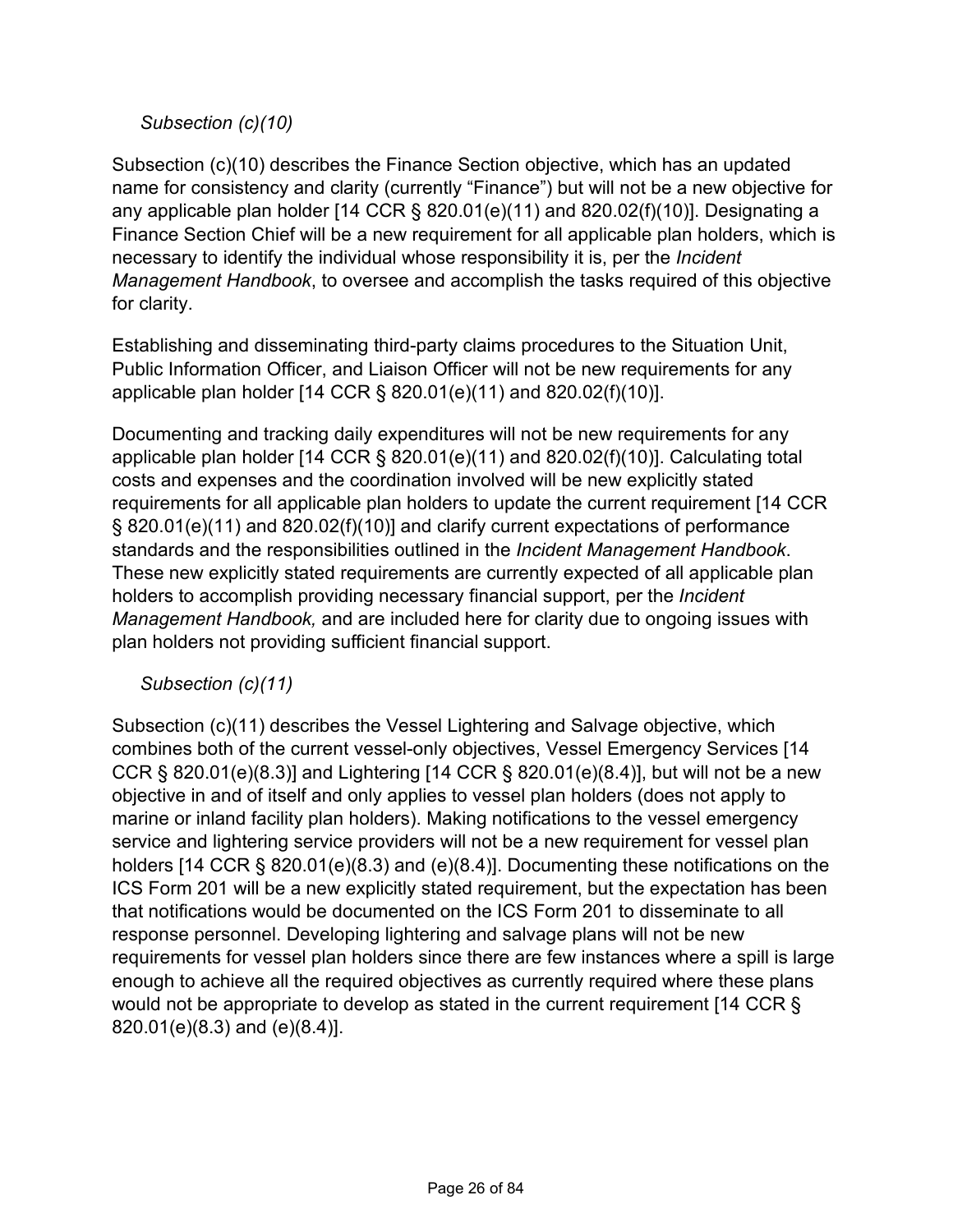*Subsection (c)(12)*

Subsection (c)(12) describes the CoreVEX requirements, which only apply to vessel plan holders (do not apply to marine or inland facility plan holders) and is necessary to update the current vessel exercise requirements for clarity and inclusivity.

Currently, vessel plan holders are required to have an annual tabletop exercise [14 CCR  $\S$  820.01(a)(2)(A) and 820.01(a)(3)(A)], which can be substituted by an exercise conducted out-of-state [14 CCR 820.01(k)(2)(A)]. As mentioned in subsection (a) with the CoreVEX definition, this new exercise type is necessary to make evaluating non-CalTriVEX exercises consistent regardless of whether they are held in-state or out-ofstate.

Subsection (c)(12)(A) describes the CoreVEX objectives, which are necessary to clearly define the expectations for plan holders to successfully achieve exercise credit with **OSPR** 

The Notifications objective will not be a new objective for vessel plan holders to achieve during an out-of-state exercise [14 CCR  $\S$  820.01(k)(2)(A), (a)(2)(A), and (e)(1)]; this objective is necessary to address plan holder difficulty in achieving this objective during exercises and to ensure vessel plan holders are actually confirming the contact information for California-required notifications is correct in their contingency plan for the two years exercises may not be held in-state. The notifications that will be required are consistent with the notifications for all other exercises and will not be new requirements for vessel plan holders. Documentation of call times and contact names for each notification are necessary to provide sufficient information for OSPR to confirm calls were actually made.

The Staff Mobilization objective will not be a new objective for vessel plan holders to meet during an out-of-state exercise  $[14$  CCR § 820.01(k)(2)(A), (a)(2)(A), and (e)(2)] and it is necessary to ensure response personnel are assembled to respond to a spill for the two years exercises may not be held in-state. An exercise participants list is necessary to provide sufficient information for OSPR to confirm the response personnel were actually assembled.

Subsection (c)(12)(B) describes the applicability, requirements, and responsibilities of an independent drill monitor, which is a program that will not be new to vessel plan holders [14 CCR § 820.01(k)(3)]. The program itself is necessary to implement Government Code section 8670.10; and updates included here are necessary to streamline it and provide clarity.

The current independent drill monitor requirement [14 CCR § 820.01(k)(3)] applies when the OSPR Administrator, the United States Coast Guard, or any other qualified public agency is unable to attend a drill of an oil spill contingency plan held outside the state. Reference to Government Code section 8670.10 is used here to provide further support for the requirement. Current independent drill monitor approvals are valid for a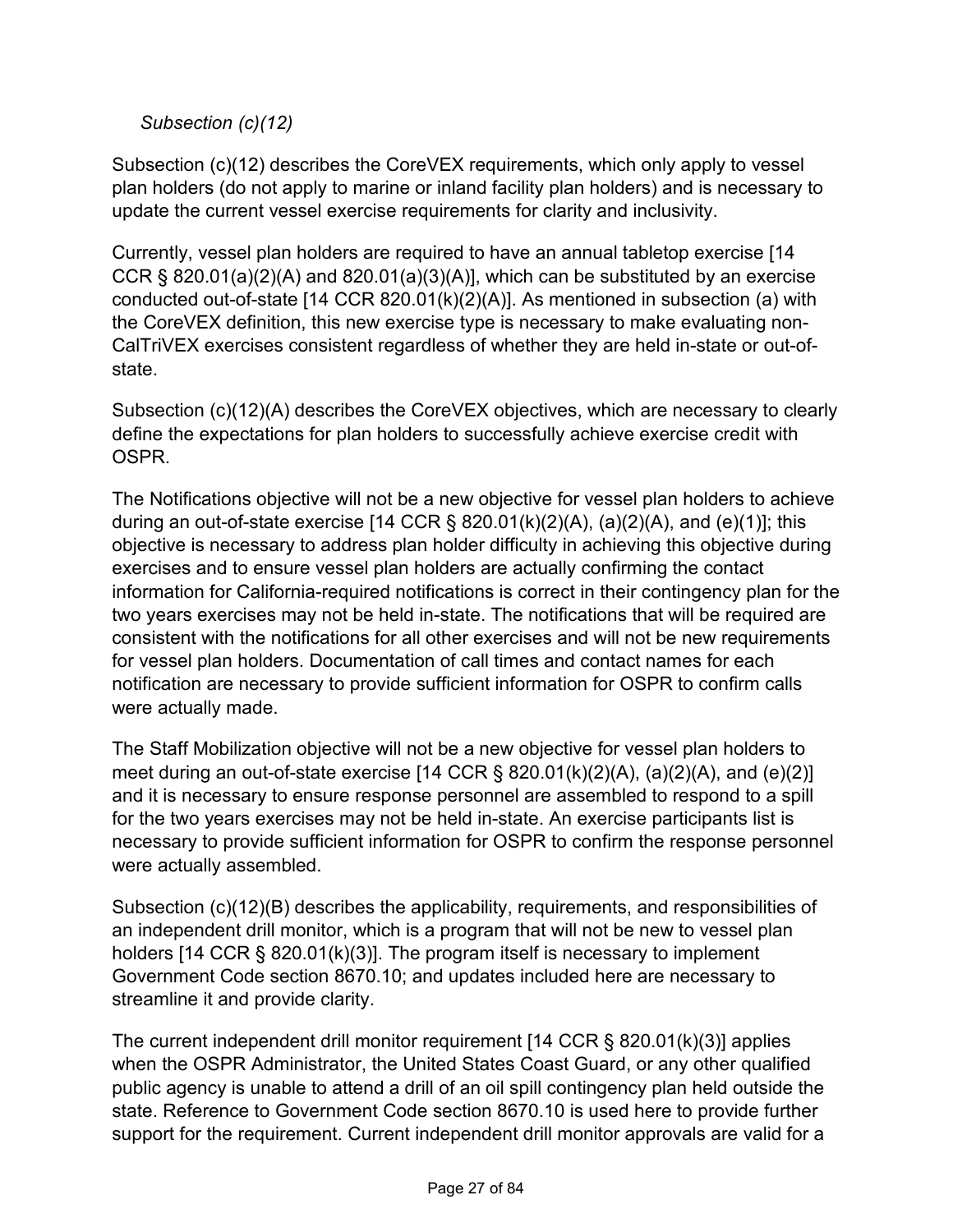period of three years, but unless a monitor is actively utilizing knowledge and understanding of the requirements described in OSPR's regulations, that knowledge and understanding will quickly fade. It is necessary that approvals only be valid for a single CoreVEX to ensure monitors continue to meet the minimum requirement of possessing knowledge and understanding of these regulations and therefore be able to evaluate CoreVEX consistent with OSPR's expectations.

The qualifications for being an independent drill monitor [subsection (B)1.] will not be new [14 CCR § 820.01(k)(3)(B)]. Having a scheduled exercise date (subsection a.) will be new for vessel plan holders and is necessary to be consistent with the limitation that the application approvals are only good for a single CoreVEX. Having a scheduled exercise date is necessary to ensure a drill monitor applicant has the knowledge and understanding required to evaluate that CoreVEX consistent with OSPR's expectation, as determined by the application process, and the knowledge does not fade prior to the CoreVEX being held. Limiting the approval to a single CoreVEX is necessary to ensure independent drill monitor standards are maintained, CoreVEX evaluations are consistent, and to alleviate the \$1,000 burden per application that is currently required to maintain the program. Possessing knowledge and understanding of these regulations (subsection b.) will be a new requirement, which is necessary to ensure that all independent drill monitors are knowledgeable of the performance standards described in the proposed section. Having at least five years of job experience evaluating drills and exercises in California (subsection c.) will be an updated requirement from the current five years of experience required in spill response and drills with experience specific to California. This is necessary to ensure applicants are familiar with OSPR's current practice and performance standards and that they do not rely on spill or drill experience gained where plan holders do not meet current expectations. Required incident command system training (subsection d.) will not be a new requirement for vessel plan holders and all courses listed in this subsection are currently required [14 CCR § 820.01(k)(3)(B)]. The requirement that independent drill monitor applicants not be currently employed by the plan holder or the spill management team (subsection e.) will also not be new for vessel plan holders [14 CCR § 820.01(k)(3)(B)].

Application procedures [subsection (B)2.] will not be new [14 CCR § 820.01(k)(3)], but the process and requirements have been greatly reduced to be more clear, streamlined, and user-friendly. Filing applications with OSPR will not be a new requirement [14 CCR § 820.01(k)(3)(C)] but specifying that submissions be made via email will be a new requirement; this is necessary to be consistent with the other submission requirements in this proposed section and to provide an easy, inexpensive way to apply to be an independent drill monitor. Allowing certain application information to be kept confidential is also not new [14 CCR § 820.01(k)(3)(D)].

Interviews [subsection (B)3.] are currently required of applicants that meet the requirements [14 CCR § 820.01(k)(3)(F)] and therefore it will not be new. The ability to communicate effectively, relay experience in drill evaluation, and demonstrate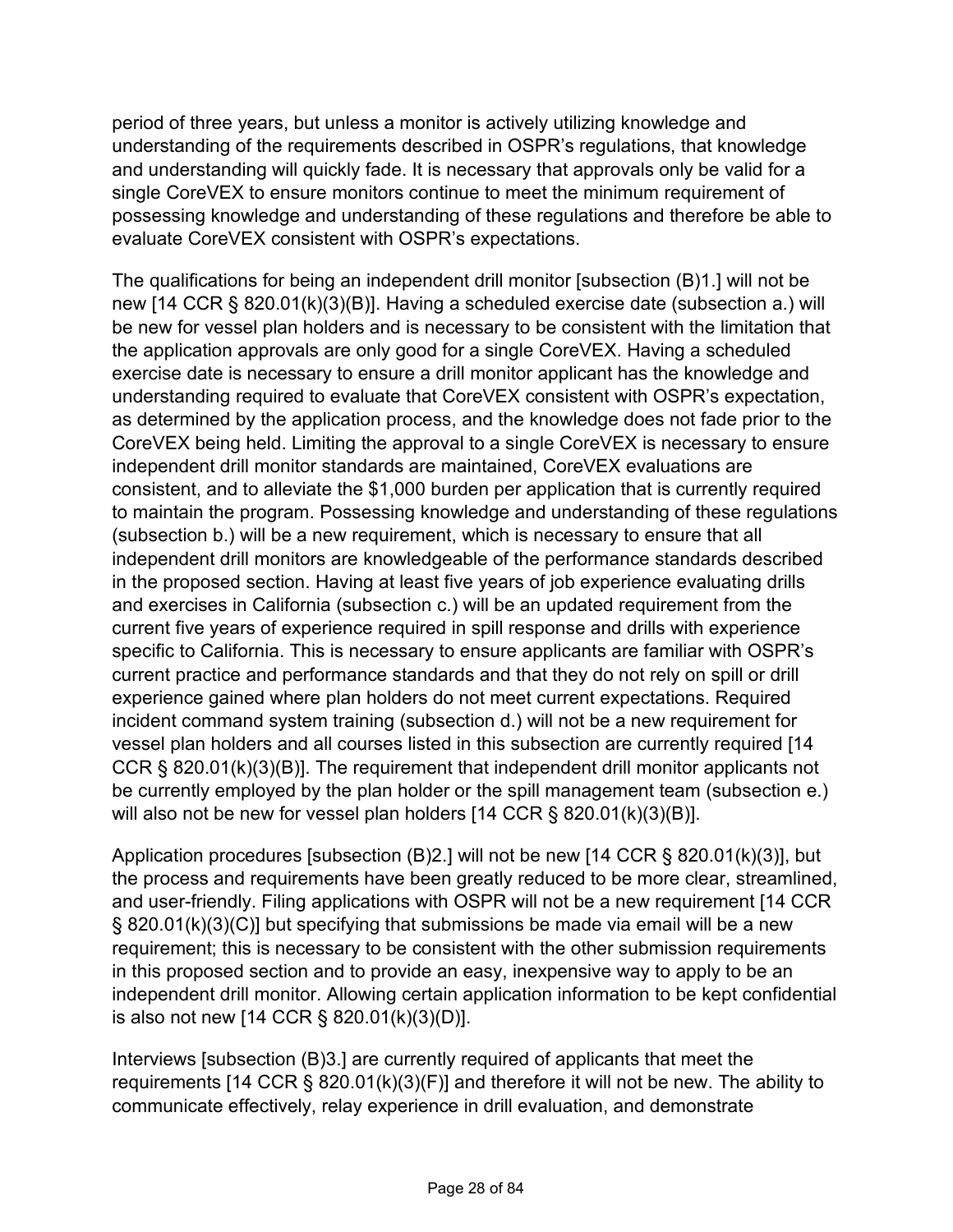knowledge and understanding of OSPR's drills and exercises regulations will not be new requirements [14 CCR § 820.01(k)(3)(F)].

The issuance of a written decision by the Administrator [subsection (B)4.] will not be new [14 CCR § 820.01(k)(3)(H) and (I)]. There is not currently a timeline identified for the Administrator to issue a decision on the application, but it is necessary to include now to ensure an independent drill monitor has adequate time to be considered within the minimum advanced-notice requirements for CoreVEX and to be consistent with current timelines identified throughout OSPR's regulations.

Responsibilities is an updated subsection [subsection (B)5.] to the current exercise participation process [14 CCR § 820.01(k)(3)(K)]. Attending the exercise will be a new explicitly stated requirement for independent drill monitors but it has been the expectation that independent drill monitors need to attend the exercise to evaluate it. Developing an evaluation report, including a description of how the objectives were successfully met, and submitting it to OSPR will not be new requirements [14 CCR § 820.01(k)(3)(K)]; but updating the submission to be email only will be a new requirement which is necessary to be consistent with the rest of this proposed section and to provide an easy, inexpensive way for an independent drill monitor to submit their report. Having 15 calendar days to achieve this will not be a substantively new requirement for independent drill monitors as the current requirement is for a preliminary report to be submitted within 14 days [14 CCR § 820.01(k)(3)(K)2.]; it is necessary to update this to 15 calendar days to be consistent with current timelines identified throughout OSPR's regulations.

# *Subsection (d)*

Purpose: The purpose of subsection (d) is to describe the exercise requirements for tier II plan holders – the middling marine and inland facilities – in a way that maximizes clarity of all the requirements.

None of the requirements described in this subsection apply to vessel, small marine fueling facility, mobile transfer unit, or current tier I or III inland plan holders. For the purposes of the discussion in this Initial Statement of Reasons, for this subsection only, the phrase "all applicable plan holders" will be utilized to mean any marine facility that will be considered tier II per these regulations and tier II inland facility plan holders, "all applicable marine plan holders" will be utilized to mean any marine facility that will be considered tier II per these regulations, and "all applicable inland plan holders" will be utilized to mean any tier II inland facility plan holder; otherwise specific plan holder types will be stated.

Necessity: This subsection specifies the objectives and deadlines applicable to tier II plan holders in a way that maximizes clarity of all the requirements.

Conducting exercises so the scenario, scope, and staffing are sufficient to test and successfully achieve the objectives will not be a new requirement for any applicable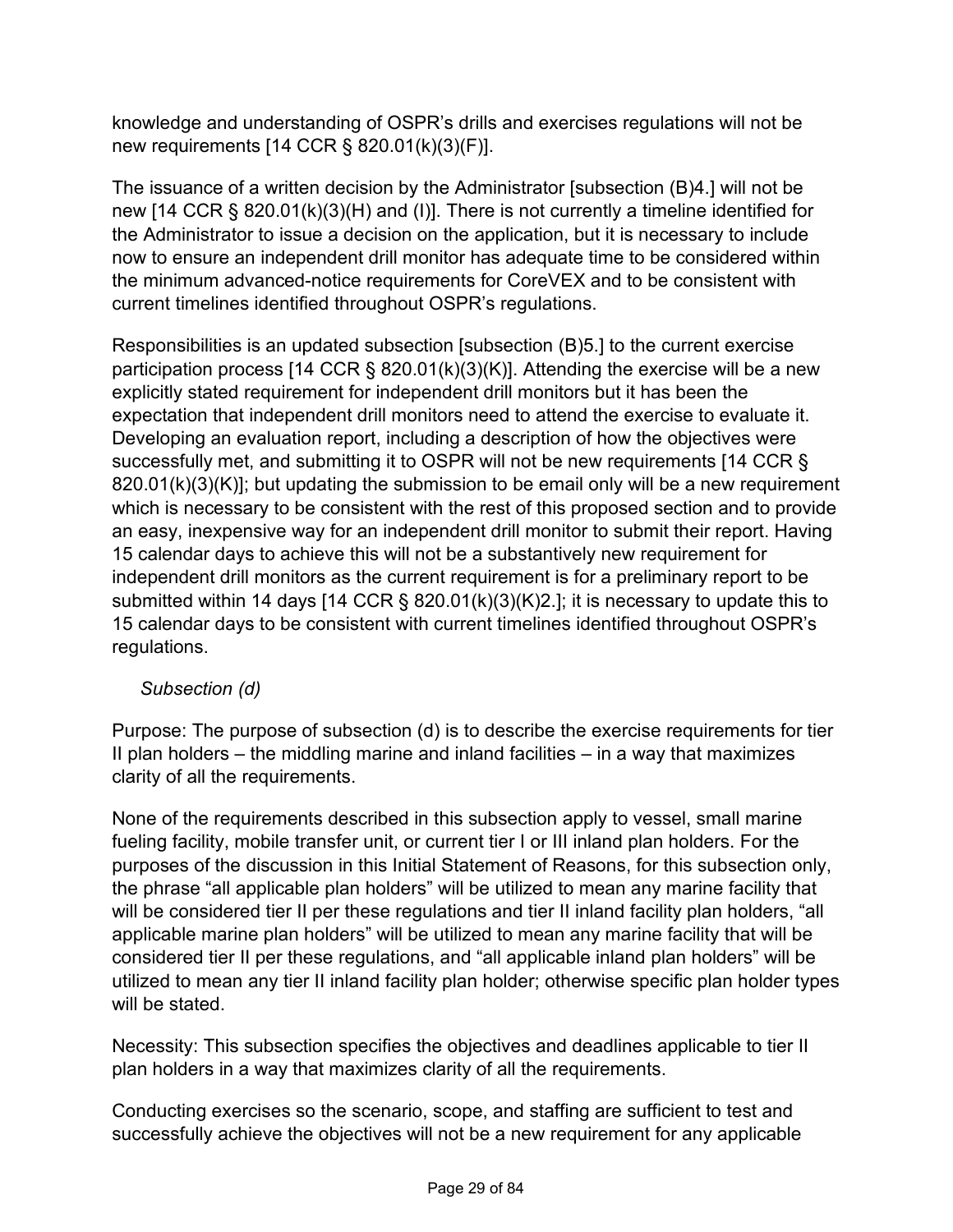plan holder [14 CCR § 820.01(e) and 820.02(g)]. The objectives direct plan holders to designate staff; these positions are specifically stated to address ongoing issues with plan holders expecting OSPR staff to achieve the work required in the objective to earn objective credit.

It will be a new requirement for all applicable plan holders to successfully achieve the Notifications (1) and Staff Mobilization (2) objectives at every exercise. Achieving Notifications at every exercise is necessary to address ongoing issues with plan holders not demonstrating the ability to do so during drills, exercises, and actual spills. Achieving Staff Mobilization at every exercise is necessary for the drills and exercises unit to be able to enforce current requirements to utilize the contingency plan at every exercise [14 CCR § 820.01(a) and 820.02(d)(7)]. The requirement to successfully achieve all other objectives over any consecutive three-year period will not change for any applicable plan holder [14 CCR § 820.01(a)(1)(A)3. and 820.02(b)(1)(A)2.].

# *Subsection (d)(1)*

Subsection (d)(1) describes the Notifications objective, which will not be a new objective for any applicable plan holder [14 CCR  $\S$  820.01(e)(1) and 820.02(g)(1)]. Reporting of oil spills to the Office of Emergency Services is required by section 8670.25.5 of the Government Code, and section 153.203 of Title 33 of the Code of Federal Regulations requires reporting to the National Response Center. Making these actual notifications within the stated time frame required by OSPR's contingency plan regulations will not be a new requirement for any applicable plan holder; however, the time requirement is included here for clarity and consistency with OSPR's contingency plan regulations [ref. 14 CCR § 817.02(g) and 817.04(g)]. Phone calls are currently the most common type of notification being made to satisfy this requirement, but they are specifically included here for clarity and consistency. Notifications being witnessed by a drill coordinator will be a new explicitly stated requirement for all applicable plan holders, but the expectation has been that drill coordinators would be able to witness notifications to ensure compliance. This is necessary to address ongoing issues with plan holders not successfully achieving Notifications and disallowing drill coordinators to observe notifications being made. Chronicling notifications using an ICS Form 201 will be a new explicitly stated requirement for all applicable plan holders, but the expectation has long been that notifications would be documented on page two of the ICS Form 201, to disseminate to all response personnel.

In response to plan holders demonstrating difficulty in achieving this objective during drills, exercises, and actual spills, it will be a new requirement for all applicable plan holders to successfully achieve this objective at every exercise.

*Subsection (d)(2)*

Subsection (d)(2) describes the Staff Mobilization objective, which will not be a new objective for any applicable plan holder  $[14$  CCR § 820.01(e)(2) and 820.02(g)(2)]. Assembling the initial response personnel will not be a new concept or requirement for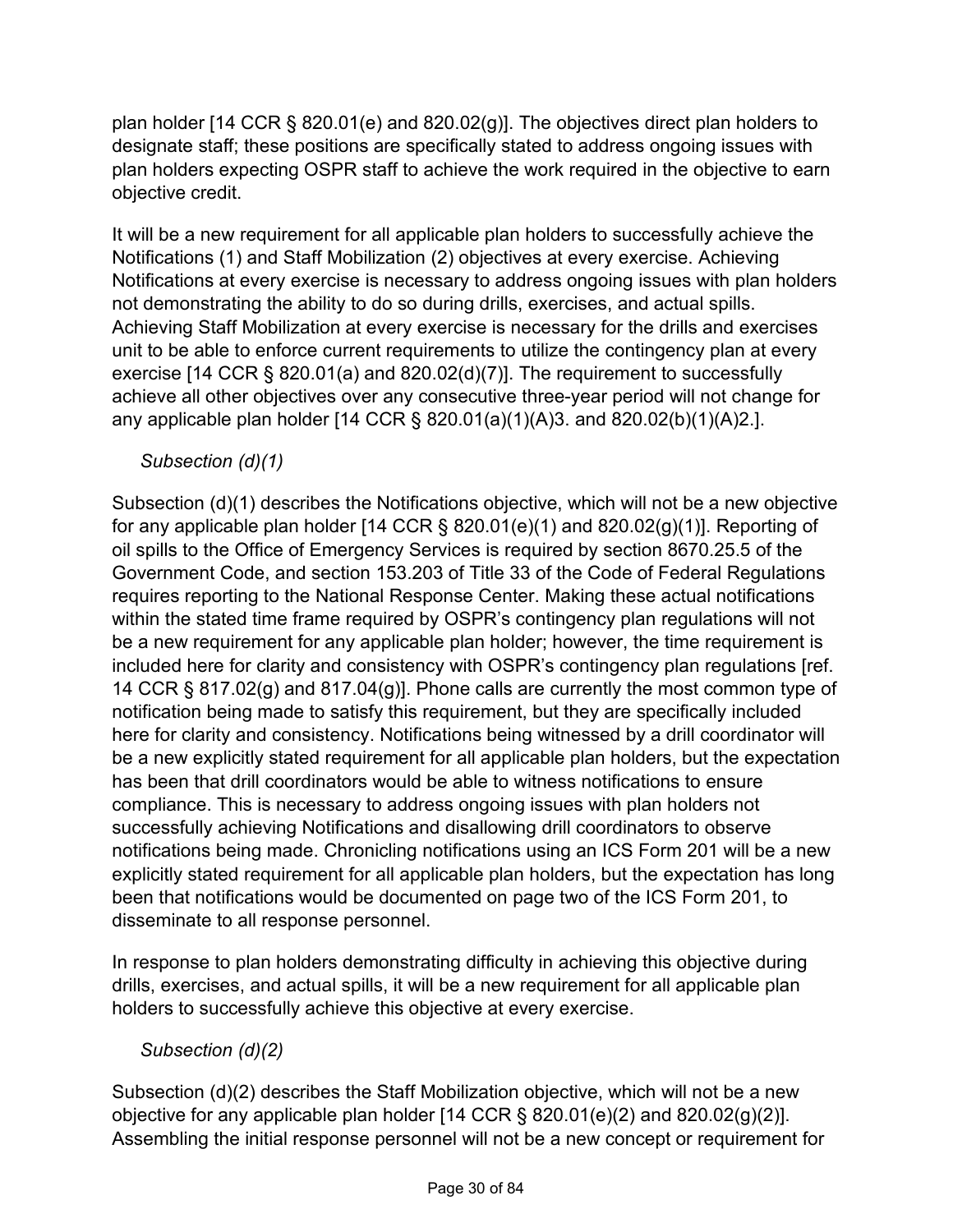any applicable plan holder [14 CCR § 820.01(e)(2) and 820.02(g)(2)]; terminology is simply updated to be consistent with recent amendments to 14 CCR § 790. Notifying the spill management team (SMT) identified in the contingency plan will not be a new requirement for any applicable inland plan holder  $[14$  CCR § 820.02(g)(1)] but it will be an explicitly new requirement for all applicable marine plan holders. This has been the expectation since the SMT would need to be notified before they can arrive on-scene per the current requirement [14 CCR § 820.01(e)(2)]. Specifying the SMT be certified will be a new requirement and is necessary to be consistent with the recently adopted SMT certification regulations (14 CCR § 830.1 through 830.11). Documenting the notification to the certified SMT will not be a new requirement for any applicable inland plan holder [14 CCR  $\S$  820.02(g)(1)]. Utilizing the ICS Form 201 as the form of documentation will be a new explicitly stated requirement, but the expectation has been that notifications would be documented on page two of the ICS Form 201, to disseminate to all response personnel. For all applicable marine plan holders, documenting the notification will be a new requirement since they are not currently required to notify their SMT; this documentation requirement is necessary to maintain consistency with the current highest standards and to disseminate the notification information to all response personnel.

Contingency plans must be available to response personnel and to relevant state and federal agencies [Gov. C. § 8670.29(f)]. The purpose of plan holders conducting drills and exercises is to test their contingency plan [14 CCR § 820.01(a) and 820.02(b)]. The requirement to have the contingency plan available and used at all required exercises will not be a new requirement for any applicable plan holder [14 CCR § 820.01(a) and 820.02(d)(7)] 31his requirement is not currently included in any exercise objective, so there is no way for the drills and exercises unit to ensure plan holder compliance. To resolve this issue, OSPR proposes including this requirement as part of an exercise objective to enable evaluation by OSPR and ensure plan holder compliance. This objective will need to be successfully achieved at every exercise.

#### *Subsection (d)(3)*

Subsection (d)(3) describes the Incident Command System objective, which will not be a new objective for any applicable plan holder [14 CCR § 820.01(e)(3) and  $820.02<sub>(g)</sub>(3)$ ]. Organizing the initial response personnel using the incident command system (ICS) and implementing the operational planning cycle will not be new requirements for any applicable plan holder [14 CCR § 820.01(e)(3) and 820.02(g)(3)]. All applicable marine plan holders are currently required to utilize ICS as outlined in the U.S. Coast Guard *Incident Management Handbook*, as defined in 14 CCR § 790, so this will not be a new requirement for any applicable marine plan holder [14 CCR § 820.01(e)(3)]. All applicable inland plan holders are currently required to integrate into the system used by the Federal or State On-Scene Coordinator [14 CCR § 820.02(g)(3)] who operate according to either *Incident Management Handbook* referenced in this objective, so they are included here to clarify current expectations of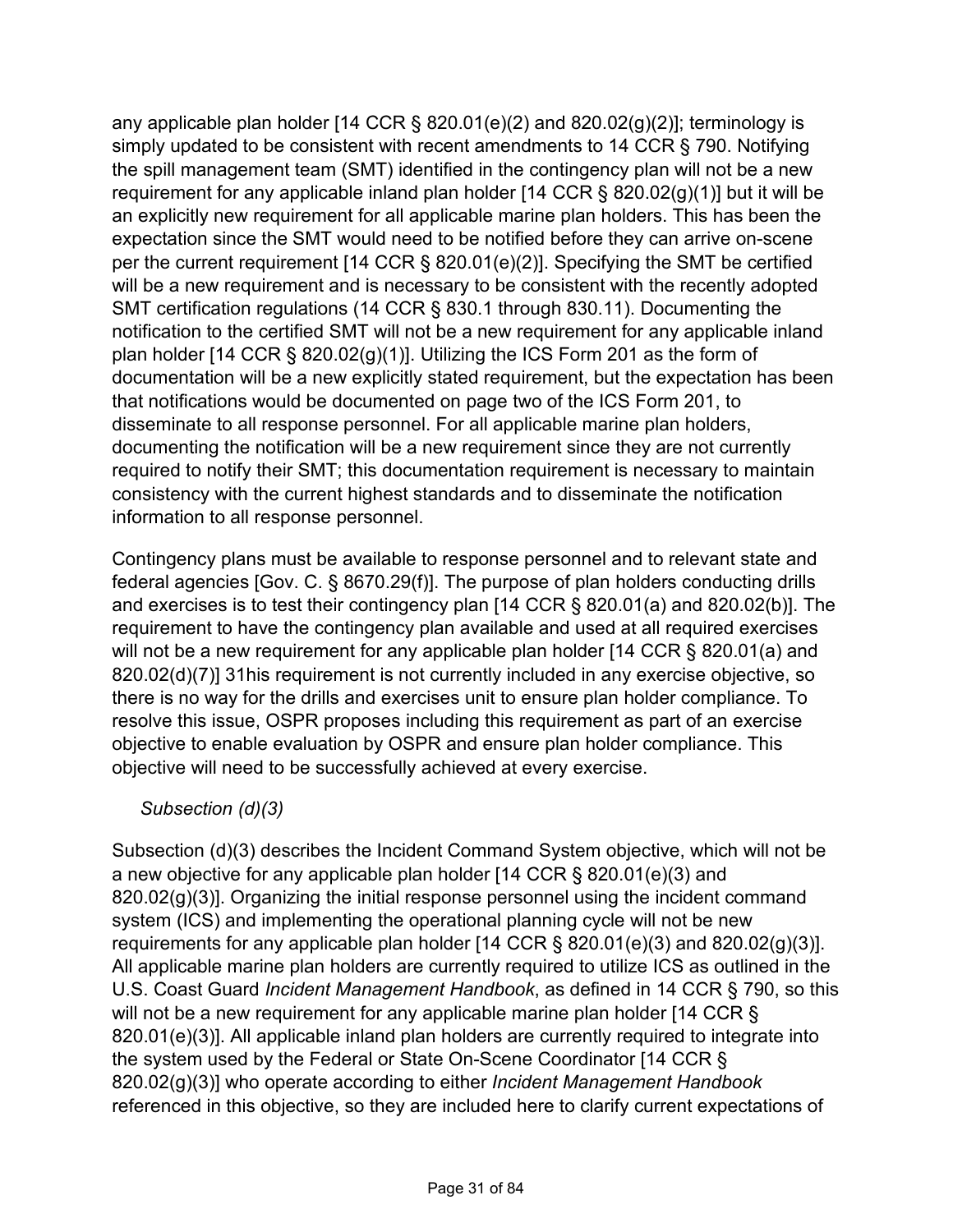performance standards and will not be a new requirement for any applicable inland plan holder.

Documenting response personnel on an organization chart will be an explicitly new requirement for all applicable plan holders, which is necessary to ensure that response personnel are actually organized using the incident command system as is currently required [14 CCR  $\S$  820.01(e)(3) and 820.02(g)(3)]. This has been the ongoing expectation since it is necessary to disseminate to all response personnel so they can identify the individuals they will need to communicate and collaborate with to coordinate response activities.

Subsection (d)(3.1) describes the Unified Command objective, which will not be a new objective for any applicable plan holder [14 CCR § 820.01(e)(4) and 820.02(g)(3.1)]. Forming a Unified Command consisting of federal, state, plan holder, and local representation will not be a new requirement for any applicable plan holder [14 CCR § 820.01(e)(4) and 820.02(g)(3.1)]; verbiage is simply updated for clarity. Local government representation is not currently required in most counties in California, but "where applicable" refers to the few notable exceptions where the local Certified Unified Program Agency (a local agency that issues permits, conducts inspections, and engages in enforcement activities to protect Californians from hazardous waste and hazardous materials within its jurisdiction) participates in the Unified Command. Assessing engagement with additional agencies and addressing emerging concerns will be a new requirement for all applicable plan holders, stemming from the need to consider important issues that these regulations cannot foresee; for example, health and safety considerations during the COVID-19 pandemic.

It will not be a new requirement for any applicable plan holder to develop incident objectives and response priorities [14 CCR § 820.01(e)(4) and 820.02(g)(3.1)]. It will be a new requirement as part of this objective for all applicable plan holders to develop critical information requirements; but it will not be a new task for Unified Command to develop the critical information requirements as a part of the operational planning cycle (Unified Command Objectives Meeting) per the *Incident Management Handbook.* This requirement is specifically included here for clarity.

Developing an ICS Form 202 will not be a new requirement for any applicable marine plan holder [14 CCR § 820.01(e)(4)]. For applicable inland plan holders the current requirement is to develop an ICS Form 201 or ICS Form 202 "as appropriate" [14 CCR § 820.02(g)(3.1)]. The ICS Form 201 is developed during the initial response phase of the operational planning cycle prior to the formation of Unified Command and is therefore not an appropriate form to include in the Unified Command objective. In this regard, updating the requirement to develop only an ICS Form 202 is to clarify current expectations of performance standards and will not be a new requirement for any applicable inland plan holder since it is the only appropriate form to document incident objectives and response priorities developed by Unified Command.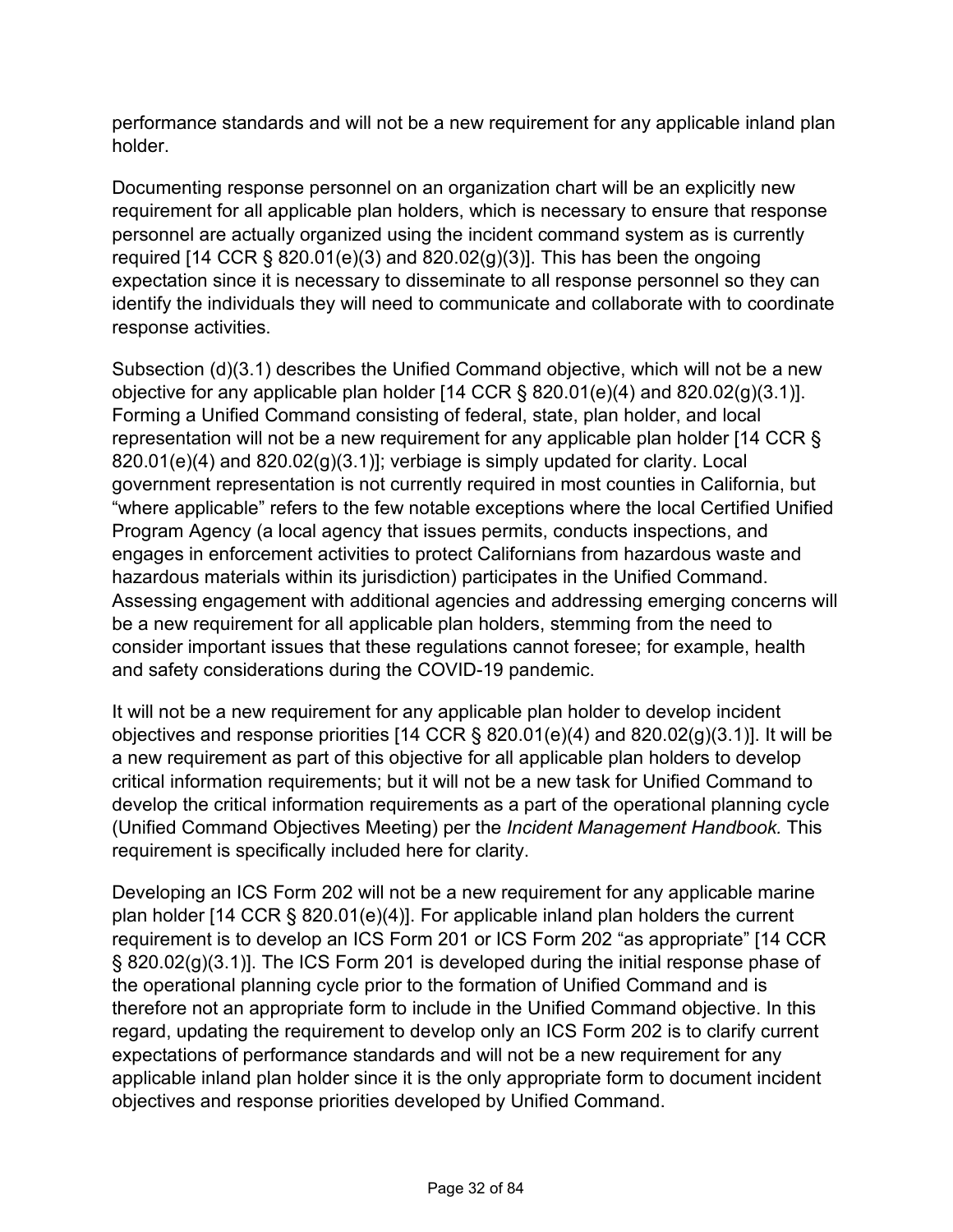### *Subsection (d)(4)*

Subsection (d)(4) describes the Safety Officer objective, which will not be a new objective for any applicable plan holder [14 CCR § 820.01(e)(7) and 820.02(g)(4)]. This subsection requires designating a Safety Officer, which will not be a new requirement for any applicable inland plan holder [14 CCR § 820.02(g)(4)]. Even though this position is commonly filled by applicable marine plan holders during exercises actual designation of a Safety Officer will be a new explicitly stated requirement for all applicable marine plan holders. This ICS position is necessary to maintain the current highest standards for this objective and clarify, per the *Incident Management Handbook*, the position responsible for completing the current requirements of conducting an initial site safety assessment, developing a site safety plan, and monitoring operations to ensure compliance with the site safety plan [14 CCR § 820.01(e)(7)].

Conducting a safety briefing will not be a new requirement for any applicable inland plan holder [14 CCR § 820.02(g)(4)]; it will be a new explicitly stated requirement for all applicable marine plan holders, but the expectation has been that all response personnel would be made aware of safety information so they can be safe. Monitoring health and safety will not be a new requirement for any applicable marine plan holder [14 CCR § 820.01(e)(7)]; it will be a new explicitly stated requirement for all applicable inland plan holders, but the expectation has been that safety would be monitored at the Incident Command Post to maintain the safety of all response personnel.

Identifying hazards updates the current requirement of conducting an initial site safety assessment for all applicable marine plan holders [14 CCR § 820.01(e)(7)] to be clearer and more concise; therefore, it will not be a substantively new requirement for any applicable marine plan holder. Identifying hazards will not be a new requirement for any applicable inland plan holder [14 CCR  $\S$  820.02(g)(4)]. Developing a site safety plan (ICS Form 208) and providing the safety data sheet will not be new requirements for any applicable marine plan holder [14 CCR § 820.01(e)(7) and (e)(8.8), respectively], but these will be new requirements for all applicable inland plan holders, which is necessary to be consistent with all applicable marine plan holders to maintain the current highest standards. Submitting the ICS Form 208 to Unified Command will be a new requirement for all applicable plan holders and is necessary to address issues with plan holders not providing the relevant agencies a chance to review and provide feedback for site safety plans, which directly affects the safety of the initial response personnel from those agencies.

Subsection (d)(4.1) describes the Safety of the Public objective, which will be a new objective for all applicable inland plan holders but simply updates the Safety of Responders and Public objective currently required of all applicable marine plan holders and will not be a new objective [14 CCR § 820.01(e)(8.8)]. Adding this objective for all applicable inland plan holders is necessary to make health and safety of the public a response consideration and to be consistent with the objective required of all applicable marine plan holders to maintain the current highest standard. Making an actual notification to the local Certified Unified Program Agency (CUPA) will be a new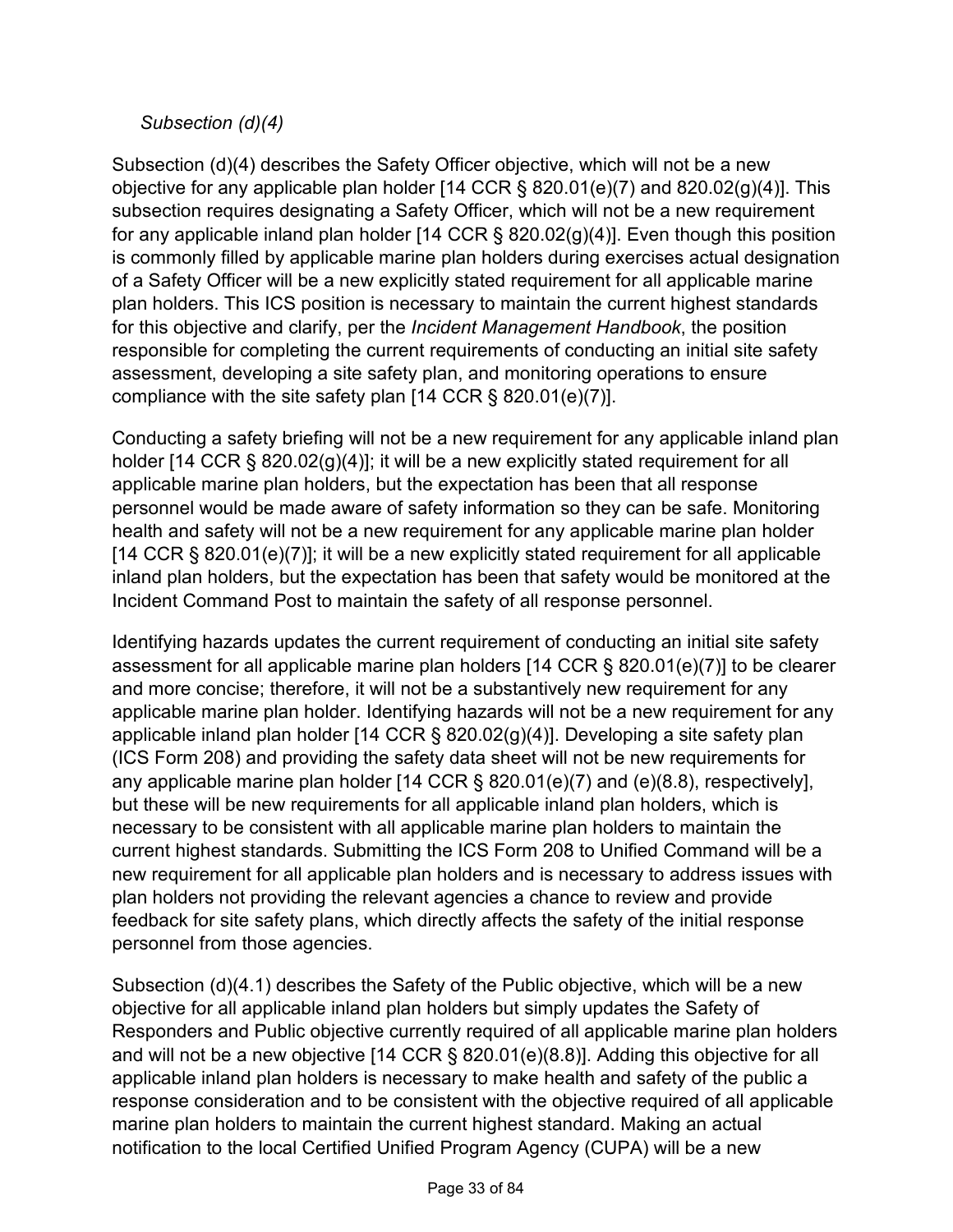requirement for all applicable plan holders, which is necessary to test actual notifications to the local regulatory agency that serves to protect Californians from hazardous waste and hazardous materials. These local agencies respond to an actual spill by an OSPR regulated plan holder since they have the authority to protect public health and safety, which includes working with local public health and activating the community warning system. Documenting this notification on page two of the ICS Form 201 will be a new requirement for all applicable plan holders, which is necessary to clearly identify the documentation used to disseminate the information to all response personnel.

For all applicable marine plan holders, considering threats to public health updates the current requirement to identify and alert populations at risk [14 CCR § 820.01(e)(8.8)] to be clearer and more concise; therefore it will not be a substantively new requirement for any applicable marine plan holder. This will be a new requirement for all applicable inland plan holders, which is necessary to ensure threats to public health are considered during exercises and spill responses to maintain the current highest standard. A common threat to public health associated with plan holders is toxic air contaminants associated with crude oil and refined hydrocarbon products handled by plan holders. Providing support for community air monitoring, where applicable, will be a new requirement for all applicable plan holders whose operations may result in a spill that has the potential to impact public health and safety. It is necessary for plan holders to identify and provide tactical resources to support local agencies in ensuring public health and safety. This objective is consistent with the certification exercise objective for spill management teams [14 CCR § 830.6(b)].

For all applicable marine plan holders, identifying and documenting other relevant public health agencies updates the current requirement to work with local emergency agencies [14 CCR § 820.01(e)(8.8)] since those representatives are usually not available to participate in exercises and there is currently no specific deliverable to determine objective achievement; this will not be a substantively new requirement for any applicable marine plan holder. Identifying and documenting other relevant public health agencies will be a new requirement for all applicable plan holders, which is necessary to ensure the agencies responsible for public health and safety are notified in a timely manner in case of a real emergency. Including regional air quality management districts and regional water quality control boards is necessary to ensure the local agencies with the authority and resources to safeguard the public are identified during exercises so they can be promptly notified during an actual spill.

*Subsection (d)(5)*

Subsection (d)(5) describes the Public Information Officer objective, which will not be a new objective for any applicable plan holder [14 CCR § 820.01(e)(5) and 820.02(g)(5)]. Designating a Public Information Officer will be a new requirement for all applicable plan holders who are currently required to provide an interface between the Unified Command and the media and public  $[14 \text{ CCR } \S 820.01(e)(5)$  and  $820.02(g)(5)]$ ; this is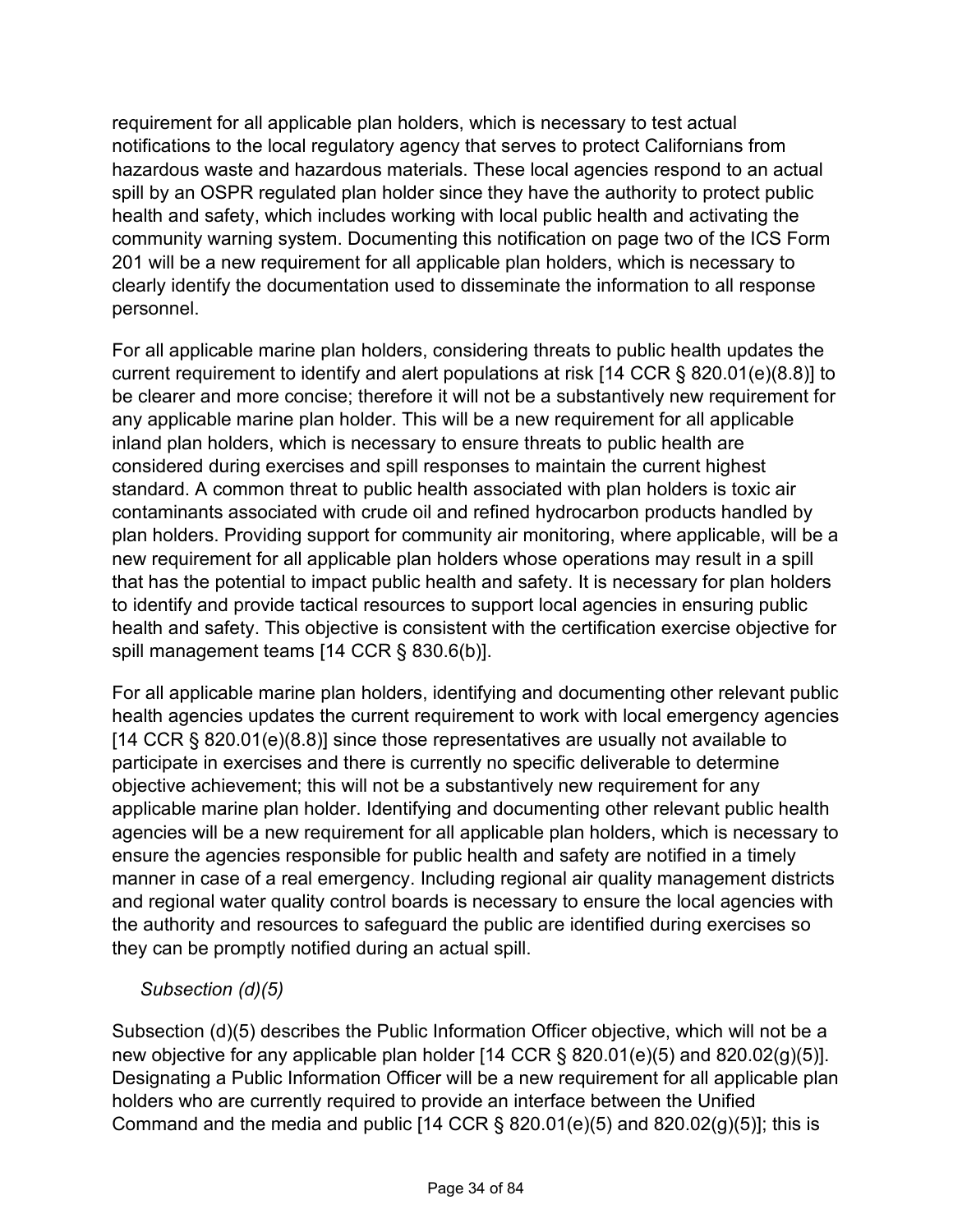necessary to clarify, per the *Incident Management Handbook,* who this responsibility falls to.

Developing a press release and at least one additional written media product will not be new requirements for any applicable plan holder [14 CCR § 820.01(e)(5) and 820.02(g)(5)]. Specifying these written media products are for Unified Command approval is to clarify the process outlined in the *Incident Management Handbook*. Since some products are mostly pre-populated using a template and others require information and interaction during the exercise to produce, specific products are included here; this is necessary to ensure plan holders are knowledgeable and practiced in generating products that are relevant to actual spills, and therefore exercises.

# *Subsection (d)(6)*

Subsection (d)(6) describes the Liaison Officer objective, which will not be a new objective for any applicable plan holder [14 CCR § 820.01(e)(6) and 820.02(g)(6)]. Designating staff to work with the agency Liaison Officer will be a new requirement for all applicable plan holders who are currently required to perform select Liaison Officer duties but commonly fill this position despite agency staff presence; in an actual spill response it is an agency that will staff Liaison Officer, not the plan holder. This requirement is necessary to clarify who fills the Liaison Officer position and what liaison role plan holder staff play during an actual spill response, and therefore an exercise. For comparison the Region IX Regional Contingency Plan also indicates that the liaison officer role will be filled by an appropriate government representative (ref. section 2410).

Identifying stakeholders will not be a new requirement for any applicable inland plan holder [14 CCR § 820.02(g)(6)], but it will be a new requirement for all applicable marine plan holders; initiating contact with stakeholders will not be a new requirement for any applicable marine plan holder [14 CCR § 820.01(e)(6)] but will be a new requirement for all applicable inland plan holders; and documenting stakeholders will be a new requirement for all applicable plan holders. Updating this objective to include all three requirements for all applicable plan holders is necessary to clarify plan holder responsibilities in engaging with stakeholders, since they must be identified, and contact information documented, before they can be contacted. Including the listed examples of stakeholders in these regulations is new information for all applicable marine plan holders but is not new information for any applicable inland plan holder [14 CCR §  $820.02(g)(6)$ ]; this information is necessary to clarify the types of stakeholders this objective refers to.

Assessing the needs and available resources of stakeholders, monitoring their arrival at the Incident Command Post, and keeping them informed of the incident status will not be new requirements for any applicable marine plan holders [14 CCR § 820.01(e)(6)], but they will be new requirements of all applicable inland plan holders, which is necessary to maintain the current highest standard.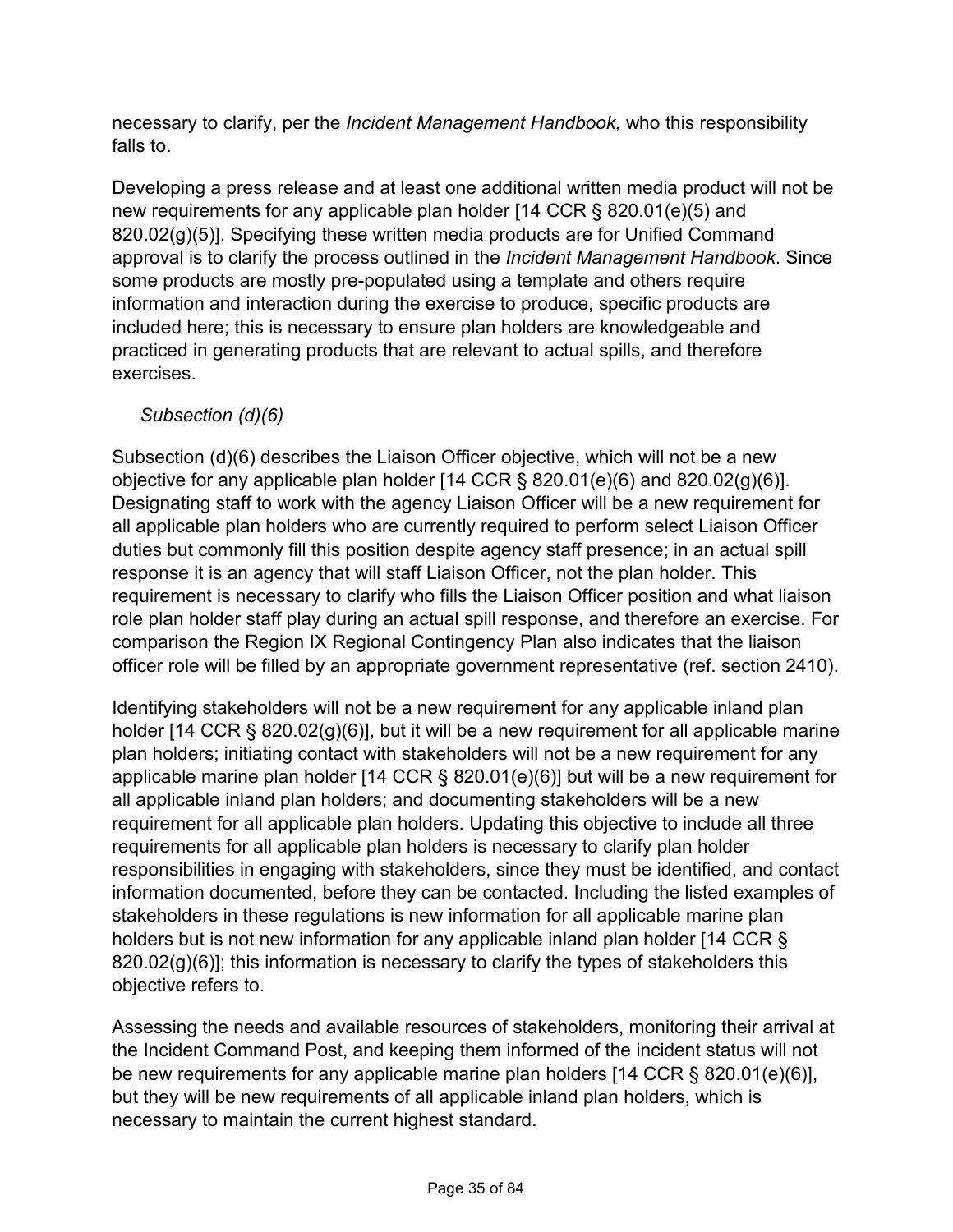### *Subsection (d)(7)*

Subsection (d)(7) describes the Operations Section objective, which has an updated name for consistency and clarity (currently "Operations") but will not be a new objective for any applicable plan holder [14 CCR  $\S$  820.01(e)(8) and 820.02(g)(7)]. Coordinating and managing field operations with tactical resources and a rated oil spill response organization according to Unified Command objectives will not be new requirements for any applicable plan holder [14 CCR  $\S$  820.01(e)(8) and 820.02(g)(7)]. Utilizing an ICS Form 234 will be a new requirement for all applicable plan holders, which is necessary for plan holders to convert Unified Command objectives into strategic and tactical operations, per the *Incident Management Handbook*.

Information regarding what constitutes field operations is included but will not be substantively new to any applicable marine plan holder [14 CCR § 820.01(e)(8)]; this information will be new to all applicable inland plan holders and is necessary to provide clear parameters of what field operations entail for the purposes of achieving this objective. Providing a list of resources and deployment time frames will not be new requirements for any applicable marine plan holder [14 CCR § 820.01(e)(8)] but it will be a new explicitly stated requirement for all applicable inland plan holders; the expectation has been that this information would be provided to Unified Command to inform response management decisions. Providing available tactical resource location and operational actions will be new explicitly stated requirements for all applicable plan holders, but the expectation has been that resource location and operational actions are provided to accurately track response resources and activities; this information is also used to populate the ICS Form 234.

Updating the ICS Form 201 and relevant maps will be a new explicitly stated requirement for all applicable plan holders, but the expectation has been that the ICS Form 201 and relevant maps are always updated so all the work done and information gathered by the Operations Section is disseminated to all response personnel, who need to utilize some or all this information to fulfill their roles and responsibilities.

Subsection (d)(7.1) describes the Source Control objective, which will not be a new objective for any applicable plan holder [14 CCR § 820.01(e)(8.1) and 820.02(g)(7.1)]. Locating the source of the spill and initiating emergency shutdown procedures will not be new requirements for any applicable plan holder [14 CCR § 820.01(e)(8.1) and 820.02(g)(7.1)]. Documenting source control and associated actions on the ICS Form 201 will be a new explicitly stated requirement for all applicable plan holders, but the expectation has been that the ICS Form 201 is updated to disseminate the information to all response personnel.

Subsection (d)(7.2) describes the Assessment objective, which will not be a new objective for any applicable plan holder [14 CCR § 820.01(e)(8.2) and 820.02(g)(7.2)]. Providing an initial estimate of the volume spilled, extent of the spill, and an initial trajectory will not be new requirements for any applicable plan holder [14 CCR § 820.01(e)(8.2) and 820.02(g)(7.2)].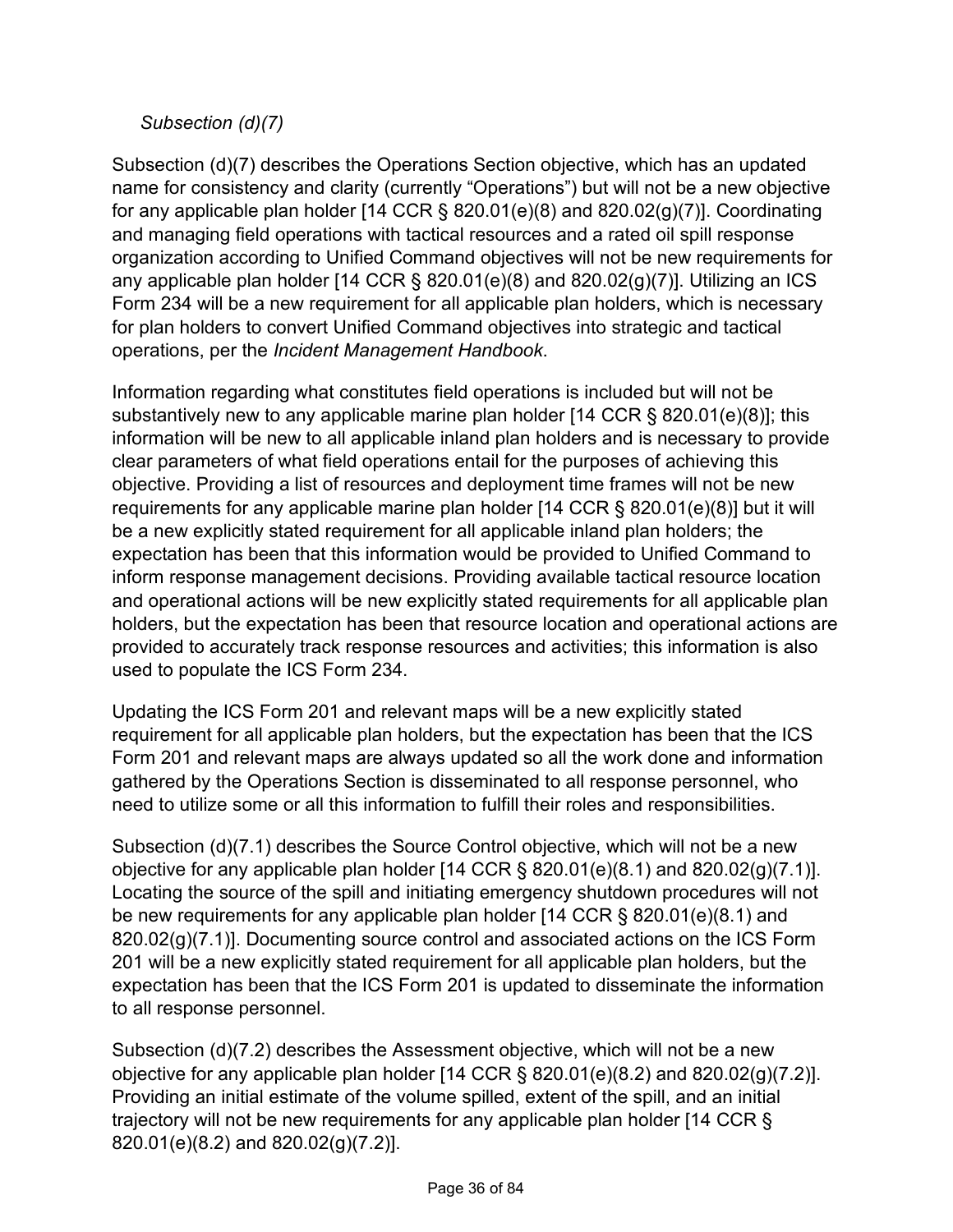Calculating the actual spill volume will be a new requirement for all applicable plan holders, which is necessary to complete spill assessment, especially since the amount spilled often differs from the initial estimate. Updating the California Office of Emergency Services will be a new requirement for all applicable plan holders, which is necessary for the Governor's Office of Emergency Services Hazardous Materials Spill Report to reflect updated information to be disseminated to anyone looking at the report, including members of the public. Documenting this update on the ICS Form 201 will be a new requirement for all applicable plan holders, which is necessary to disseminate the information to all response personnel.

Subsection (d)(7.3) describes the Firefighting objective, which will not be a new objective for any applicable plan holder [14 CCR § 820.01(e)(8.5) and 820.02(g)(7.4)]. Making an actual notification to the firefighting resource identified in the contingency plan will not be a new requirement for any applicable plan holder since there is not a circumstance in dealing with a flammable or explosive substance that notifying firefighting resources would not be appropriate, as in the current requirement [14 CCR § 820.01(e)(8.5) and 820.02(g)(7.4)]. Requiring the identification and notification of a nonemergency number, if 911 is identified in the contingency plan, is necessary to ensure that 911 is not actually called during an exercise and all plan holders, regardless of the firefighting resource they identify, are required to make one actual notification to achieve credit for this objective. Documenting this notification on an ICS Form 201 will be a new explicitly stated requirement for all applicable plan holders, but the expectation has been that the ICS Form 201 is updated to disseminate the notification information to all response personnel.

Subsection (d)(7.4) describes the Wildlife Care objective, which has an updated name for clarity and brevity (currently "Wildlife Recovery and Rehabilitation") but will not be a new objective for any applicable plan holder [14 CCR § 820.01(e)(8.7) and 820.02(g)(7.5)]. Making a notification to the Oiled Wildlife Care Network or other wildlife care and treatment organization listed in the oil spill contingency plan will not be a new requirement for any applicable plan holder [14 CCR § 820.01(e)(8.7) and  $820.02(g)(7.5)$ ]. Documenting this notification on the ICS Form 201 will be a new explicitly stated requirement for all applicable plan holders but the expectation has been that the ICS Form 201 is updated to disseminate the notification information to all response personnel.

Requiring that contact information be accurate in the contingency plan will be a new explicitly stated requirement for all applicable plan holders, since the purpose of these exercises is to test the contingency plan and ensure accurate information is available during an actual spill. This requirement ensures all applicable plan holders are complying with the contingency plan requirement of describing how oiled wildlife care will be provided for [14 CCR § 817.02(i) and 817.04(o)] to ensure wildlife is protected during an actual spill.

Subsection (d)(7.5) describes the Protective Strategies objective, which has an updated name to accurately include both marine and inland site strategies (currently "Shoreline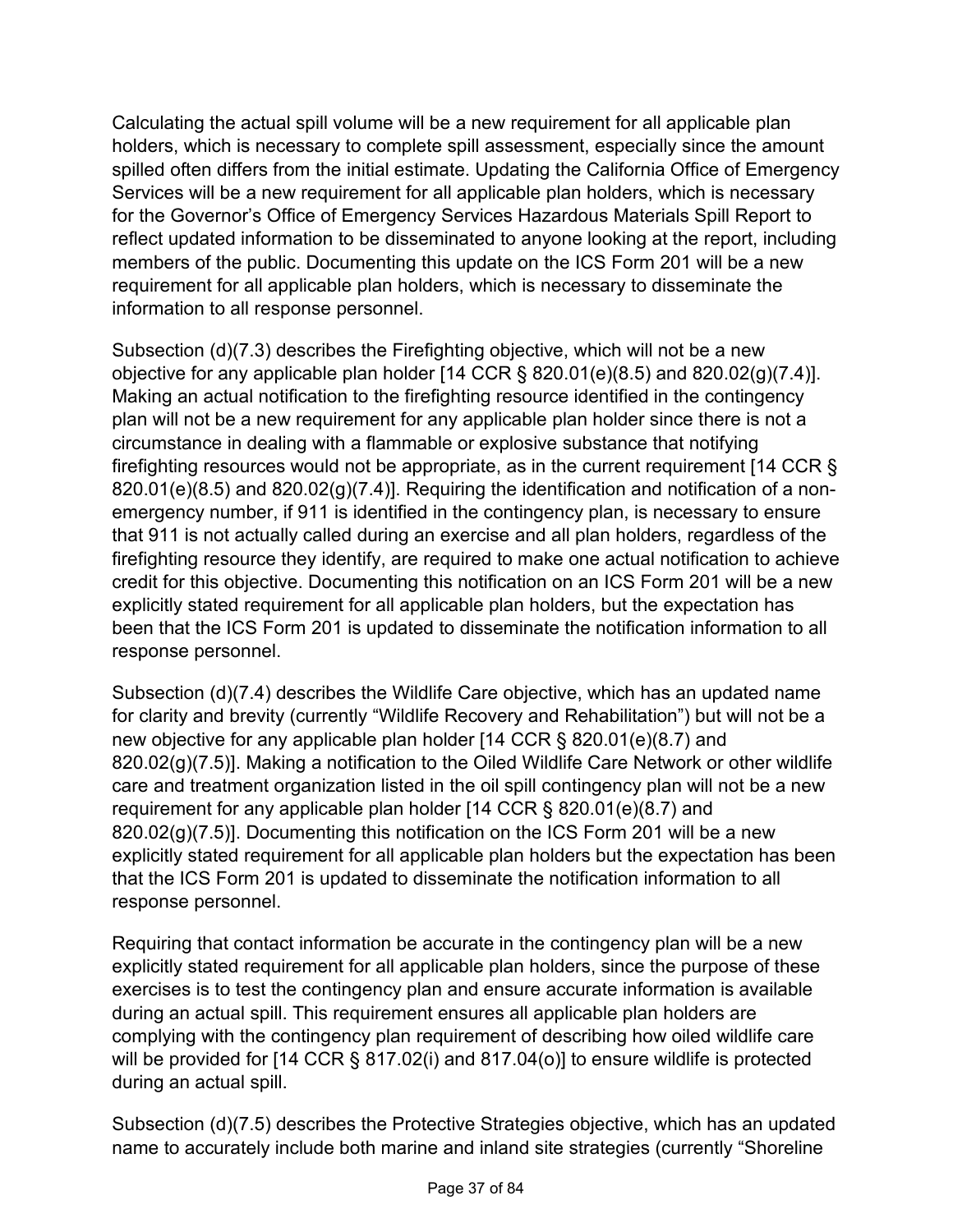Protection") for all applicable marine plan holders [14 CCR § 820.01(e)(8.6)] but will not be a new objective. This will be a new objective for all applicable inland plan holders, which is necessary to test protections for environmentally sensitive areas pursuant to section 8670.10(a)(2) of the Government Code.

Implementing the strategies from the listed plans will not be a new requirement for any applicable marine plan holder [14 CCR § 820.01(e)(8.6)] but it will be a new requirement for all applicable inland plan holders, which is necessary to clearly identify the sensitive site protections and maintain the current highest performance standards. Information regarding the sites being identified by the Environmental Unit is new information for all applicable plan holders, which is necessary to clarify the unit responsible for identifying the sensitive sites that need protection during any given scenario or location.

Coordinating with a rated oil spill response organization will not be a new requirement for any applicable plan holder since this coordination is currently required as a part of the Operations objective [14 CCR  $\S$  820.01(e)(8) and 820.02(g)(7)]. Identifying resources to implement the strategies will not be a new requirement for any applicable marine plan holder [14 CCR § 820.01(e)(8.6)] but will be a new requirement for all applicable inland plan holders, which is necessary to ensure protective strategies will have enough resources to be implemented. Providing the resources will be an explicitly new requirement for all applicable marine plan holders, but the expectation has been that the resources must be provided to implement the strategies, as per the current requirement [14 CCR § 820.01(e)(8.6)]. This will be a new requirement for all applicable inland plan holders, which is necessary to ensure plan holders are knowledgeable in acquiring the resources necessary to implement the strategies.

Showing relevant sensitive sites and protective strategies on a chart or map will be a new explicitly stated requirement for all applicable marine plan holders, but the expectation has been that the map, required to be displayed as part of the current Situation Unit objective [14 CCR § 820.01(e)(9.1)], include this information so it can be disseminated to all response personnel. This will also be a new requirement for all applicable inland plan holders, which is necessary so the relevant sensitive sites and protective strategies are disseminated to all response personnel, including Unified Command to inform the response direction. Including the chart or map on the situation status display is a current requirement in the Situation Unit objective and will not be a new requirement for any applicable plan holder [14 CCR § 820.01(e)(9.1) and  $820.02(g)(8.1)$ ]. Updating the chart or map along with the resources list will be new explicitly stated requirements for all applicable plan holders, but the expectation has been that these documents are updated to achieve the current requirement of maintaining the status and location of all incident resources as currently required in the Resource Unit objective [14 CCR § 820.01(e)(9.2) and 820.02(g)(8.2)].

## *Subsection (d)(8)*

Subsection (d)(8) describes the Planning Section objective, which has an updated name for consistency and clarity (currently "Planning") but will not be a new objective for any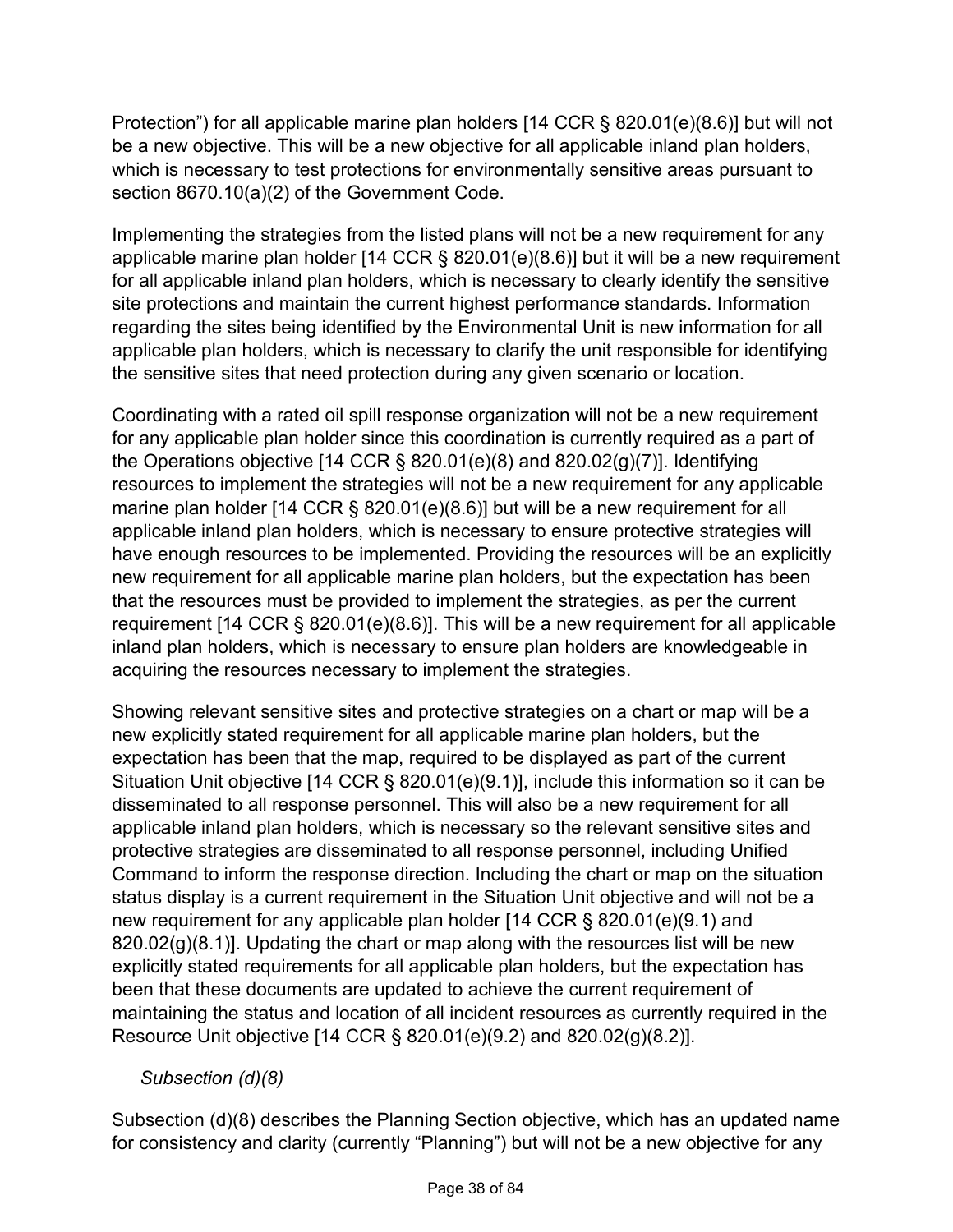applicable plan holder [14 CCR  $\S$  820.01(e)(9) and 820.02(g)(8)]. The current requirement for all applicable plan holders is to develop strategies and tactics based on the incident objectives and coordinate with other sections [14 CCR § 820.01(e)(9) and 820.02(g)(8)]. This requirement contains actions that, per the *Incident Management Handbook*, are completed by the Operations Section; therefore, it is necessary to update the requirements for this objective to be better suited to test the Planning Section.

Designating a Planning Section Chief will be a new requirement for all applicable plan holders, which is necessary because this position plays a key role in organizing and driving the spill response, including overseeing plan development and tracking plan status (e.g., demobilization plan is in progress), which is necessary because plans developed by response personnel are the foundation of the Incident Action Plan (IAP). This position is already commonly filled by the plan holder during exercises, but due to difficulties plan holder staff have had fulfilling the role and responsibilities, it will be included here to clarify current expectations of performance standards and to encourage plan holder staff to utilize the job aids associated with the *Incident Management Handbook* to learn more about this position.

The requirement for plans to be submitted for Unified Command approval will be a new explicitly stated requirement for all applicable plan holders, but the expectation has been that plans would be submitted for Unified Command approval as part of the process described in the *Incident Management Handbook* leading up to the development of an IAP to allow them to speak with one voice and manage a coordinated response, so it will be included here to clarify current expectations of performance standards. The ICS Form 201 (currently required by all applicable inland plan holders [14 CCR § 820.02(g)(8)] but currently only an *option* for all applicable marine plan holders [14 CCR § 820.01(e)(9)]), is not typically utilized past the initial response phase and is therefore is not an appropriate form for Unified Command approved plans, so it is necessary to remove this form as an option and maintain the current highest standard of developing an IAP [14 CCR § 820.01(e)(9)]; this will be the sole requirement for approved form inclusion in this objective.

Implementation of the operational planning cycle will not be a new requirement for any applicable plan holder as it is currently required in the Incident Command System objective [14 CCR § 820.01(e)(3) and 820.02(g)(3)] and its implementation is important to maintain because it helps drive the creation of the IAP, which informs response operations for the next operational period. This requirement has been moved here. Designating a Planning Section Chief as the individual to perform these tasks is included for clarity since the Planning Section is responsible for maintaining the meeting schedule, which documents the scheduling of the operational planning cycle. The Planning Section Chief facilitating meetings per the *Incident Management Handbook* will be a new explicitly stated requirement for all applicable plan holders, but this has been the expectation and is included here to clarify current expectations of performance standards.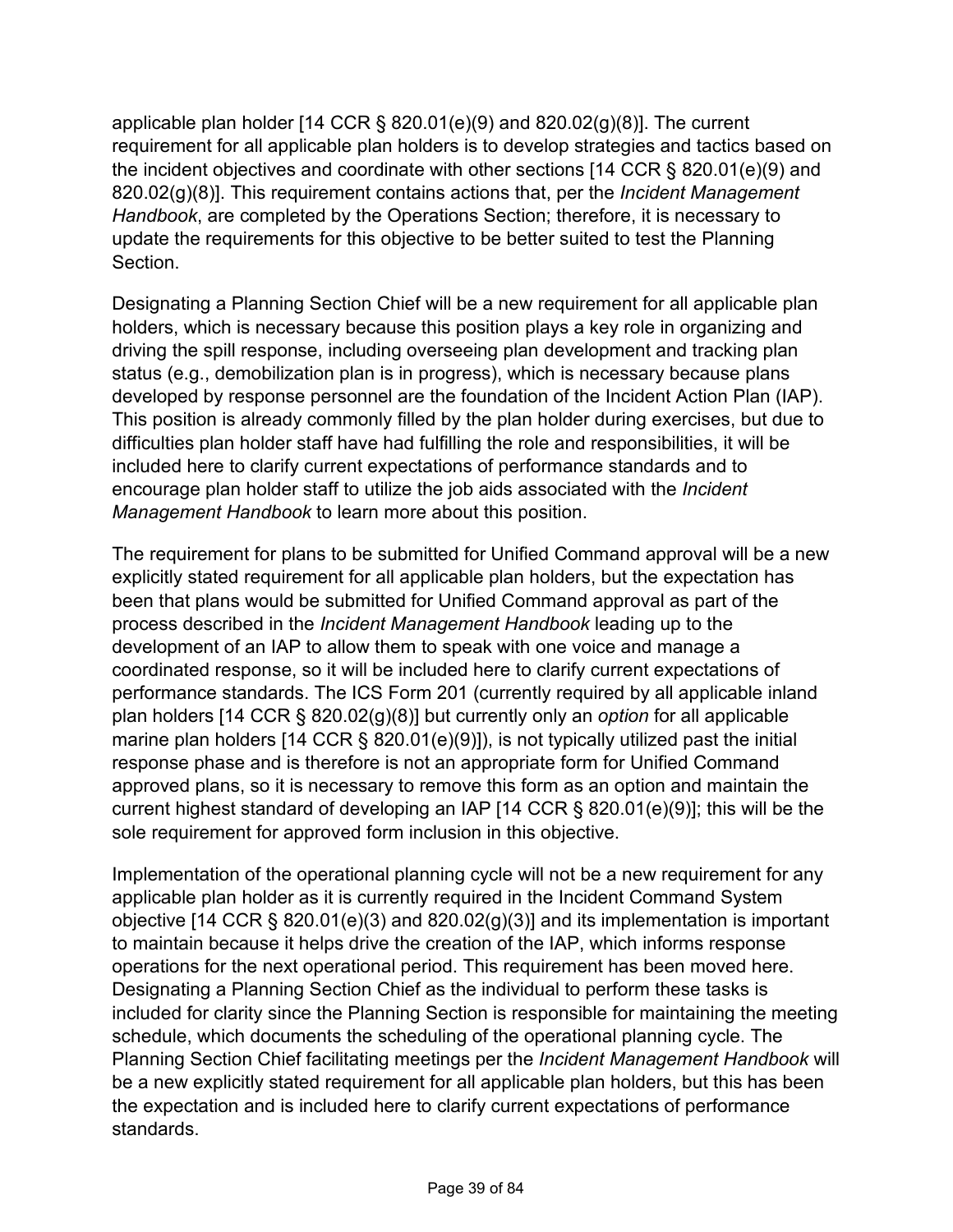Subsection (d)(8.1) describes the Situation Unit objective, which will not be a new objective for any applicable plan holder  $[14$  CCR § 820.01(e)(9.1) and 820.02(g)(8.1)]. Designating a Situation Unit Leader will be a new requirement for all applicable plan holders, which is necessary to identify the person in charge of maintaining the situation status display. In this objective, maintaining this display includes collecting, organizing, updating, disseminating, and displaying information. Three of those five tasks (collecting, organizing, and displaying information) will not be new requirements for any applicable plan holder [14 CCR  $\S$  820.01(e)(9.1) and 820.02(g)(8.1)]. Updating this information will not be a new requirement for any applicable inland plan holder [14 CCR § 820.02(g)(8.1)]. Updating this information will be a new explicitly stated requirement for all applicable marine plan holders, but the expectation has been that the information displayed be updated as new information becomes available to keep all response personnel informed and it is included here to clarify current expectations of performance standards. Disseminating information will not be a new requirement for any applicable marine plan holder [14 CCR § 820.01(e)(9.1)]. Disseminating information will be a new explicitly stated requirement for all applicable inland plan holders, but the expectation has been that updated information be distributed to all response personnel to keep them apprised of the most up-to-date information.

Having the situation status display in a common area of the Incident Command Post will be a new explicitly stated requirement for all applicable plan holders, but the expectation has been that plan holders place it in a common area; its location is included here to clarify current expectations of performance standards and ensure all response personnel have access to it and are able to stay informed. Displaying the name of the incident, a chart or map, an ICS Form 207, and weather, tides, and currents will not be new requirements for any applicable plan holder [14 CCR § 820.01(e)(9.1) and 820.02(g)(8.1)]. Displaying an ICS Form 230 will not be a new requirement for any applicable marine plan holder [14 CCR § 820.01(e)(9.1)] but will be a new requirement for all applicable inland plan holders, which is necessary to keep all response personnel informed of the schedule of the operational planning cycle meetings. Displaying actual notifications, trajectories, safety data sheet, site safety plan, and the ICS Form 201 or an approved Incident Action Plan will be new explicitly stated requirements for all applicable plan holders, but the expectation has been that this information be displayed to keep all response personnel informed and support the response and other objectives (e.g., posting the safety data sheet and site safety plan allows response personnel to be informed as to safety standards which supports the Safety Officer and safety monitoring). Page three of an ICS Form 201 is the initial response equivalent of the ICS Form 207 (both are organization charts), which will not be a new requirement for any applicable plan holder; rather, it will give all applicable plan holders a chance to achieve this objective during an initial response exercise [14 CCR § 820.01(e)(9.1) and 820.02(g)(8.1)].

Subsection (d)(8.2) describes the Resource Unit objective, which will not be a new objective for any applicable plan holder [14 CCR § 820.01(e)(9.2) and 820.02(g)(8.2)]. Establishing a process for resource tracking in coordination with the Logistics and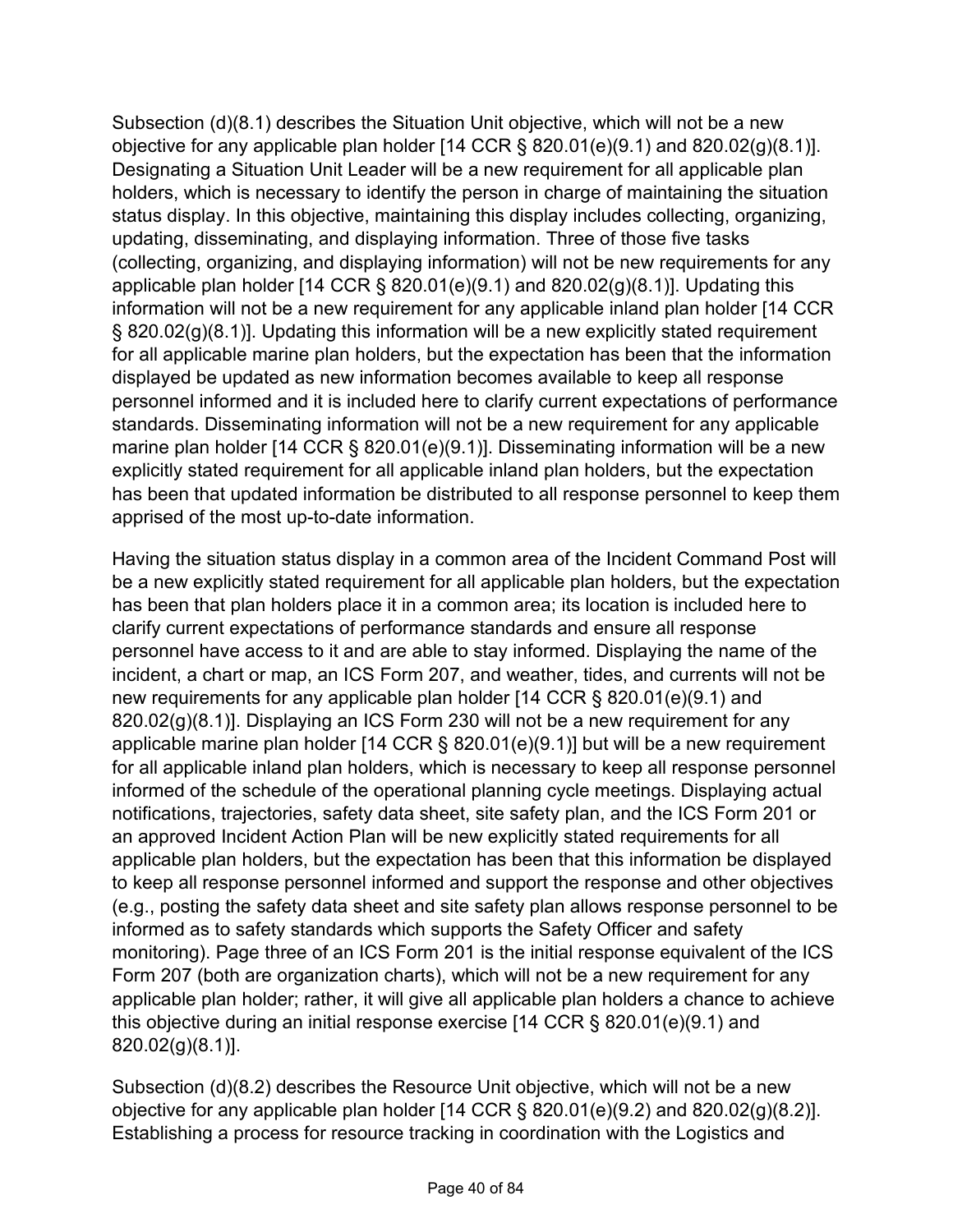Finance Sections will not be a new requirement for any applicable marine plan holder [14 CCR  $\S$  820.01(e)(9.1)] but will be a new requirement for all applicable inland plan holders, which is necessary to ensure Unified Command is kept informed of all aspects of the tactical resources available to them to inform response management and decisions. Establishing a process for resource ordering will not be a new requirement for any applicable marine plan holder  $[14$  CCR § 820.01(e)(9.1)] but will be a new requirement for all applicable inland plan holders, which is necessary for plan holder staff to practice establishing an ordering process for all response personnel to order resources necessary to support the response. When the plan holder is the responsible party in an actual spill, it is the plan holder's obligation to pay for all response resources incurred. Establishing a resource ordering process that all responding organizations and agencies can utilize will allow them to save money during an actual spill response versus reimbursing organizations and agencies for having to order their own resources independently.

Ensuring all response personnel sign in to the Incident Command Post will be a new explicitly stated requirement for all applicable plan holders but the expectation has been that everyone sign in so the list can be used to account for everyone in the event of a real emergency situation. It is necessary to list the required components of the sign-in sheet to ensure all the pertinent information is collected because the check-in sheet that is currently required is no longer an active U.S. Coast Guard or U.S. Environmental Protection Agency form.

Documenting and regularly updating the status and location of all tactical resources will be a new explicitly stated requirement for all applicable plan holders, but the expectation has been that the status and location of all incident resources is maintained to keep Unified Command and all response personnel briefed on the timeline of available tactical resources so they can plan response activities accordingly.

Subsection (d)(8.3) describes the Environmental Unit objective, which will not be a new objective for any applicable plan holder  $[14 \text{ CCR} \$ § 820.01(e)(9.3) and 820.02(g)(8.3)]. Designating staff to work with the agency Environmental Unit Leader will be a new requirement for all applicable plan holders, which is necessary to clarify the plan holder's role to accomplish the requirements included with this objective. Gathering this environmental data will not be a new requirement for any applicable plan holder [14 CCR § 820.01(e)(9.3) and 820.02(g)(8.3)] and analyzing the environmental data is something the natural resource trustee can assist with, as it is necessary to inform trajectories and make an educated prediction as to how the spilled product will move in the environment which informs response decisions.

Developing more than just an initial trajectory will be a new requirement for all applicable plan holders, which is necessary to ensure plan holders are utilizing the information and tools available to them to consider how their product is going to act in the environment to inform response decisions. Two trajectories are necessary to adequately forecast product movement for all applicable plan holders because, as time moves on, a moderate spill amount has enough variability in its actions with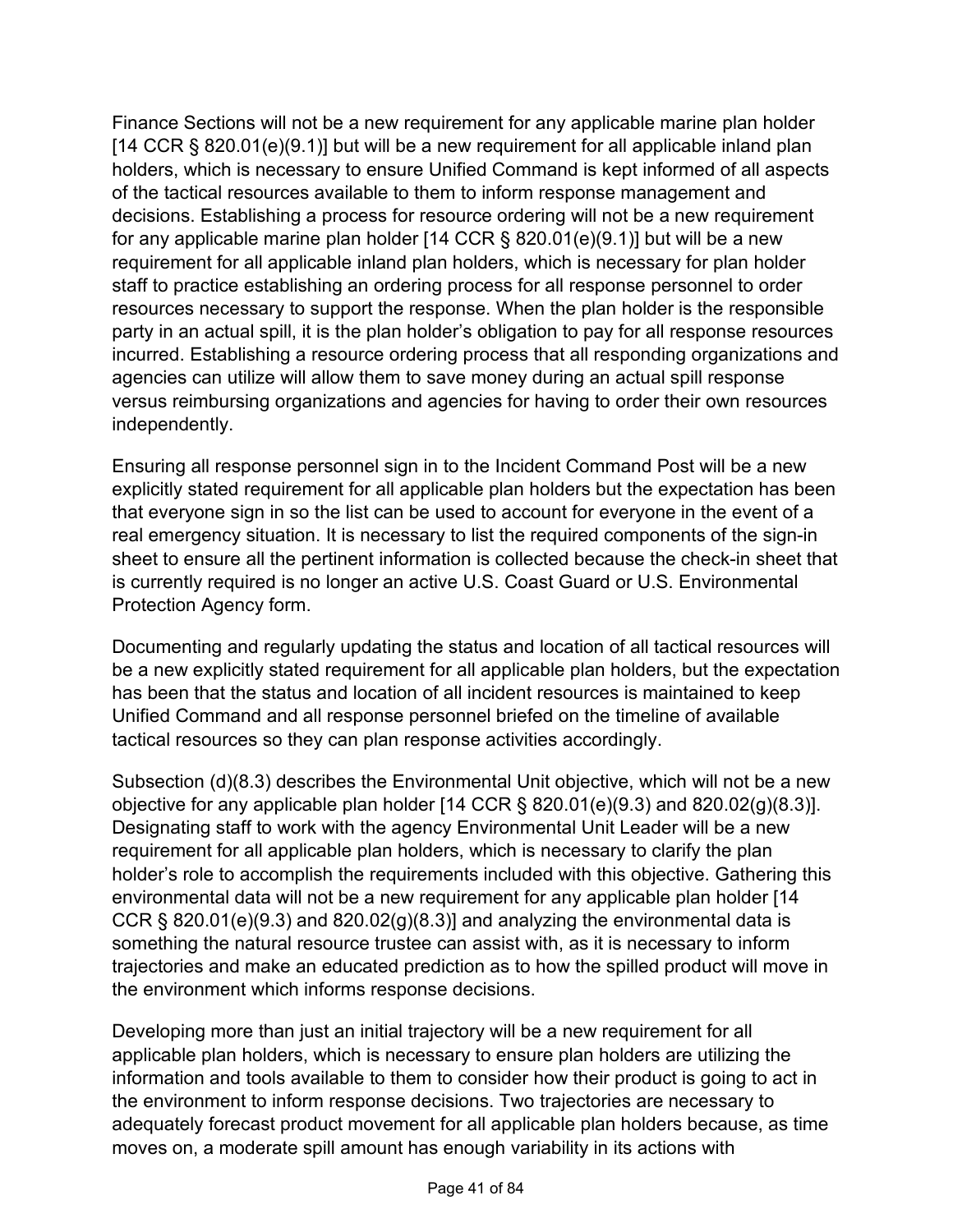considerations to weather, tides, currents, and other events that relying solely on an initial trajectory is not sufficient to accurately inform future response decisions. For example, developing two trajectories would be adequate to analyze movement caused by the ebb and flood of a single tidal cycle for any applicable marine plan holder, or to visualize the potential impact of a storm feeding into a watershed for any applicable inland plan holder. Developing these trajectories using time frames appropriate for the scenario is necessary to give plan holders realistic options for the required number of trajectories. Based on discussions with environmental response subject matter experts, the Environmental Unit objective is where this requirement is best suited.

Generating an ICS Form 232 and utilizing trajectories and the relevant plans from this list to inform it will not be new requirements for any applicable plan holder [14 CCR §  $820.01(e)(9.3)$  and  $820.02(g)(8.3)$ ]. It is necessary to combine the plans used by both marine and inland plan holders for clarity and to use the term relevant so each plan holder will use the pertinent plans from this list without being required to use irrelevant plans. A reference for the definition of sensitive sites is included for clarity and necessary to ensure plan holders can accurately identify the relevant resources that may be at risk.

Subsection (d)(8.3.1) describes the Waste Management objective, which has an updated name for brevity (currently "Waste Management and Disposal") for all applicable inland plan holders but will not be a new objective for any applicable plan holder [14 CCR § 820.01(e)(9.3.1) and 820.02(g)(8.3.1)]. Developing a waste management plan for Unified Command approval will not be a new requirement for any applicable marine plan holder [14 CCR § 820.01(e)(9.3.1)] but it will be a new requirement for all applicable inland plan holders. The current requirement for all applicable inland plan holders is to gather information and discuss the components of a waste management plan as appropriate [14 CCR § 820.02(g)(8.3.1)]; it is always appropriate to manage waste since even the smallest of spills generate waste in some way, shape, or form and it is necessary to develop a plan to document the discussions that are currently required as well as be consistent with all applicable marine plan holders to maintain the current highest standard. Submitting this plan for Unified Command approval is necessary so agencies are provided an opportunity to review and provide feedback on the plan.

Working with their rated oil spill response organization to develop this plan will be a new explicitly stated requirement for all applicable plan holders but the expectation has been that these organizations are involved in this process and associated discussions, serving as waste management experts, so it is included here for clarity.

The waste management plan (all applicable marine plan holders) or discussions (all applicable inland plan holders) including procedures for waste segregation, quantification, characterization, and disposal (currently final disposition) will not be new requirements for any applicable plan holder [14 CCR § 820.01(e)(9.3.1) and 820.02(g)(8.3.1)]. Including procedures for obtaining permits in the waste management plan will not be a new requirement for any applicable marine plan holder [14 CCR §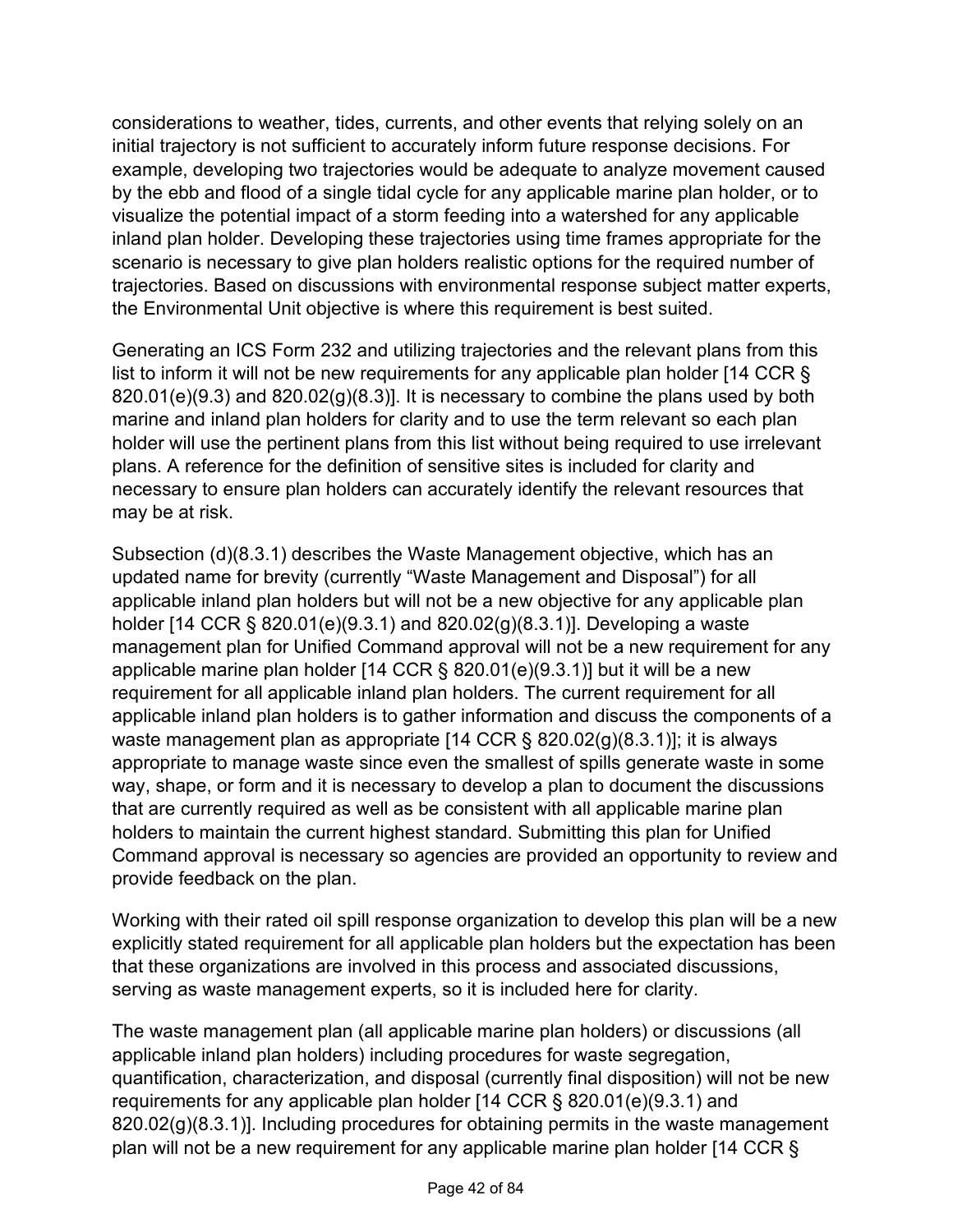820.01(e)(9.3.1)], but will be a new requirement for all applicable inland plan holders which is necessary to ensure the discussions currently required are compliant with other applicable regulations. Including procedures for storage and transportation in the waste management plan will be new explicitly stated requirements for all applicable plan holders, but the expectation has been that storage and transportation are included since they are both necessary to manage response waste from its creation to its final disposition.

Subsection (d)(8.4) describes the Documentation Unit objective, which has an updated name for consistency and clarity (currently "Documentation") but will not be a new objective for any applicable plan holder  $[14$  CCR § 820.01(e)(9.4) and 820.02(g)(8.4)]. Collecting and organizing all documents generated during the exercise will not be new requirements of any applicable plan holder [14 CCR § 820.01(e)(9.4) and 820.02(g)(8.4)]. Reviewing and updating all documents will be new explicitly stated requirements for all applicable plan holders but the expectation has been that these are part of maintaining the documents, which is the current requirement for all applicable plan holders [14 CCR § 820.01(e)(9.4) and 820.02(g)(8.4)] and included here to clarify current expectations of performance standards. Disseminating the documentation will not be a new requirement for any applicable marine plan holder [14 CCR § 820.01(e)(9.4)]. Disseminating the documentation will be a new explicitly stated requirement for all applicable inland plan holders, but the expectation has been to keep all response personnel briefed on the documentation that has been generated as well as the information that documentation contains. Designating staff to work in the Documentation Unit will be a new requirement for all applicable plan holders, which is necessary to call out the unit responsible, per the *Incident Management Handbook*, to oversee and accomplish the tasks required of this objective for clarity.

Establishing a filing system accessible by all response personnel will be a new explicitly stated requirement for all applicable plan holders, but the expectation has been that a filing system be established to organize all documents, which is a current requirement of all applicable plan holders [14 CCR § 820.01(e)(9.4) and 820.02(g)(8.4)]. The requirement that all response personnel have access is consistent with the ongoing requirement in the National Oil and Hazardous Substances Pollution Contingency Plan that the On-Scene Coordinators and trustees of affected natural resources have access to the documentation. This requirement is included here to clarify current expectations of performance standards.

Briefing all response personnel on documentation procedures will be a new explicitly stated requirement for all applicable plan holders, but the expectation has been that these procedures are shared to inform all response personnel what to do with the documentation they are generating; it is included here to clarify current expectations of performance standards. The Documentation Unit disseminating this information will be a new requirement for all applicable plan holders; it is necessary to clarify the unit responsible for managing all the documentation, per the *Incident Management Handbook*. Transitioning to an agency Documentation Unit Leader will be a new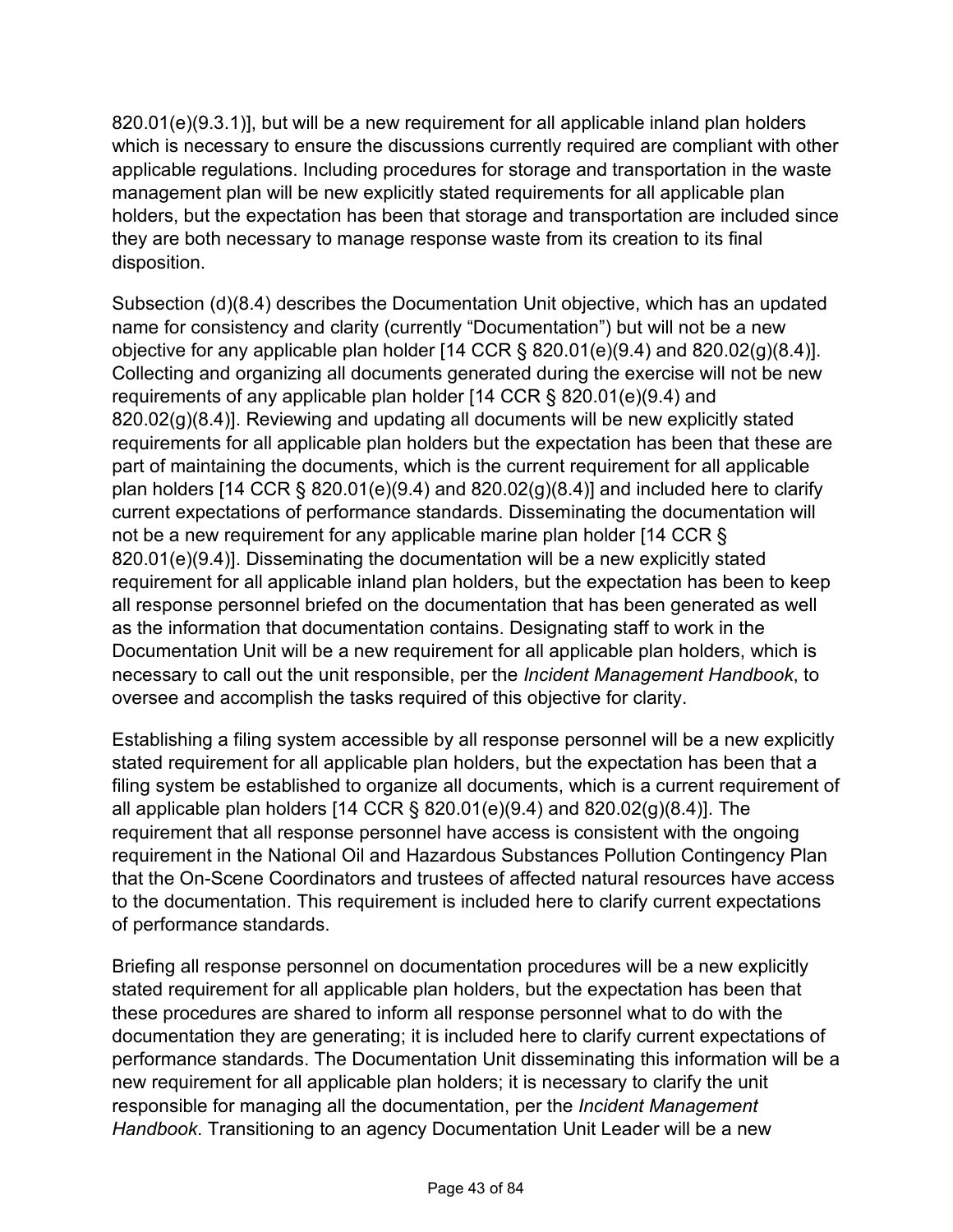explicitly stated requirement for all applicable plan holders, but it is the responsibility of the On-Scene Coordinators, per the National Oil and Hazardous Substances Pollution Contingency Plan, to ensure the collection and safeguarding of information, samples, and reports. This has been the expectation and is therefore included here to clarify current expectations of performance standards.

All documentation being provided to the drill coordinator upon request will be a new explicitly stated requirement for all applicable plan holders, but the expectation has been that plan holders provide drill coordinators with any documentation they request for verification and inspection based on the current requirement that documentation must be provided to the Administrator or a designee, upon request [14 CCR § 820.01(e)(9.4) and 820.02(k)(1)(D)]. This requirement is included here to clarify current expectations of performance standards and address plan holder resistance when drill coordinators request to see documentation.

Subsection (d)(8.5) describes the Volunteer Unit objective, which has an updated name for consistency and clarity (currently "Volunteer Management") for all applicable marine plan holders but will not be a new objective [14 CCR § 820.01(e)(9.5)]. This will be a new objective for all applicable inland plan holders and is necessary because their reasonable worst-case spill volume is high enough to potentially warrant the use of nonwildlife volunteers, for which they need to be prepared, and to be consistent with all applicable marine plan holders to maintain the current highest standard.

Designating staff to engage with the Volunteer Coordinator and establishing a Volunteer Unit will be new explicitly stated requirements for all applicable marine plan holders, but the expectation has been that plan holders provide at least one person to engage with the Volunteer Coordinator to provide local knowledge and expertise to help develop a Non-Wildlife Volunteer Plan, which is developed after a Volunteer Unit is established; they are included here to clarify current expectations of performance standards and timeline of work products. This will be a new requirement for all applicable inland plan holders and is necessary to introduce them to the volunteer management process approved for use in California and ensure their familiarity with it in case of an actual spill. Discussion items will be a new requirement for all applicable plan holders and are necessary to ensure plan holders' familiarity with the volunteer management process.

## *Subsection (d)(9)*

Subsection (d)(9) describes the Logistics Section objective, which has an updated name for consistency and clarity (currently "Logistics") but will not be a new objective for any applicable plan holder [14 CCR § 820.01(e)(10) and 820.02(g)(9)]. Providing support for the incident will not be a new requirement for any applicable plan holder [14 CCR § 820.01(e)(10) and 820.02(g)(9)]. Identifying the support that needs to be provided will not be a new requirement for any applicable marine plan holder [14 CCR § 820.01(e)(10)], however it will be a new explicitly stated requirement for all applicable inland plan holders, but the expectation has been that support must be identified before it can be provided. Support including personnel, facilities, and services will not be a new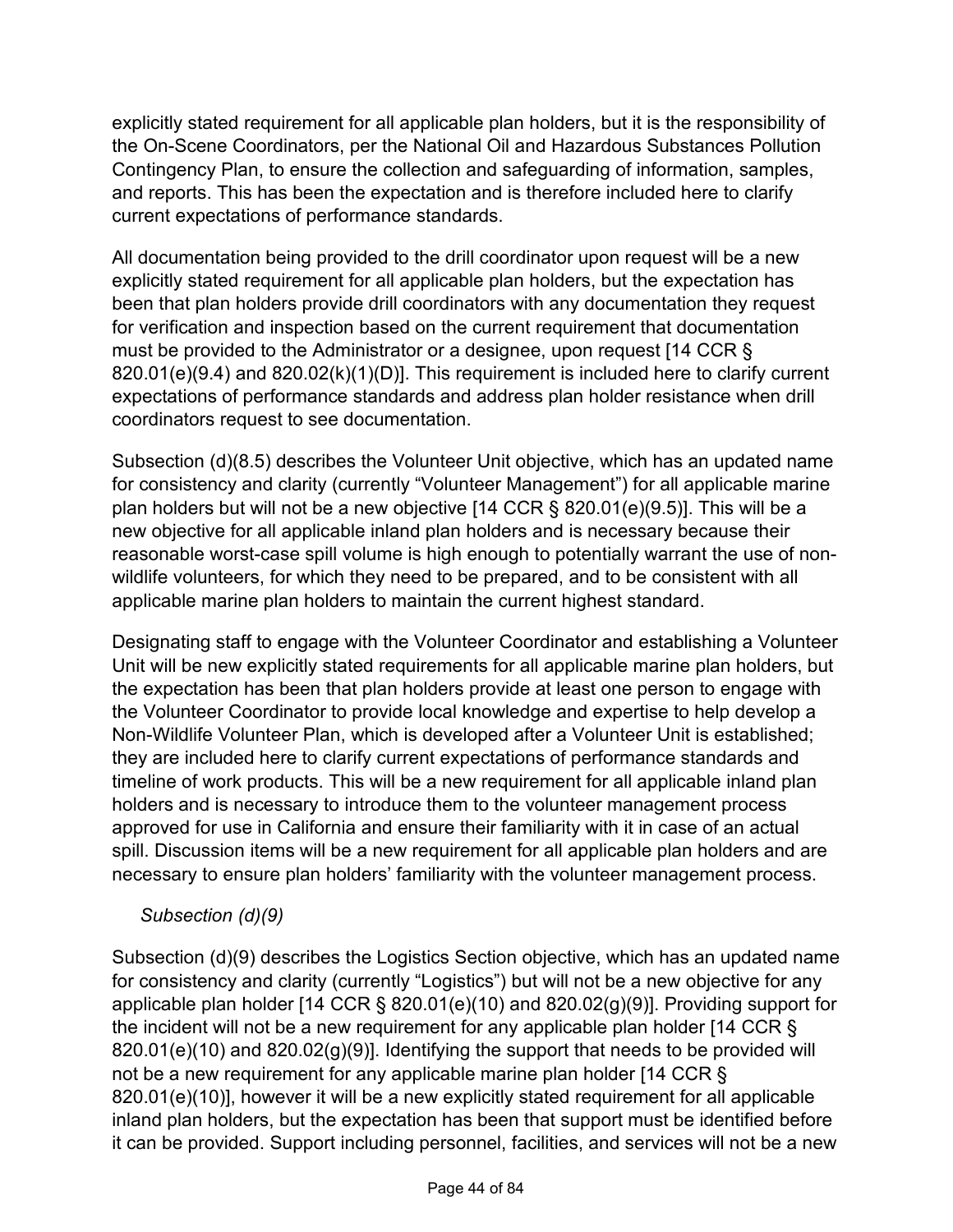requirement for any applicable plan holder [14 CCR § 820.01(e)(10) and 820.02(g)(9)]. Providing materials to support the response will not be a new requirement for any applicable marine plan holder [14 CCR § 820.01(e)(10)], however it will be a new explicitly stated requirement for all applicable inland plan holders, but the expectation has been that anything necessary to support the response, including materials, be considered and provided.

Establishing and disseminating a resource request and ordering process will be a new explicitly stated requirement for all applicable plan holders, but the expectation has been that this process must be established and disseminated before any support can be provided, otherwise response personnel would not know how to order the support. Designating staff to work in the Logistics Section and coordinating with the Resources Unit and Finance Section will be new requirements for all applicable plan holders, which are necessary to include to clarify, per the *Incident Management Handbook,* who these responsibilities fall to. Utilizing an ICS Form 213RR will be a new requirement for all applicable plan holders and is necessary to clarify the form described by the *Incident Management Handbook* and utilized by the Federal and State On-Scene Coordinators; integrating into this system will not be a new requirement for any applicable plan holder [14 CCR  $\S$  820.01(e)(3) and 820.02(g)(3)]. Two forms are necessary to ensure plan holders have practice utilizing these ICS forms, which are the resource order forms used during actual spills and therefore exercises.

Subsection (d)(9.1) describes the Communications Unit objective, which has an updated name for consistency and clarity (currently "Communications") but will not be a new objective for any applicable plan holder [14 CCR § 820.01(e)(10.1) and  $820.02(g)(9.1)$ ]. Establishing communications will not be a new requirement for any applicable plan holder [14 CCR § 820.01(e)(10.1) and 820.02(g)(9.1)]. Disseminating the communication systems will be a new explicitly stated requirement for all applicable plan holders, but the expectation has been that any communication systems generated be disseminated (otherwise response personnel wouldn't know they exist). Posting to the situation status display will be a new requirement for all applicable plan holders, which is necessary to clarify current expectations of performance standards and ensure communications are disseminated.

The current requirement for all applicable plan holders is to establish an intraorganization communications system [14 CCR § 820.01(e)(10.1) and 820.02(g)(9.1)]. Utilizing an ICS Form 205a to satisfy this will be a new explicitly stated requirement for all applicable plan holders, but the expectation has been that an ICS 205a be utilized to achieve this requirement.

Subsection (d)(9.2) describes the Personnel Support objective, which has an updated name for clarity and brevity (currently "Personnel and Incident Support") for all applicable inland plan holders, but will not be a new objective for any applicable plan holder [14 CCR  $\S$  820.01(e)(10.2) and 820.02(g)(9.2)]. Identifying and providing support for response personnel including operational space, administrative space, lodging, food, and transportation will not be new requirements for any applicable plan holder [14 CCR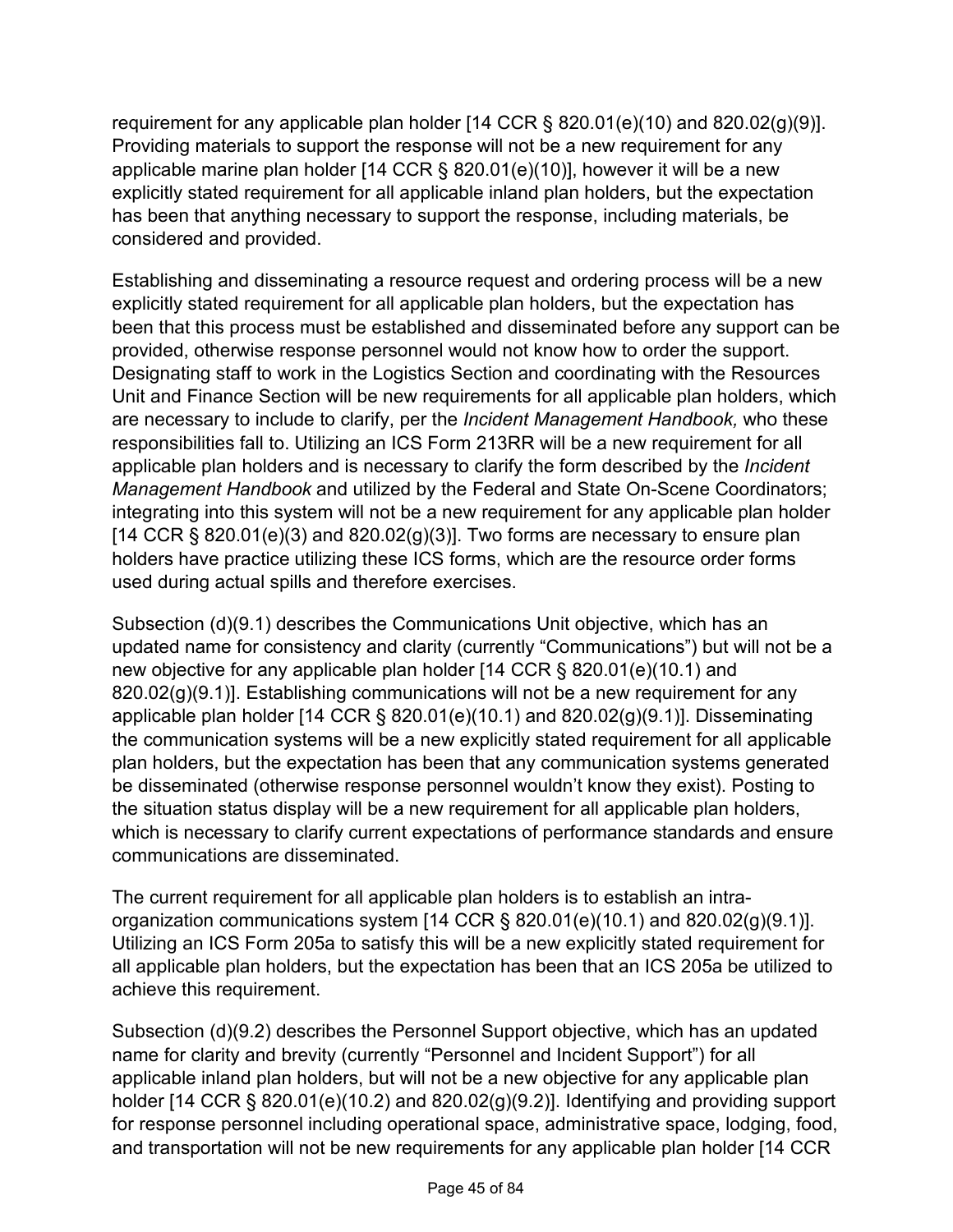$\S$  820.01(e)(10.2) and 820.02(g)(9.2)]. Identifying and providing security and an ICS Form 206 will not be new requirements for any applicable marine plan holder [14 CCR § 820.01(e)(10.2)] but will be new for all applicable inland plan holders, which are necessary to ensure the security of all response personnel and their welfare, should they become injured.

Ensuring the support covers the current and subsequent operational periods will be a new explicitly stated requirement for all applicable plan holders, but the expectation has been that personnel support encompasses support for the response personnel that are on-site as well as for those working the next shift, who are not all considered during most exercises; therefore, it is necessary to include this requirement to clarify current expectations of performance standards.

Subsection (d)(9.3) describes the Response Infrastructure objective, which has an updated name for clarity and brevity (currently "Incident Command Post Equipment and Support") for all applicable marine plan holders, but will not be a new objective [14 CCR § 820.01(e)(10.3)]. However, this will be a new objective for all applicable inland plan holders, which is necessary to ensure all applicable inland plan holders are capable of physically supporting operations at the Incident Command Post, which is the nerve center of any response. Providing and maintaining equipment necessary to support the Incident Command Post infrastructure including internet service, telecommunication service, printers, copiers, and scanners will not be a new requirement for any applicable marine plan holder [14 CCR § 820.01(e)(10.3)]. All applicable inland plan holders are currently required to provide incident support [14 CCR § 820.02(g)(9.2)]; however, providing and maintaining internet service, telecommunication service, printers, copiers, and scanners will be new explicitly stated requirements for all applicable inland plan holders to clarify current expectations of performance standards and maintain the current highest standards, but the expectation has been this support be provided to support the incident so it is necessary to include here.

Providing office supplies will be a new explicitly stated requirement for all applicable plan holders, but the expectation has been that these supplies be provided because, like with the equipment, these supplies are a necessity for the Incident Command Post to function. Office supplies needed to support the Incident Command Post vary based on the size, scope, and documentation of the exercise, but generally include pens, pencils, paper, printer ink and toner, highlighters, staplers and staples, etc. It is included here to clarify current expectations of performance standards for all applicable plan holders.

Providing internet service is a current requirement for all applicable marine plan holders [14 CCR § 820.01(e)(10.3)] and has been expected of all applicable inland plan holders to achieve the current requirement of providing operational services as currently required [14 CCR § 820.02(g)(9.3)] since internet is required to provide the connectivity ICS requires, which is currently required of all applicable plan holders to integrate into [14 CCR § 820.01(e)(3) and 820.02(g)(3)]. The necessity for the internet to be wireless, accessible by all response personnel, and capable of supporting all response activities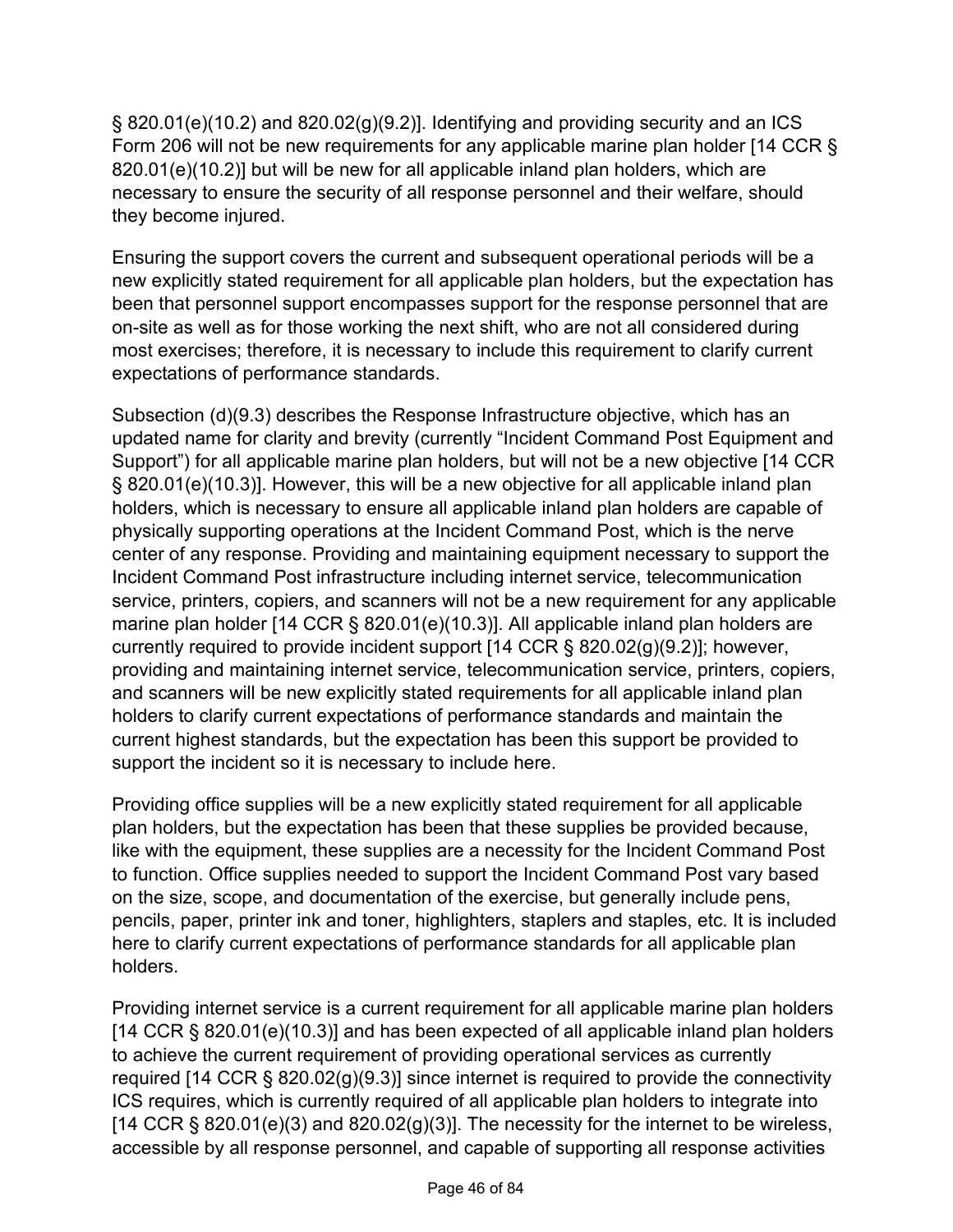will be new explicitly stated requirements for all applicable plan holders, but this has been the expectation. This expectation is based on the functional limitations of hardline internet and its inability to support a rapidly escalating response at an Incident Command Post. Wireless internet does not have the functional limitations of hardline internet, but in order to support the response it needs to be accessible by all response personnel and have the bandwidth for them to fulfill their roles and responsibilities simultaneously. These requirements have been included to clarify current expectations of performance standards and ensure plan holders are capable of supporting response activities at the Incident Command Post during an actual spill.

### *Subsection (d)(10)*

Subsection (d)(10) describes the Finance Section objective, which has an updated name for consistency and clarity (currently "Finance") but will not be a new objective for any applicable plan holder [14 CCR § 820.01(e)(11) and 820.02(g)(10)]. Designating a Finance Section Chief will be a new requirement for all applicable plan holders, which is necessary to identify the individual whose responsibility it is, per the *Incident Management Handbook,* to oversee and accomplish the tasks required of this objective for clarity. Establishing and disseminating third-party claims procedures to the Situation Unit, Public Information Officer, and Liaison Officer will not be new requirements for any applicable marine plan holder [14 CCR § 820.01(e)(11)]. All applicable inland plan holders are currently required to develop a process for managing third-party claims [14 CCR § 820.02(g)(10)]; establishing and disseminating third-party claims procedures to the Situation Unit, Public Information Officer, and Liaison Officer will be new explicitly stated requirements for all applicable inland plan holders to clarify current expectations of performance standards and maintain the current highest standards.

Documenting and tracking daily expenditures will not be new requirements for any applicable marine plan holder [14 CCR § 820.01(e)(11)]. All applicable inland plan holders are currently required to provide the necessary support for cost tracking [14 CCR § 820.02(g)(10)]; documenting and tracking daily expenditures will be new explicitly stated requirements for all applicable inland plan holders to clarify current expectations of performance standards and maintain current highest standards. Calculating total costs and expenses and the coordination involved will be new explicitly stated requirements for all applicable plan holders to update the current requirement for all applicable marine plan holders to provide cost estimates [14 CCR § 820.01(e)(11)] and for all applicable inland plan holders to provide support for cost tracking [14 CCR § 820.02(g)(10)] to clarify current expectations of performance standards and the responsibilities outlined in the *Incident Management Handbook.* These new explicitly stated requirements are currently expected of all applicable plan holders to accomplish providing necessary financial support, per the *Incident Management Handbook*, and are included here for clarity due to ongoing issues with plan holders not providing sufficient financial support.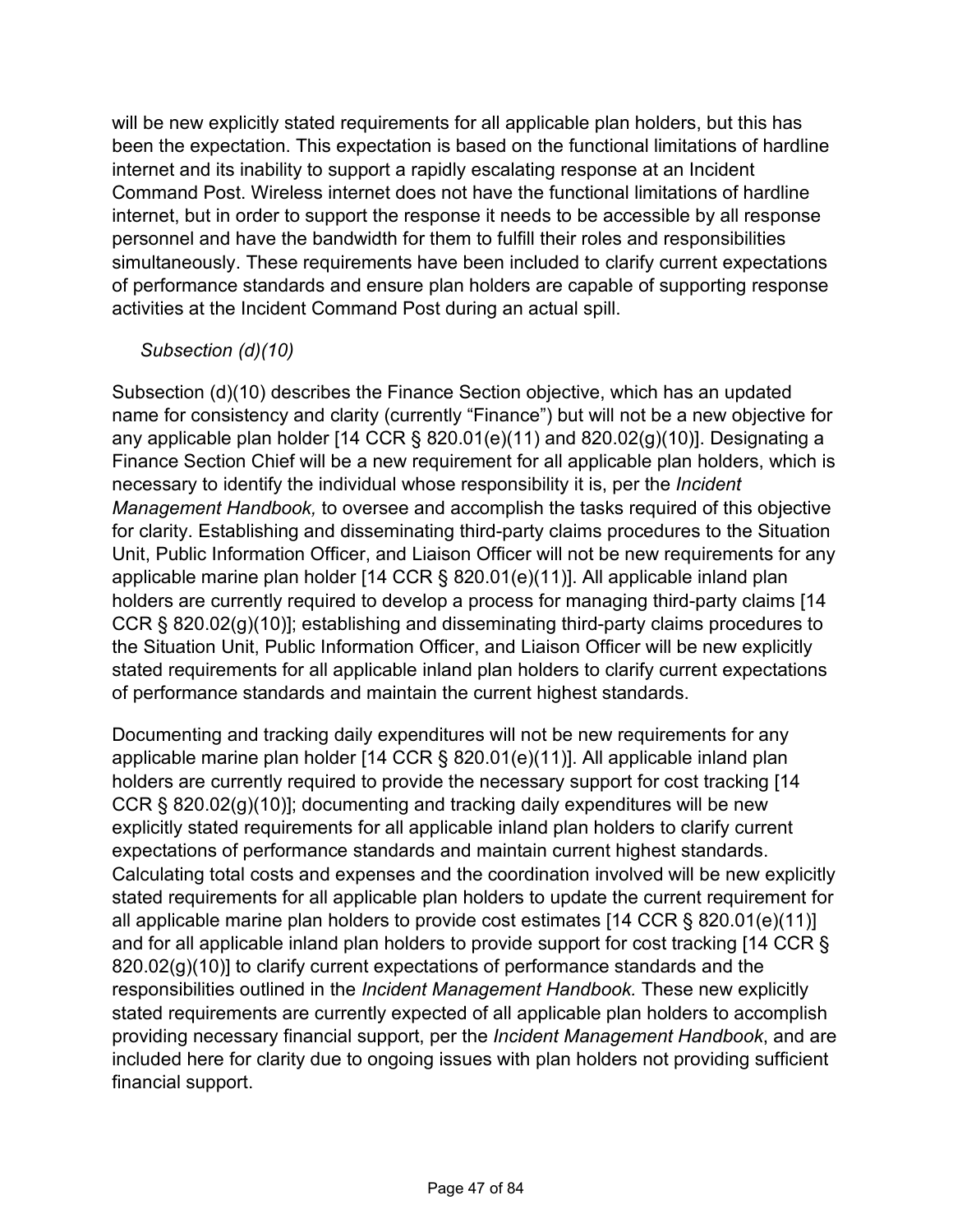#### *Subsection (e)*

Purpose: The purpose of subsection (e) is to describe the exercise requirements for tier III plan holders – the smallest of facilities and all mobile transfer units – in a way that maximizes clarity of all the requirements.

As previously mentioned, drill and exercise requirements for all existing marine plan holders are not currently tiered by reasonable worst-case spill volume like they are for all existing inland plan holders, therefore the tier possibilities of each existing marine plan type had to be determined to inform the changes to each type of existing marine plan holder. The changes for tiers I and II are more straightforward since the requirements for all existing marine plan holders that will become tiers I and II are the same (vessel and marine facility plan holders), so the differences to these regulations are the same. However, tier III includes existing marine plan holders that currently have different requirements (marine facility vs. small marine fueling facility and mobile transfer unit plan holders), so the changes to the requirements in these regulations are also different. Even though small marine fueling facility plan holders are subject to the tier categories like any other marine facility, there are currently none with a reasonable worst-case spill volume greater than 249 barrels that may impact marine waters; and since they currently have different requirements than marine facilities, they are being specifically included in this subsection for clarity.

None of the requirements described in this subsection apply to vessel or current tier I or II inland plan holders. For the purposes of the discussion in this Initial Statement of Reasons, for this subsection only, the phrase "all applicable plan holders" will be utilized to mean any marine facility that will be considered tier III per these regulations (including all current small marine fueling facilities), mobile transfer unit, and tier III inland facility plan holders; "all applicable marine plan holders" will be utilized to mean any marine facility that will be considered tier III per these regulations (including all current small marine fueling facilities) and mobile transfer unit plan holders; and "all applicable inland plan holders" will be utilized to mean any tier III inland facility plan holders; otherwise specific plan holder types will be stated.

Necessity: This subsection specifies the objectives and deadlines applicable to tier III plan holders in a way that maximizes clarity of all the requirements.

Conducting exercises so the scenario, scope, and staffing are sufficient to test and successfully achieve the objectives will not be a new requirement for any applicable plan holder [14 CCR § 820.01(e), 820.01(f), and 820.02 (h)]. Plan holder staff are specifically stated to address ongoing issues with plan holders expecting OSPR staff to achieve the work required in the objective to earn objective credit.

All applicable inland plan holders are currently required to test and successfully achieve all applicable objectives at every exercise [14 CCR § 820.02(b)(3)(A)2.]; therefore, it will not be a new requirement for any applicable inland plan holder to successfully achieve the Notifications (1) and Staff Mobilization (2) objectives at every exercise. It will be a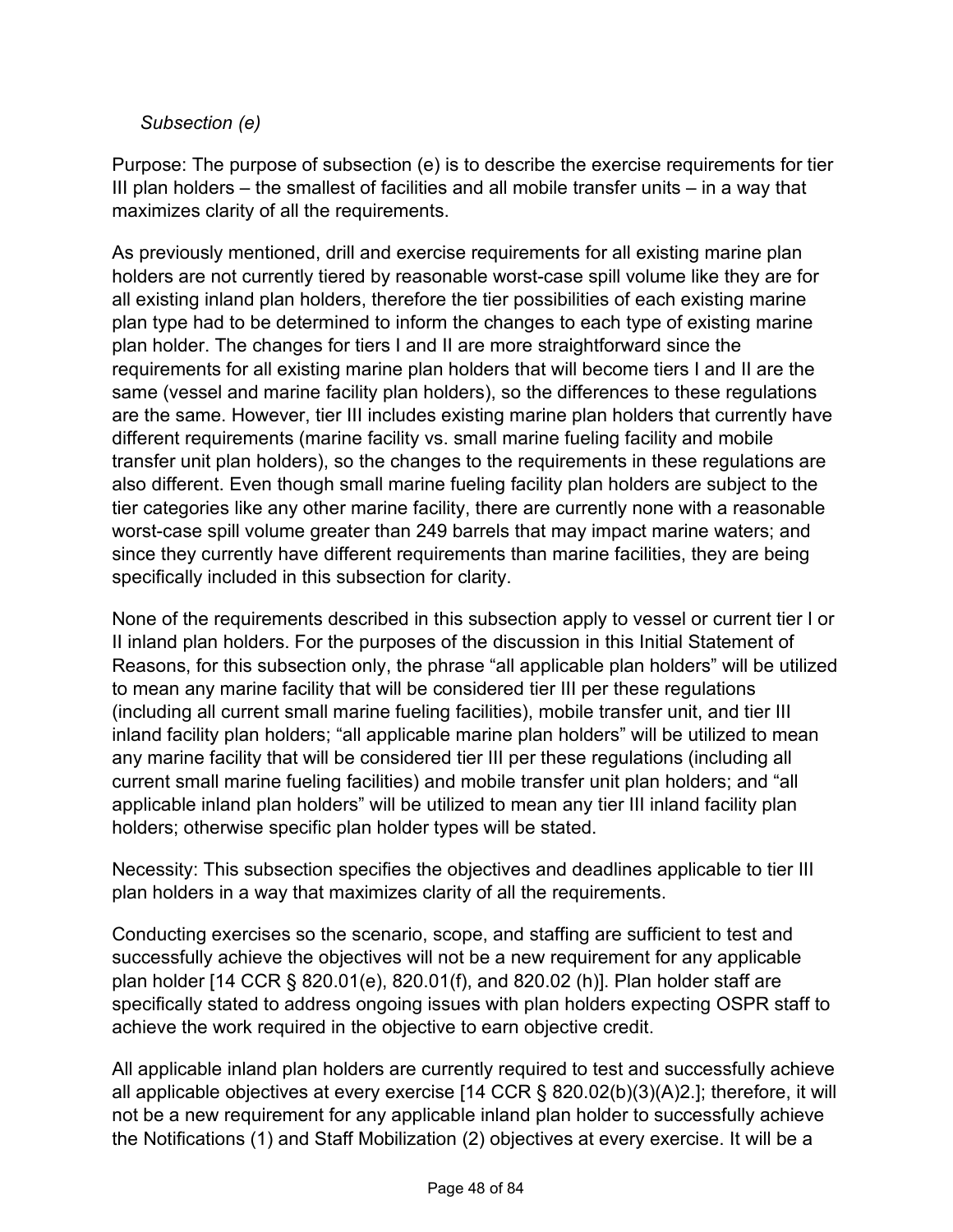new requirement for all applicable marine plan holders to successfully achieve the Notifications (1) and Staff Mobilization (2) objectives at every exercise. Achieving Notifications at every exercise is necessary to address ongoing issues with plan holders not demonstrating the ability to do so during drills, exercises, and actual spills. Achieving Staff Mobilization at every exercise is necessary for the drills and exercises unit to be able to enforce current requirements to utilize the contingency plan at every exercise [14 CCR § 820.01(a)]. The requirement to successfully achieve all other objectives over any consecutive three-year period will not change for any applicable marine plan holder [14 CCR § 820.01(a)(1)(A)3. and 820.01(a)(3)(A)1.].

To ensure tier III plan holders are prepared to respond sufficiently to provide the best possible natural resource protection, it is necessary to test more objectives than are currently required, which many applicable inland plan holders already do. To accommodate the additional objectives, all applicable inland plan holders will need to successfully achieve all objectives from subsection (3) through (9) in any consecutive three-year period, the same requirement as tier I and tier II plan holders, which will be a new requirement for all applicable inland plan holders. This will allow for additional time to achieve the additional objectives compared with the current requirement of achieving all objectives every year [14 CCR § 820.02(b)(3)(A)2.].

## *Subsection (e)(1)*

Subsection (e)(1) describes the Notifications objective, which will not be a new objective for any applicable plan holder [14 CCR § 820.01(e)(1), 820.01(f)(1), and 820.02(h)(1)]. Reporting of oil spills to the Office of Emergency Services is required by section 8670.25.5 of the Government Code, and section 153.203 of Title 33 of the Code of Federal Regulations requires reporting to the National Response Center. Making these actual notifications within the stated time frame required by OSPR's contingency plan regulations will not be new requirements for any applicable plan holder [14 CCR § 820.01(e)(1), 820.01(f)(1), and 820.02(h)(1)]; however, the time requirement is included here for clarity and consistency with OSPR's contingency plan regulations [ref. 14 CCR  $\S$  817.02(g), 817.03(g), and 817.4(g)]. Phone calls are currently the most common type of notification being made to satisfy this requirement, but they are specifically included here for clarity and consistency. Notifications being witnessed by a drill coordinator will be a new explicitly stated requirement for all applicable plan holders, but the expectation has been that drill coordinators would be able to witness notifications to ensure compliance. This is necessary to address ongoing issues with plan holders not successfully achieving Notifications and disallowing drill coordinators to observe notifications being made. Chronicling notifications an ICS Form 201 will be a new explicitly stated requirement for all applicable plan holders, but the expectation has long been that notifications be documented on page two of the ICS Form 201 to disseminate the information to all response personnel.

It will not be a new requirement for any applicable inland plan holder to successfully achieve this objective at every exercise [14 CCR § 820.02(b)(3)(A)2.] but it will be a new requirement for all applicable marine plan holders, which is necessary to address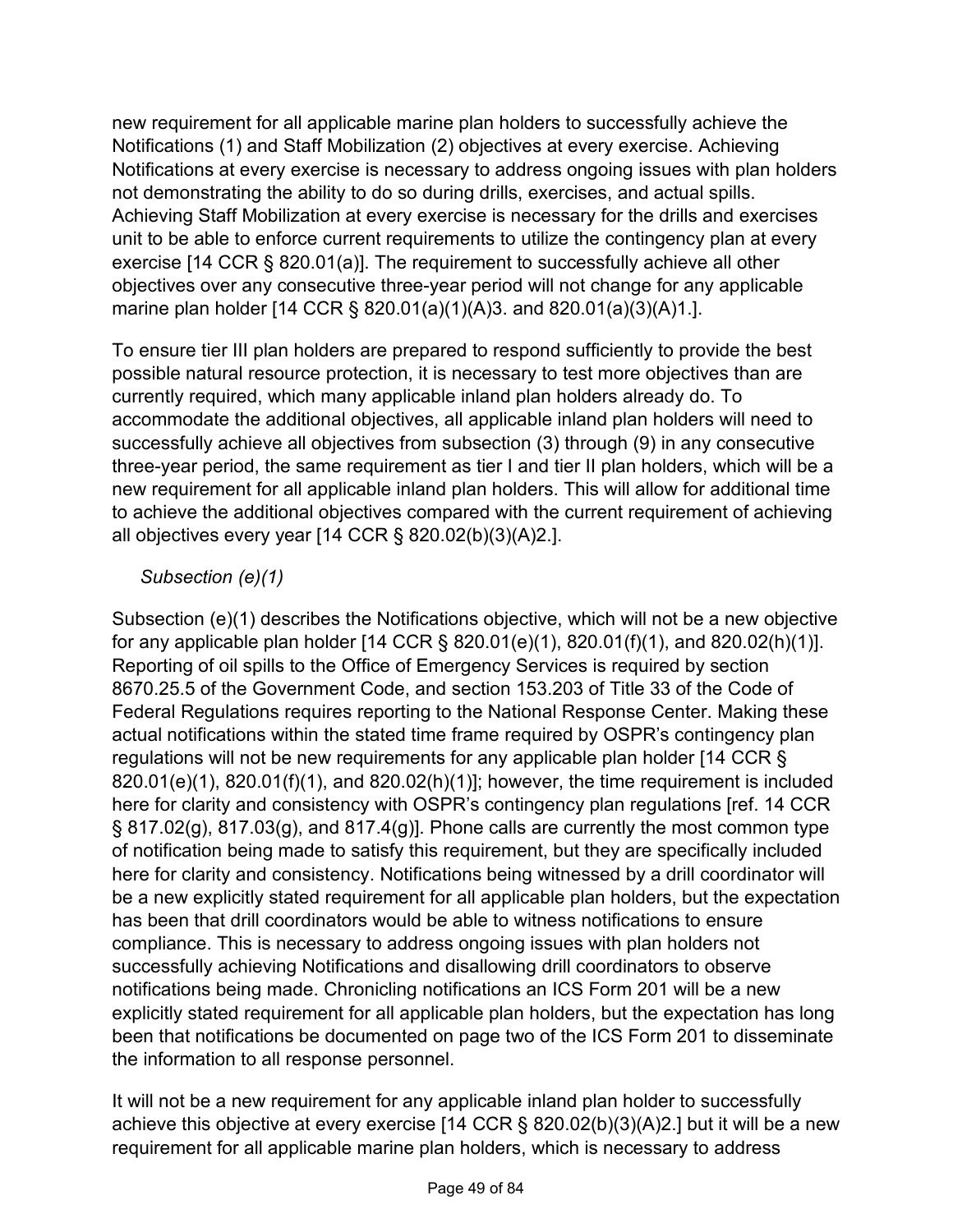ongoing plan holder difficulty in achieving this objective during drills, exercises, and actual spills.

### *Subsection (e)(2)*

Subsection (e)(2) describes the Staff Mobilization objective, which will not be a new objective for any applicable plan holder [14 CCR § 820.01(e)(2), 820.01(f)(2), and 820.02(h)(2)]. Assembling the initial response personnel will not be a new concept or requirement for any applicable plan holder [14 CCR § 820.01(e)(2), 820.01(f)(2), and 820.02(h)(2)]; terminology is simply updated to be consistent with recent amendments to 14 CCR § 790. Notifying the spill management team (SMT) identified in the contingency plan will not be a new requirement for any applicable inland plan holder [14 CCR § 820.02(h)(1)] but it will be an explicitly new requirement for all applicable marine plan holders. This has been the expectation since the SMT would need to be notified before they can arrive on-scene per the current requirement [14 CCR § 820.01(e)(2) and 820.01(f)(2)]. Specifying the SMT be certified will be a new requirement and is necessary to be consistent with the recently adopted SMT certification regulations (14 CCR § 830.1 through 830.11). Documenting the notification to the certified SMT will not be a new requirement for any applicable inland plan holder; utilizing the ICS Form 201 will be a new explicitly stated requirement, but the expectation has been that notifications would be documented on page two of the ICS Form 201 to be disseminated to all response personnel. For all applicable marine plan holders, documenting the notification will be a new requirement since they are not currently required to notify their SMT; this documentation requirement is necessary to maintain consistency with the current highest standards and to disseminate the information to all response personnel.

Contingency plans must be available to response personnel and to relevant state and federal agencies [Gov. C. § 8670.29(f)]. The purpose of plan holders conducting drills and exercises is to test their contingency plan [14 CCR § 820.01(a) and 820.02(b)]. The requirement to have the contingency plan available and used at all required exercises will not be a new requirement for any applicable plan holder [14 CCR § 820.01(a) and 820.02(d)(7)]. But this requirement is not currently included in any objective, so there is no way for the drills and exercises unit to ensure plan holder compliance. To resolve this issue, OSPR proposes including this requirement as part of an exercise objective to enable evaluation by OSPR and ensure plan holder compliance. This objective will need to be successfully achieved at every exercise. Successfully achieving this objective at every exercise will not be a new requirement for any applicable inland plan holder [14 CCR § 820.02(b)(3)(A)2.]. It will be a new requirement for all applicable marine plan holders to successfully achieve this objective at every exercise, which is necessary to ensure accountability of meeting the current requirement for the contingency plan to be available and used at all exercises [14 CCR § 820.01(a)].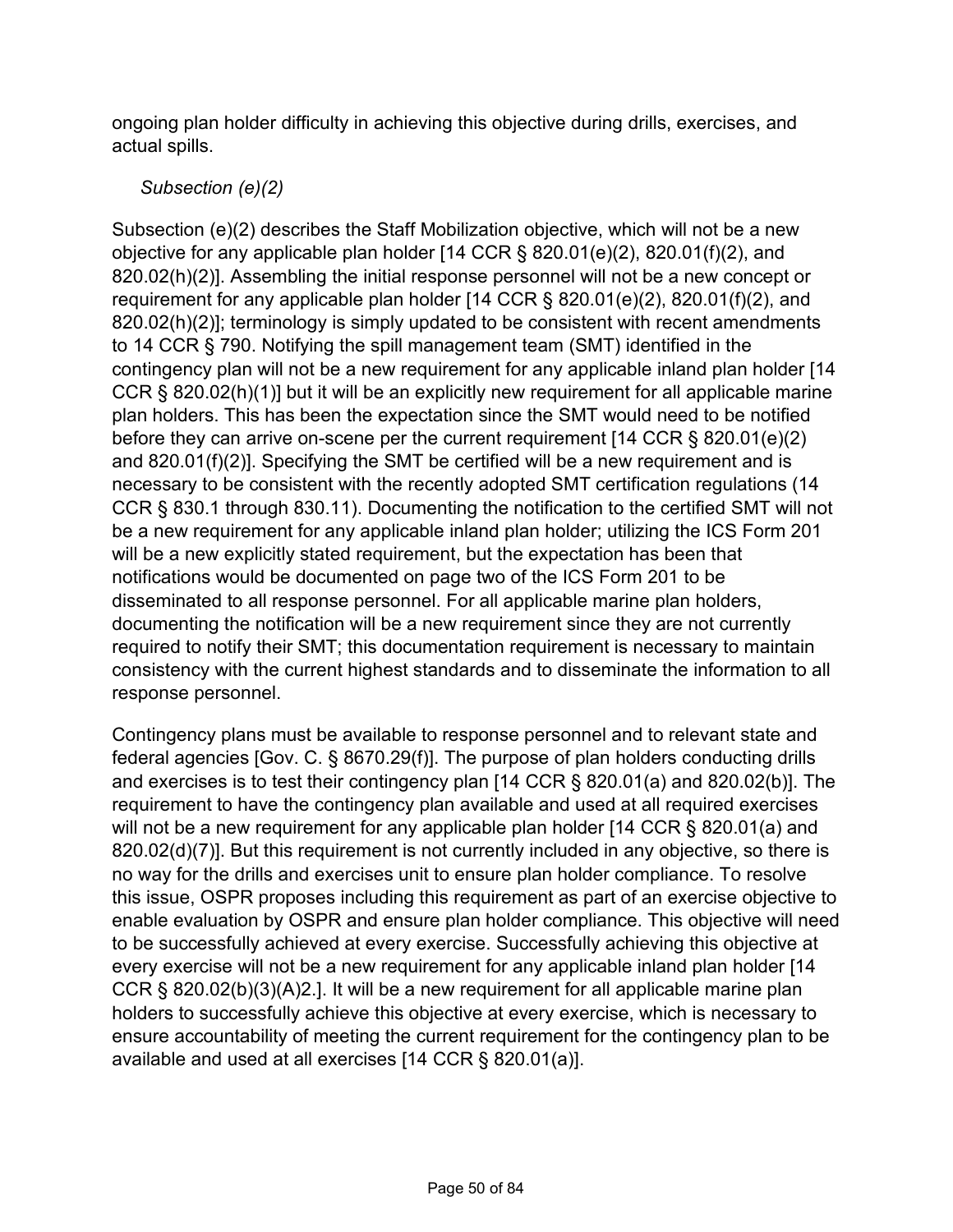### *Subsection (e)(3)*

Subsection (e)(3) describes the Incident Command System objective, which will not be a new objective for any applicable plan holder [14 CCR § 820.01(e)(3), 820.01(f)(3), and 820.02(h)(3)]. Organizing the initial response personnel using the incident command system (ICS) and implementing the operational planning cycle will not be new requirements for any applicable plan holder [14 CCR § 820.01(e)(3), 820.01(f)(3), and 820.02(h)(3)]. All applicable marine plan holders are currently required to utilize ICS as outlined in the U.S. Coast Guard *Incident Management Handbook*, as defined in 14 CCR § 790, so this will not be a new requirement for any applicable marine plan holder [14 CCR  $\S$  820.01(e)(3) and 820.01(f)(3)]. All applicable inland plan holders are currently required to integrate into the system used by the Federal or State On-Scene Coordinator [14 CCR § 820.02(h)(3)] who operate according to either *Incident Management Handbook* referenced in this objective, so they are included here to clarify current expectations of performance standards and will not be a new requirement for any applicable inland plan holder.

Documenting response personnel on an organization chart will be an explicitly new requirement for all applicable plan holders, which is necessary to ensure that response personnel are actually organized using the incident command system as currently required [14 CCR § 820.01(e)(3, 820.01(f)(3), and 820.02(h)(3)]. This has been the ongoing expectation since it is necessary to disseminate to all response personnel so they can identify the individuals they will need to communicate and collaborate with to coordinate response activities.

Subsection (e)(3.1) describes the Unified Command objective, which has an updated name for consistency and clarity (currently "Facilitate an incident briefing") for all applicable inland plan holders but will not be a new objective for any applicable plan holder [14 CCR § 820.01(e)(4), 820.01(f)(4), and 820.02(h)(3.1)]. The incident commander developing initial incident objectives and response priorities will be a lesser requirement for all applicable marine plan holders who are currently required to form a Unified Command and then develop the objectives and priorities, which is better suited to those in the tier with the lowest spill volume [14 CCR § 820.01(e)(4) and  $820.01(f)(4)$ ; this will be a new requirement for all applicable inland plan holders and is necessary for plan holders to understand and practice making decisions that drive the early hours of a response.

Reviewing these objectives with the Federal or State On-Scene Coordinator will not be a new requirement for any applicable marine plan holder [14 CCR § 820.01(e)(4), 820.01(f)(4)], who are currently required to form a Unified Command which entails reviewing these objectives and priorities. However, this will be a new explicitly stated requirement for all applicable inland plan holders, but the expectation has been the Federal or State On-Scene Coordinator, who may be present for the incident briefing in which the initial objectives and priorities are usually announced, is provided an opportunity to discuss and provide feedback on the initial objectives and priorities to inform response direction during an actual spill.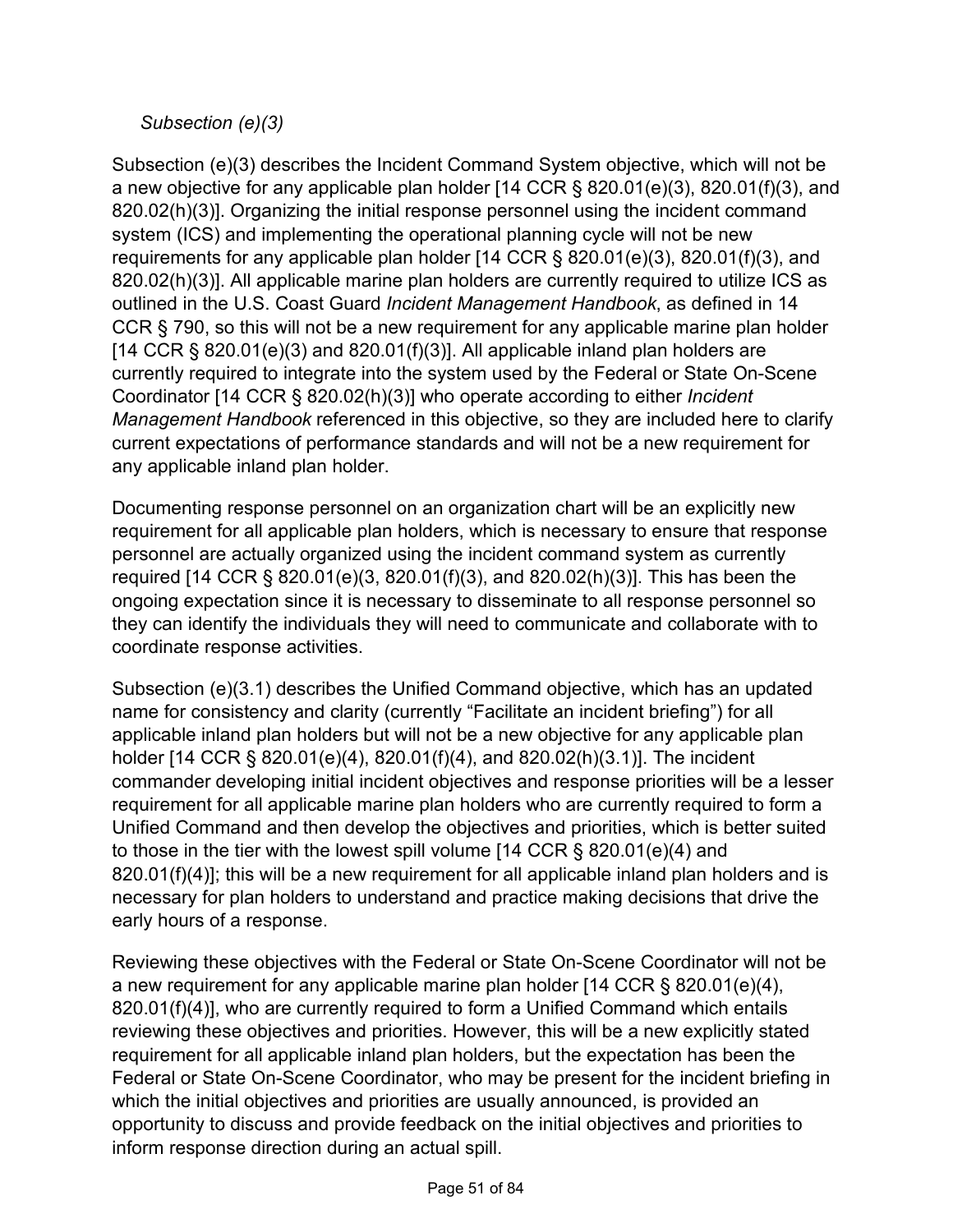Discussing the need to engage with other agencies will be a new explicitly stated requirement for all applicable marine plan holders, but the expectation has been this occurs during the Unified Command meetings that are currently required, per the *Incident Management Handbook* [14 CCR § 820.01(e)(4) and 820.01(f)(4)]; but it will be a new requirement for all applicable inland plan holders who are currently not required to form a Unified Command and have these discussions, which is necessary to ensure the applicable agencies are identified for inclusion in the response during an actual spill. Addressing emerging concerns will be a new requirement for all applicable plan holders, stemming from the need to consider important issues that these regulations cannot foresee; for example, health and safety considerations during the COVID-19 pandemic.

Documenting the objectives and priorities on an ICS Form 201 will be a new explicitly stated requirement for all applicable marine plan holders because this step is completed prior to the current requirement of forming a Unified Command [14 CCR § 820.01(e)(4) and 820.01(f)(4)] This will also be a new explicitly stated requirement for all applicable inland plan holders, but the expectation has been initial objectives and priorities be developed and documented on the ICS Form 201 to achieve the current requirement of facilitating an incident briefing, per the *Incident Management Handbook* [14 CCR § 820.02(h)(3.1)].

## *Subsection (e)(4)*

Subsection (e)(4) describes the Safety Officer objective, which has an updated name for consistency and clarity (currently "Safety") for small marine fueling facility and mobile transfer unit plan holders. This will not be a new objective for any applicable plan holder [14 CCR § 820.01(e)(7), 820.01(f)(7), and 820.02(h)(4)]. However, actual identification of a Safety Officer will be a new requirement for all applicable plan holders. This ICS position is necessary to clarify, per the *Incident Management Handbook*, the position responsible for completing the proposed requirements.

Conducting a safety briefing will not be a new requirement for small marine fueling facility, mobile transfer unit, or any applicable inland plan holders [14 CCR § 820.01(f)(7) and 820.02(h)(4)]. However, it will be a new explicitly stated requirement for marine facility plan holders, but the expectation has been a safety briefing is conducted to achieve the current requirement of ensuring compliance with the site safety plan [14 CCR § 820.01(e)(7)] because it cannot be accomplished without first disseminating safety information to all response personnel. Monitoring health and safety will not be a new requirement for marine facility plan holders [14 CCR § 820.01(e)(7)]. However, it will be a new explicitly stated requirement for small marine fueling facility, mobile transfer unit, and all applicable inland plan holders, but the expectation has been health and safety be monitored since safety is the number one priority.

Generating an initial site safety plan will be a new explicitly stated requirement for all applicable plan holders, but the expectation has been an initial site safety plan be generated as a result of the initial site safety assessment, and this assessment will not be a new requirement for any applicable plan holder [14 CCR § 820.01(e)(7),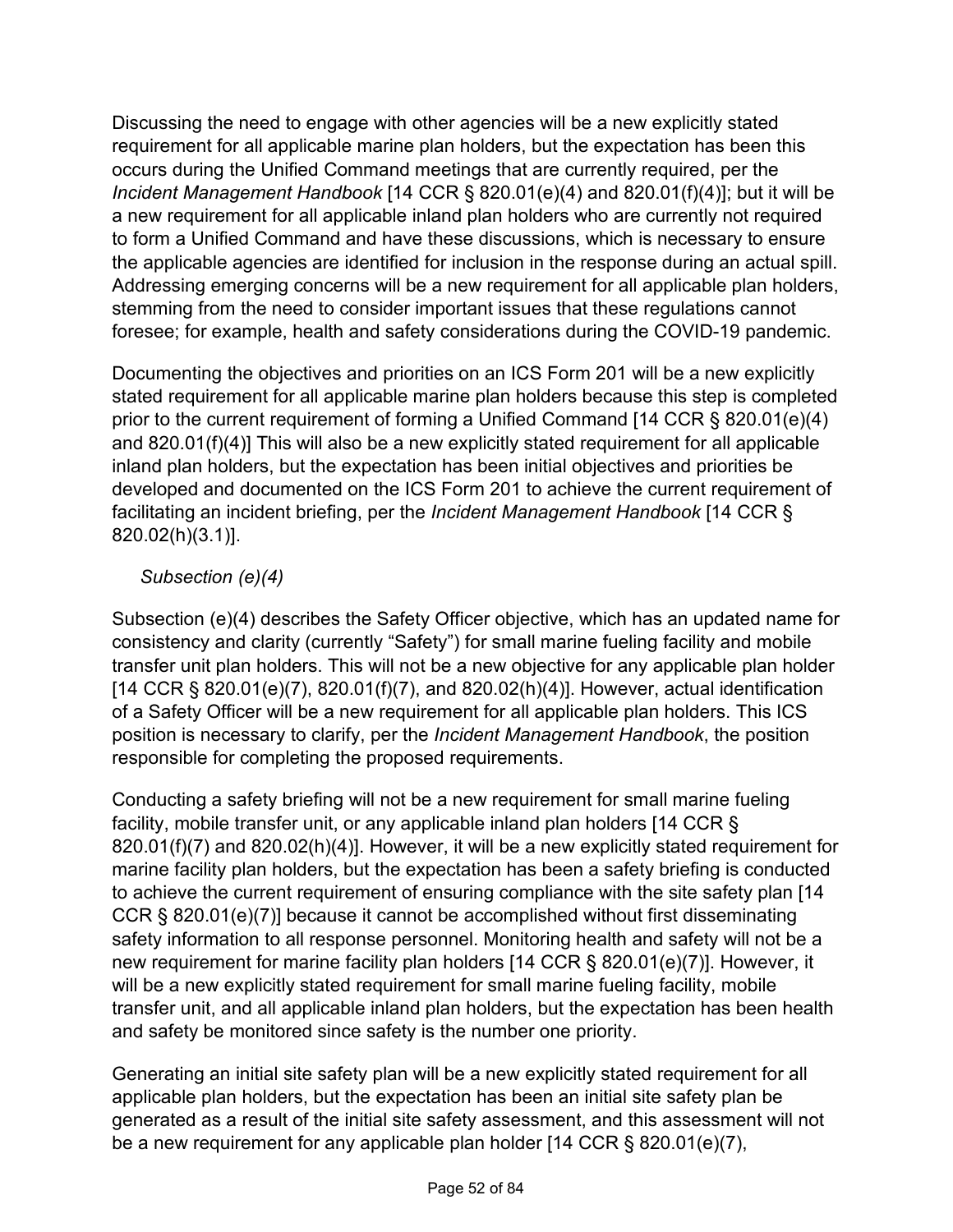820.01(f)(7), and 820.02(h)(4)]. Identifying hazards will not be a new requirement for small marine fueling facility, mobile transfer unit, or any applicable inland plan holders  $[14$  CCR § 820.01(f)(7), and 820.02(h)(4)]. However, it will be a new explicitly stated requirement for marine facility plan holders, but the expectation has been it is a necessary component of the initial site safety assessment which is currently required [14 CCR § 820.01(e)(7)]. Providing the safety data sheet will not be a new requirement for any applicable plan holder [14 CCR § 820.01(e)(8.8), 820.01(f)(7), and 820.02(h)(4)].

Subsection (e)(4.1) describes the Safety of the Public objective, which simply updates the Safety of Responders and Public objective that is currently required of marine facility plan holders [14 CCR § 820.01(e)(8.8)]; it will not be a new objective. This will be a new objective for small marine fueling facility, mobile transfer unit, and all applicable inland plan holders which is necessary to ensure these plan holders are considering and prepared to act on behalf of public safety. Considering threats to public health will not be a new requirement for marine facility plan holders [14 CCR § 820.01(e)(8.8)] but it will be a new requirement for small marine fueling facility, mobile transfer unit, and all applicable inland plan holders, which is necessary to ensure threats to public health are considered during exercises and responses.

Identifying and documenting the local Certified Unified Program Agency (CUPA) will be a new explicitly stated requirement for all applicable plan holders, but the expectation has been these agencies be identified since they are the local regulatory agency that serves to protect Californians from hazardous waste and hazardous materials. These agencies would respond to an actual spill by an OSPR regulated plan holder since they have the authority to protect public health and safety, which includes working with local public health. Identifying and documenting other relevant public health agencies will be a new requirement for all applicable plan holders, which is necessary to ensure the agencies responsible for public health and safety have been identified so they can be notified in a timely manner in case of a real emergency.

*Subsection (e)(5)*

Subsection (e)(5) describes the Public Information Officer objective, which will not be a new objective for any applicable plan holder [14 CCR § 820.01(e)(5), 820.01(f)(5), and 820.02(h)(5)]. Identifying a Public Information Officer will be a new requirement for all applicable plan holders, who are currently required to provide an interface between Unified Command and the media and public [14 CCR § 820.01(e)(5), 820.01(f)(5), and 820.02(h)(5)]; this ICS position is necessary to clarify, per the *Incident Management Handbook*, who this responsibility falls to.

Developing a written media product will not be a new requirement for any applicable plan holder [14 CCR § 820.01(e)(5), 820.01(f)(5), and 820.02(h)(5)]; an initial press release is currently an option for all applicable plan holders to fulfill the current requirement [14 CCR § 820.01(e)(5), 820.01(f)(5), and 820.02(h)(5)], but it is included here to specify the most appropriate written media product for Unified Command approval. Having the initial press release be approved by the incident commander or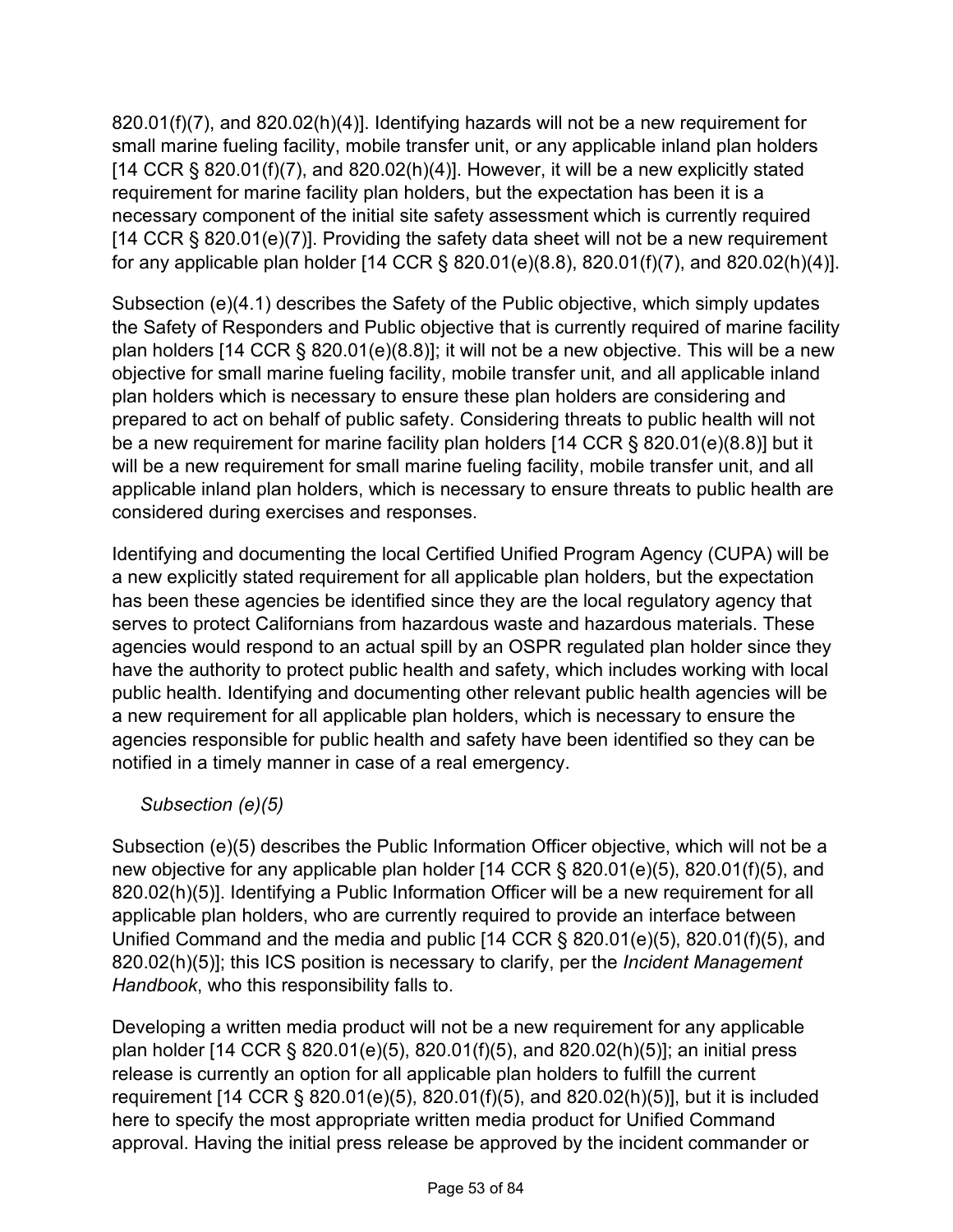Unified Command will be a new explicitly stated requirement for all applicable plan holders, but the expectation has been all products need to be submitted to the incident commander or Unified Command for approval prior to it being finalized and released, per the *Incident Management Handbook*.

# *Subsection (e)(6)*

Subsection (e)(6) describes the Liaison Officer objective, which has an updated name for consistency and clarity (currently "Liaison") for small marine fueling facility and mobile transfer unit plan holders but will not be a new objective for any applicable plan holder [14 CCR § 820.01(e)(6), 820.01(f)(6), and 820.02(h)(6)].

Utilizing relevant area contingency plans, geographic response plans, and the oil spill contingency plan to identify stakeholders will be a new explicitly stated requirement for all applicable plan holders, but the expectation has been these plans are utilized to generate a stakeholder list; it is included here to clarify current expectations of performance standards.

Identifying stakeholders will not be a new requirement for small marine fueling facility, mobile transfer unit, or any applicable inland plan holders [14 CCR § 820.01(f)(5) and 820.02(h)(5)]. However, it will be a new explicitly stated requirement for marine facility plan holders, but they are currently required to initiate contact with stakeholders [14 CCR § 820.01(e)(6)] and the expectation has been they must be identified before contact can be initiated. Documenting stakeholders will be a new explicitly stated requirement for all applicable plan holders, but the expectation has been their contact information must be documented prior to initiating contact with them. Initiating contact with stakeholders will not be a new requirement for any applicable plan holder [14 CCR § 820.01(e)(6), 820.01(f)(6), and 820.02(h)(6)]; for all applicable inland plan holders, the current requirement is to initiate contact as appropriate [14 CCR § 820.02(h)(5)], but it is never inappropriate to initiate contact with stakeholders. Identifying, documenting, and initiating contact with stakeholders is included here to clarify current expectations of performance standards. Including the listed examples of stakeholders in these regulations is new information for all applicable marine plan holders, but is not new information for any applicable inland plan holder [14 CCR § 820.02(h)(6)]; this information is necessary to clarify the types of stakeholders this objective refers to.

## *Subsection (e)(7)*

Subsection (e)(7) describes the Operations Section objective, which has an updated name for consistency and clarity (currently "Operations") but will not be a new objective for any applicable plan holder [14 CCR § 820.01(e)(8), 820.01(f)(8), and 820.02(h)(7)]. Coordinating and managing field operations with tactical resources and a rated oil spill response organization will not be new requirements for any applicable plan holder [14 CCR § 820.01(e)(8), 820.01(f)(8), and 820.02(h)(7)]. Doing this work in accordance with incident objectives will be a new explicitly stated requirement for all applicable plan holders, but the expectation has been operations are conducted in accordance with the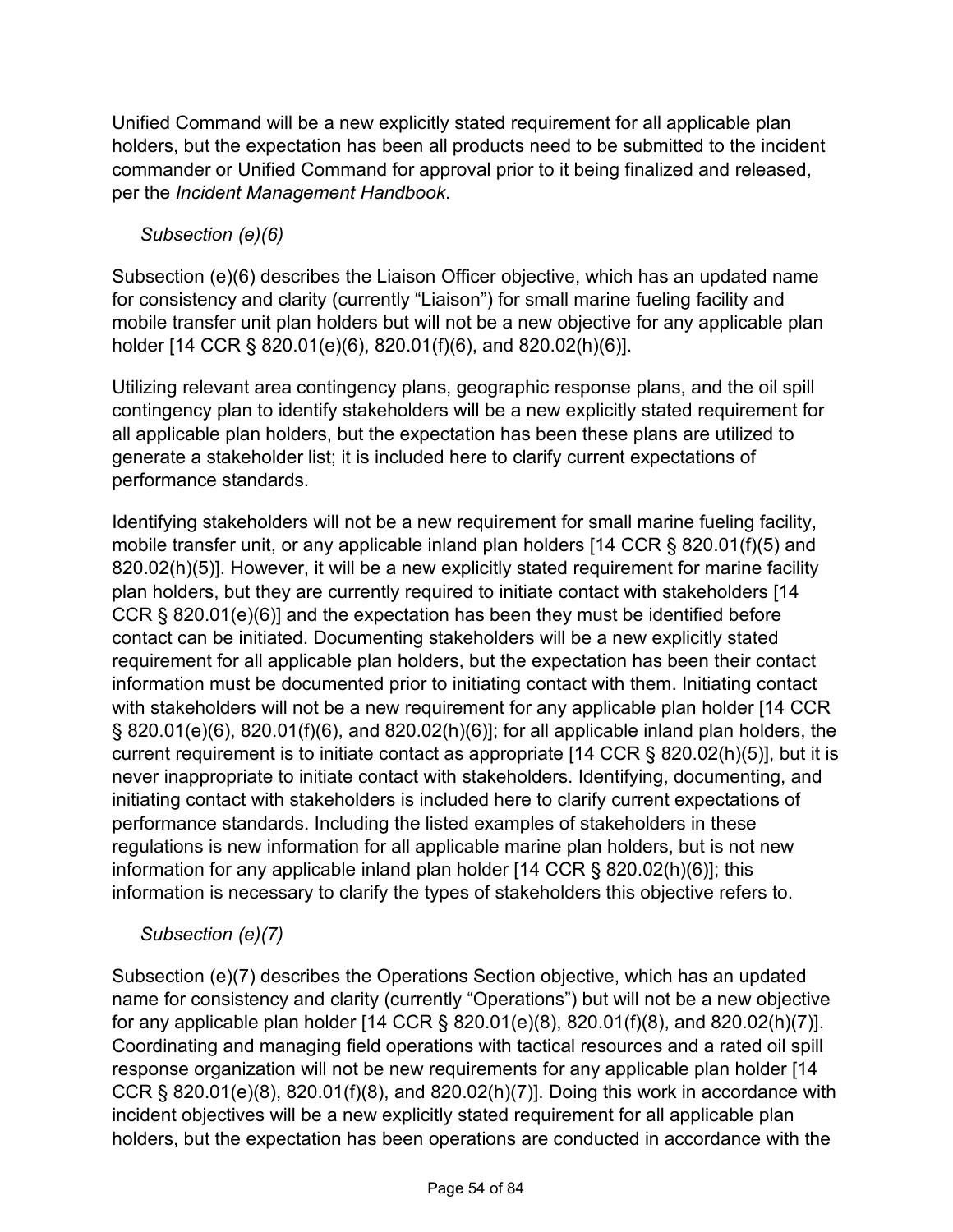applicable response objectives. For all applicable marine plan holders, it will expand upon the current requirement of working in accordance to Unified Command objectives [14 CCR  $\S$  820.01(e)(8) and 820.01(f)(8)] and for all applicable inland plan holders it will expand upon the current requirement of working in accordance to initial incident commander objectives [14 CCR § 820.02(h)(7)]; this expansion will allow for objective credit to be earned for working in accordance to either incident commander or Unified Command objectives, whichever is applicable to the scenario and scope of the exercise.

Information regarding what constitutes field operations is included but will not be substantively new to any applicable marine plan holder [14 CCR § 820.01(e)(8) and 820.01(f)(8)], but will be new to all applicable inland plan holders and is necessary to provide clear parameters of what field operations entail for the purposes of achieving this objective. Providing a list of resources and deployment time frames will not be new requirements for marine facility plan holders [14 CCR § 820.01(e)(8)], but will be new requirements for small marine fueling facility, mobile transfer unit, and all applicable inland plan holders, which is necessary to ensure the Operations Section has the information required to perform their roles and responsibilities. Providing resource location and operational actions will be new explicitly stated requirements for all applicable plan holders, but the expectation has been their locations and operation actions are provided to accurately track response resources and activities.

Updating the ICS Form 201 and relevant maps will be a new explicitly stated requirement for all applicable plan holders, but the expectation has been that the ICS Form 201 and relevant maps are always updated so all the work done and information gathered by the Operations Section is disseminated to all response personnel, who need to utilize some or all this information to fulfill their roles and responsibilities.

Subsection (e)(7.1) describes the Source Control objective, which stems from a single objective that is split for consistency, clarity, and straightforward evaluation (currently "Source Control and Assessment") for small marine fueling facility and mobile transfer unit plan holders but will not be a new requirement for any applicable marine plan holder [14 CCR  $\S$  820.01(e)(8.1) and 820.01(f)(8.1)]. This will be a new objective for all applicable inland plan holders, which is necessary to ensure response personnel are knowledgeable of emergency procedures to secure the source in case of an actual spill. This will result in more quickly stopping the spill to minimize its impact to California's natural resources and also maintains the current highest performance standards.

Locating the source of the spill and initiating emergency shutdown procedures will not be new requirements for any applicable marine plan holder [14 CCR § 820.01(e)(8.1) and 820.01(f)(8.1)], but will be new for all applicable inland plan holders, which is necessary to ensure locating and stopping the source of a spill is a practiced skillset of response personnel to utilize during an actual spill and to maintain the current highest performance standards. Documenting source control and associated actions on the ICS Form 201 will be a new explicitly stated requirement for all applicable marine plan holders, but the expectation has been that the ICS Form 201 is updated to disseminate the information to all response personnel.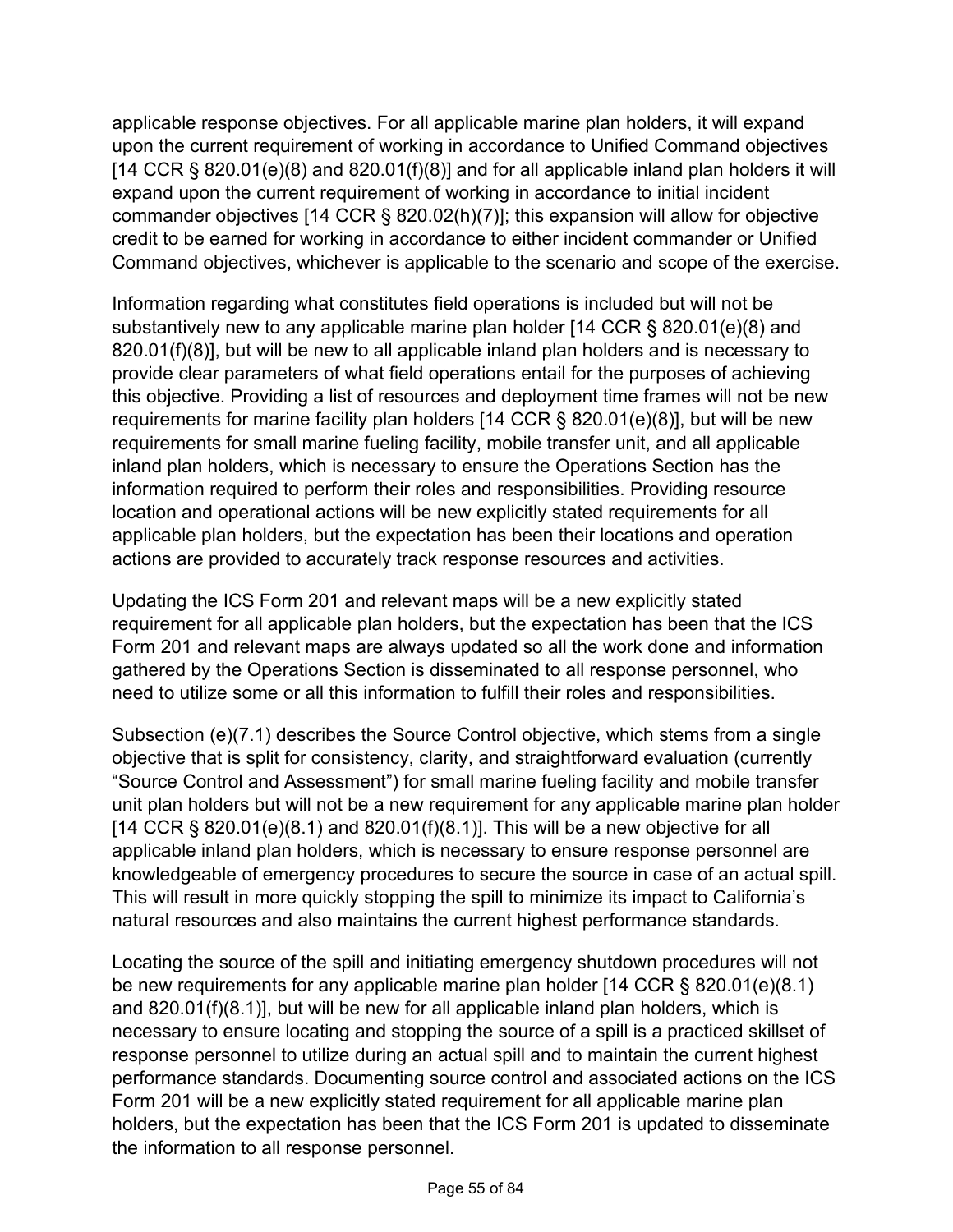Subsection (e)(7.2) describes the Assessment objective, which stems from a single objective that is split for consistency, clarity, and straightforward evaluation (currently "Source Control and Assessment") for small marine fueling facility and mobile transfer unit plan holders but will not be a new requirement for any applicable marine plan holder  $[14$  CCR § 820.01(e)(8.2) and 820.01(f)(8.1)]. This will be a new objective for all applicable inland plan holders which is necessary to ensure response personnel are knowledgeable of assessing the spill to provide accurate spill volumes to Unified Command and the public and this also maintains the current highest performance standards.

Providing an initial estimate of the volume spilled, extent of the spill, and an initial trajectory will not be new requirements for any applicable marine plan holder [14 CCR § 820.01(e)(8.2) and 820.01(f)(8.1)] but will be new requirements of all applicable inland plan holders. These are necessary to ensure response staff have the skillset to provide an initial spill estimate to agencies with jurisdiction so an appropriate amount of staff and resources can be mobilized as soon as possible to help abate and mitigate damage caused by the spill. This also maintains the current highest performance standards.

Calculating the actual spill volume will be a new requirement for all applicable plan holders, which is necessary to complete spill assessment, especially since the amount spilled often differs from the initial estimate. Documenting this volume will be a new requirement for all applicable plan holders, which is necessary to disseminate updated information to all response personnel.

Subsection (e)(7.3) describes the Wildlife Care objective, which has an updated name for clarity and brevity (currently "Wildlife Recovery and Rehabilitation") but will not be a new objective for any applicable marine plan holder [14 CCR § 820.01(e)(8.7) and 820.01(f)(8.4)]. However, it will be a new objective for all applicable inland plan holders, which is necessary to ensure wildlife impacted by an actual spill are protected and cared for. Making a notification to the Oiled Wildlife Care Network or other wildlife care and treatment organization listed in the oil spill contingency plan will not be a new requirement for any applicable marine plan holder [14 CCR § 820.01(e)(8.7) and 820.01(f)(8.4)]; however, this will be a new requirement for all applicable inland plan holders, which is necessary to ensure wildlife are protected and cared for and maintain the current highest performance standard. Documenting this notification on the ICS Form 201 will be a new explicitly stated requirement for all applicable marine plan holders, but the expectation has been the ICS Form 201 is updated to disseminate the notification information to all response personnel. This will be a new requirement for all applicable inland plan holders, which is necessary to disseminate the notification information to all response personnel.

Requiring that contact information be accurate in the contingency plan will be a new explicitly stated requirement for all applicable plan holders since the purpose of these exercises is to test the contingency plan and ensure accurate information is available during an actual spill. This requirement ensures all applicable plan holders are complying with the contingency plan requirement of describing how oiled wildlife care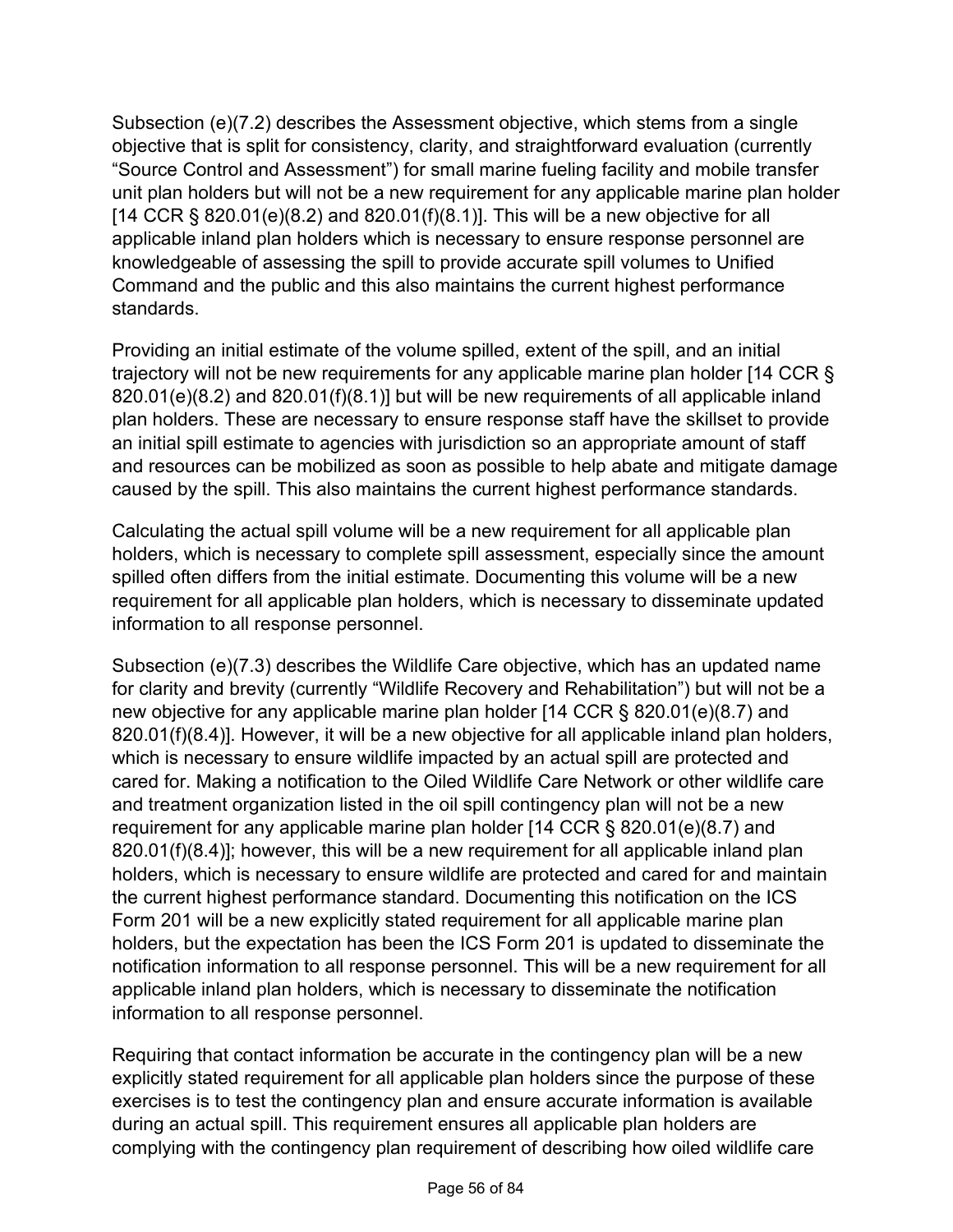will be provided for [14 CCR § 817.02(i), 817.03(i), and 817.04(o)] to ensure wildlife is protected during an actual spill.

Subsection (e)(7.4) describes the Protective Strategies objective. This objective has an updated name for marine facility plan holders [14 CCR § 820.01(e)(8.6)] (currently "Shoreline Protection") to accurately include both marine and inland site strategies, but will not be a new objective. This will be a new objective for small marine fueling facility, mobile transfer unit, and all applicable inland plan holders, which is necessary to test protections for environmentally sensitive areas pursuant to section 8670.10(a)(2) of the Government Code.

Implementing the strategies from the listed plans will not be a new requirement for marine facility plan holders [14 CCR § 820.01(e)(8.6)] but it will be a new requirement for small marine fueling facility, mobile transfer unit, and all applicable inland plan holders, which is necessary to clearly identify the foundation of sensitive site protections and maintain the current highest performance standards. Information regarding the sites being identified by the Environmental Unit is new information for all applicable plan holders, which is necessary to clarify the unit per the *Incident Management Handbook* responsible for identifying the sensitive sites that need protection during any given scenario or location.

Coordinating with a rated oil spill response organization will not be a new requirement for any applicable plan holder since this coordination is currently required as a part of the Operations objective [14 CCR § 820.01(e)(8), 820.01(f)(8), and 820.02(h)(7)]. Identifying resources to implement the strategies will not be a new requirement for marine facility plan holders [14 CCR § 820.01(e)(8.6)] but will be a new requirement for small marine fueling facility, mobile transfer unit, and all applicable inland plan holders, which is necessary to ensure protective strategies will have enough resources to be implemented. Providing the resources will be an explicitly new requirement for marine facility plan holders but the expectation has been that the resources must be provided to implement the strategies, as per the current requirement [14 CCR § 820.01(e)(8.6)]. This will also be a new requirement for small marine fueling facility, mobile transfer unit, and all applicable inland plan holders, which is necessary to ensure plan holders are knowledgeable in acquiring the resources necessary to implement the strategies.

Showing relevant sensitive sites and protective strategies on a chart or map will be a new explicitly stated requirement for marine facility plan holders, but the expectation has been that the map required to be displayed as part of the current Situation Unit objective [14 CCR § 820.01(e)(9.1)] include this information so it can be disseminated to all response personnel. This will be a new requirement for small marine fueling facility, mobile transfer unit, and all applicable inland plan holders, which is necessary so the relevant sensitive sites and protective strategies are disseminated to all response personnel, including Unified Command, to inform the response direction. Including the chart or map on the situation status display is a current requirement in the Situation Unit objective and will not be a new requirement for any applicable marine plan holder [14 CCR § 820.01(e)(9.1) and 820.01(f)(9.1)]; this will be a new explicitly stated requirement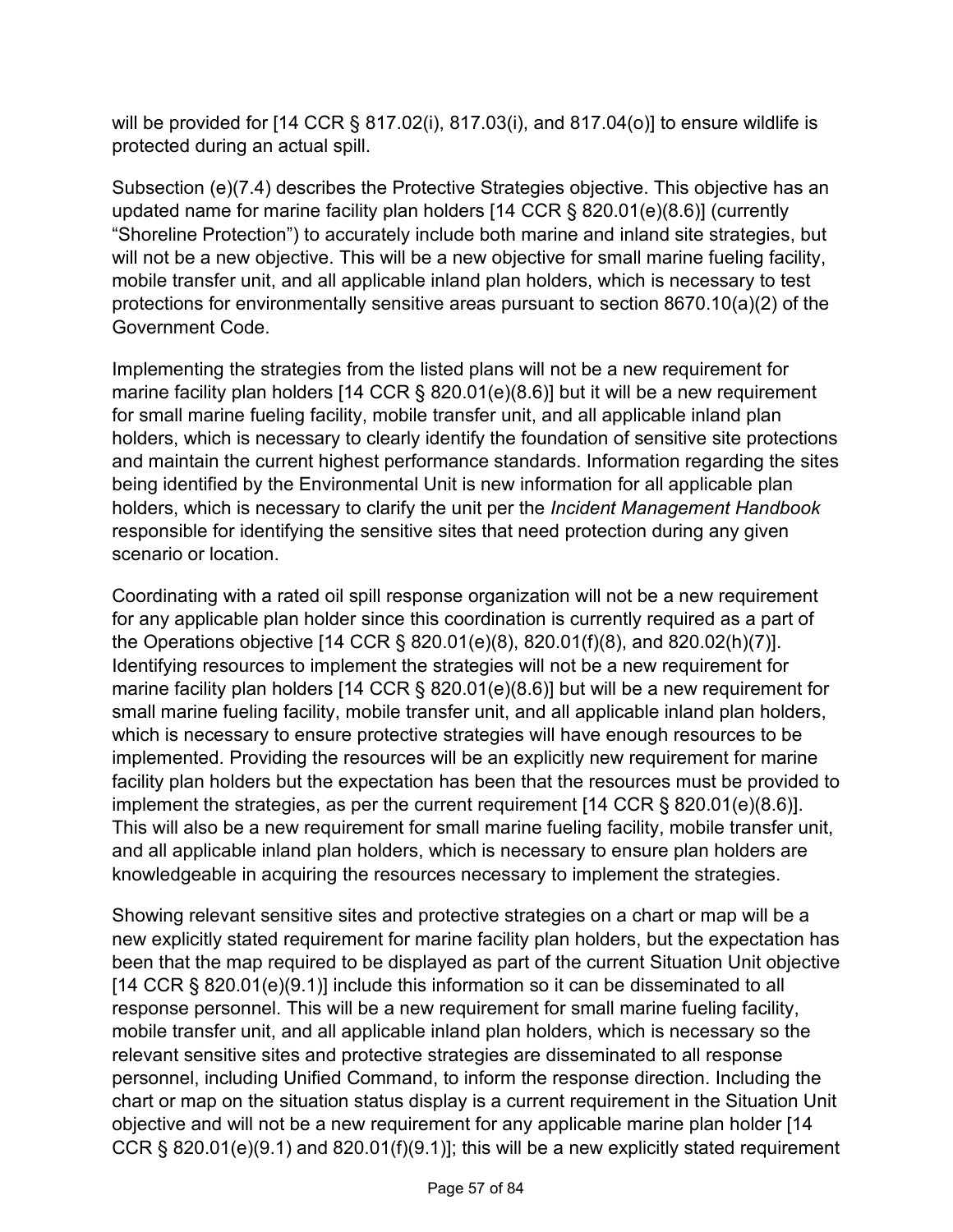for all applicable inland plan holders, but the expectation has been that a chart or map be displayed as part of displaying basic information about the current status of the spill as currently required in the Situation Status objective [14 CCR § 820.02(h)(8.1)].

### *Subsection (e)(8)*

Subsection (e)(8) describes the Planning Section objective, which has an updated name for consistency and clarity (currently "Planning") but will not be a new objective for any applicable plan holder [14 CCR § 820.01(e)(9), 820.01(f)(9), and 820.02(h)(8)]. The current requirement for all applicable plan holders is to develop strategies and tactics based on initial objectives and priorities [14 CCR § 820.01(e)(9), 820.01(f)(9), and 820.02(h)(8)]. This requirement contains actions that, per the *Incident Management Handbook*, are completed by the Operations Section; therefore, it is necessary to update the requirements for this objective to be better suited to test the Planning Section.

Overseeing plan development based on incident objectives and tracking plan status will be new requirements for all applicable plan holders, which are necessary because plans developed by response personnel are the foundation of the Incident Action Plan (IAP). Submission of these plans for Unified Command approval will be a new requirement for all applicable plan holders, which is necessary, per the *Incident Management Handbook,* for the Unified Command to speak with one voice and manage a coordinated response. Implementation of the operational planning cycle, which is currently required of all applicable plan holders [14 CCR § 820.01(e)(3), 820.01(f)(3), and 820.02(h)(3)], helps drive the creation of the IAP, which informs response operations for the next operational period.

Implementation of the operational planning cycle will not be a new requirement of any applicable plan holder as it is currently required in the Incident Command System objective [14 CCR § 820.01(e)(3), 820.01(f)(3), and 820.02(h)(3)]. Facilitating meetings following the agendas described in the *Incident Management Handbook* will be a new explicitly stated requirement for all applicable plan holders, but the expectation has been the agendas be followed since they are currently required to integrate into the system described in the *Incident Management Handbook* and the agendas are necessary to keep meetings organized, efficient, and effective.

Subsection (e)(8.1) describes the Situation Unit objective, which has an updated name for consistency and clarity (currently "Situation Status") for all applicable inland plan holders but will not be a new objective for any applicable plan holders [14 CCR § 820.01(e)(9.1), 820.01(f)(9.1), and 820.02(h)(8.1)]. Collecting and organizing information will not be new requirements for any applicable plan holder [14 CCR § 820.01(e)(9.1), 820.01(f)(9.1), and 820.02(h)(8.1)]. Disseminating information will not be a new requirement for marine facility plan holders [14 CCR § 820.01(e)(9.1)] but it will be a new requirement for small marine fueling facility, mobile transfer unit, and all applicable inland plan holders, which is necessary to ensure all response personnel are kept informed about the status of the spill. Displaying information will not be a new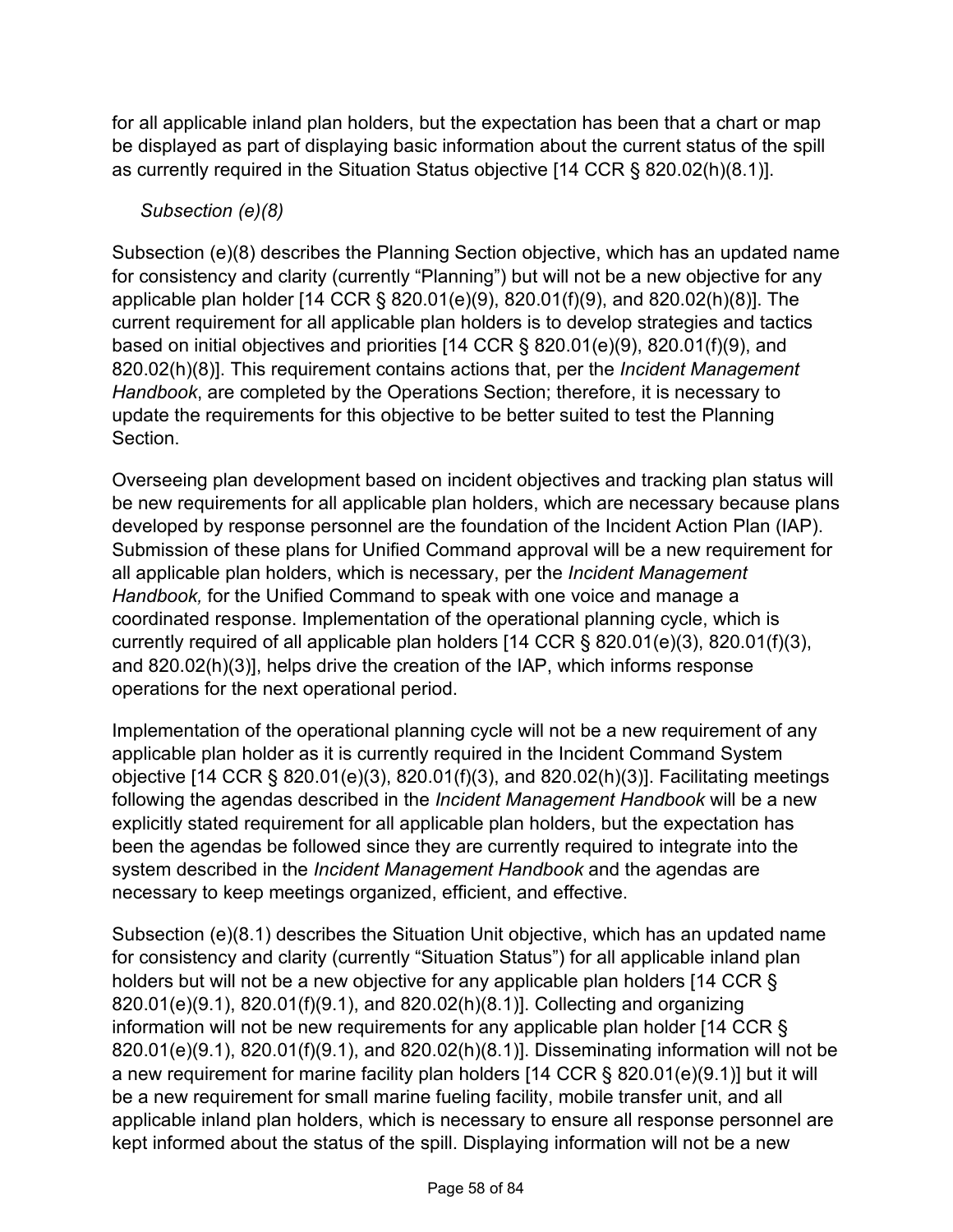requirement for any applicable plan holder [14 CCR § 820.01(e)(9.1), 820.01(f)(9.1), and 820.02(h)(8.1)]. Updating this information will be a new explicitly stated requirement for all applicable plan holders, but the expectation has been that is the information displayed be updated as new information becomes available to keep all response personnel informed and it is included here to clarify current expectations of performance standards.

Having the situation status display in a common area of the Incident Command Post will be a new explicitly stated requirement for all applicable plan holders, but the expectation has been that plan holders place it in a common area; its location is included here to clarify current expectations of performance standards and ensure all response personnel have access to it and are able to stay informed. Displaying the name of the incident, a chart or map of the incident, and information on weather, tides, and currents will not be new requirements for any applicable marine plan holder [14 CCR § 820.01(e)(9.1) and 820.01(f)(9.1)]. Displaying weather, tides, and currents will not be a new requirement for any applicable inland plan holder [14 CCR § 820.02(h)(8.1)]. Displaying the name and a map or chart of the incident will be new explicitly stated requirements for all applicable inland plan holders, but the expectation has been that the incident name and a chart or map be displayed as part of displaying basic information about the current status of the spill as currently required in the Situation Status objective [14 CCR § 820.02(h)(8.1)]. Displaying the relevant trajectory will be a new explicitly stated requirement for all applicable plan holders, but the expectation has been that the trajectory be displayed to disseminate the potential areas of impact of the spill to drive response activities and planning. Displaying actual notifications will be a new explicitly stated requirement for all applicable plan holders, but the expectation has long been that notifications are documented on the ICS Form 201 and displayed to disseminate the information to all response personnel. Displaying the safety data sheet will be a new explicitly stated requirement for all applicable plan holders, but the expectation has been that the safety data sheet is displayed so all response personnel know exactly what product they are dealing with and what the associated hazards are.

Displaying pages one through four of the ICS Form 201 will be new explicitly stated requirements for all applicable plan holders, but the expectation has been that this form is a living document that is constantly updated and displayed to disseminate updated information to all response personnel; these pages are also currently displayed by most applicable plan holders during their annual tabletop exercises. Page one is the scenario description and a map, page two is a list of current actions, page three is the initial organization chart, and page four is a list of resources; all these things are necessary to inform response activities to effectively respond to the spill. Displaying an ICS Form 230 will not be a new requirement for marine facility plan holders [14 CCR § 820.01(e)(9.1)] but will be a new requirement for small marine fueling facility, mobile transfer unit, and all applicable inland plan holders, which is necessary to keep all response personnel informed of the schedule of the operational planning cycle meetings.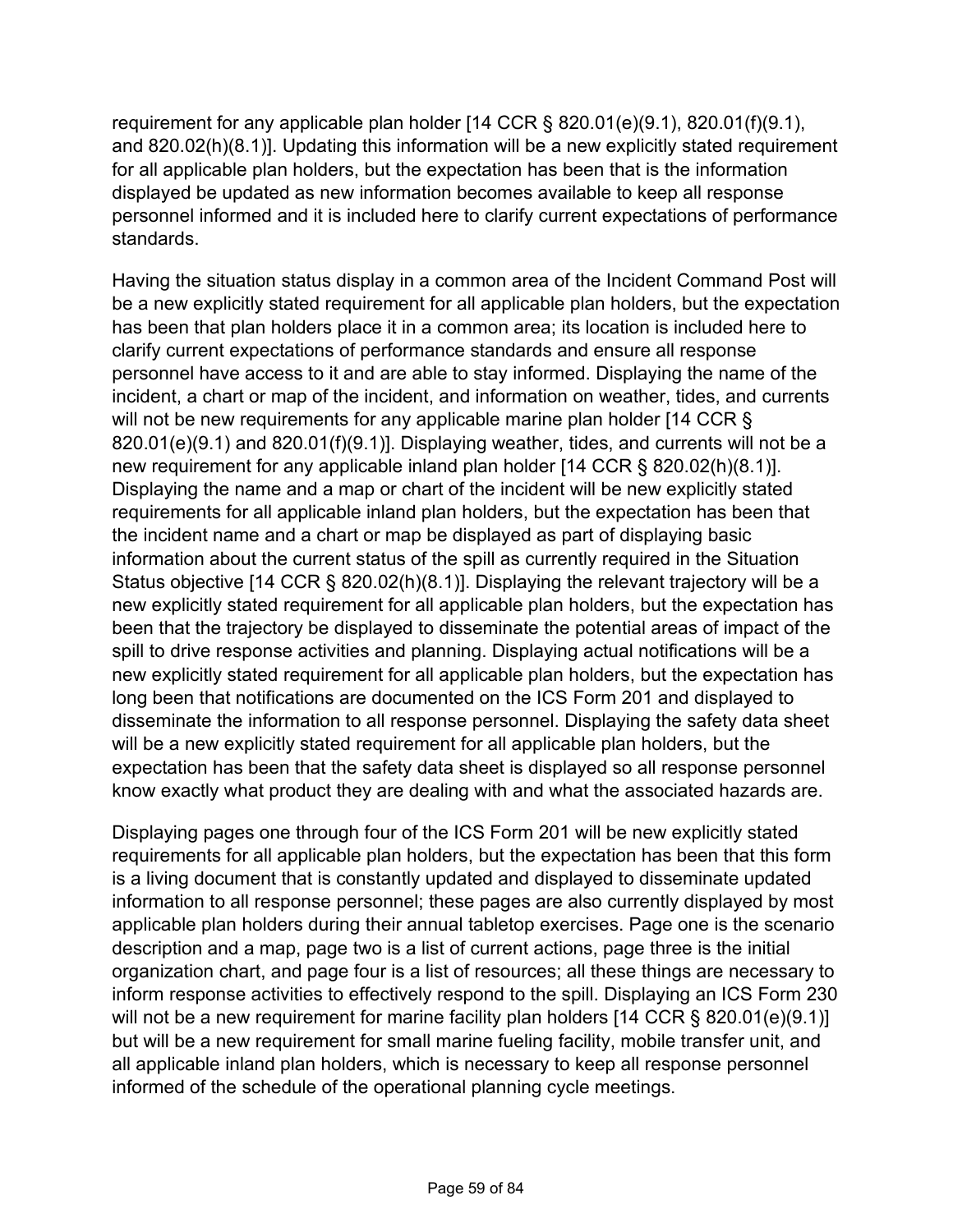Subsection (e)(8.2) describes the Environmental Unit objective, which will not be a new objective for any applicable marine plan holder [14 CCR § 820.01(e)(9.3) and 820.01(f)(9.3)] but will be a new objective for all applicable inland plan holders, which is necessary to ensure resources at risk are considered and identified to inform response decisions and maintain the current highest performance standards. Identifying sensitive sites utilizing the relevant plan listed will not be a new requirement for any applicable marine plan holder since this is what occurs while generating an ICS Form 232 which is a current requirement for these plan holders [14 CCR § 820.01(e)(9.3) and 820.01(f)(9.3)]; however, this will be a new requirement for all applicable inland plan holders, which is necessary to identify resources at risk and set the foundation to ensure their protection and to maintain the current highest performance standards. A reference for the definition of sensitive sites is included for clarity and necessary to ensure plan holders can accurately identify the relevant resources that may be at risk.

Subsection (e)(8.3) describes the Documentation Unit objective, which has an updated name for consistency and clarity (currently "Documentation") for all applicable marine plan holders but will not be a new objective for any applicable marine plan holder [14 CCR  $\S$  820.01(e)(9.4) and 820.01(f)(9.5)]. However, this will be a new objective for all applicable inland plan holders, which is necessary to address ongoing issues regarding plan holder documentation and to maintain the current highest performance standards. Collecting and organizing documentation will not be new requirements for any applicable plan holder [14 CCR § 820.01(e)(9.4), 820.01(f)(9.5), and 820.02(k)(1)(A) and (D)]. Reviewing and updating all documents will be new explicitly stated requirements for all applicable marine plan holders, but the expectation has been that these are part of maintaining the documents, which is the current requirement for all applicable marine plan holders [14 CCR § 820.01(e)(9.4) and 820.01(f)(9.5)] and is included here to clarify current expectations of performance standards. Reviewing and updating all documents will also be new explicitly stated requirements for all applicable inland plan holders, but the expectation has been, to meet the current requirement of displaying basic information about the current status of the spill [14 CCR § 820.02(h)(8.1)], that documents are reviewed prior to being displayed to maintain the accuracy of the information and are updated to display the most current information. Disseminating the documentation will not be a new requirement for marine facility plan holders [14 CCR § 820.01(e)(9.4)]; however, this will be a new explicitly stated requirement for small marine fueling facility, mobile transfer unit, and all applicable inland plan holders, but the expectation has been to keep all response personnel briefed on the documentation that has been generated as well as the information that documentation contains.

Establishing a filing system accessible by all response personnel will be a new explicitly stated requirement for all applicable plan holders, but the expectation has been that a filing system be established to organize all documents, as outlined by the *Incident Management Handbook*, and it is being included here for clarity. The requirement that all response personnel have access is consistent with the ongoing requirement in the National Oil and Hazardous Substances Pollution Contingency Plan that the On-Scene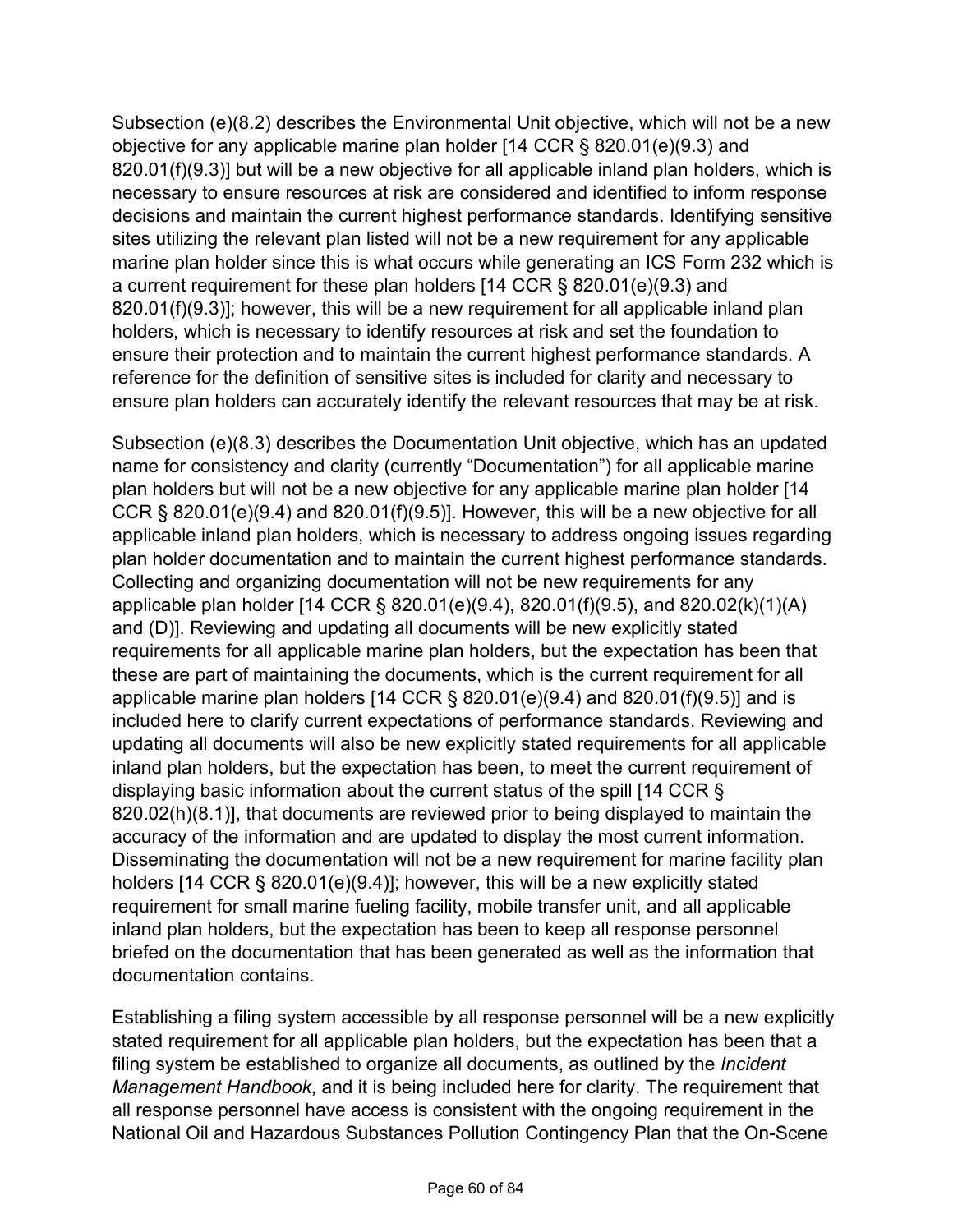Coordinators and trustees of affected natural resources have access to the documentation. This requirement is included here to clarify current expectations of performance standards.

Briefing all response personnel on documentation procedures will be a new explicitly stated requirement for all applicable plan holders, but the expectation has been that these procedures be disseminated to inform all response personnel what to do with the documentation they are generating; it is being included here to clarify current expectations of performance standards. All documentation being provided to the drill coordinator upon request will be a new explicitly stated requirement for all applicable plan holders, but the expectation has been that plan holders provide drill coordinators with any documentation they request for verification and inspection based on the current requirement that documentation must be provided to the Administrator, which includes a designee, upon request [14 CCR § 820.01(e)(9.4), 820.01(f)(9.5), and 820.02(k)(1)(D)]. This requirement is included here to clarify current expectations of performance standards and address plan holder resistance when drill coordinators request to see documentation.

#### *Subsection (e)(9)*

Subsection (e)(9) describes the Communications Unit objective, which has an updated name for consistency and clarity (currently "Communications") for marine facility plan holders but will not a new objective [14 CCR § 820.01(e)(10.1)]. However, this will be a new objective for small marine fueling facility, mobile transfer unit, and all applicable inland plan holders, which is necessary to ensure plan holders can communicate and collaborate within and between sections to efficiently conduct a coordinated response. Establishing communications will not be a new requirement for any marine facility plan holders [14 CCR § 820.01(e)(10.1)] but it will be a new requirement for small marine fueling facility, mobile transfer unit, and all applicable inland plan holders, which is necessary to ensure plan holders are capable of establishing response communications for an actual response and therefore collaborate and coordinate response activities among all responding agencies and organizations. Disseminating communications will be a new explicitly stated requirement for marine facility plan holders, but the expectation has been that communications be disseminated (otherwise response personnel wouldn't know they exist). This will also be a new requirement for small marine fueling facility, mobile transfer unit, and all applicable inland plan holders, which is necessary to ensure all response personnel have the information needed to communicate and collaborate with other response personnel. Utilizing a sign-in sheet with specific information to establish communications will be an updated requirement for marine facility plan holders to test this objective in lieu of the current requirement to develop an ICS Form 205 [14 CCR § 820.01(e)(10.1)] commensurate with the lower risk associated with the smaller reasonable worst-case spill volume of tier III facilities; this will be a new requirement for small marine fueling facility, mobile transfer unit, and all applicable inland plan holders, which is necessary to ensure plan holders can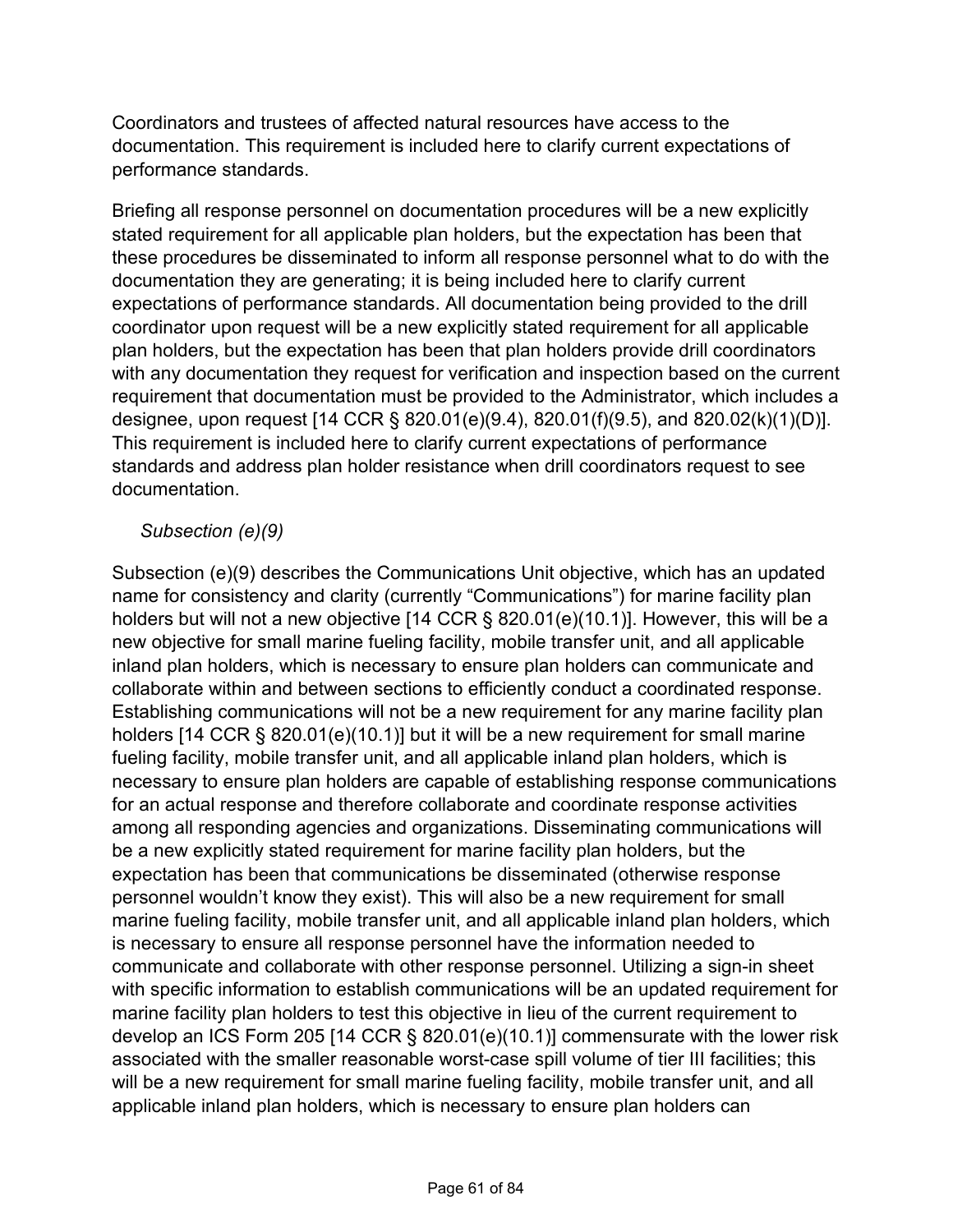communicate and collaborate within and between sections, regardless of their agency or organization, to conduct a coordinated response.

*Subsection (f)*

Purpose: The purpose of subsection (f) is to describe the equipment deployment requirements for on-water containment equipment that is owned by a plan holder, regardless of tier.

Necessity: This subsection specifies the objectives and deadlines applicable to equipment deployments in a way that maximizes clarity of all the requirements.

The requirement that these drills be evaluated on a pass/fail basis and that all objectives must be successfully achieved will not be new requirements for any existing plan holder [14 CCR § 820.01(g) and 820.02(i)(2)]. Specifying this applies at every drill, regardless of tier, is necessary to clarify when these requirement apply.

Subsection (f)(1) describes the Notifications objective, which will not be a new objective for any applicable plan holder [14 CCR  $\S$  820.01(g)(1) and 820.02(i)(1)(A)]. It will not be a new requirement for any applicable plan holder to notify the California Office of Emergency Services or to document this notification at the start of the drill [14 CCR § 820.01(g)(1) and 820.02(i)(1)(A)]. Notifying the qualified individual, rated oil spill response organization, and National Response Center, initiating calls within 30 minutes, and documenting them will be new requirements for all applicable plan holders, which are necessary to be consistent with exercise notification requirements and address plan holder difficulties in making timely notifications to emergency response resources identified in the oil spill contingency plan and required by their respective contingency plan regulations in subchapter 3 and subchapter 4 of this chapter. Notifications being witnessed by a drill coordinator will be a new explicitly stated requirement for all existing plan holders, but the expectation has been that drill coordinators would be able to witness notifications to ensure compliance and is necessary to address ongoing issues with plan holders not successfully achieving Notifications and disallowing drill coordinators to observe notifications being made.

Documenting the notifications, time stamps, and control numbers will be a new explicitly stated requirement for all applicable plan holders, but this has been the expectation to achieve the current documentation requirement [14 CCR § 820.01(e)(9.4),  $820.01(f)(9.5)$ , and  $820.02(k)(1)(A)]$ ; it is necessary to clarify the requirement to ensure the pertinent information is documented and available to disseminate to all response personnel.

Stating that this objective does not count towards an exercise notification requirement will be a new limitation for all applicable plan holders and is necessary to clarify what is and is not eligible for credit to avoid potential confusion as well as to thoroughly address ongoing notification issues.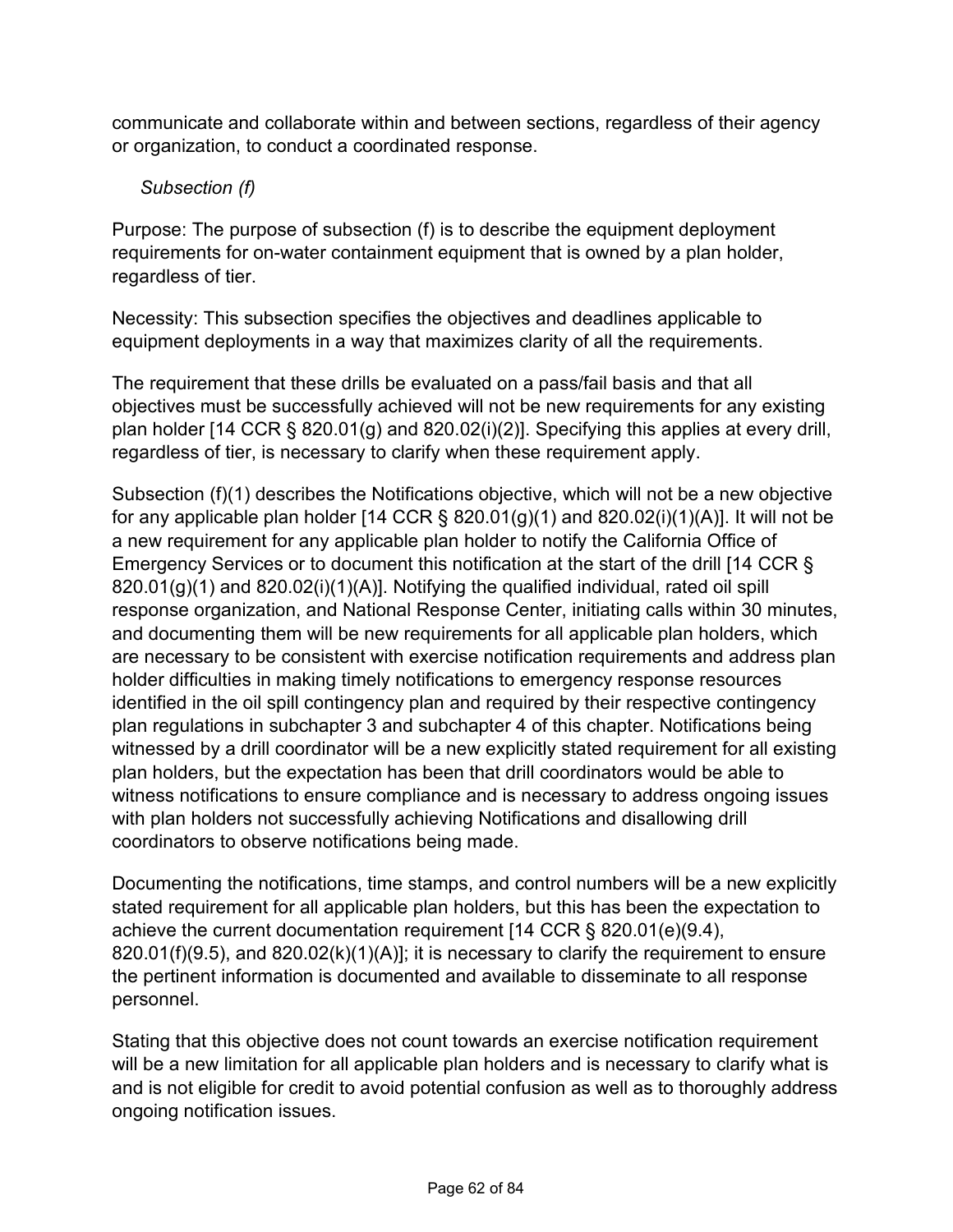Subsection (f)(2) describes the Staff Mobilization objective, which will not be a new objective for any applicable plan holder  $[14$  CCR § 820.01(g)(2) and 820.02(i)(1)(B)]. Specifying plan holder staff will not be a new requirement as they are the staff currently assembled for equipment deployments; they are included here to clarify for new plan holders moving forward.

Subsection (f)(3) describes the Safety objective, which will not be a new objective for any applicable plan holder [14 CCR  $\S$  820.01(g)(3) and 820.02(i)(1)(C)]. Conducting a safety briefing prior to deployment will not be a new requirement for any applicable plan holder [14 CCR § 820.01(g)(3) and 820.02(i)(1)(C)]. It will be a new requirement for drill coordinators to witness the safety briefing for all applicable plan holders, which is necessary to ensure the safety briefing occurred and is sufficient for staff to safely deploy the equipment.

Subsection (f)(4) describes the Communications objective, which will not be a new objective for any applicable plan holder  $[14$  CCR § 820.01(g)(5) and 820.02(i)(1)(E)]. Establishing communications to direct operations will not be a new requirement for any applicable plan holder  $[14$  CCR § 820.01(g)(5) and 820.02(i)(1)(E)]. Including communications between on-water and land-based resources will be a new explicitly stated requirement for all applicable plan holders, but it has been the expectation and is necessary to call out here for clarity to address issues with plan holders not establishing communications between on-water and land-based resources which has led to poor overall communication and inefficient coordination of resources.

Subsection (f)(5) describes the Equipment Deployment objective, which will not be a new objective for any applicable plan holder [14 CCR § 820.01(g)(4) and 820.02(i)(1)(D)]. Deploying equipment to achieve containment will not be a new requirement for any applicable plan holder  $[14$  CCR § 820.01(g)(4) and 820.02(i)(1)(D)]. Deploying up to 600 feet of boom to achieve containment within 30 minutes of discovery of a spill, and giving additional time to deploy more than 600 feet of boom will not be new requirements for small marine fueling facility plan holders [14 CCR § 817.03(d)(4)]. This is an achievable standard that all equipment deployments have been held to; but it is necessary to make this a new explicit requirement for marine facility and all existing inland plan holders to maintain consistency in equipment deployment standards across all plan holder types and tiers.

*Subsection (g)*

Purpose: The purpose of subsection (g) is to describe additional notification requirements for all existing plan holders, regardless of tier.

Necessity: This subsection specifies the objectives and deadlines applicable to additional notifications in a way that maximizes clarity of all the requirements.

It will not be a new requirement for any facility or mobile transfer unit plan holder to conduct quarterly notifications [14 CCR § 820.01(a)(1)(B), 820.01(a)(3)(B),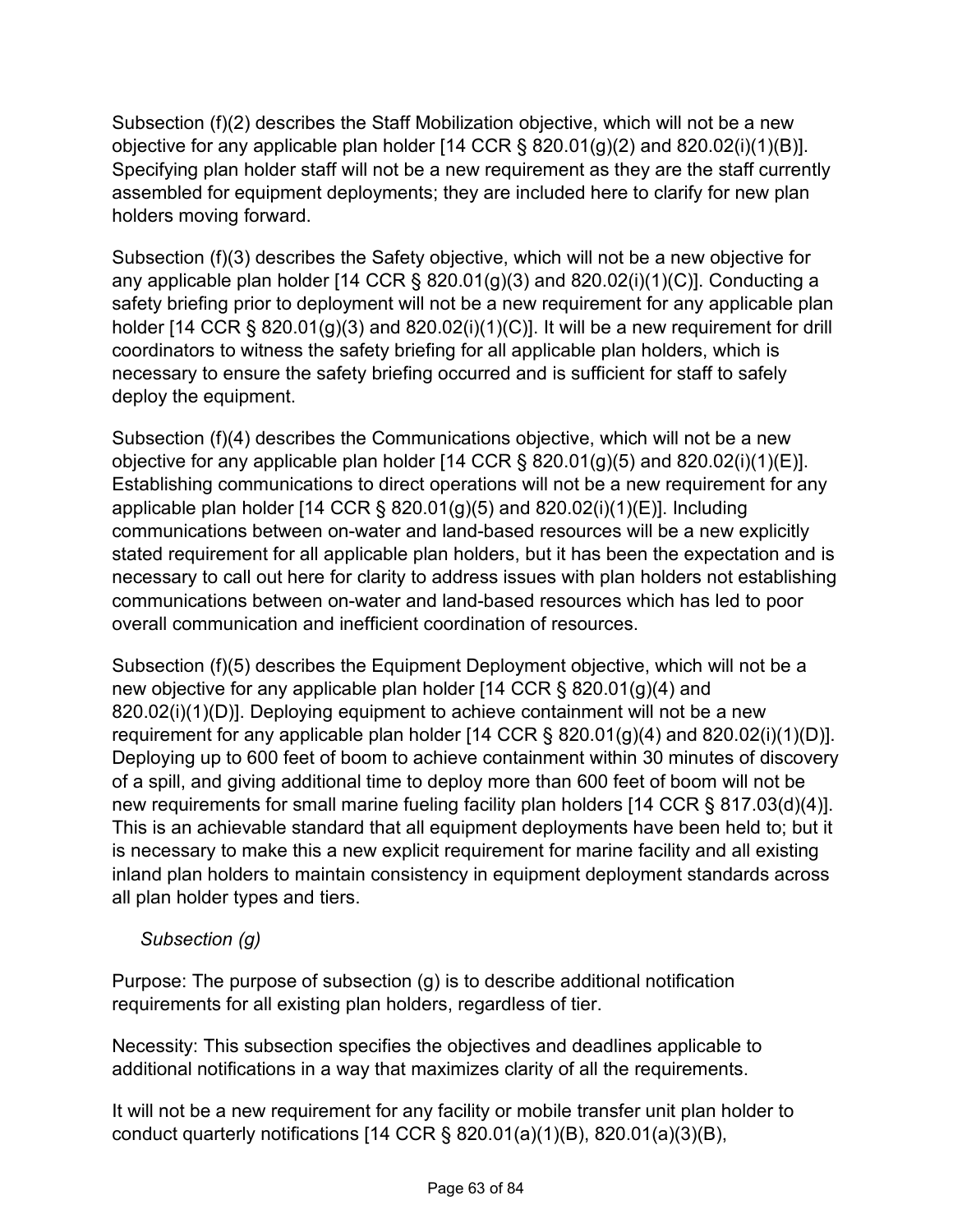820.02(b)(1)(B), 820.02(b)(2)(B), and 820.02(b)(3)(B)]. It will not be a new requirement for any vessel plan holder to notify their qualified individual [14 CCR § 820.01(a)(2)(B)]. Subsection (g)(1) describes the Quarterly Notifications objective, which will be a new explicitly stated objective for all facility and mobile transfer unit plan holders. It is necessary to make the current requirement  $[14$  CCR § 820.01(a)(1)(B), 820.01(a)(3)(B), 820.02(b)(1)(B), 820.02(b)(2)(B), and 820.02(b)(3)(B)] consistent with the organization of these regulations for clarity and to make it more user friendly.

Quarterly notifications to the qualified individual and the oil spill response organization will not be new requirements for any facility or mobile transfer unit plan holder [14 CCR] § 820.01(a)(1)(B), 820.01(a)(3)(B), 820.02(b)(1)(B), 820.02(b)(2)(B), and 820.02(b)(3)(B)]; however, notifications to the California Office of Emergency Services and National Response Center will be new requirements, which are necessary to make these notifications consistent with current and proposed exercise notification objectives and to require additional testing of notifications that plan holders have been struggling with.

Subsection (g)(2) describes the Vessel Notifications objective, which will be a new explicitly stated objective for all vessel plan holders. It is necessary to make the current requirement [14 CCR § 820.01(a)(2)(B) and 820.01(a)(3)(B)] consistent with the organization of these regulations for clarity and to make the objective more achievable. It will not be a new requirement for tank or nontank vessel plan holders to document these notifications in the vessel's log [14 CCR  $\S$  820.01(a)(2)(D)], but this will be a new requirement only for plan holders of vessels carrying oil as secondary cargo (VCOASC) and is necessary to maintain consistency with the current highest performance standard. Documenting the time stamp and name of the qualified individual contacted will be a new explicitly stated requirement, since the current requirement is to maintain documentation of all drills and exercises [14 CCR § 820.01(a)(2)(D) and 820.01(h)(1)]. This is necessary to ensure adequate documentation exists to confirm compliance with these regulations.

Vessel notifications to the qualified individual will not be a new requirement for any vessel plan holder [14 CCR § 820.01(a)(2)(B) and 820.01(a)(3)(B)]. Currently, VCOASCs, such as ferries and tugs, are required to call their qualified individual, marine facility personnel, oil spill response organization, and spill management team quarterly [14 CCR § 820.01(a)(3)(B)]; however, it is necessary to include their requirement as part of this vessel notification requirement for consistency with these proposed regulations. Since VCOASCs do not leave waters of the state, the requirement to notify their qualified individual quarterly will not change.

Information regarding the notifications that may be made by the qualified individual after their initial notification is not new for any tank or nontank vessel plan holder [14 CCR § 820.01(a)(2)(B)]. It is necessary for clarity to call out the specific notifications that may be made by the qualified individual. This will be new information for vessels carrying oil as secondary cargo plan holders, but it is necessary to maintain consistency with the current performance standards.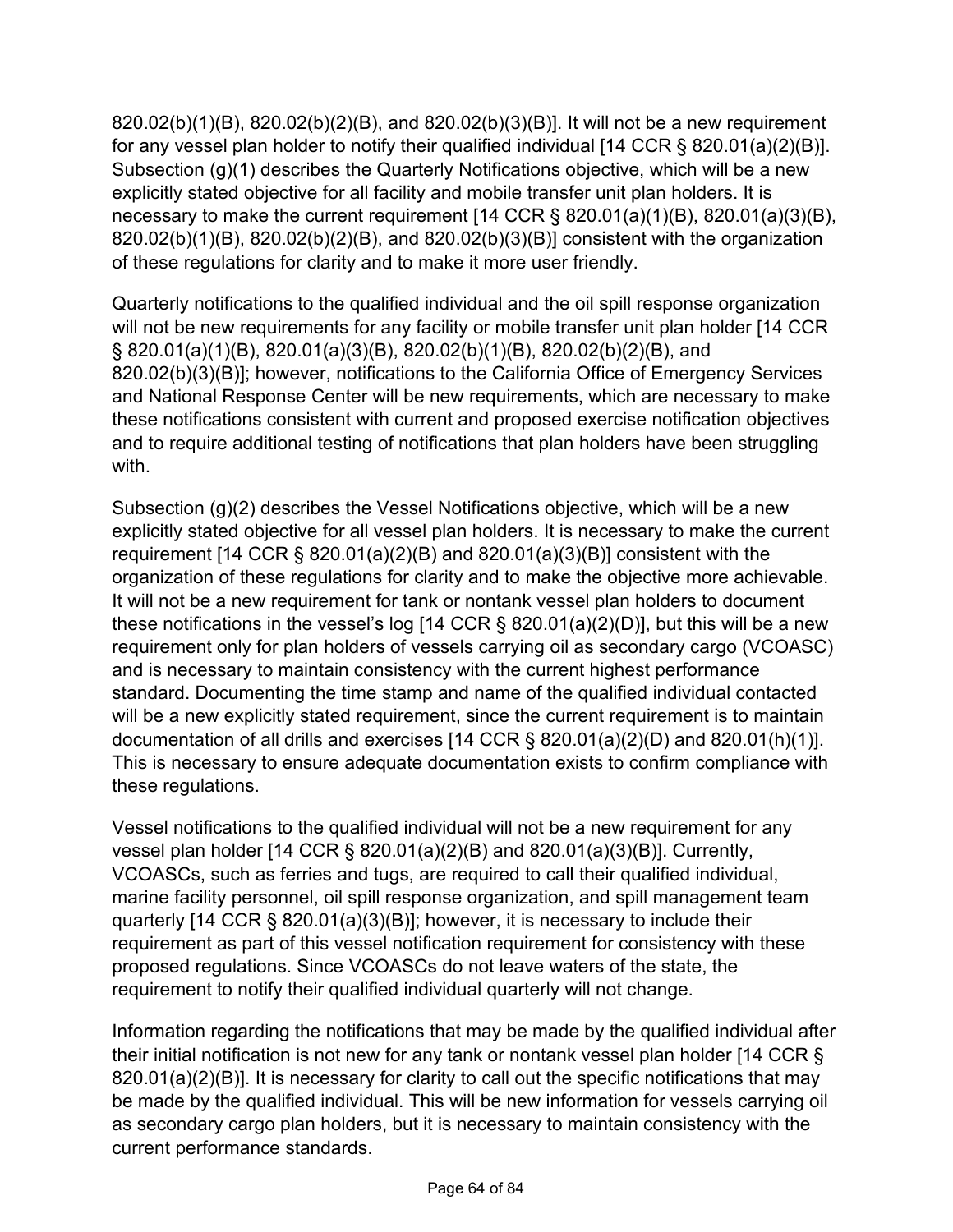### *Subsection (h)*

Purpose: The purpose of subsection (h) is to describe when the drill, exercise, and quarterly notification requirements begin, and when an OSPRIE or actual spill is eligible for credit, in relation to the oil spill contingency plan being approved by OSPR.

Necessity: Specifying the time frames with which the requirements described in this subsection are applicable maximizes clarity.

This description, including time frames, will be new to all existing marine plan holders but will not be new to any existing inland plan holder [14 CCR § 820.02(c)]. It is necessary to apply to all existing marine plan holders because there is no equivalent information that exists in 14 CCR § 820.01 and without this information new marine plan holders will not know when the initial drill and exercise requirements must commence.

The language that exists in 14 CCR § 820.02 is not as clear as it should be, thus it is necessary to update it to clarify the time during which drills, exercises, and quarterly notifications must occur for all existing inland plan holders. For clarity, dates referring to both the beginning of the cycle as well as the end of the first consecutive three-year cycle are provided. This subsection describes a new three-year cycle time frame for all existing inland tier III plan holders, which is necessary because tier III exercise requirements will change to adopt the consecutive three-year cycle being implemented by all other existing plan holders.

#### *Subsection (i)*

Purpose: The purpose of subsection (i) is to describe the scheduling requirements for a drill or exercise to be eligible for credit with OSPR.

Necessity: Specifying the process, forms, and deadlines applicable to scheduling a drill or exercise with OSPR maximizes clarity of all the requirements.

Subsection (i)(1) describes the drill and exercise scheduling process and how drill coordinators are incorporated. Providing an opportunity to OSPR to attend and evaluate all drills and exercises will not be a new requirement for any existing plan holder [14 CCR § 820.01(d)(2) and 820.02(d)(1)].

Providing advanced notice to OSPR, at least 30 days prior to a drill or 60 days prior to an in-state exercise, will not be a new requirement for marine facility, small marine fueling facility, mobile transfer unit, or any existing inland plan holders [14 CCR §  $820.01(d)(2)$  and  $820.02(d)(1)$ . For all vessel plan holders, it will not be a new requirement to provide advanced notice to OSPR for drills and exercises [14 CCR § 820.01(d)(2)], however the advanced notice required is updated for consistency and to reflect the proposed exercise updates. CoreVEX are vessel exercises that may be held in-state or out-of-state, including out-of-country. Currently, in-state vessel exercises require advanced notice of at least 60 days prior to the exercise [14 CCR § 820.01(d)(2)], so this will not be a new requirement for any existing vessel plan holder.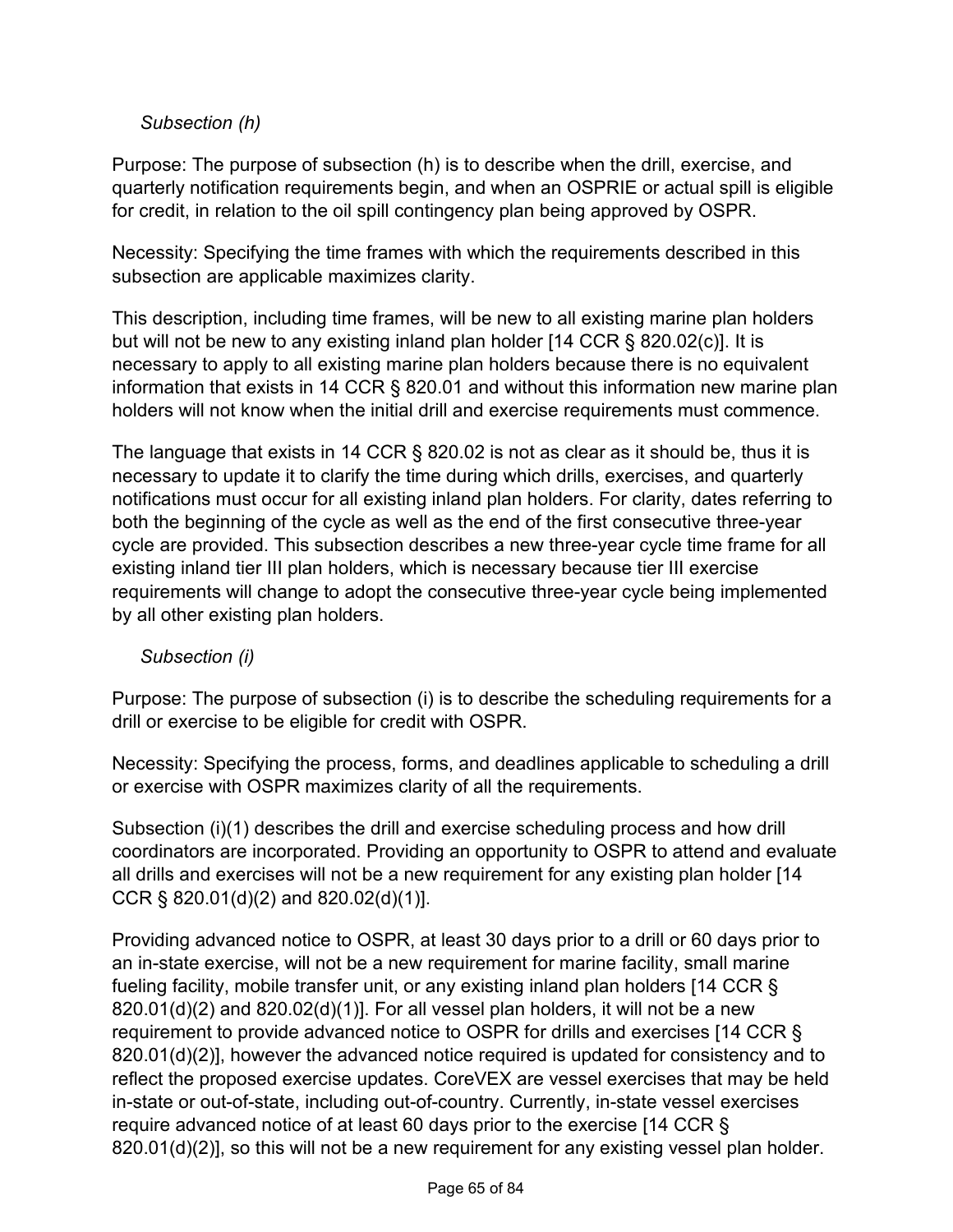Currently, out-of-state vessel exercises require advanced notice of at least 45 days prior to the exercise and out-of-country exercises require advanced notice of at least 30 days prior to the exercise [14 CCR § 820.01(k)(2)]. This requirement is updated to 60 days to allow vessel exercises that are not CalTriVEX to be streamlined into a single category with a single set of requirements for simplicity, consistency, clarity, and ease-of-use while maintaining the current highest advanced notice standard. Currently, CalTriVEX exercises require advanced notice of at least 60 days prior to the exercise [14 CCR § 820.01(d)(2)]. This requirement is updated to 120 days to allow adequate planning time for these large-scale [14 CCR § 820.01(a)(2)(A)2.], multi-agency, high-involvement, generally multi-day, exercises.

The inclusion of provisions concerning submitting a complete notification form (new Drills and Exercises Notification form DFW 1954) to OSPR to provide advanced notice of drills and exercises, and the consequences of submitting incomplete forms, will not be new requirements for any existing plan holder [14 CCR § 820.01(d)(2) and  $820.02(d)(1)$ ]; however, the form itself is necessary to update and renumber to simplify, streamline, and clarify the information plan holders must provide. Submitting this form via email is currently the preferred option for most plan holders despite the other submission options available; so, the submission requirement has been updated to reflect the most widely utilized type of submission. This update also provides cost savings in both time, physical resources, and postage and overall simplifies the process to submit timely notifications for all existing plan holders. The DFW 1954 replaces Exercise Notification form DFW 1964 (04/01/14) being repealed in this rulemaking. Purpose and necessity for the new DFW 1954 is provided as an attachment to this Initial Statement of Reasons.

Subsection (i)(2) describes parameters for plan holders to select an available date for a drill or exercise with OSPR. This is necessary to clearly identify drill and exercise date availability, provide the opportunity for OSPR to attend and evaluate all drills and exercises, and to streamline the notification and scheduling process for all existing plan holders.

Requiring plan holders to consult the applicable calendar to check for date availability will not be a new requirement for any existing plan holder [14 CCR § 820.01(d)(3) and 820.02(d)(2). The location of these calendars as cited in the proposed regulations has been updated for accuracy, which is necessary to disseminate calendar access to all existing plan holders. Requiring drills and exercises to be scheduled on these calendars to be eligible for credit will not be a new requirement for any existing plan holder [14 CCR § 820.01(d)(4) and 820.02(d)(2)].

Preventing drills and exercises from being scheduled on dates with conflicting events will not be a new limitation to any existing marine plan holder [14 CCR § 820.01(d)(5)], but it will be a new explicitly stated limitation for all existing inland plan holders. All existing inland plan holders have been held to this standard because OSPR is not given an opportunity to attend and evaluate a drill or exercise if it occurs on a date where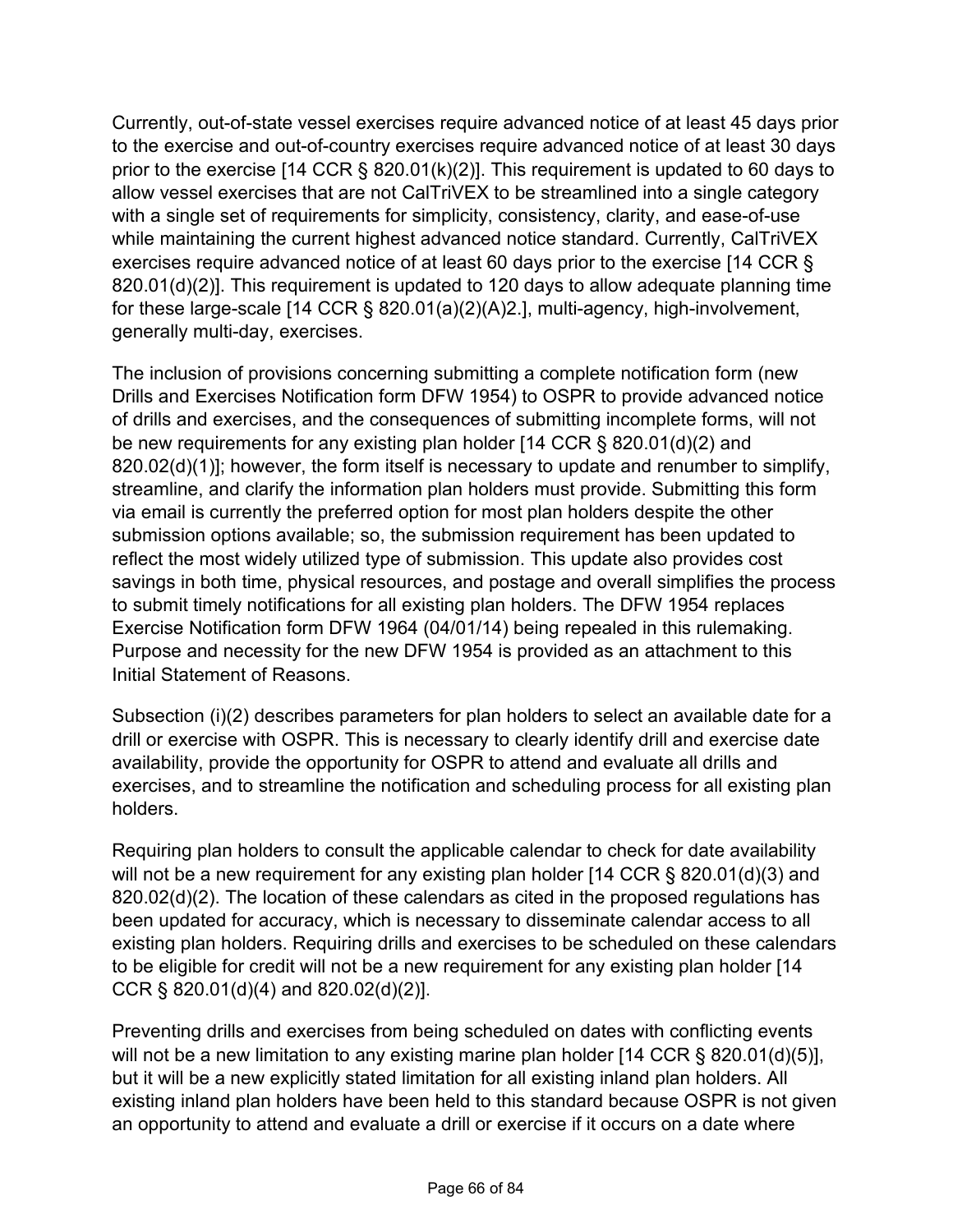OSPR is not available; therefore, it is necessary to explicitly state here to not be in conflict with other requirements in these regulations.

A maximum of two drills and two exercises being scheduled per week per region will not be a new limitation for any existing marine plan holder [14 CCR § 820.01(d)(4)], but it will be a new limitation for all existing inland plan holders, which is necessary to allow OSPR to have time and staff available to attend and evaluate every exercise, assist in exercise design and planning, and process notifications and credit requests in a timely manner. The circumstances under which the Administrator may allow additional drills and exercises clarifies the current allowance for all existing marine plan holders and provides proposed allowances for all existing inland plan holders in conjunction with their proposed limitations.

It is necessary to impose scheduling limitations upon all existing plan holders for drills and exercises requiring direct involvement and attendance from OSPR, which is based on the agency's staff availability.

CoreVEX will not require direct involvement or attendance from OSPR, therefore none of these scheduling limitations apply. It is necessary to explicitly state this information for clarity for vessel plan holders, to which CoreVEX apply.

Subsection (i)(3) describes plan holder requirements when rescheduling a drill or exercise that has already been scheduled. Notifying OSPR as soon as possible will not be a new requirement for any existing plan holder [14 CCR § 820.01(d)(6) and 820.02(d)(5)]. Compliance with the notification requirements described in this subsection when rescheduling drills or exercises will be a new explicitly stated requirement for all existing marine plan holders but will not be a new requirement for any existing inland plan holder [14 CCR § 820.02(d)(5)]. All existing marine plan holders have been held to this requirement since having to reschedule a drill or exercise is akin to scheduling another drill or exercise and therefore subject to scheduling requirements and time frames; it is necessary to explicitly state here to clarify the requirement for all existing marine plan holders, consistent with this requirement being explicitly stated for all existing inland plan holders. It is necessary to establish criteria for exigent circumstances that warrant the rescheduling of a drill or exercise within the minimum advanced notice to update the current information provided to all existing inland plan holders [14 CCR § 820.02(d)(5)] and marine plan holders for clarity, so that all plan holders know what their rescheduling options are.

#### *Subsection (j)*

Purpose: The purpose of subsection (j) is to describe requirements for drill and exercise planning in order for them to be eligible for credit with OSPR.

Necessity: This subsection specifies the in-state drill and exercise planning requirements in a way that maximizes clarity of all the requirements and ensures drills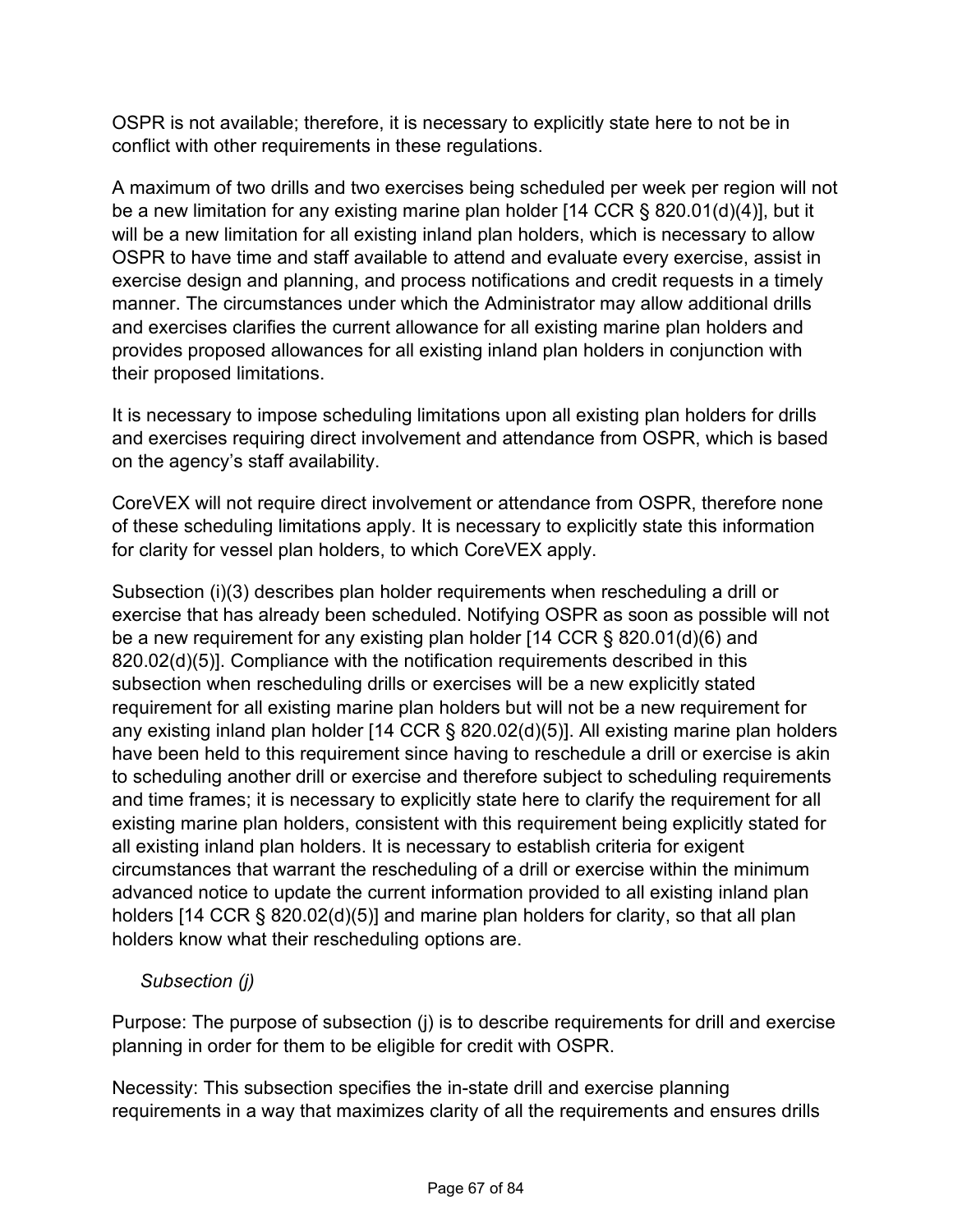and exercises are designed in a way that allows compliance with the requirements described in these regulations.

Subsection (j)(1) describes the requirement for OSPR to be included in drill and exercise design, which will not be a new requirement for any existing plan holder [14 CCR § 820.01(d)(2) and 820.02(d)(1)]. Planning meeting requirements will be new to all existing plan holders and are necessary to address ongoing issues with plan holders not informing OSPR about logistical changes to drills and exercises that impact OSPR staff, as well as to address design issues that inadvertently prevent the plan holder from testing a mandatory objective that is required to maintain compliance with these regulations. For all existing vessel plan holders, CoreVEX do not require direct involvement or attendance from OSPR so these planning meeting requirements do not apply; but, due to the large-scale and complexity of CalTriVEX, additional planning meetings are necessary to ensure the exercise is conducted in a way that enables compliance with these regulations and provides drill coordinators with adequate time to secure the requested staffing and resources.

Subsection (j)(2) describes the requirement for all other laws and regulations to be complied with during the drill and exercise process, which will not be a new requirement for marine facility, vessel, or any existing inland plan holder [14 CCR § 820.01(a)(1)(G), 820.01(a)(2)(E), and 820.02(d)(8)]. This will be an explicitly new requirement for small marine fueling facility and mobile transfer unit plan holders, but the expectation has been that all plan holders comply with all other laws and regulations, so it is necessary to call out here for clarity and consistency.

#### *Subsection (k)*

Purpose: The purpose of subsection (k) is to describe the documentation required for drills, exercises, additional notifications, OSPRIE, or actual spills to be eligible for credit with OSPR

Necessity: This subsection specifies what documentation is needed to get credit for a drill, exercise, additional notifications, OSPRIE, or actual spill in a way that maximizes clarity of all the requirements.

Subsection (k)(1) describes the requirement for all documentation to be provided to the Administrator upon request, which will not be a new requirement for any existing plan holder [14 CCR § 820.01(e)(9.4), 820.01(f)(9.5), and 820.02(k)(1)(D)].

Subsection (k)(2) describes the requirement for ICS forms to be completed in their entirety to be considered for credit; this will be a new requirement for all existing plan holders and is necessary to address ongoing issues with plan holders partially populating forms to achieve an objective when it is within the scope of the exercise for the forms to be populated in their entirety. The website to locate the ICS forms referenced in these regulations will be new to all existing plan holders and is necessary to provide for clarity and ease-of-use for plan holders in locating the required forms.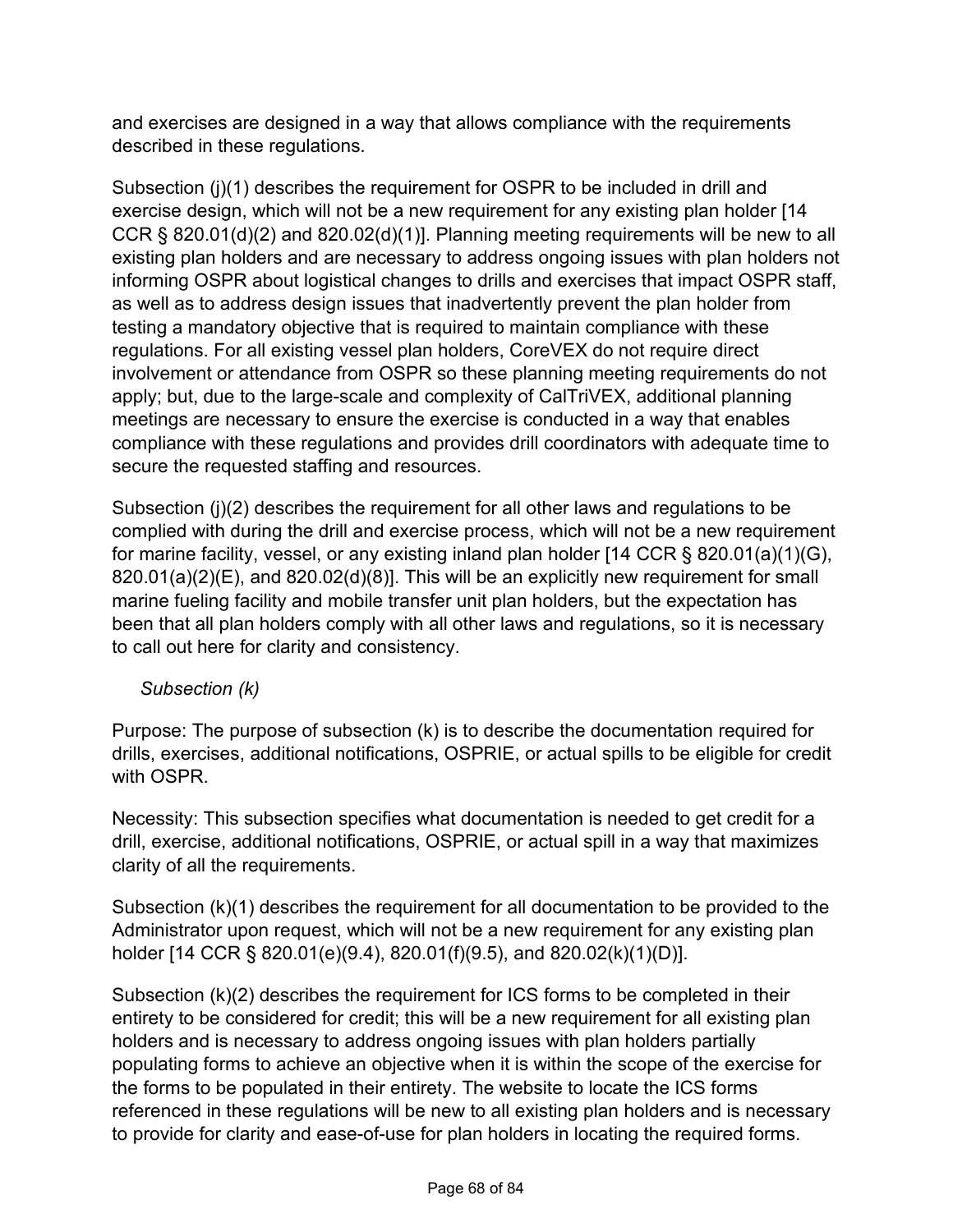Subsection (k)(3) describes the identification, documentation, and incorporation of areas for improvement, which will not be new requirements for any existing plan holder [14 CCR § 820.01(h)(2) and 820.02(k)(1)(C)].

Subsection (k)(4) describes the duration for which all documentation must be maintained, which will not be a new requirement for marine facility, vessel, or any existing inland plan holders [14 CCR § 820.01(a)(1)(F), 820.01(a)(2)(D), 820.02(k)(1)(D)]. This will be an explicitly new requirement for small marine fueling facility and mobile transfer unit plan holders, but the expectation has been that plan holders maintain this documentation as required by all other existing plan holders, so it is necessary to call out here for clarity and consistency.

The requirement to maintain records for a minimum of three years is aligned with the National Preparedness for Response Exercise Program (PREP), provides OSPR with time to review the records, and to compare plan holder performance over time. PREP was developed in the early 1990's to establish a workable exercise program that meets the intent of the Oil Pollution Act of 1990 (OPA 90). (Title 33 United States Code §1321  $(i)(6)(7)$ ). PREP provides a mechanism for compliance with the federal exercise requirements. PREP is a unified federal effort and satisfies the exercise requirements of the U.S. Coast Guard (USCG), U.S. EPA, Pipeline and Hazardous Materials Safety Administration (PHMSA), and the Bureau of Safety and Environmental Enforcement (BSEE). PREP is the standard and structure used by industry across the country. OSPR's marine equipment deployment drills and tabletop exercises have been based upon and are consistent with PREP [14 CCR 820.01].

## *Subsection (l)*

Purpose: The purpose of subsection (*l*) is to describe how plan holders request credit for drills, exercises, additional notifications, OSPRIE, and actual spills with OSPR.

Necessity: This subsection specifies the requirements and process of requesting and receiving credit for events being held to be compliant with Government Code section 8670.10.

Subsection (*l*)(1) describes the process of requesting and receiving credit for the events described in these regulations. Completing a credit request form (DFW 1955) and submitting it within 60 days of the event will not be new requirements for any existing plan holder [14 CCR § 820.01(h)(1) and 820.02(k)(2)(A)]. There are three forms currently being utilized for this purpose (DFW 1965, 1967 and 1973); for improved efficiency all are being repealed and replaced with one form, the DFW 1955. It is necessary to update, simplify, streamline, and clarify the information plan holders must provide to request credit for the appropriate objectives. Purpose and necessity for the new DFW 1955 is provided as an attachment to this Initial Statement of Reasons.

Resubmittal of forms deemed incomplete or incorrect will be an explicitly new requirement for all existing plan holders. Currently, if a plan holder submits insufficient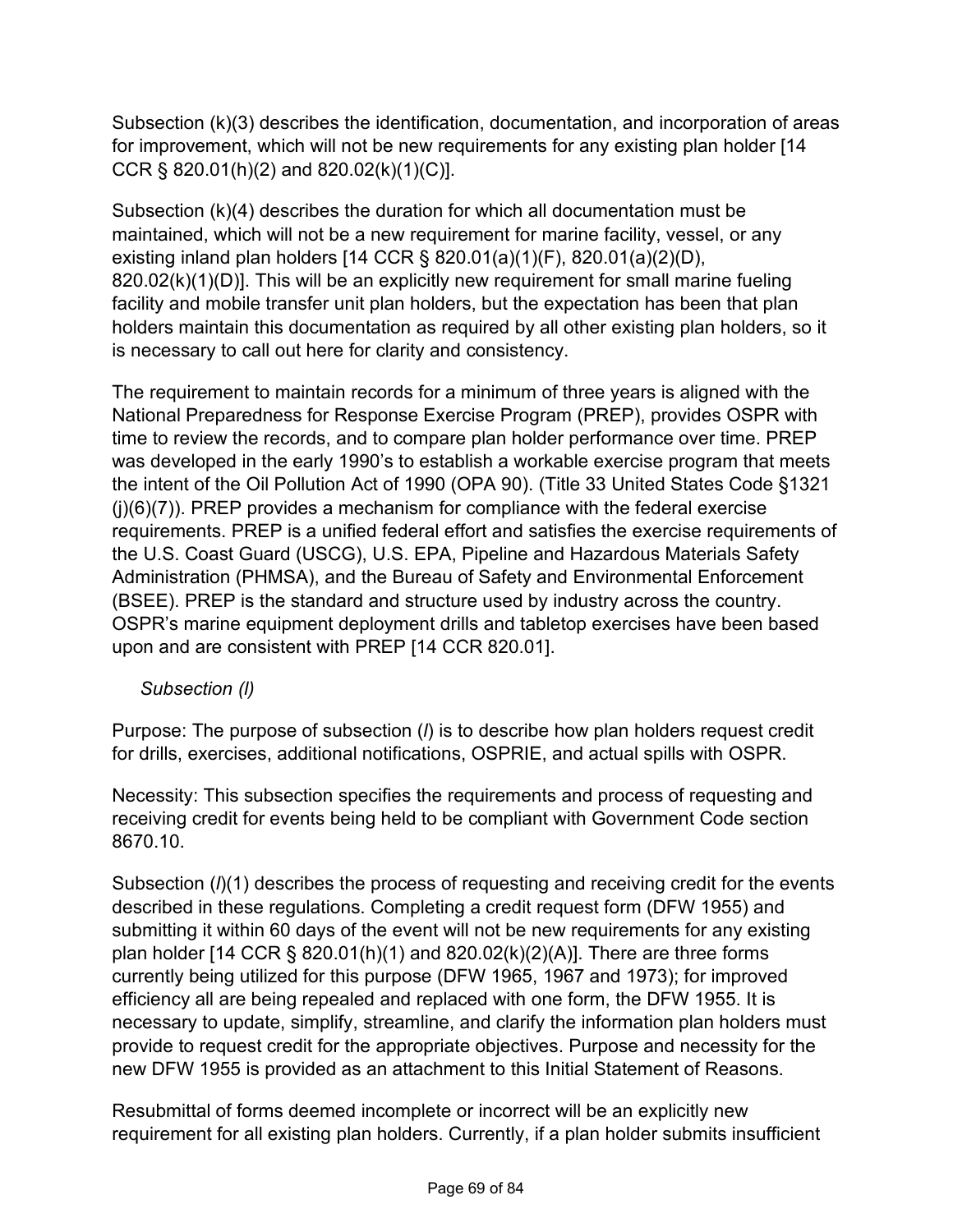information they have 15 days to provide completed documentation or the credit will be denied [14 CCR § 820.01(h)(1) and 820.02(k)(2)(A)]; however, if plan holders submit their credit requests prior to 45 days after the exercise date, then the 15 days currently required actually gives them less time to submit a complete and accurate credit request form with the added potential to have credit denied, which would require a makeup drill or exercise. The proposed requirement will allow drill coordinators to identify issues with the credit request form upon submission and all existing plan holders will have the full 60 days allocated for submitting a complete and accurate credit request.

Including documentation with the credit request form that supports the objectives tested will not be a new requirement for any applicable plan holder [14 CCR § 820.01(h)(1) and 820.02(k)(2)(A)], although it is currently more explicitly stated for all existing marine plan holders as compared to all existing inland plan holders, so it is necessary to clarify. The documentation needing to be legible will be a new explicitly stated requirement for all existing plan holders, but the expectation has been that the forms would be legible to allow the Administrator to verify the documentation, which is currently required of all existing plan holders [14 CCR §820.01(h)(1) and 820.02(k)(1)(A)]. Objectives with insufficient supporting documentation not being eligible for credit will be new explicitly stated content, but the expectation has been that all objectives for which credit is being requested will be accompanied by documentation that supports that the objectives have been tested and successfully achieved, so it is necessary to call out here for clarity. This content is based off the current requirement that all existing plan holders shall include documentation to support the objectives tested with the credit request [14 CCR § 820.01(h)(1), 820.01(i)(3), 820.02(k)(1)(A), and 820.02(k)(2)(A)].

Submitting this form and supporting documentation via email is currently the most commonly used option for the majority of plan holders despite the other submission options available. As such, the submission requirement has been updated to reflect the most widely utilized type of submission, which will also provide cost savings in both time, physical resources, and postage and simplifies the process for all existing plan holders to submit timely credit requests.

Subsection ( $\ell$ )(1)(A) describes a new requirement for companies that facilitate an exercise for the benefit of multiple plan holders. The facilitation company must update OSPR with all OSPR-approved vessel contingency plans the facilitation company covers. This is necessary to ensure all applicable vessel contingency plans receive exercise credit for the large-scale exercises held by facilitation companies. Plan numbers not on the approval letter would not receive credit and may be subject to a violation for not holding an exercise after exercise commencement [14 CCR § 820.1(h)]. Facilitation companies do not currently have this requirement, so there have been ongoing issues with vessel plan holders being added to a facilitation company's coverage after an exercise has received credit. OSPR not receiving an updated list results in those plan holders being identified as non-compliant for not holding an exercise because OSPR was never provided an updated contingency plan list to evaluate plan holder compliance. The proposed new requirement will remedy this issue.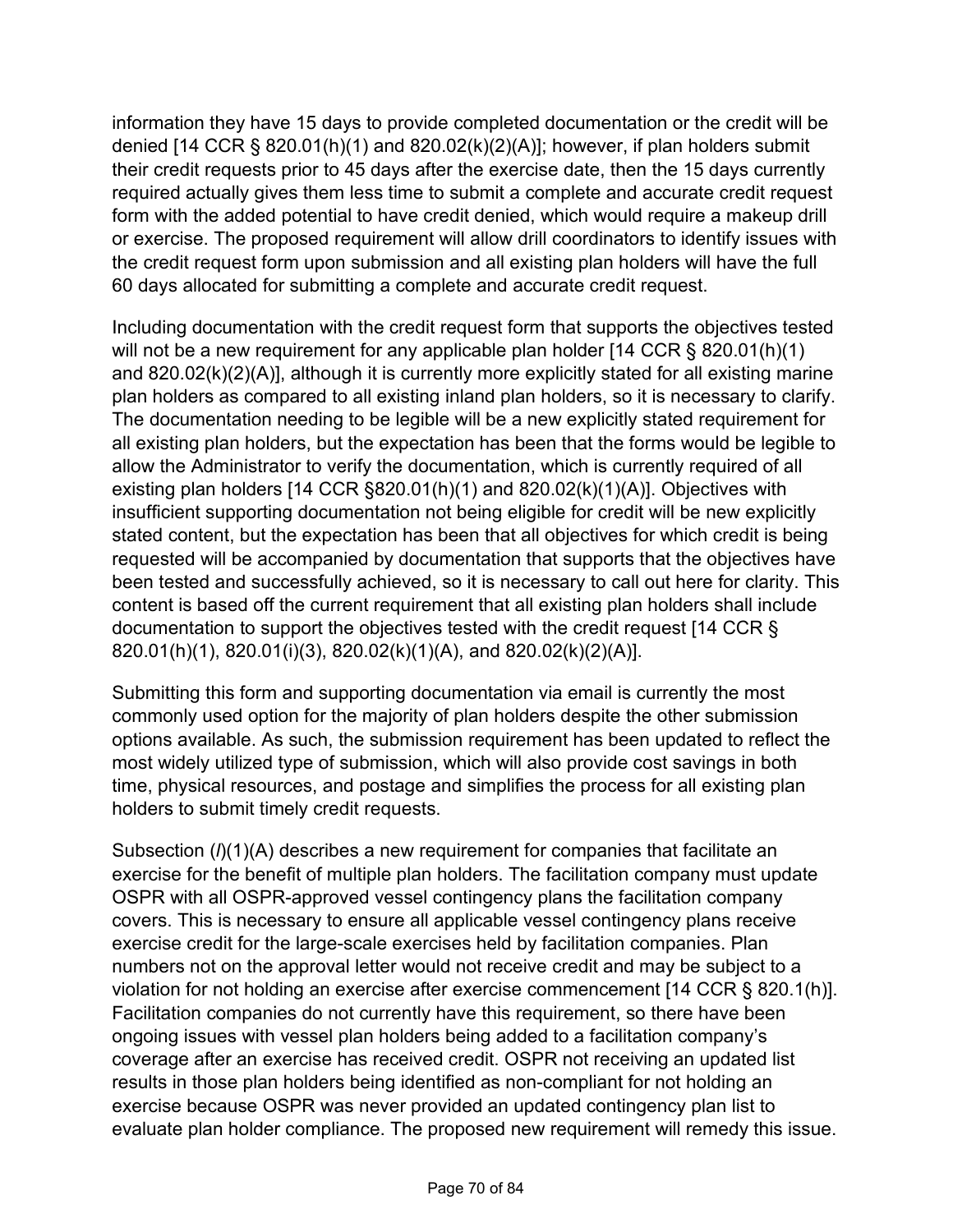Giving facilitation companies until the end of the calendar year provides ample time for those companies to submit an updated plan holder list while allowing OSPR to have access to this information when violations are being processed; this has been tested with industry to ensure it is attainable and there were no issues with the companies that replied to OSPR's request for an updated plan holder list. Since credit must be requested no more than 60 days after the date of the exercise, October 31 is the last day of the year when the credit request is due in the same calendar year. After that, the 60 days moves into the next calendar year, so allowing plan holder that time is necessary to ensure this requirement is not in conflict with the time allowed for those companies to request credit for their exercise.

Subsection (*l*)(1)(B) describes the circumstance where a plan holder will be provided a second opportunity (15 calendar days) to supply documentation necessary to support a mandatory objective before credit is withheld. Having 15 calendar days to provide sufficient documentation before credit is denied is not new for any existing plan holder  $[14 \text{ CCR}$  § 820.01(h)(1) and 820.02(k)(2)(A)].

Subsection ( $\ell$ )(1)(C) describes the additional notification requirements for compliance. Making quarterly notifications will not be a new requirement for marine or inland plan holders. Documenting quarterly notifications and promptly making them available to the Administrator upon request is not a new requirement for inland plan holders; but is a new requirement for marine plan holders, which is necessary because no equivalent exists in the previous marine regulations and the Administrator cannot inspect documentation to ensure compliance with these regulations if documenting the notifications nor providing documentation is required. The term promptly is necessary to define in calendar days to clarify the deadline for marine and inland plan holders as well as OSPR.

Subsection ( $\ell$ )(2) describes the time frame and outcomes of the credit request process. OSPR having 180 calendar days to process the credit request will not be new for any existing inland plan holder [14 CCR  $\S$  820.02(k)(2)(B)], but the time frame will change for all existing marine plan holders who currently are issued a credit approval letter within 90 days [14 CCR § 820.01(i)]. The increase in time frame for all existing marine plan holders aligns with the procedure for inland plan holders and is necessary to provide OSPR enough time to adequately inspect and verify all documentation associated with every drill, exercise, additional notification, OSPRIE, or actual spill submitted for credit.

OSPR issuing a credit approval letter will not be new for any existing plan holder since this is how credit is currently issued for drills and exercises [14 CCR § 820.01(i) and 820.02(k)(2)(B)]; but specifying criteria for approval with regards to mandatory objectives is new explicitly stated content which is necessary to clarify when an approval letter will be issued and is consistent with existing practices.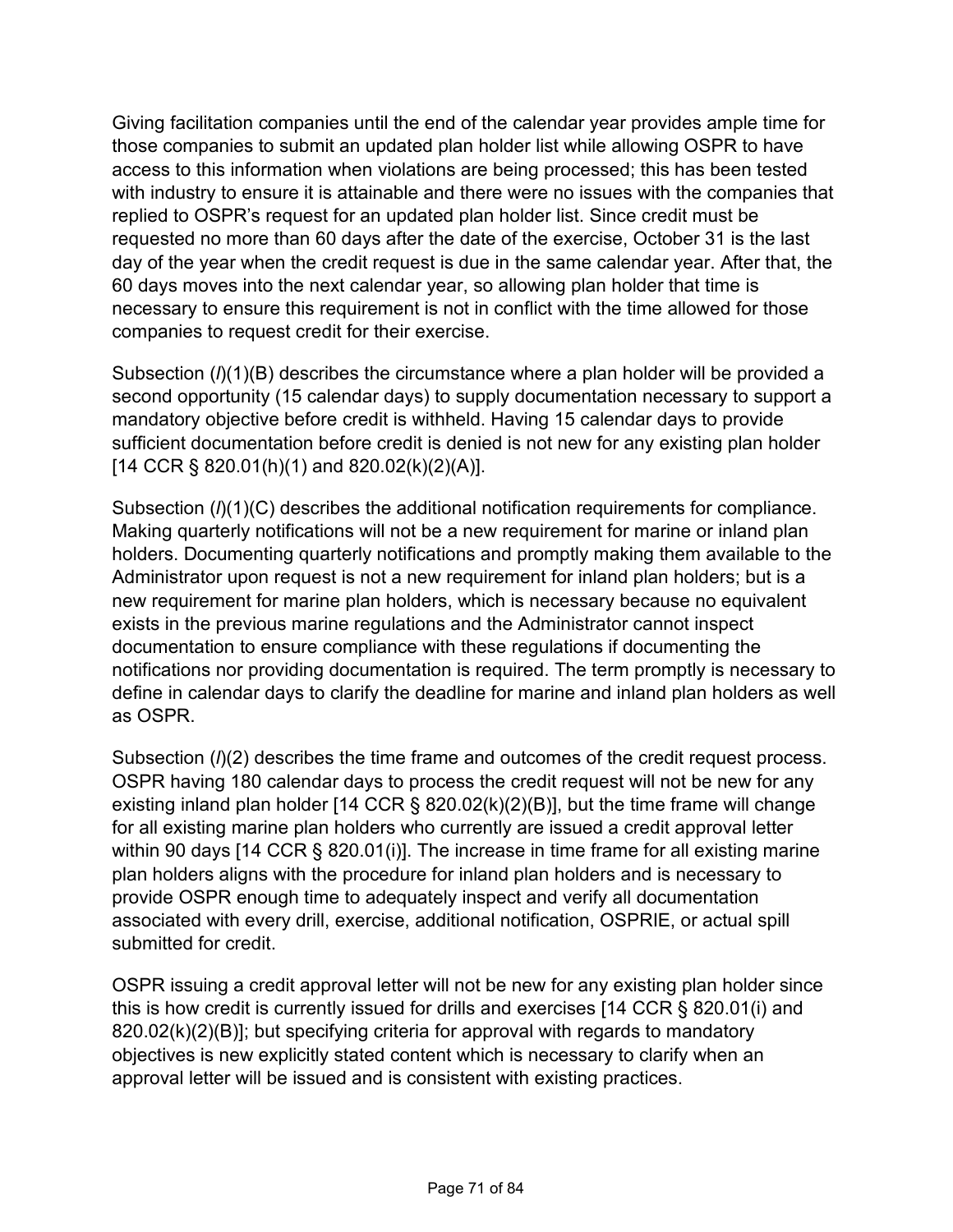The cross-references to subsections (*l*)(1)(B) and (*l*)(3) are included here for further clarity and ease-of-use, so that all potential outcomes of a credit request can be found in a single location.

Subsection (*l*)(3) describes the process when a plan holder does not successfully achieve one or more mandatory objectives during their exercise. Receiving a partial credit approval letter and an after action report will not be new to any existing plan holder because this is the current operating procedure for all exercises with unsuccessful mandatory objectives and is necessary to describe here for clarity. The opportunity to hold an additional exercise when one or more mandatory objectives are not successfully met will not be new for any existing plan holder [14 CCR §  $820.01(d)(7)$  and  $820.02(k)(2)(C)$ ]. If a makeup exercise is to be held, holding it within 180 calendar days of receiving a written report of exercise deficiencies will not be new for any existing inland plan holder  $[14$  CCR § 820.02(k)(2)(C)] and will not be substantively new for any existing marine plan holder [14 CCR § 820.01(d)(7)]. For all existing marine plan holders, the time frame of 180 days will replace the current 6 month time frame [14 CCR § 820.01(d)(7)] and having that time commence once the report is received rather than upon the drill's completion will allow comparable time as that provided for their inland counterparts.

The limitation that plan holders have a single makeup exercise for the original exercise with failed mandatory objectives, is necessary to clarify OSPR's current operating procedures. Limiting the makeup exercise opportunity to once in three years will be a new limitation for plan holders, and is necessary to maintain consistency with the opportunity to receive credit for an actual spill [subsection (m)(2) of these regulations] and to ensure plan holders are provided equal opportunity to make up failed mandatory objectives so as to be compliant with all requirements described in these regulations [e.g., notification requirements and scheduling limitations described in subsection (i)].

Notification and credit request requirements applying to makeup exercises will be a new explicitly stated limitation for all existing plan holders, but the expectation has been that makeup exercises are scheduled, held, and credit requested the same as any other exercise, so it is necessary to include here for clarity. Exercises being designed to adequately test the failed objectives will be a new explicitly stated requirement, but the expectation has been that makeup exercises are designed to encompass the testing of the failed objectives rather than being held to test only the failed objectives. For example, if the Public Information Officer objective is failed, it is not adequate to give a scenario only to a Public Information Officer to generate media products without involvement of any other incident command system participants. Instead, the plan holder would need to have an exercise to include at least the Unified Command (i.e., the plan holder, federal, and state representation, local representation, where applicable, etc.) in order for the Public Information Officer to engage with supplemental simulated scenarios (commonly known as "injects") as part of an exercise to simulate public or media interest, as well as some Planning and Operations Sections participants to keep Unified Command engaged and implement the operational planning cycle while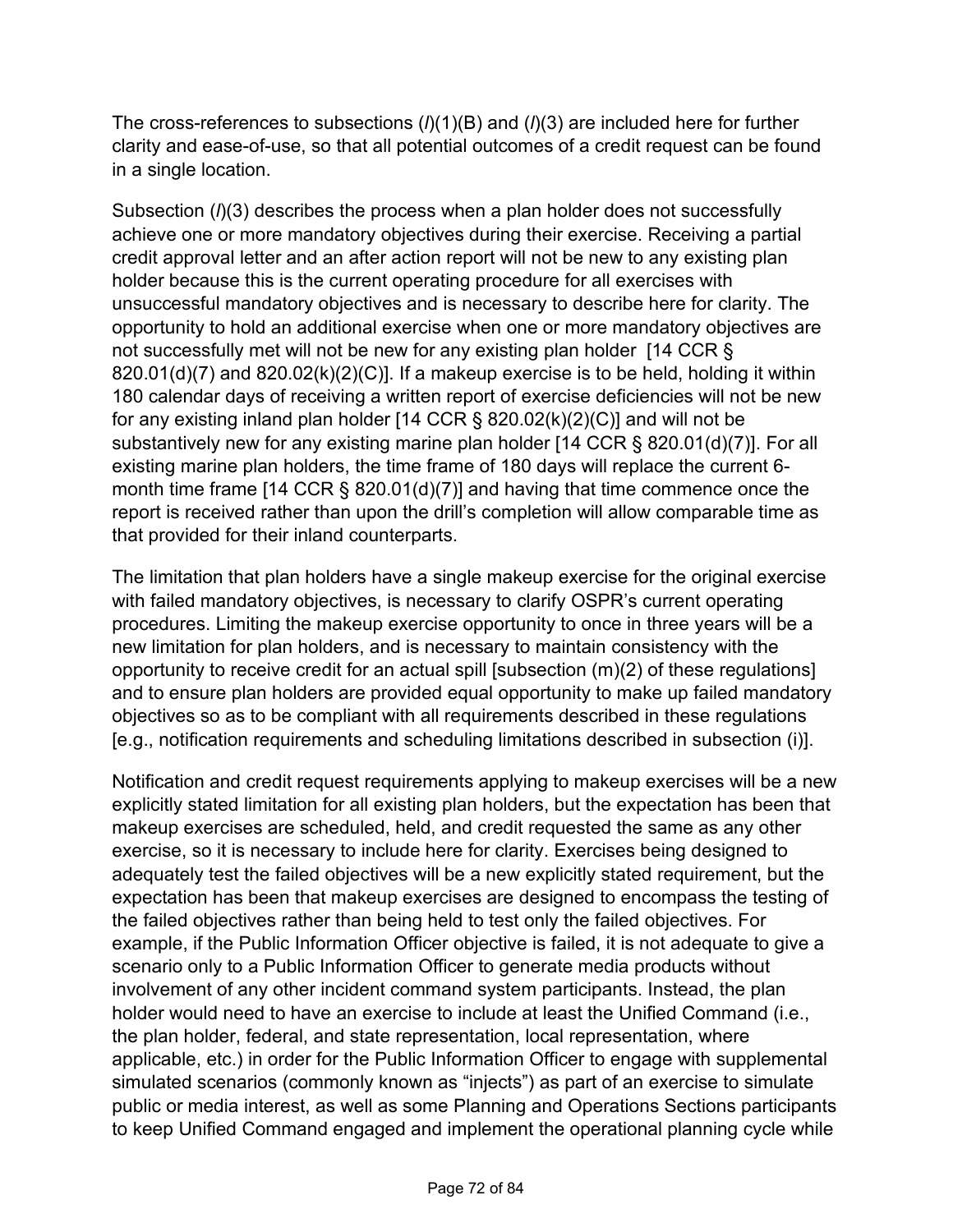the Public Information Officer performs their role and responsibilities. The incident command system roles in exercises are multi-faceted and highly interconnected; it is not possible for one or two isolated participants to perform their roles and responsibilities without having other participants and a flow of information to play off and interact with, which is why this requirement is necessary.

Applying the objectives achieved during a makeup exercise only to the calendar year of the original exercise will be a new explicitly stated requirement for all existing plan holders. This has been the ongoing expectation and practice, to treat makeup exercises as an extension of the original exercise and therefore not have any objectives count towards future exercise requirements. It is necessary to include here for clarity. For example, if a plan holder failed an objective in October 2021 and held a makeup exercise in January 2022, it is commonly requested to receive exercise credit for both 2021 and 2022. Since the makeup exercise was held specifically to test the failed 2021 objective(s), credit would only be given for the 2021 calendar year and an exercise to test all mandatory objectives in 2022 would still be required.

Subsection (*l*)(4) describes the follow-up action(s) that will be expected of all existing plan holders pertaining to any contingency plan deficiencies identified by OSPR (e.g., incorrect contact information for wildlife care, contractors, stakeholders, etc.). This will be a new requirement for all existing plan holders and is necessary to clarify the current expectation and address ongoing issues where identified contingency plan deficiencies have not been addressed by the plan holder for multiple years. Reference to subchapter 3 and subchapter 4 is necessary to clarify the procedures for addressing contingency plan deficiencies, and reference to subsection (b)(1) is included as guidance to the provisions outlining the frequency of drills, exercises, and additional notifications.

## *Subsection (m)*

Purpose: The purpose of subsection (m) is to describe the events that can be substituted for drill or exercise credit in lieu of holding a scheduled drill or exercise.

Necessity: This subsection specifies the requirements for receiving credit for unannounced events or actual spills in a way that maximizes clarity of all the requirements and allows plan holders the opportunity to take advantage of work completed during one of these events.

Receiving drill or exercise credit for participation in unannounced events or actual spills will not be new options for any existing plan holder  $[14 \text{ CCR } \S 820.01(k)(5)]$ 820.01(k)(6), and 820.02(j)]; the events that are potentially eligible for drill or exercise credit are included here for clarity. Substitutions for credit only applying to the calendar year in which the event occurred will be a new explicitly stated limitation for all existing plan holders, but the expectation has been that only the calendar year in which the substituting event occurred would be eligible to receive credit; this is included here to clarify current expectations of performance standards.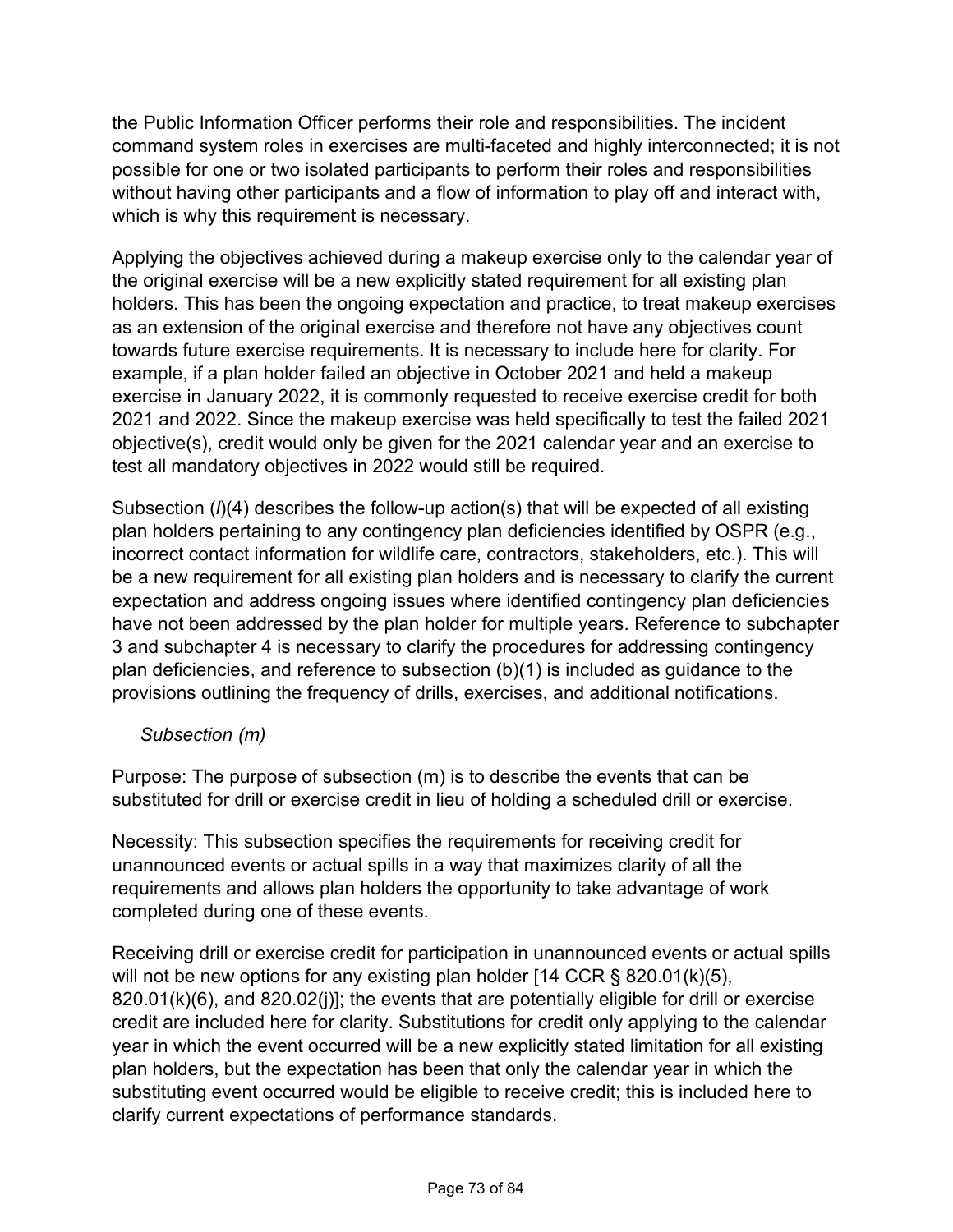Subsection (m)(1) specifies that only an OSPRIE may be substituted for credit. It will be a new limitation for all existing plan holders that only unannounced events initiated by OSPR will be considered for credit. This is necessary to clarify since other government initiated unannounced exercises, for which OSPR has accepted as a substitution for credit, have not yielded results that are equal to or exceeding those of OSPR's existing drills and exercises regulations.

Subsection (m)(1)(A) describes the eligibility parameters to substitute an OSPRIE for exercise credit. Meeting the objectives described in these regulations will not be a new requirement for any existing plan holder [14 CCR § 820.01(k)(1)(D) and 820.02(j)(2)(A)2.] and is necessary to maintain current performance standards for exercises. Submitting a credit request pursuant to these regulations will not be a new requirement for any existing inland plan holder [14 CCR § 820.02(j)(2)(A)3.]. It will not be a substantively different requirement for any existing marine plan holder since they currently need to submit a written request within 60 days to request credit for an unannounced exercise [14 CCR  $\S$  820.01(k)(5)(A)] and a credit request form is already submitted to request credit for regularly scheduled exercises [14 CCR § 820.01(h)(1)]. It will not be a new requirement for any existing plan holder to achieve all objectives over any consecutive three-year period [14 CCR § 820.01(a)(1)(A)3., 820.01(a)(2)(A)2., 820.01(a)(3)(A), 820.02(b)(1)(A)3., and 820.02(b)(2)(A)3.], excluding tier III inland plan holders who are currently required to achieve all objectives each year [14 CCR § 820.02(b)(3)(A)3.] as described in subsection (e); it is reiterated here for clarity.

Subsection (m)(1)(B) describes the eligibility parameters to substitute an OSPRIE for drill credit. Meeting the objectives described in these regulations will not be a new requirement for any existing plan holder [14 CCR § 820.01(k)(1)(D) and 820.02(j)(1)(A)2.] and is necessary to maintain current performance standards for drills. Submitting a credit request pursuant to these regulations will not be a new requirement for any existing inland plan holders [14 CCR § 820.02(j)(1)(A)3.]. It will not be a substantively different requirement for any existing marine plan holder since they currently need to submit a written request within 60 days to request credit for an unannounced exercise [14 CCR 820.01(k)(5)(A)] and a credit request form is already submitted to request credit for regularly scheduled drills [14 CCR § 820.01(h)(1)].

Subsection (m)(2) describes the requirements necessary for actual spills to be substituted for credit. It will not be a new restriction for any existing plan holder to only be eligible for one spill credit in any three-year period [14 CCR § 820.01(k)(6)(A)5. and 820.02(j)(3)(B)].

Subsection (m)(2)(A) describes the eligibility parameters to receive exercise credit for an actual spill. For all existing vessel plan holders, it will now be explicitly stated that CalTriVEX are not eligible for substitution, but this has been the expectation given the current requirement that all objectives must be successfully achieved in a single exercise [14 CCR § 820.01(a)(2)(A)2.] and spills are mostly not large enough to accomplish a comparable result; it is necessary to include this information for clarity. For all existing vessel plan holders, it will now be explicitly stated that CoreVEX (currently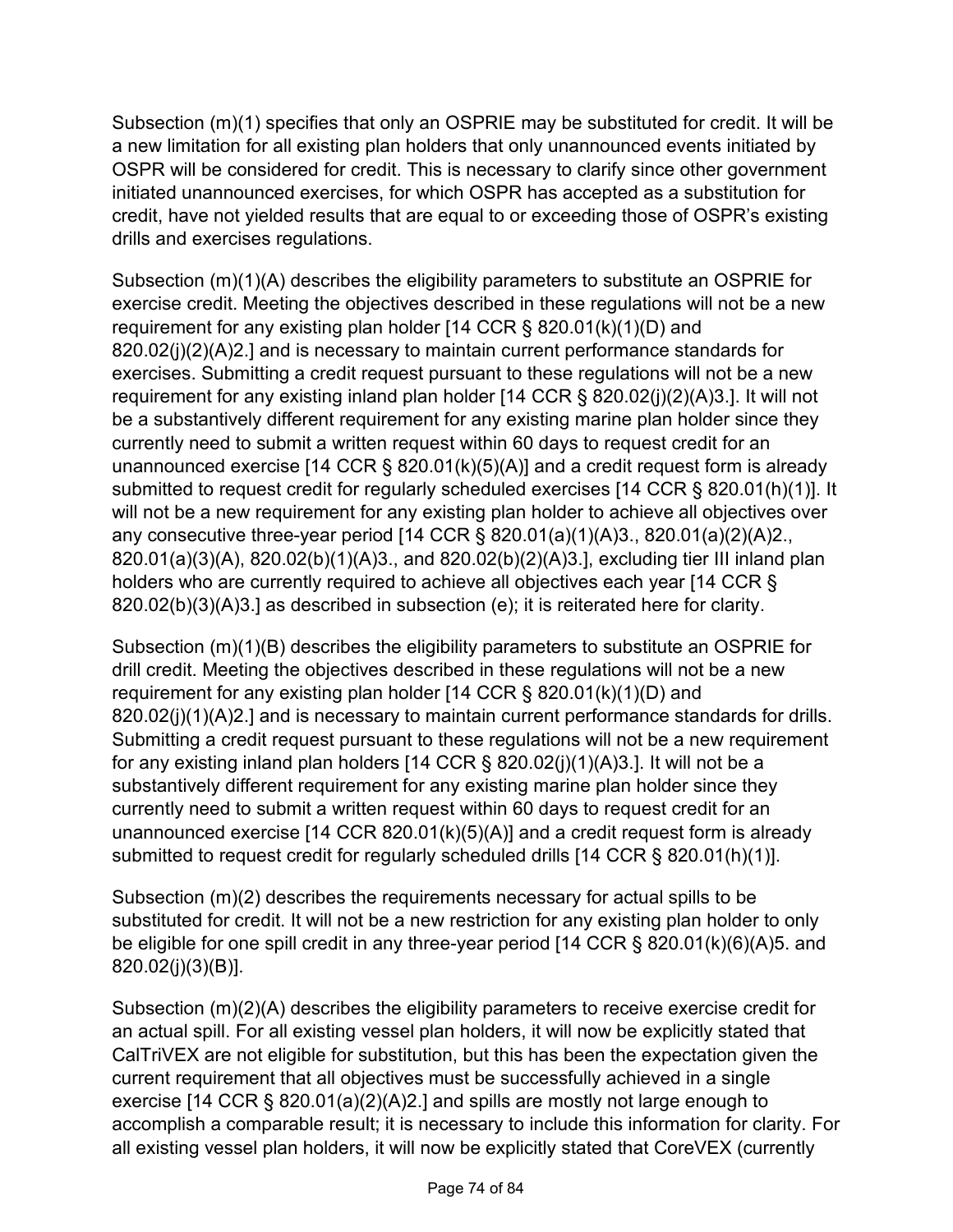out-of-state) are only eligible for substitution when the spill is within OSPR's jurisdiction, which is necessary for a representative to respond to the spill, which will not be a new requirement for any existing vessel plan holder [14 CCR § 820.01(k)(6)(A)4.]; it is necessary to include this information for clarity.

OSPR responding to the spill will not be a new requirement for any existing plan holder  $[14$  CCR § 820.01(k)(6)(A)4. and 820.02(j)(3)(A)2.a.]. The Administrator, or designee, attending, observing, and evaluating the response will be a new requirement for all existing plan holders and is necessary to ensure plan holders are meeting the minimum requirements to successfully achieve the objectives for the applicable tier; this addresses ongoing issues with plan holders not providing sufficient documentation to support achieving exercise objectives and removes the burden from the responders who are fulfilling response-specific responsibilities. The plan holder meeting the objectives described in these regulations will not be a new requirement for any existing plan holder [14 CCR § 820.01(k)(1)(D) and 820.02(j)(3)(A)2.b.] and is necessary to maintain current performance standards for exercises. Submitting a credit request within 60 days will not be a new requirement for any existing inland plan holder [14 CCR § 820.02(j)(3)(A)2.d.] and it will not be substantively different requirement for any existing marine plan holder since they currently need to submit a written request within 60 days to request credit for an actual spill [14 CCR § 820.01(k)(6)(A)1.], and a credit request form is already submitted to request credit for regularly scheduled exercises [14 CCR § 820.01(h)(1)]. It will not be a new requirement for any existing plan holder to achieve all objectives over any consecutive three-year period [14 CCR § 820.01(a)(1)(A)3., 820.01(a)(2)(A)2., 820.01(a)(3)(A), 820.02(b)(1)(A)3., and 820.02(b)(2)(A)3.], excluding tier III inland plan holders which are currently required to achieve all objectives each year [14 CCR § 820.02(b)(3)(A)3.] as mentioned in subsection (e); it is reiterated here for clarity.

Subsection (m)(2)(B) describes the parameters for being eligible to receive drill credit for an actual spill. OSPR having personnel at the spill will not be a new requirement for any existing plan holder [14 CCR § 820.01(k)(6)(A)4. and 820.02(j)(3)(A)1.a.]. The Administrator, or designee, observing and verifying the equipment deployment will not be a new requirement for any existing plan holder [14 CCR § 820.01(k)(6)(A)4. and 820.02(j)(3)(A)1.a.], but the verbiage is updated to be consistent with exercise requirements for actual spills. The plan holder meeting the objectives described in these regulations will not be a new requirement for any existing plan holder [14 CCR § 820.01(k)(1)(D) and 820.02(j)(4)] and is necessary to maintain current performance standards for drills. Submitting a credit request within 60 days will not be a new requirement for any existing inland plan holder.

## *Subsection (n)*

Purpose: Subsection (n) directs plan holders to the section within OSPR's regulations that outlines the process to request reconsideration of a decision made by OSPR regarding drills or exercises.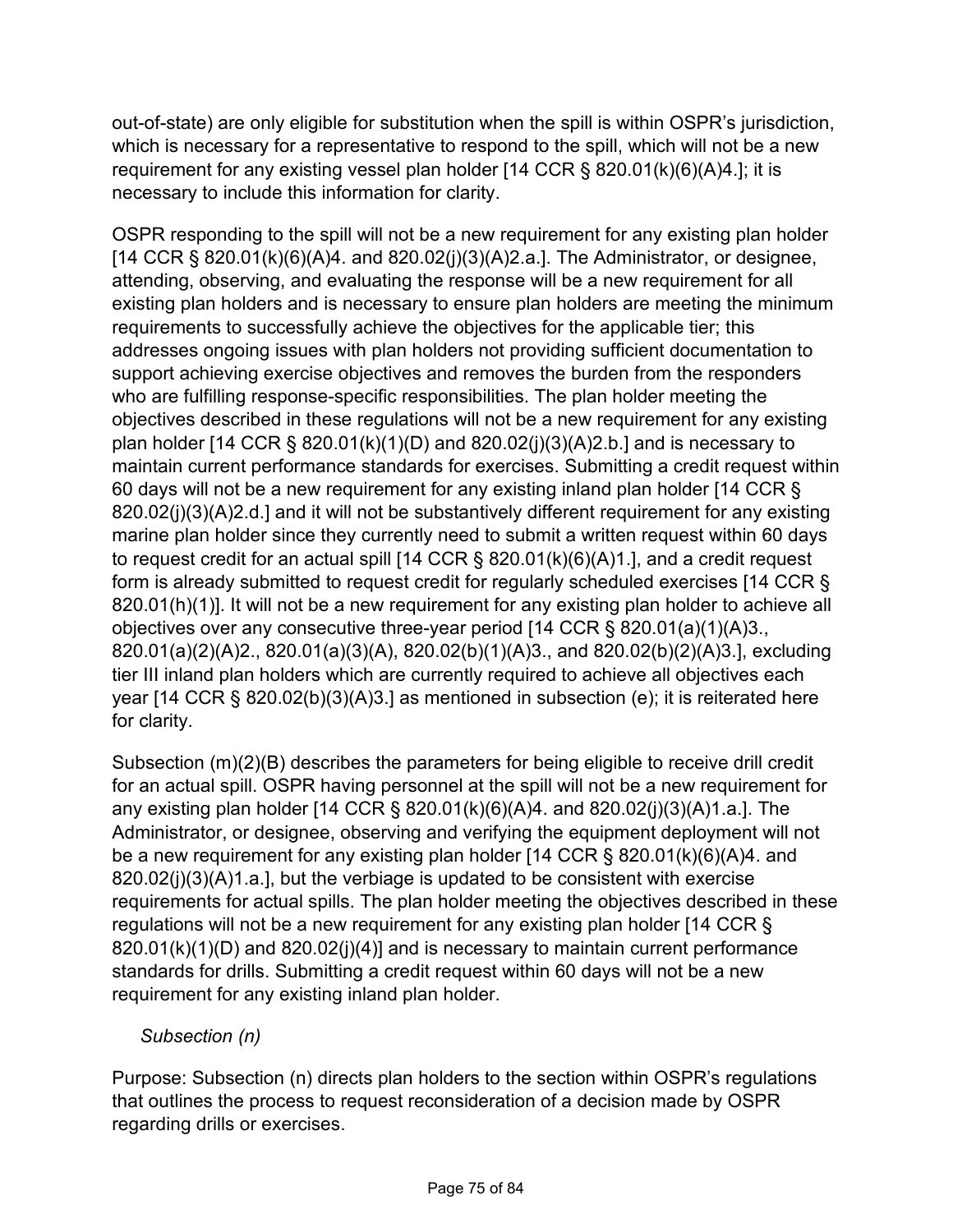Necessity: The opportunity to seek remedy of a decision made by OSPR provides the plan holder with due process.

# *Amend Sections 815.01, 817.02, 817.03, 817.04, 818.02, 818.03, 819.03, 827.02, and 830.6 of Chapter 3.*

Included in this rulemaking are nonsubstantive, conforming revisions to several other OSPR regulations, to update the cross-referenced citations consistent with the adoption of section 820.1 and the repeal of sections 820.01 and 820.02 of subchapters 3.5 and 3.7, respectively. Overall changes to punctuation, grammar, spelling, capitalization, typography, etc., are not made in these collateral sections; instead, they will be addressed in the near future with a larger, more comprehensive rulemaking action.

## *Amend Section 815.01 of Subchapter 3 – General Outline.*

Section 820.01 Drills and Exercises Evaluation and Credit is deleted from the list because it is being repealed in this rulemaking. The proposed section to be adopted in place of 820.01, as well as 820.02, will also not be within subchapter 3 and therefore is not being added to the list that is section 815.01.

## *Amend Sections 817.02, 817.03, 817.04, 818.02, 818.03, 819.03, 827.02, and 830.6.*

The following subsections have non-substantive edits to update the citation consistent with the new section (§ 820.1) proposed for adoption in this rulemaking.

| Section                                                                                                                                            | Subsection                             |
|----------------------------------------------------------------------------------------------------------------------------------------------------|----------------------------------------|
| 817.02 - Marine Facility Plan Content (Except for Those Small<br>Marine Fueling Facilities Addressed in Section 817.03 of This<br>Subchapter).     | $(k)(1)$ & $(2)$                       |
| 817.03 - Small Marine Fueling Facility Plan Content.                                                                                               | (k)(1)                                 |
| 817.04 - Inland Facility Oil Spill Contingency Plans.                                                                                              | (t)                                    |
| 818.02 - Tank Vessel Plan Content (Except for Those Vessels<br>Carrying Oil As Secondary Cargo Addressed in Section 818.03<br>of This Subchapter). | $(l)(1)$ & $(2)$                       |
| 818.03 – Vessels Carrying Oil As Secondary Cargo (VCOASC)<br>Plan Content.                                                                         | (l)(1)                                 |
| 819.03 - Application Review Verification and Drills.                                                                                               | (d); (d)(1)(C);<br>(d)(2)(H)           |
| 827.02 - Nontank Vessel Plan Content.                                                                                                              | $(e)(1)$ & $(2)$ ;<br>$(m)(1)$ & $(2)$ |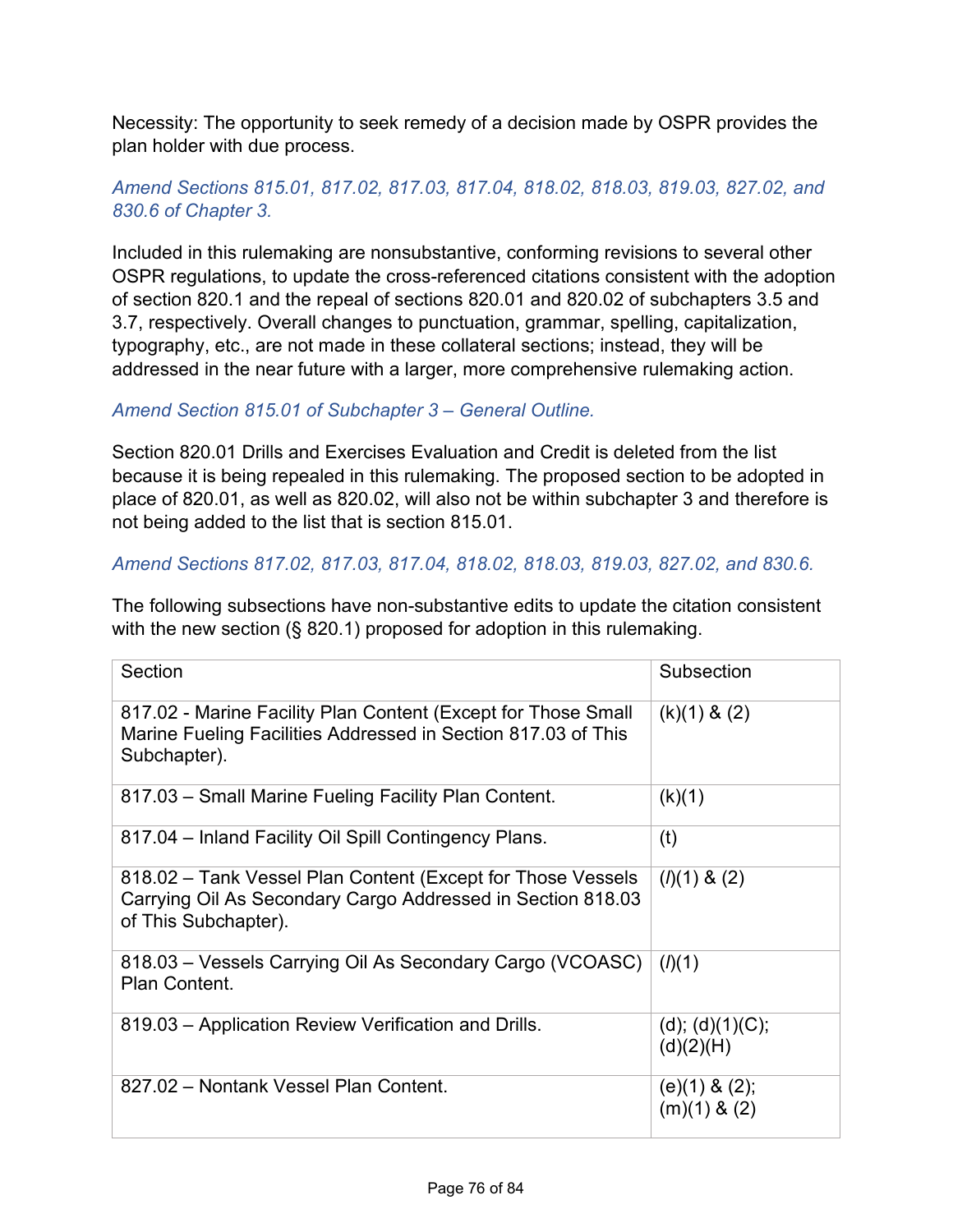| Section                                                     | Subsection |
|-------------------------------------------------------------|------------|
| 830.6 – Exercise Objectives Required for Full Certification | (a)(1)(A)  |

*Repeal Sections 820.01 and 820.02. – Drills and Exercises.*

Sections 820.01 and 820.02 of subchapters 3.5 and 3.7, respectively, are being repealed in this rulemaking, along with any forms associated with them. New section 820.1 consolidates and replaces those sections.

## *IV. Economic Impact Assessment [Government Code sections 11346.2(b)(2)(A),(5); 11346.3(a)]*

The proposed regulations add new section 820.1, repeals sections 820.01 and 820.02, and amends sections 815.01, 817.02, 817.03, 817.04, 818.02, 818.03, 819.03, 827.02, and 830.6. The regulations implement, interpret, and add specificity to the provisions of Government Code sections 8670.7, 8670.10, 8670.28, 8670.29, 8670.31.

(a) What is the evidence supporting a finding of No Significant Statewide Adverse Economic Impact directly affecting business, including the ability of California businesses to compete with businesses in other states?

These proposed regulations will not have a significant statewide adverse economic impact. They serve to harmonize existing marine plan holder and inland plan holder drill and exercise requirements into a single set of regulations, remove inconsistencies, clarify and reorganize requirements, reduce the number of required forms, and streamline the reporting process.

These are not considered "major regulations" because the economic impact assessment concludes that the impacts, summing both costs and benefits, will be considerably less than \$50 million dollars annually.

(b) Will there be any effects of the regulation on the creation or elimination of jobs within the State?

None.

(c) Will there be any effects of the regulation on the creation of new businesses or the elimination of existing businesses within the State?

None.

(d) Will there be any effects of the regulation on the expansion of businesses currently doing business within the State?

None.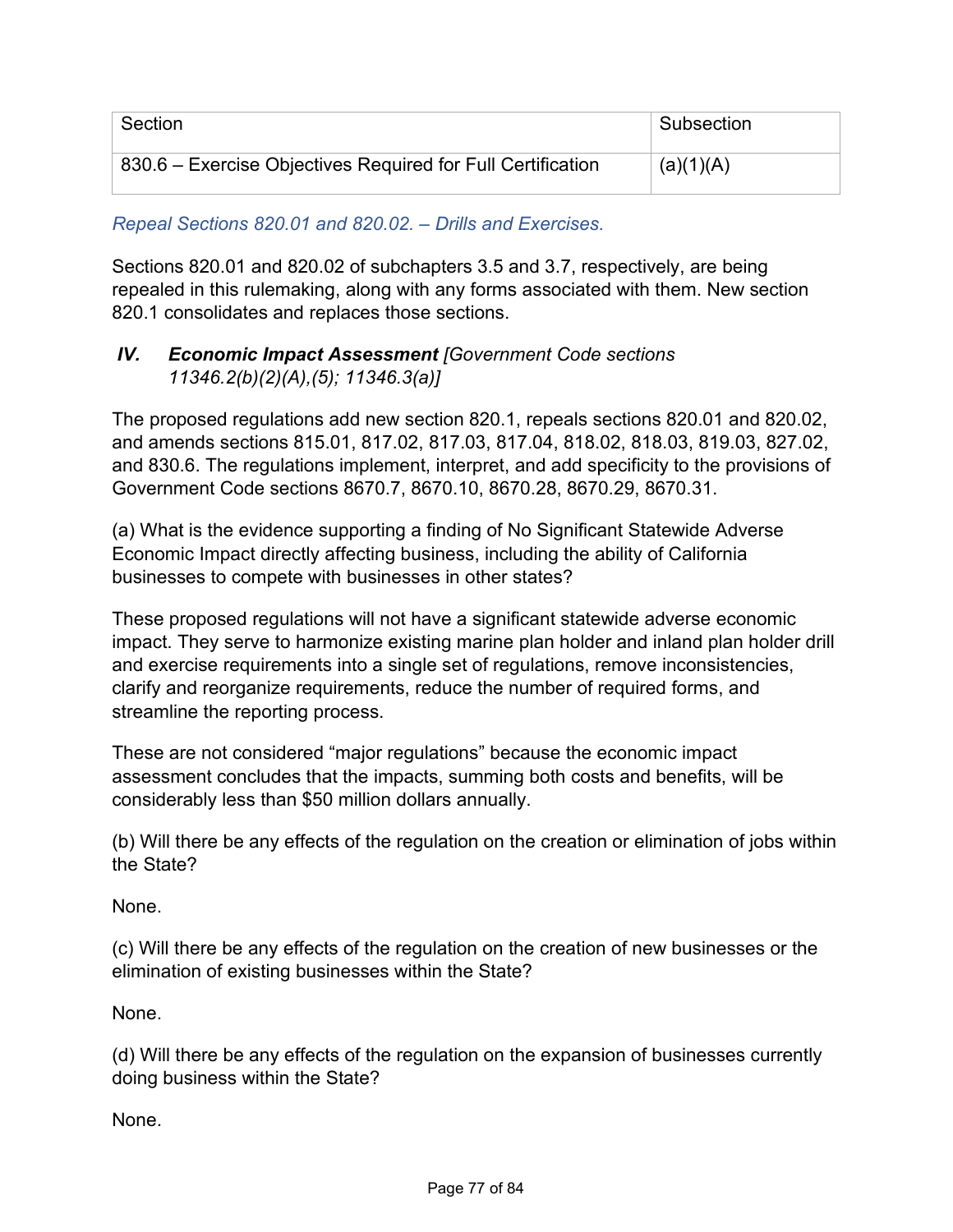(e) Will there be any benefits to the health and welfare of California residents, worker safety, or to the State's environment?

None.

(h) Will there be any other benefits of the regulations?

Harmonizing the marine and inland drills and exercises regulations into one section allows for ease of identification and refreshes and realigns the requirements to apply to all plan holders, regardless of the type of waters of the state they may impact. The result is updated, more streamlined regulations that include clearer language, elimination of subjectivity and vagueness, improved clarity, standardized language and consistency, and integration of lessons learned from evaluating drills and exercises. It also includes reducing and redesigning the forms required by these regulations to be more user-friendly for both OSPR and its regulated which in turn increases efficiency.

# *V. Studies, Reports, or Documents Relied Upon [Government Code section 11346.2(b)(3)]*

The following are the technical, theoretical, and/or empirical studies, reports, or documents that OSPR has relied upon during this rulemaking process. These documents are linked to the sources to the extent that they are available online. All documents are available from OSPR upon request.

- Occupational Employment and Wage Statistics for First Line Supervisors of Production and Operating Workers, U.S. Bureau of Labor Statistics, May 2020
- Occupational Employment and Wage Statistics for Petroleum Engineers, U.S. Bureau of Labor Statistics, May 2020
- *VI. Reasonable Alternatives to Regulatory Action [Government Code section 11346.2(b)(4)(A)(B)]*

OSPR could identify no alternatives that would have the same desired regulatory effect or would meet the same goals for harmonizing, streamlining, and clarifying existing drill and exercise requirements.

# *VII. Duplication or Conflict with Federal Regulations [Government Code section 11346.2(b)(6)]*

The regulations in this rulemaking are similar to, but do not conflict with, federal regulations. The National Preparedness for Response Exercise Program (PREP) was developed in 1990 to establish exercise program guidelines for spill response preparedness pursuant to Section 1321(j)(6) and (7) of Title 33 of the United States Code. However, states are not preempted from building upon PREP, which OSPR has done since the mid-1990's. OSPR's requirements generally are more thorough than the federal requirements. OSPR works closely with its federal counterparts, such as the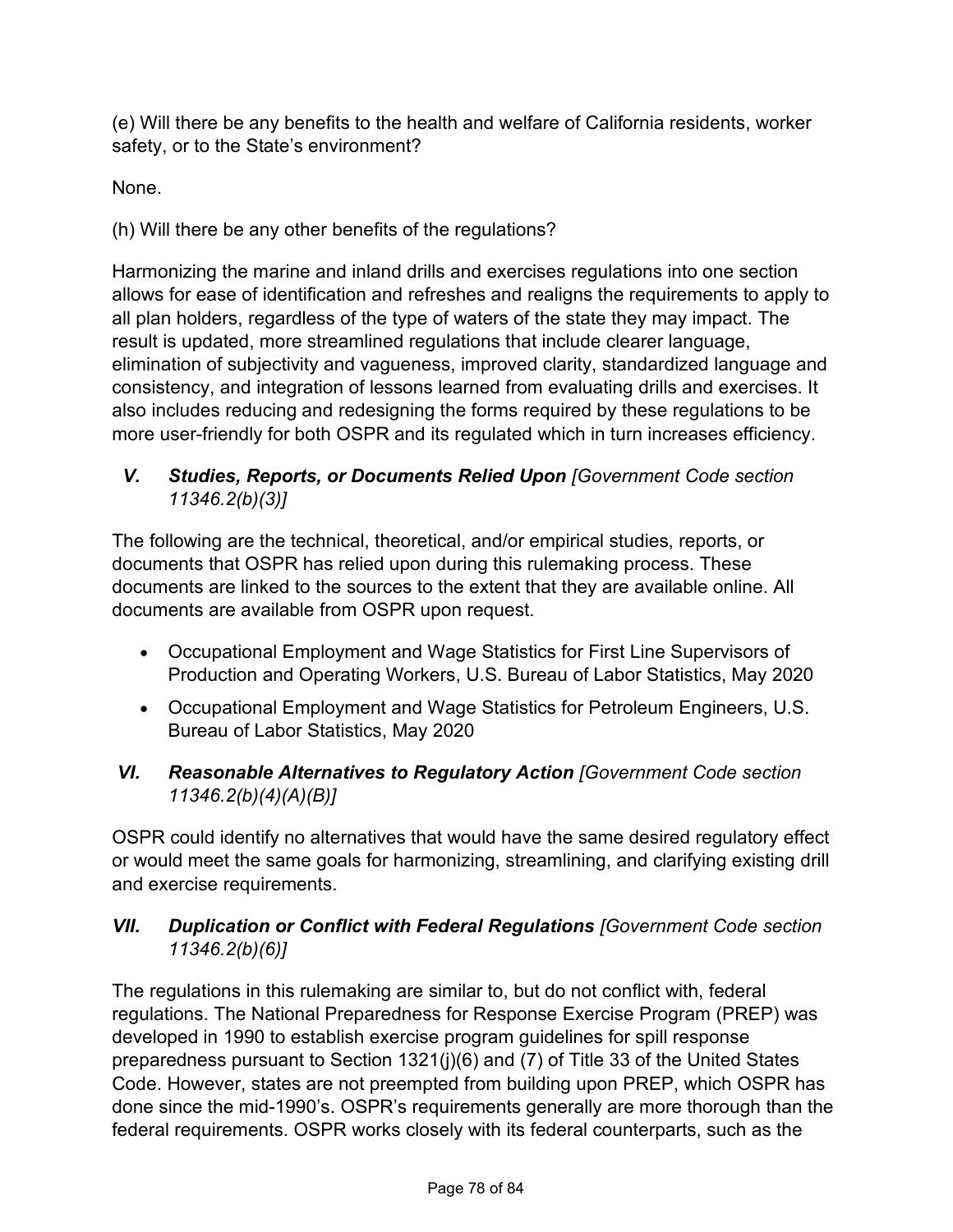U.S. Coast Guard, U.S. Environmental Protection Agency, and the U.S. Bureau of Safety and Environmental Enforcement. OSPR, the USCG, and EPA regularly conduct tabletop exercises and equipment deployment drills with plan holders on average several times a month.

# *VIII. Mitigation Measures Required by Regulatory Action*

This proposed regulatory action will not have a negative impact on the environment; therefore, no mitigation measures are needed.

END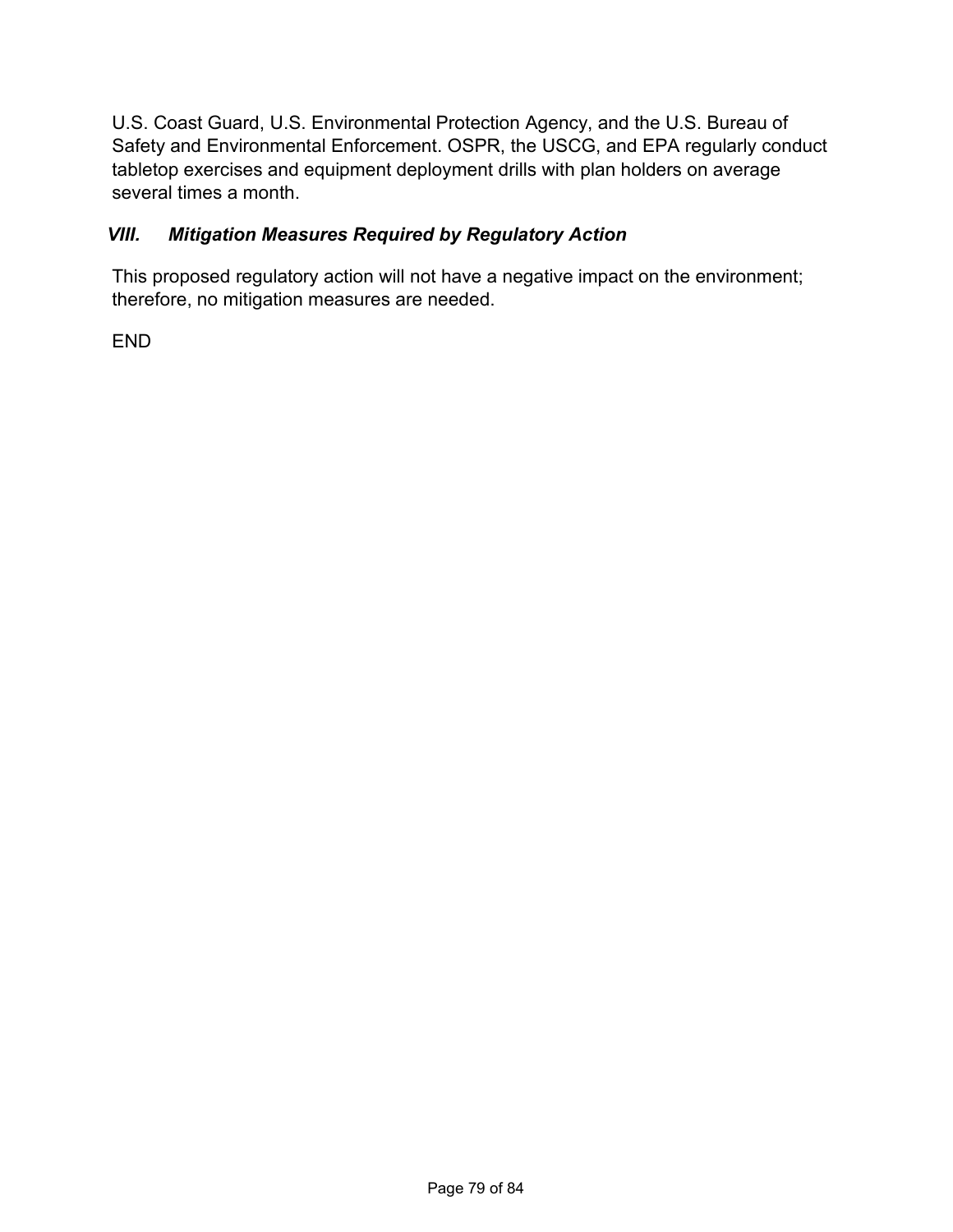## **Attachment to Initial Statement of Reasons**

Purpose and Necessity Statements for Drills and Exercises Notification Form DFW 1954 (Rev. 03/24/21)

#### General Purpose and Necessity

A new Drills and Exercises Notification form was created to replace DFW 1964 (Exercise Notification). The new form eliminates unnecessary fields, incorporates the spill management team certification notification as required by Title 14, California Code of Regulations (CCR), section 830.6, streamlines data entry, and improves accessibility for compliance with the Americans with Disabilities Act. The form is required for plan holders to provide advanced notice for drills or exercises conducted pursuant to 14 CCR 820.1(i).

## **Page 1**

### Title of Form

Purpose: The title includes department name, form title, form number, and log.

Necessity: To comply with the State Administrative Manual and Department of General Services policies and guidelines for department-created and approved forms.

### Section 1: Plan Information

Purpose: This section provides the Office of Spill Prevention and Response with details regarding the plan holder and their contingency plan(s) that will be tested during the proposed drill and/or exercise.

Necessity: All plan holders have annual drill and exercise requirements pursuant to 14 CCR 820.1(b). Providing plan holder name, facility/vessel/mobile transfer unit name, address, and contingency plan number(s) are necessary for the Office of Spill Prevention and Response to identify the contingency plan(s) being drilled or exercised to track their compliance with the drill and/or exercise requirements. Providing this information is not a new requirement.

This section also identifies whether an exercise will be used to certify a spill management team and, if so, identifies the spill management team's certification number. This information is included in the form to meet requirements pursuant to 14 CCR 830.6.

### Section 2: Contact Information

Purpose: This section identifies the plan holder and, when applicable, facilitator to serve as the drill or exercise contact(s).

Necessity: This information is necessary because the plan holder, or their representative, provided in this section will be contacted by the Office of Spill Prevention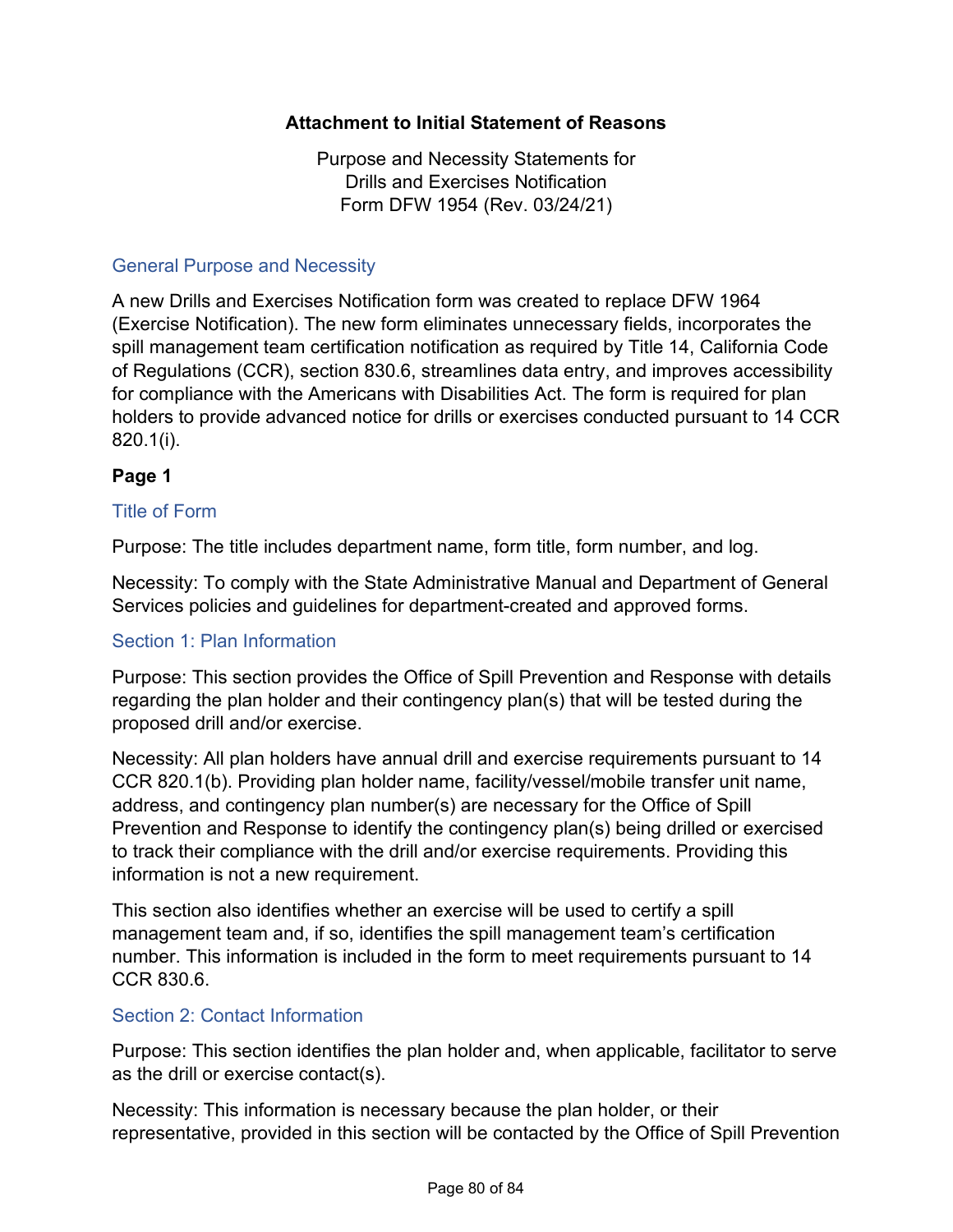and Response for drill or exercise planning purposes. Providing the name, phone number, and email of the drill or exercise contact(s) are not new requirements.

## Section 3: Drill or Exercise Information

Purpose: This section defines the type, duration, and location of the drill or exercise.

Necessity: This information is necessary to schedule a drill or exercise pursuant to 14 CCR 820.1(i). Providing the drill or exercise type, date, time, and address of the drill or exercise location are not new requirements.

CoreVEX (formerly known as "out-of-state") and CalTriVEX are new drill or exercise titles on the form, but this information was previously required to be provided in the "other" field of the former notification form (DFW 1964) being repealed. These drill and exercise types are specifically called out here for clarity and ease.

The multi-day exercise field is information that was previously required to be provided in the "date" field of the former notification form. It is specifically called out here for clarity and ease.

Tier and region information are new requirements. Tier information is necessary for the Office of Spill Prevention and Response to have an immediate idea of the size and associated expectations of the exercise, as the number of objectives and requirements to meet those objectives increase from tier III to tier I. Region is necessary to immediately determine which Office of Spill Prevention and Response staff will be involved in the drill or exercise planning and completion because participation is broken down by regions.

### Section 4: Submission

Purpose: This section identifies the plan holder, or their representative, submitting the form pursuant to 14 CCR 820.1(i).

Necessity: This information is necessary for the Office of Spill Prevention and Response to identify the plan holder, or their representative, submitting the form and the date it is submitted to be able to contact the correct person regarding the notification form as well as tracking compliance with the deadlines described in 14 CCR 820.1(i). Providing a submitter name and submission date are not new requirements.

## **Page 2**

### **Instructions**

Purpose: This section provides detailed instructions to assist the plan holder, or their representative, in completing and submitting the form correctly.

Necessity: An instruction page is necessary to provide guidance to the plan holder, or their representative, in filling out the form completely and submitting it correctly, pursuant to 14 CCR 820.1(i). The intent is to mitigate delays in the processing of the application due to incomplete or incorrect information.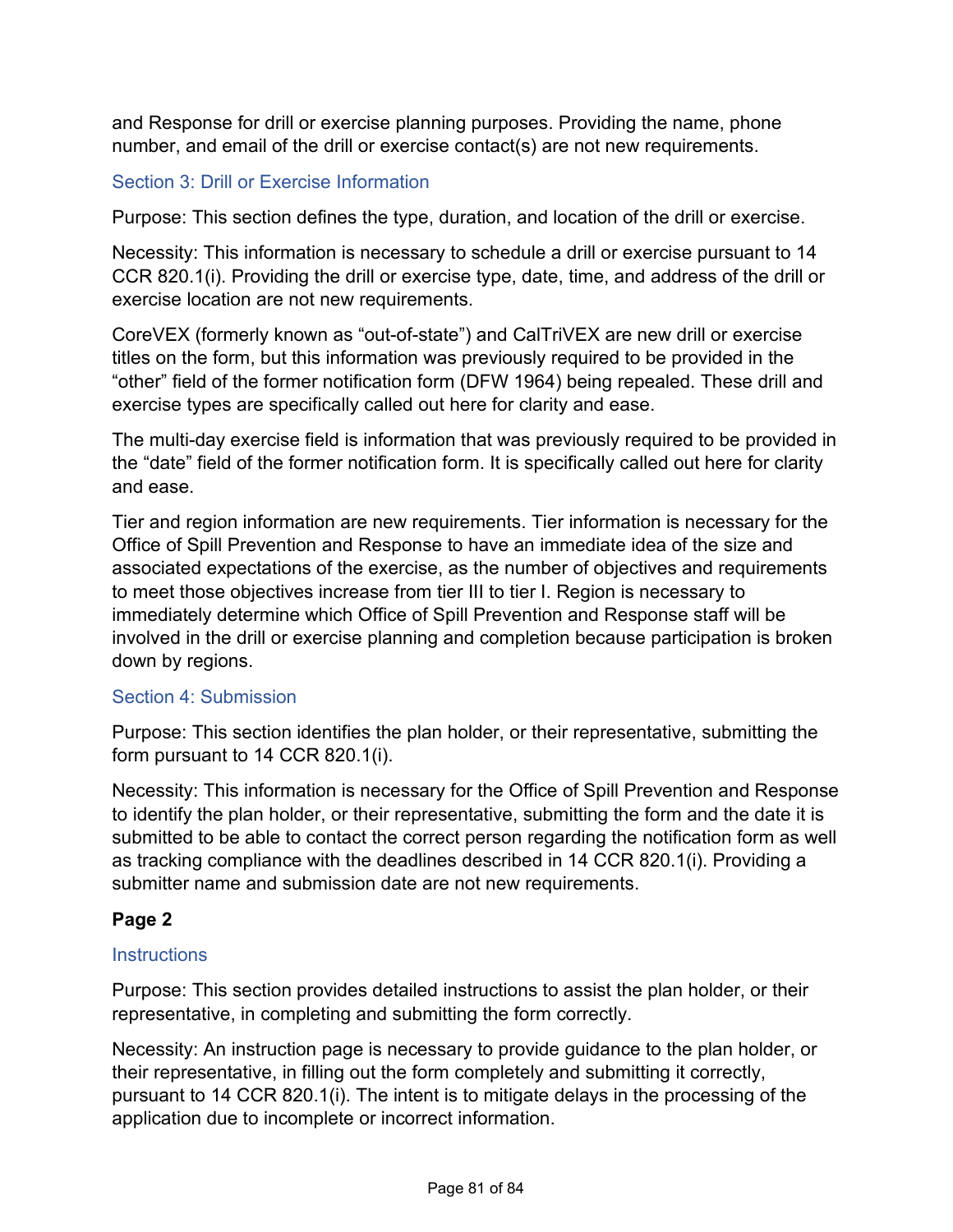### **Attachment to Initial Statement of Reasons**

Purpose and Necessity Statements for Drills and Exercises Credit Request Form DFW 1955 (Rev. 11/08/21)

#### General Purpose and Necessity

A new Drills and Exercises Credit Request (DFW 1955) was created to replace DFW 1967 (Marine – Request for Credit) and DFW 1973 (Inland – Request for Credit). The new form combines necessary elements from each form to create a single form for all credit requests and reflects changes outlined in Title 14 California Code of Regulations (CCR), section 820.1. The consolidation of forms also eliminates unnecessary fields, streamlines data entry, and improves accessibility for compliance with the Americans with Disabilities Act. The form is required for plan holders to request credit for drills or exercises conducted pursuant to 14 CCR 820.1(*l*).

### **Page 1**

### Title of Form

Purpose: The title includes department name, form title, form number, and log.

Necessity: To comply with the State Administrative Manual and Department of General Services policies and guidelines for department-created and approved forms.

#### Section 1: Event Information

Purpose: This section provides the Office of Spill Prevention and Response with details regarding the drill, exercise, or substitution conducted for credit pursuant to 14 CCR 820.1(*l*).

Necessity: This information is necessary for the Office of Spill Prevention and Response to identify the drill, exercise, or substitution conducted by the plan holder or facilitation company and track compliance for the assigned contingency plan number(s) pursuant to 14 CCR 820.1(*l*). Providing the plan holder name, facility/vessel/mobile transfer unit name, date, drill, exercise, or substitution type, scenario/incident location, and contingency plan number(s) are not new requirements.

The multi-day exercise field is information that was previously required to be provided in the "date of drill/exercise" field of the former credit request forms. It is specifically called out here for clarity and ease.

Region information is a new requirement and is necessary for the Office of Spill Prevention and Response to immediately identify the staff responsible for processing the credit request pursuant to 14 CCR 820.1(*l*).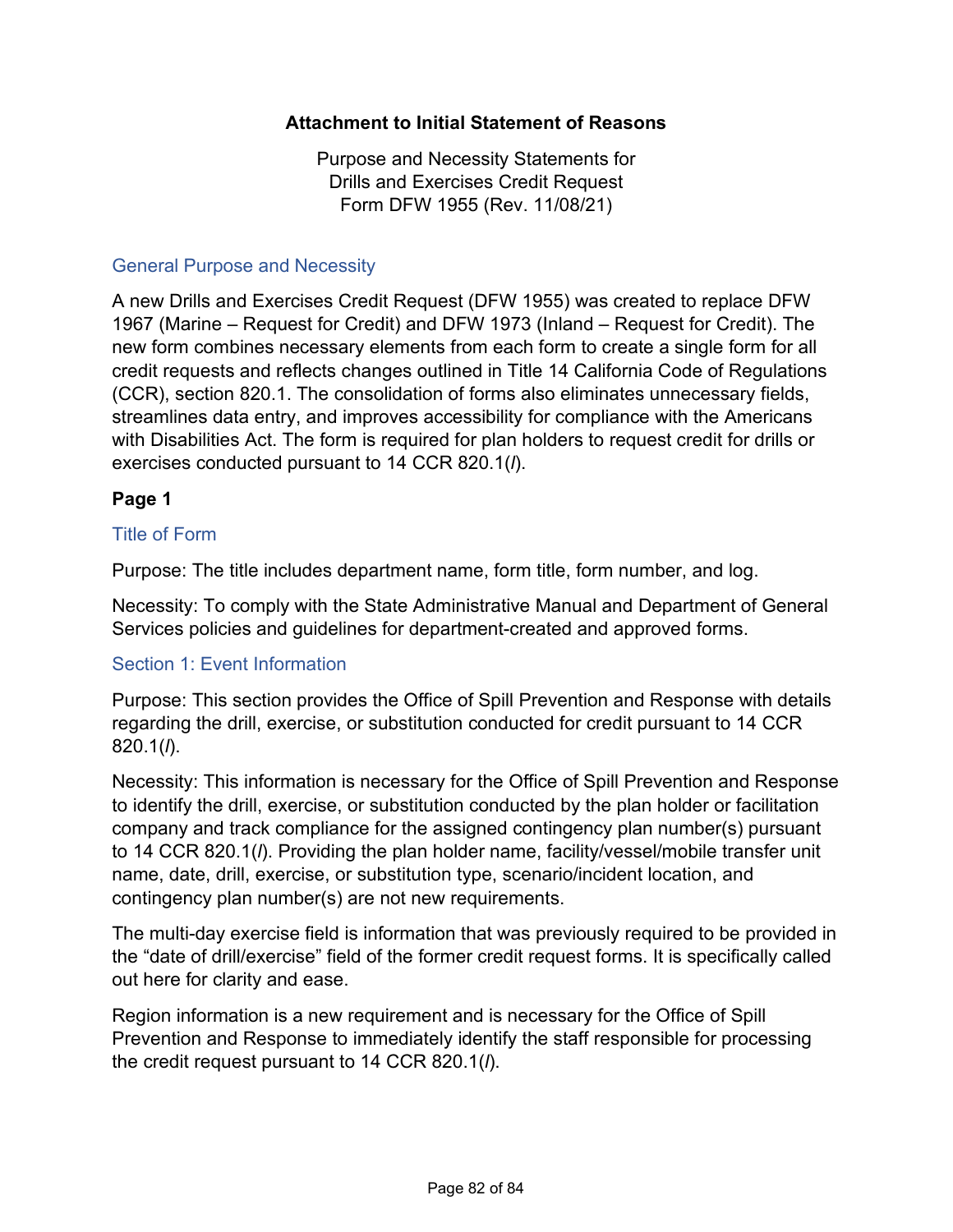### Section 2: Contact Information

Purpose: This section identifies the plan holder and, when applicable, an additional representative to receive credit request related communications pursuant to 14 CCR 820.1(*l*).

Necessity: This information is necessary because the plan holder, or their representative, provided in this section will be contacted by the Office of Spill Prevention and Response for credit request related communications, including the approval letter. The approval letter is necessary for the plan holder to show compliance with 14 CCR 820.1.

An additional name, phone number, and email was previously provided, when applicable, in the "name of submitter" field in the former credit request forms. Those have dedicated fields here for clarity and ease.

## Section 3: Credit Request

Purpose: This section identifies the specific credit the plan holder is requesting for the applicable drill, exercise, or substitution, pursuant to 14 CCR 820.1(*l*). It is divided into three subsections for clarity and ease.

## 3A: Equipment Deployment Drill

Necessity: This information is necessary for plan holders required to test on-water containment equipment and for the Office of Spill Prevention and Response to track their compliance, pursuant to 14 CCR 820.1(b)(2). The objectives provided have not changed and indicating which objectives are being requested for credit is not a new requirement.

Deployment coordinates is a new requirement which is necessary for the Office of Spill Prevention and Response to accurately identify the specific location of the actual equipment deployment. On the former credit request forms, plan holders were required to provide the "location of drill/exercise" as an "address" and the "scenario coordinates"; however, neither location field accurately represented or identified where an actual deployment occurred.

### 3B: CoreVEX

Necessity: This information is necessary for vessel plan holders when a CoreVEX (formerly known as "out-of-state") is conducted, which is required for two years in any consecutive three-year period, and for the Office of Spill Prevention and Response to track their compliance, pursuant to 14 CCR 820.1(b) and (c). Providing the location, and indicating which objectives are being requested for credit are not new requirements; however, the number of objectives has been significantly reduced and all current objectives required are included on the form for clarity and ease.